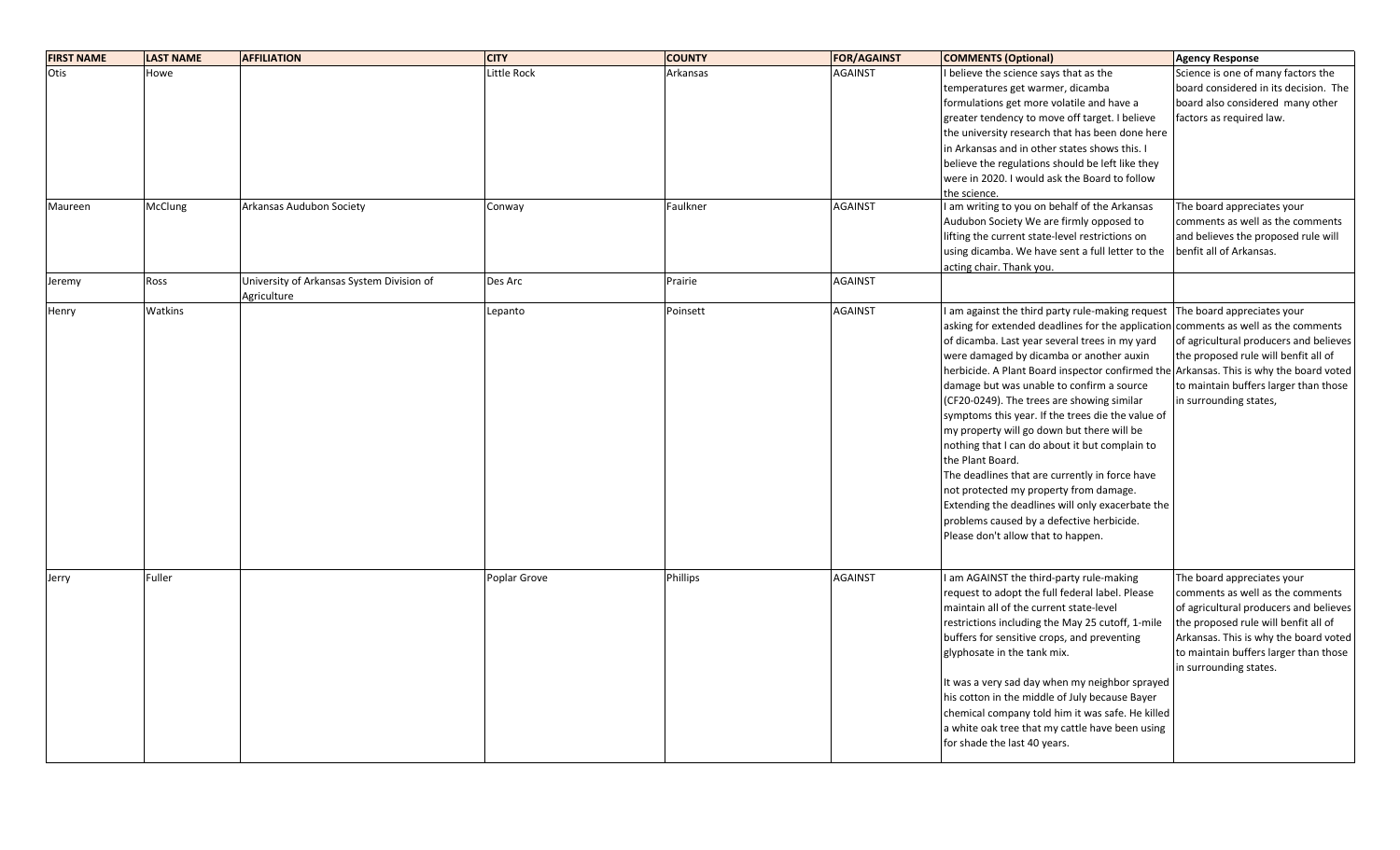| <b>FIRST NAME</b> | <b>LAST NAME</b> | <b>AFFILIATION</b>                  | <b>CITY</b> | <b>COUNTY</b> | <b>FOR/AGAINST</b> | <b>COMMENTS (Optional)</b>                                                        | <b>Agency Response</b>                 |
|-------------------|------------------|-------------------------------------|-------------|---------------|--------------------|-----------------------------------------------------------------------------------|----------------------------------------|
| Danny             | Townsend         | Arkansas green industry association | Bryant      | Arkansas      | <b>AGAINST</b>     | The new proposal is arbitrary in nature and                                       | Science is one of many factors the     |
|                   |                  |                                     |             |               |                    | follows no scientific directives. It was proposed                                 | board considered in its decision. The  |
|                   |                  |                                     |             |               |                    | solely for the purpose of easing restrictions on a                                | board also considered many other       |
|                   |                  |                                     |             |               |                    | herbicide that has a proven historical record of                                  | factors as required by law.            |
|                   |                  |                                     |             |               |                    | off-target damages from late season                                               |                                        |
|                   |                  |                                     |             |               |                    | applications. This proposal should not even be                                    |                                        |
|                   |                  |                                     |             |               |                    | considered without scientific backing of which it                                 |                                        |
|                   |                  |                                     |             |               |                    | has none.                                                                         |                                        |
| Michael           | Dougan           |                                     | Jonesboro   | Arkansas      | <b>AGAINST</b>     | My name in Michael Bruce Dougan. At present I                                     | The board appreciates your             |
|                   |                  |                                     |             |               |                    | am a Distinguished Professor of History Emeritus comments as well as the comments |                                        |
|                   |                  |                                     |             |               |                    | at Arkansas State University. I grew up in                                        | of agricultural producers and believes |
|                   |                  |                                     |             |               |                    | Neosho, Missouri, alongside the Missouri and                                      | the proposed rule will benfit all of   |
|                   |                  |                                     |             |               |                    | North Arkansas Railroad. The first money I                                        | Arkansas. This is why the board voted  |
|                   |                  |                                     |             |               |                    | earned was picking strawberries, a crop my                                        | to maintain buffers larger than those  |
|                   |                  |                                     |             |               |                    | family had grown, and from Neosho all the way                                     | in surrounding states. Science is one  |
|                   |                  |                                     |             |               |                    | to Helena strawberries were a major crop. So                                      | of many factors the board considered   |
|                   |                  |                                     |             |               |                    | were tomatoes, the Red Gold of the Ozarks. My                                     | in its decision. The board also        |
|                   |                  |                                     |             |               |                    | PhD is from Emory University and my first                                         | considered many other factors as       |
|                   |                  |                                     |             |               |                    | Arkansas history publication came before I                                        | required by law.                       |
|                   |                  |                                     |             |               |                    | joined the Department of History at Arkansas                                      |                                        |
|                   |                  |                                     |             |               |                    | State in 1970. My sweeping state history,                                         |                                        |
|                   |                  |                                     |             |               |                    | Arkansas Odyssey,                                                                 |                                        |
|                   |                  |                                     |             |               |                    |                                                                                   |                                        |
| Keith             | Tacker           | Farmer                              | Tyronza     | Poinsett      | <b>AGAINST</b>     | The plant board should listen to the university                                   | The board appreciates your             |
|                   |                  |                                     |             |               |                    | scientists. The problem is the plant board                                        | comments as well as the comments       |
|                   |                  |                                     |             |               |                    | members don't get paid by the university. They                                    | of agricultural producers and believes |
|                   |                  |                                     |             |               |                    | get paid by Bayer. Whatever Bayer wants, the                                      | the proposed rule will benfit all of   |
|                   |                  |                                     |             |               |                    | Plant Board says yes. Also the governor not only                                  | Arkansas. This is why the board voted  |
|                   |                  |                                     |             |               |                    | wants a seat on the board of Wal-Mart, he                                         | to maintain buffers larger than those  |
|                   |                  |                                     |             |               |                    | wants a seat on the board of Bayer as well. I                                     | in surrounding states. Science is one  |
|                   |                  |                                     |             |               |                    | farm clean soybeans and have never sprayed                                        | of many factors the board considered   |
|                   |                  |                                     |             |               |                    | dicamba. I don't need it, neither does my pecan                                   | in its decision. The board also        |
|                   |                  |                                     |             |               |                    | trees, but they get drifted on every year, and                                    | considered many other factors as       |
|                   |                  |                                     |             |               |                    | have quit producing. I guess it's just nature. The                                | required by law.                       |
|                   |                  |                                     |             |               |                    | nature of greed. Keith Tacker                                                     |                                        |
|                   |                  |                                     |             |               |                    |                                                                                   |                                        |
|                   |                  |                                     |             |               |                    |                                                                                   |                                        |
| J paul            | Sumner           | Ag business                         | Carlisle    | Lonoke        | <b>AGAINST</b>     | Drift issue has not been solved nor ever will be !                                | The board appreciates your             |
|                   |                  |                                     |             |               |                    | We all know this including our governor and the                                   | comments as well as the comments       |
|                   |                  |                                     |             |               |                    | plant board - we have other technology that can                                   | of agricultural producers and believes |
|                   |                  |                                     |             |               |                    | be used more safely so there are choices - to                                     | the proposed rule will benfit all of   |
|                   |                  |                                     |             |               |                    | watch what has happened over the last several                                     | Arkansas.                              |
|                   |                  |                                     |             |               |                    | years of arm twisting - trying to change the                                      |                                        |
|                   |                  |                                     |             |               |                    | make up of the plant board and meeting with                                       |                                        |
|                   |                  |                                     |             |               |                    | the governor and others is sickening to watch -                                   |                                        |
|                   |                  |                                     |             |               |                    |                                                                                   |                                        |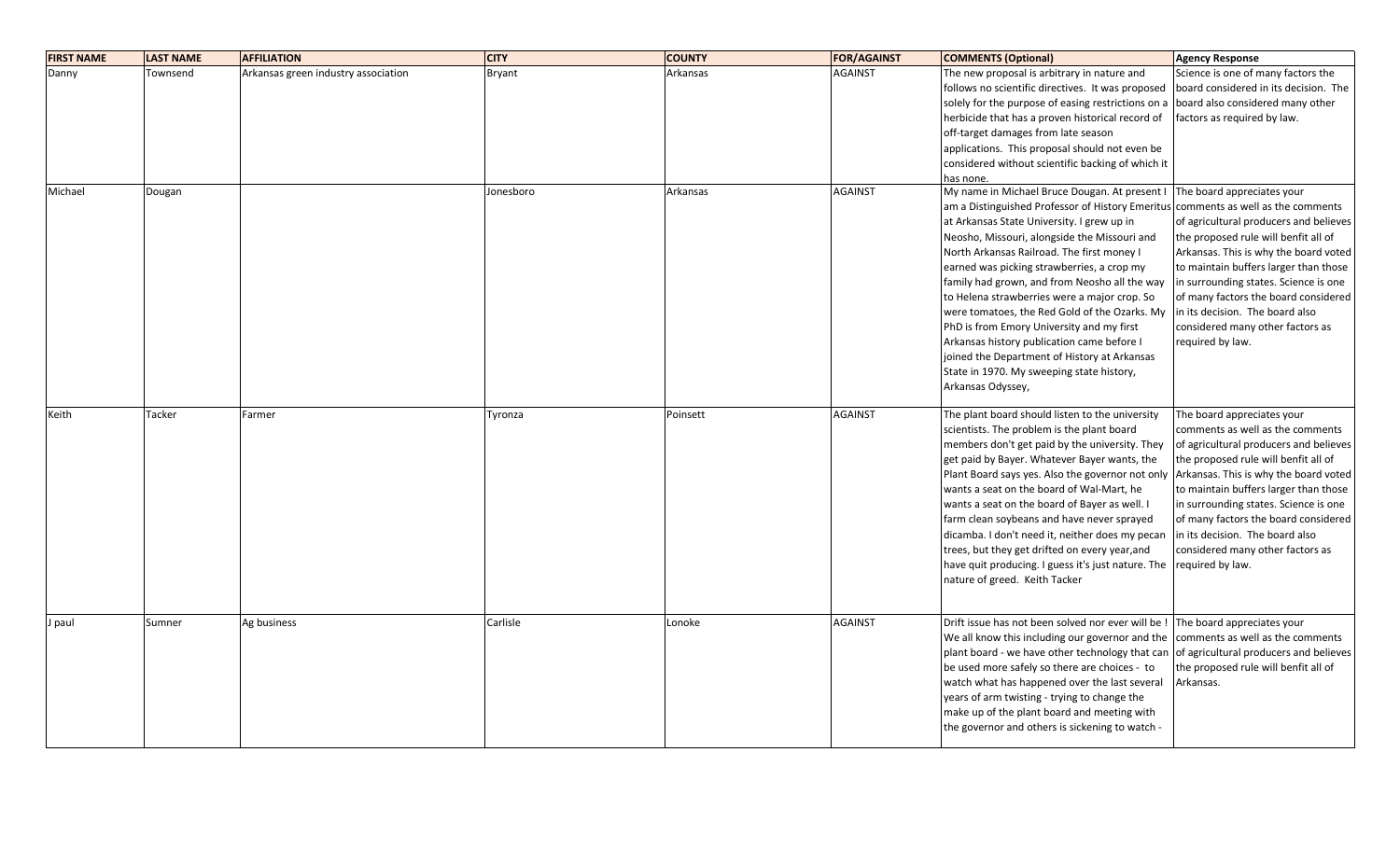| <b>FIRST NAME</b> | <b>LAST NAME</b> | <b>AFFILIATION</b>          | <b>CITY</b> | <b>COUNTY</b> | <b>FOR/AGAINST</b> | <b>COMMENTS (Optional)</b>                                                                                                                                                                                                                                                                                                                                                                                                                                                                                                                                                                                                                                                                                                                                                                                                      | <b>Agency Response</b>                                                                                                                                                                                                                                       |
|-------------------|------------------|-----------------------------|-------------|---------------|--------------------|---------------------------------------------------------------------------------------------------------------------------------------------------------------------------------------------------------------------------------------------------------------------------------------------------------------------------------------------------------------------------------------------------------------------------------------------------------------------------------------------------------------------------------------------------------------------------------------------------------------------------------------------------------------------------------------------------------------------------------------------------------------------------------------------------------------------------------|--------------------------------------------------------------------------------------------------------------------------------------------------------------------------------------------------------------------------------------------------------------|
| <b>COOPER</b>     | <b>TAYLOR</b>    | Land owner and drift victim | Lake City   | Craighead     | <b>AGAINST</b>     | If you can't keep it on your land, and off mine, it<br>doesn't need to be used. I don't care what<br>someone does on their place, but it shouldn't<br>keep me from using and enjoying mine as I see                                                                                                                                                                                                                                                                                                                                                                                                                                                                                                                                                                                                                             | The board appreciates your<br>comments as well as the comments<br>of agricultural producers and believes<br>the proposed rule will benfit all of                                                                                                             |
| <b>Brian</b>      | Rose             |                             | Leachville  | Mississippi   | <b>AGAINST</b>     | fit. Everyone's rights should be equal.<br>We farm 300 acres of watermelon, 350 acres of<br>pumpkin & 120 acres of greenbeans in the<br>Leachville area, in addition to our cotton and<br>peanuts. This rule, although if followed should<br>preclude most any spraying in our area due to<br>the number of peanut fields, poses a grave<br>danger to highly profitable and capital intensive in surrounding states.<br>food crops grown in our area. No matter the<br>distance restriction, there will be illegal<br>applications that cannot be pin-pointed &<br>therefore leave us with no legal recourse when<br>our crops are damaged.<br>I have pigweed issues on my farm as well, but<br>there are options available, no matter what the<br>vocal supporters claim.                                                      | Arkansas.<br>The board appreciates your<br>comments as well as the comments<br>of agricultural producers and believes<br>the proposed rule will benfit all of<br>Arkansas. This is why the board voted<br>to maintain buffers larger than those              |
| Chad              | <b>Brewer</b>    |                             | Marion      | Crittenden    | <b>AGAINST</b>     | a. Xtend and XtendFlex weed control systems<br>are not the only effective method of Palmer<br>amaranth control. Integrated pest management<br>requires open access to multiple weed control<br>options, which widespread dicamba off-target<br>movement severely limits.<br>b. The EPA is questioning the sufficiency of the<br>restrictions in the federal labels and admits to<br>past political pressure leading to a rushed, ill-<br>informed decision. The federal labels may not be<br>sufficient to prevent dicamba off-target<br>movement onto susceptible plant species.<br>c.67% of dicamba injury claims since 2017 have<br>no cited violations, suggesting that even when<br>applied correctly dicamba doesn't remain in the<br>target field.<br>d.Ecological damage can go beyond non-<br>dicamba tolerant soybean | The board appreciates your<br>comments as well as the comments<br>of agricultural producers and believes<br>the proposed rule will benfit all of<br>Arkansas. This is why the board voted<br>to maintain buffers larger than those<br>in surrounding states. |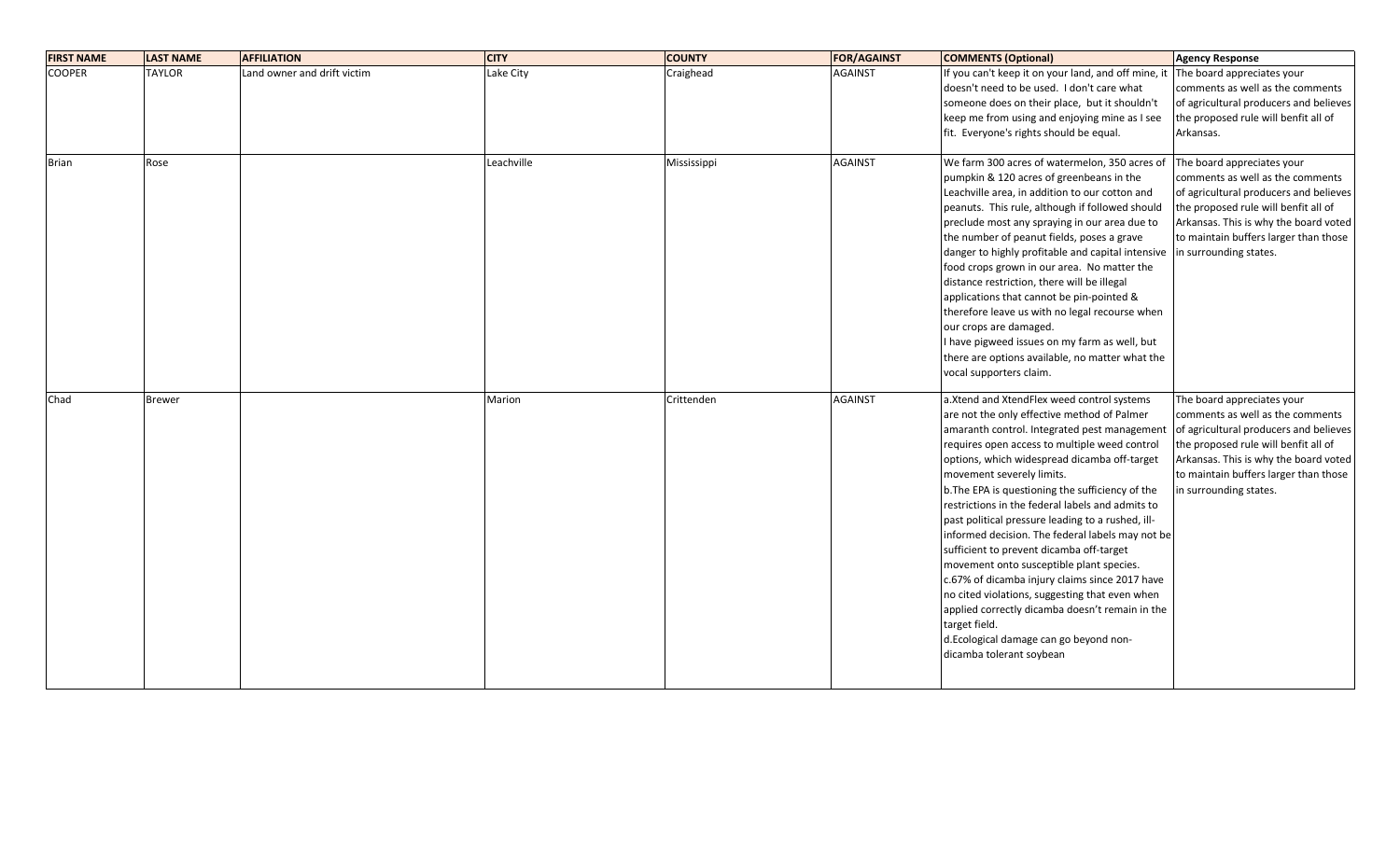| <b>FIRST NAME</b> | <b>LAST NAME</b> | <b>AFFILIATION</b> | <b>CITY</b>  | <b>COUNTY</b> | <b>FOR/AGAINST</b> | <b>COMMENTS (Optional)</b>                                                                                                                                                                                                                                                                                                                                                                                                                                                                                                          | <b>Agency Response</b>                                                                                                                                                                                                                                                                     |
|-------------------|------------------|--------------------|--------------|---------------|--------------------|-------------------------------------------------------------------------------------------------------------------------------------------------------------------------------------------------------------------------------------------------------------------------------------------------------------------------------------------------------------------------------------------------------------------------------------------------------------------------------------------------------------------------------------|--------------------------------------------------------------------------------------------------------------------------------------------------------------------------------------------------------------------------------------------------------------------------------------------|
| Ramey             | <b>Stiles</b>    | Farmer             | Marianna     | Lee           | <b>AGAINST</b>     | I am concerned that the federal label restrictions<br>won't be followed and there will be widespread<br>misuse causing a disaster to non-tolerant crops.<br>There is a not a proven ability to enforce misuse<br>penalties when there are large-scale violations<br>being committed.                                                                                                                                                                                                                                                | The board appreciates your<br>comments as well as the comments<br>of agricultural producers and believes<br>the proposed rule will benfit all of<br>Arkansas. The board voted to<br>maintain buffers larger than those in<br>surrounding states.                                           |
| jeff              | price            |                    | pocahontas   | Randolph      | <b>AGAINST</b>     | dicamba is a kill to all pollinators especially<br>honey bees. This chemical needs to be<br>outlawed completely. It takes years for some<br>plant life to come back and for trees its decades<br>to recover. This mean orchards etc Our bee<br>population is in trouble and this chemical is only<br>making it worse. Bees used to make gallons<br>upon gallons of honey and now there lucky to<br>make enough to make it through the winter<br>because of dicamba.                                                                 | The board appreciates your<br>comments as well as the comments<br>of agricultural producers and believes<br>the proposed rule will benfit all of<br>Arkansas. This is why the board voted<br>to maintain buffers larger than those<br>in surrounding states.                               |
| Jeff              | Lambert          |                    | Wynne        | Cross         | <b>AGAINST</b>     |                                                                                                                                                                                                                                                                                                                                                                                                                                                                                                                                     |                                                                                                                                                                                                                                                                                            |
| Kevin             | Smith            |                    | Lake Village | Arkansas      | <b>AGAINST</b>     | I've had damage on my property in 2019 and<br>2020. Pine trees in the Delta are nearly extinct<br>now. I see many other trees damaged. Enough<br>is enough. I grew up working on farms in the<br>70s and 80s and farmed some of my own land<br>from 2002 to 2013 and have never had issues<br>with off target spray. Off target applications,<br>drift, using volatile chemicals at wrong times<br>and wrong places have no place in the industry.<br>Let's have some respect for our neighbors.<br>Keep the restrictions in place. | The board appreciates your<br>comments as well as the comments<br>of agricultural producers and believes<br>the proposed rule will benfit all of<br>Arkansas. This is why the board voted<br>to maintain buffers larger than those<br>in surrounding states.                               |
| william           | knight           |                    | Dell         | Arkansas      | <b>AGAINST</b>     | You won't enforce rules in place now                                                                                                                                                                                                                                                                                                                                                                                                                                                                                                | This state has the most effective                                                                                                                                                                                                                                                          |
| Kyle              | Fuller           | Ray Fuller Farms   | Poplar Grove | Phillips      | <b>AGAINST</b>     | I Think we should stick to last years rule or do<br>away with in crop use completely and make<br>dicamba a burndown or pre plant option only.                                                                                                                                                                                                                                                                                                                                                                                       | enforcement in the country<br>The board appreciates your<br>comments as well as the comments<br>of agricultural producers and believes<br>the proposed rule will benfit all of<br>Arkansas. This is why the board voted<br>to maintain buffers larger than those<br>in surrounding states. |
| Roger             | Gipson           |                    | Corning      |               | <b>AGAINST</b>     |                                                                                                                                                                                                                                                                                                                                                                                                                                                                                                                                     |                                                                                                                                                                                                                                                                                            |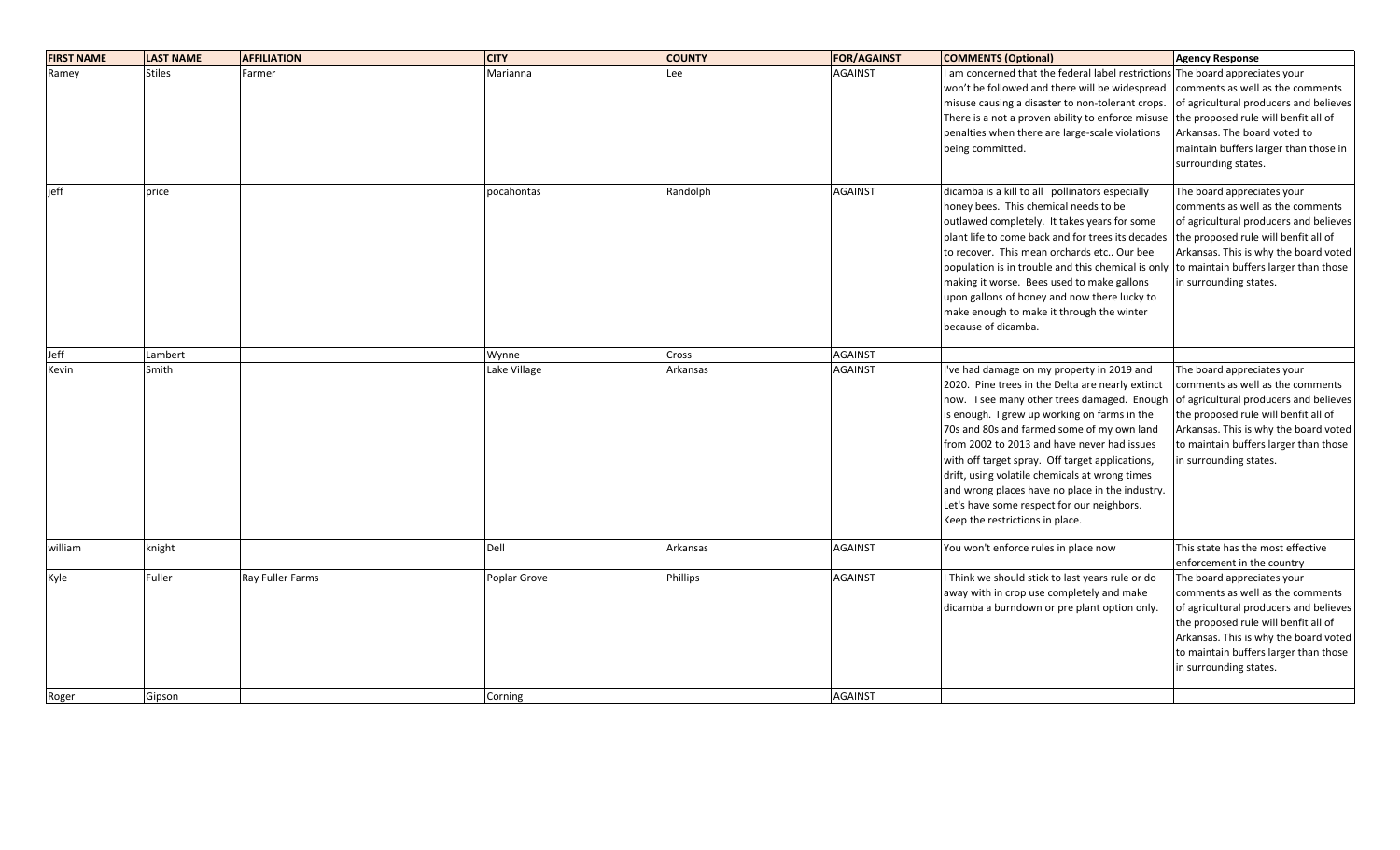| <b>FIRST NAME</b> | <b>LAST NAME</b> | <b>AFFILIATION</b> | <b>CITY</b>      | <b>COUNTY</b>   | <b>FOR/AGAINST</b> | <b>COMMENTS (Optional)</b>                                                   | <b>Agency Response</b>                 |
|-------------------|------------------|--------------------|------------------|-----------------|--------------------|------------------------------------------------------------------------------|----------------------------------------|
| Karen             | Seale            | Citizen            | Little Rock      | Pulaski         | <b>AGAINST</b>     | Please keep the current restrictions on the use                              | The board appreciates your             |
|                   |                  |                    |                  |                 |                    | of dicamba. As a customer of pesticide free                                  | comments as well as the comments       |
|                   |                  |                    |                  |                 |                    | fruits and vegetables, it is important to me to                              | of agricultural producers and believes |
|                   |                  |                    |                  |                 |                    | protect specialty and organic crips from damage,                             | the proposed rule will benfit all of   |
|                   |                  |                    |                  |                 |                    | not to mention the damage these chemical                                     | Arkansas. This is why the board voted  |
|                   |                  |                    |                  |                 |                    | cause to bees and other pollinators.                                         | to maintain buffers larger than those  |
|                   |                  |                    |                  |                 |                    |                                                                              | in surrounding states.                 |
| Jason             | Rudick           |                    | 181 Woodruff 462 | Woodruff        | <b>AGAINST</b>     | I believe that in both crops of soybeans and                                 | The board appreciates your             |
|                   |                  |                    |                  |                 |                    | cotton other herbicide technology offerings are                              | comments as well as the comments       |
|                   |                  |                    |                  |                 |                    | available that will not move off target following                            | of agricultural producers and believes |
|                   |                  |                    |                  |                 |                    | correct application such as Enlist E3 technology.                            | the proposed rule will benfit all of   |
|                   |                  |                    |                  |                 |                    | Dicamba movement post application infringes                                  | Arkansas. This is why the board voted  |
|                   |                  |                    |                  |                 |                    | on growers rights to grow whichever technology                               | to maintain buffers larger than those  |
|                   |                  |                    |                  |                 |                    | they choose for their farm.                                                  | in surrounding states.                 |
| Jeff              | Lowery           | Na                 | Barton           | <b>Phillips</b> | <b>AGAINST</b>     | Sprayed my garden and trees last year, y'all know The board appreciates your |                                        |
|                   |                  |                    |                  |                 |                    | who done it, he got a warning letter I got                                   | comments as well as the comments       |
|                   |                  |                    |                  |                 |                    | damaged plants is this fair ? Oh I forgot he has                             | of agricultural producers and believes |
|                   |                  |                    |                  |                 |                    | more money than me ! 24d is just as bad needs                                | the proposed rule will benfit all of   |
|                   |                  |                    |                  |                 |                    | to stop too!                                                                 | Arkansas. The board voted to           |
|                   |                  |                    |                  |                 |                    |                                                                              | maintain buffers larger than those in  |
|                   |                  |                    |                  |                 |                    |                                                                              | surrounding states. The Board          |
|                   |                  |                    |                  |                 |                    |                                                                              | recognized the need to allow farmers   |
|                   |                  |                    |                  |                 |                    |                                                                              | methods to deal with pigweed that      |
|                   |                  |                    |                  |                 |                    |                                                                              | has shown resistence to other          |
|                   |                  |                    |                  |                 |                    |                                                                              | herbicides.                            |
| Heath             | Donner           |                    | Manila           | Mississippi     | <b>AGAINST</b>     | I urge the plant board to reconsider the changes The board appreciates your  |                                        |
|                   |                  |                    |                  |                 |                    | that are proposed. Our farm has been impacted                                | comments as well as the comments       |
|                   |                  |                    |                  |                 |                    | by offtarget Dicamba every year since 2017. Our                              | of other agricultural producers and    |
|                   |                  |                    |                  |                 |                    | non-Dicamba soybeans have been hurt every                                    | believes the proposed rule will benfit |
|                   |                  |                    |                  |                 |                    | year. No single point source has been identified.                            | all of Arkansas. The board voted to    |
|                   |                  |                    |                  |                 |                    | Following the federal label would increase the                               | maintain buffers larger than those in  |
|                   |                  |                    |                  |                 |                    | damage to non tolerant crops of which will                                   | surrounding states.                    |
|                   |                  |                    |                  |                 |                    | include over a thousand acres of peanuts this                                |                                        |
|                   |                  |                    |                  |                 |                    | year. There is even internal discussions within                              |                                        |
|                   |                  |                    |                  |                 |                    | the EPA that the current registration was tainted                            |                                        |
|                   |                  |                    |                  |                 |                    | by influence of certain companies. Please                                    |                                        |
|                   |                  |                    |                  |                 |                    | reconsider these rule changes.                                               |                                        |
|                   |                  |                    |                  |                 |                    |                                                                              |                                        |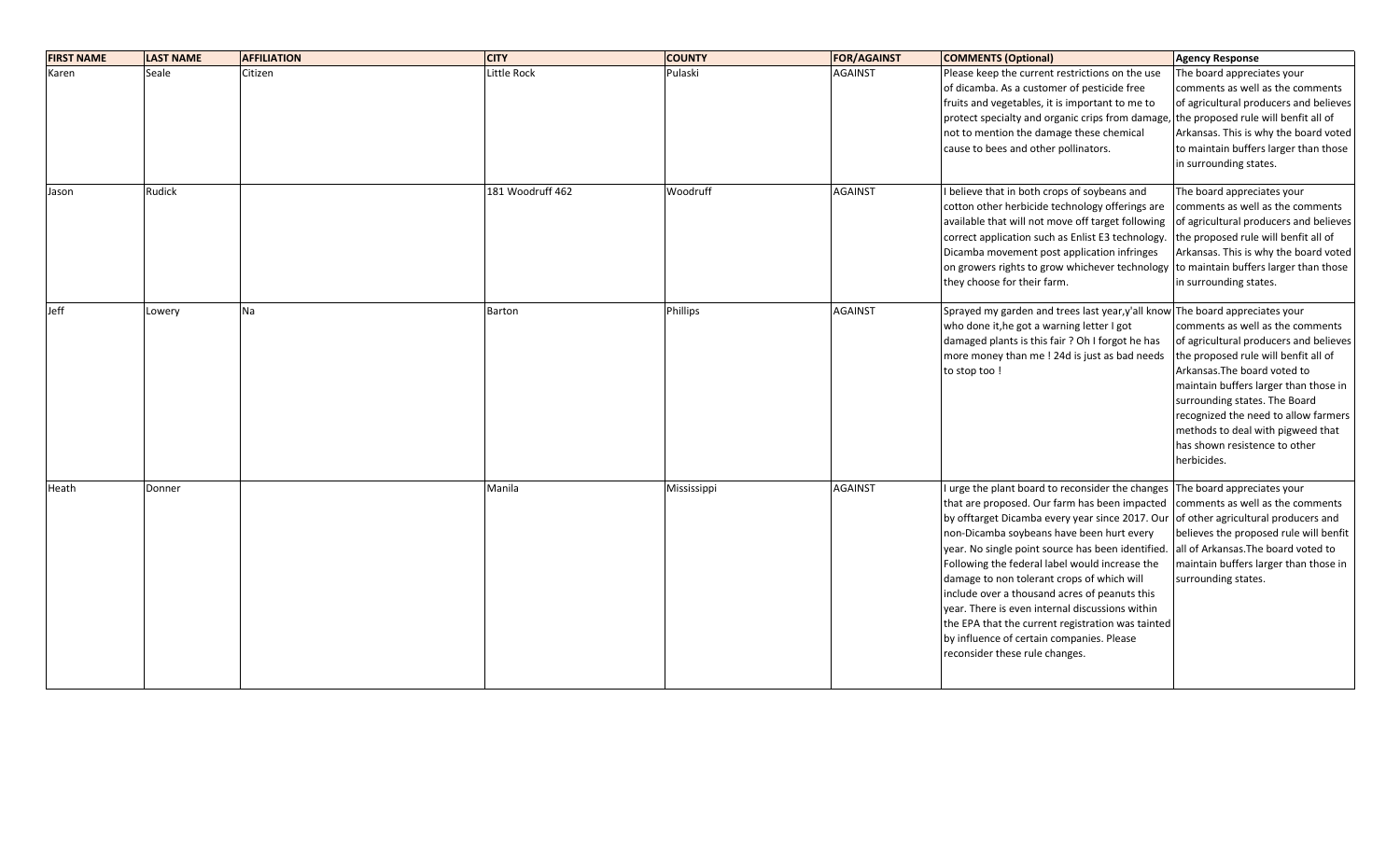| <b>FIRST NAME</b> | <b>LAST NAME</b> | <b>AFFILIATION</b>                         | <b>CITY</b>        | <b>COUNTY</b> | <b>FOR/AGAINST</b> | <b>COMMENTS (Optional)</b>                                                             | <b>Agency Response</b>                 |
|-------------------|------------------|--------------------------------------------|--------------------|---------------|--------------------|----------------------------------------------------------------------------------------|----------------------------------------|
| Jonathan          | <b>Bobbitt</b>   | Farmer                                     | Lake City          | Craighead     | <b>AGAINST</b>     | Extending the spray date deadline on dicamba                                           | The board appreciates your             |
|                   |                  |                                            |                    |               |                    | would be detrimental to non-gmo soybeans,                                              | comments as well as the comments       |
|                   |                  |                                            |                    |               |                    | gardens, and the overall health of the                                                 | of other agricultural producers and    |
|                   |                  |                                            |                    |               |                    | environment. It drifts and inverts in way further                                      | believes the proposed rule will benfit |
|                   |                  |                                            |                    |               |                    | than anyone wants to claim. If it can't be kept on all of Arkansas. The board voted to |                                        |
|                   |                  |                                            |                    |               |                    | the treated field in has no place in agriculture. It                                   | maintain buffers larger than those in  |
|                   |                  |                                            |                    |               |                    | will only cause problems between the general                                           | surrounding states.                    |
|                   |                  |                                            |                    |               |                    | public and farmers But also put a strain on                                            |                                        |
|                   |                  |                                            |                    |               |                    | farmer vs farmer relationships.                                                        |                                        |
| Dalys             | Isaac            |                                            | Harrisburg         | Arkansas      | <b>AGAINST</b>     | I farm in Poinsett County Arkansas.                                                    | The board appreciates your             |
|                   |                  |                                            |                    |               |                    | Spraying of dicamba directly hinders diversity in comments as well as the comments     |                                        |
|                   |                  |                                            |                    |               |                    | agriculture for our state. Non- GMO and organic                                        | of other agricultural producers and    |
|                   |                  |                                            |                    |               |                    | farming are two fast growing agriculture                                               | believes the proposed rule will benfit |
|                   |                  |                                            |                    |               |                    | markets at risk in AR. These farmers need help                                         | all of Arkansas. The board voted to    |
|                   |                  |                                            |                    |               |                    | with controlling the spraying of Dicamba. To                                           | maintain buffers larger than those in  |
|                   |                  |                                            |                    |               |                    | expend effort in growing a crop more                                                   | surrounding states. The Board          |
|                   |                  |                                            |                    |               |                    | sustainably, only to have it killed by late spring                                     | recognized the need to allow farmers   |
|                   |                  |                                            |                    |               |                    | dicamba applications, does not seem like                                               | methods to deal with pigweed that      |
|                   |                  |                                            |                    |               |                    | forward thinking to me.                                                                | has shown resistence to other          |
|                   |                  |                                            |                    |               |                    | Consultants are overusing/pushing Dicamba,                                             | herbicides.                            |
|                   |                  |                                            |                    |               |                    | falsely thinking it is the only option. (It is the                                     |                                        |
|                   |                  |                                            |                    |               |                    | EASIEST thing for them to recommend.)                                                  |                                        |
|                   |                  |                                            |                    |               |                    | Areas affected                                                                         |                                        |
|                   |                  |                                            |                    |               |                    | 1. Pollination problems in corn                                                        |                                        |
|                   |                  |                                            |                    |               |                    | 2. Non-GMO, Liberty Link and R-up Ready                                                |                                        |
|                   |                  |                                            |                    |               |                    | soybeans and cotton                                                                    |                                        |
|                   |                  |                                            |                    |               |                    | 3. Pecans, cottonwoods.                                                                |                                        |
|                   |                  |                                            |                    |               |                    | 4. Home gardeners                                                                      |                                        |
|                   |                  |                                            |                    |               |                    | 5. Greenhouses                                                                         |                                        |
|                   |                  |                                            |                    |               |                    | We need a hearing!                                                                     |                                        |
|                   |                  |                                            |                    |               |                    |                                                                                        |                                        |
| Amy               | Singleton        | was affected by the use of dicamba in 2020 | <b>Holly Grove</b> | Monroe        | <b>AGAINST</b>     | Damage to my trees, shrubs and flowers. This                                           | The board appreciates your             |
|                   |                  |                                            |                    |               |                    | has been going on for several years but last year                                      | comments as well as the comments       |
|                   |                  |                                            |                    |               |                    | was the worst. If this is allowed to continue,                                         | of other agricultural producers and    |
|                   |                  |                                            |                    |               |                    | ever tree an shrub in my yard will die. Don't                                          | believes the proposed rule will benfit |
|                   |                  |                                            |                    |               |                    | even attempt to have a garden, a complete                                              | all of Arkansas. The board voted to    |
|                   |                  |                                            |                    |               |                    | waste of time an money.                                                                | maintain buffers larger than those in  |
|                   |                  |                                            |                    |               |                    |                                                                                        | surrounding states.                    |
| Scott             | Smith            | Cleburne County Beekeepers Association     | Heber Springs      | Cleburne      | <b>AGAINST</b>     |                                                                                        |                                        |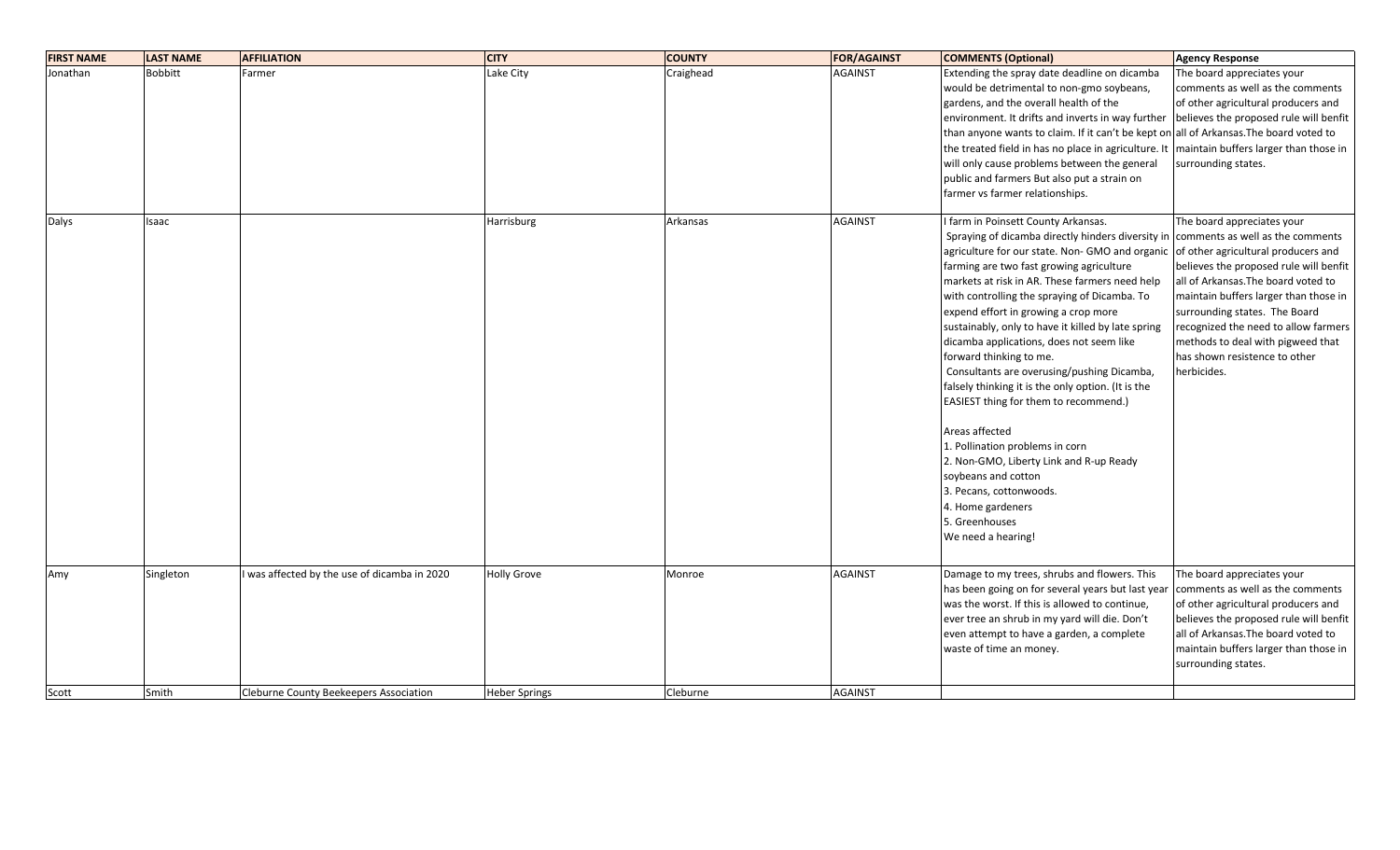| <b>FIRST NAME</b> | <b>LAST NAME</b> | <b>AFFILIATION</b>                        | <b>CITY</b>                        | <b>COUNTY</b>     | <b>FOR/AGAINST</b> | <b>COMMENTS (Optional)</b>                                                         | <b>Agency Response</b>                 |
|-------------------|------------------|-------------------------------------------|------------------------------------|-------------------|--------------------|------------------------------------------------------------------------------------|----------------------------------------|
| Randal            | Camp             |                                           | Shreveport                         |                   | <b>AGAINST</b>     | I have purchased 60 acres in Montgomery                                            | The board appreciates your             |
|                   |                  |                                           |                                    |                   |                    | county with the intent of starting a honey bee                                     | comments as well as the comments       |
|                   |                  |                                           |                                    |                   |                    | farm. This sickens me to know that the NATURAL of other agricultural producers and |                                        |
|                   |                  |                                           |                                    |                   |                    | state is considering this proposal! I plan on being                                | believes the proposed rule will benfit |
|                   |                  |                                           |                                    |                   |                    | a full time resident of Arkansas in the next one                                   | all of Arkansas. The board voted to    |
|                   |                  |                                           |                                    |                   |                    | year time span. I could have selected any state                                    | maintain buffers larger than those in  |
|                   |                  |                                           |                                    |                   |                    | but knew down deep that this state cared for its                                   | surrounding states.                    |
|                   |                  |                                           |                                    |                   |                    | residents and there values. Please reconsider                                      |                                        |
|                   |                  |                                           |                                    |                   |                    | ANY thought of passing this proposed Dicamba                                       |                                        |
|                   |                  |                                           |                                    |                   |                    | rule! It's not good for any of us in the long run,                                 |                                        |
|                   |                  |                                           |                                    |                   |                    | especially our hard working aviary farms that we                                   |                                        |
|                   |                  |                                           |                                    |                   |                    | need so much for our plants to produce crops.                                      |                                        |
|                   |                  |                                           |                                    |                   |                    | Without pollinators our crops will never produce                                   |                                        |
|                   |                  |                                           |                                    |                   |                    | food or goods. Thank you for thinking this                                         |                                        |
|                   |                  |                                           |                                    |                   |                    | through logically.                                                                 |                                        |
|                   |                  |                                           |                                    |                   |                    |                                                                                    |                                        |
| Randal            | Camp             |                                           | Shreveport                         |                   | <b>AGAINST</b>     | I have purchased 60 acres of property in                                           |                                        |
|                   |                  |                                           |                                    |                   |                    | Montgomery county for the purpose of build a                                       |                                        |
|                   |                  |                                           |                                    |                   |                    | honey bee farm with plans to be a full time                                        |                                        |
|                   |                  |                                           |                                    |                   |                    | resident within the next 11/2 tears.                                               |                                        |
|                   |                  |                                           |                                    |                   |                    |                                                                                    |                                        |
| Scott             | Gothard          |                                           | 5172 N St Hwy 137 Spur Blytheville | Mississippi       | <b>AGAINST</b>     | It is utterly ridiculous to even suggest it. As it is                              | The board appreciates your             |
|                   |                  |                                           |                                    |                   |                    | now I've been sprayed as late as August here at                                    | comments as well as the comments       |
|                   |                  |                                           |                                    |                   |                    | home and the farm in Clay Co had damage last                                       | of other agricultural producers and    |
|                   |                  |                                           |                                    |                   |                    | spring.                                                                            | believes the proposed rule will benfit |
|                   |                  |                                           |                                    |                   |                    | Why were two no voters replaced last year                                          | all of Arkansas. The board voted to    |
|                   |                  |                                           |                                    |                   |                    | anyway?                                                                            | maintain buffers larger than those in  |
|                   |                  |                                           |                                    |                   |                    | Was it just by chance a guy who does                                               | surrounding states.                    |
|                   |                  |                                           |                                    |                   |                    | promotional videos for dicamba happened to be                                      |                                        |
|                   |                  |                                           |                                    |                   |                    | one of the replacements?                                                           |                                        |
| Steve             | Cline            | Arkansas beekeepers association president | <b>BONO</b>                        | Craighead         | <b>AGAINST</b>     | As a beekeeper I have noticed that there is very                                   | The board appreciates your             |
|                   |                  |                                           |                                    |                   |                    | little pollen in areas where dicamba is used. In                                   | comments as well as the comments       |
|                   |                  |                                           |                                    |                   |                    | these areas the bees don't have enough pollen                                      | of other agricultural producers and    |
|                   |                  |                                           |                                    |                   |                    | to raise new bees in the fall and are very weak                                    | believes the proposed rule will benfit |
|                   |                  |                                           |                                    |                   |                    | going into winter and many don't survive the                                       | lall of Arkansas.The board voted to    |
|                   |                  |                                           |                                    |                   |                    | winter.                                                                            | maintain buffers larger than those in  |
|                   |                  |                                           |                                    |                   |                    |                                                                                    | surrounding states.                    |
| Edmond            | <b>Barnes</b>    |                                           | 4218 hwy 306 w colt                | <b>St Francis</b> | <b>AGAINST</b>     |                                                                                    |                                        |
| Ray               | Maynard          |                                           | Pocahontas                         | Randolph          | <b>AGAINST</b>     | There is too much pesticide used already and                                       | The board appreciates your             |
|                   |                  |                                           |                                    |                   |                    | there is a danger from ground water                                                | comments as well as the comments       |
|                   |                  |                                           |                                    |                   |                    | contamination and spray drift to adjacent                                          | of other agricultural producers and    |
|                   |                  |                                           |                                    |                   |                    | property owners.                                                                   | believes the proposed rule will benfit |
|                   |                  |                                           |                                    |                   |                    |                                                                                    | all of Arkansas. The board voted to    |
|                   |                  |                                           |                                    |                   |                    |                                                                                    | maintain buffers larger than those in  |
|                   |                  |                                           |                                    |                   |                    |                                                                                    | surrounding states.                    |
|                   |                  |                                           |                                    |                   |                    |                                                                                    |                                        |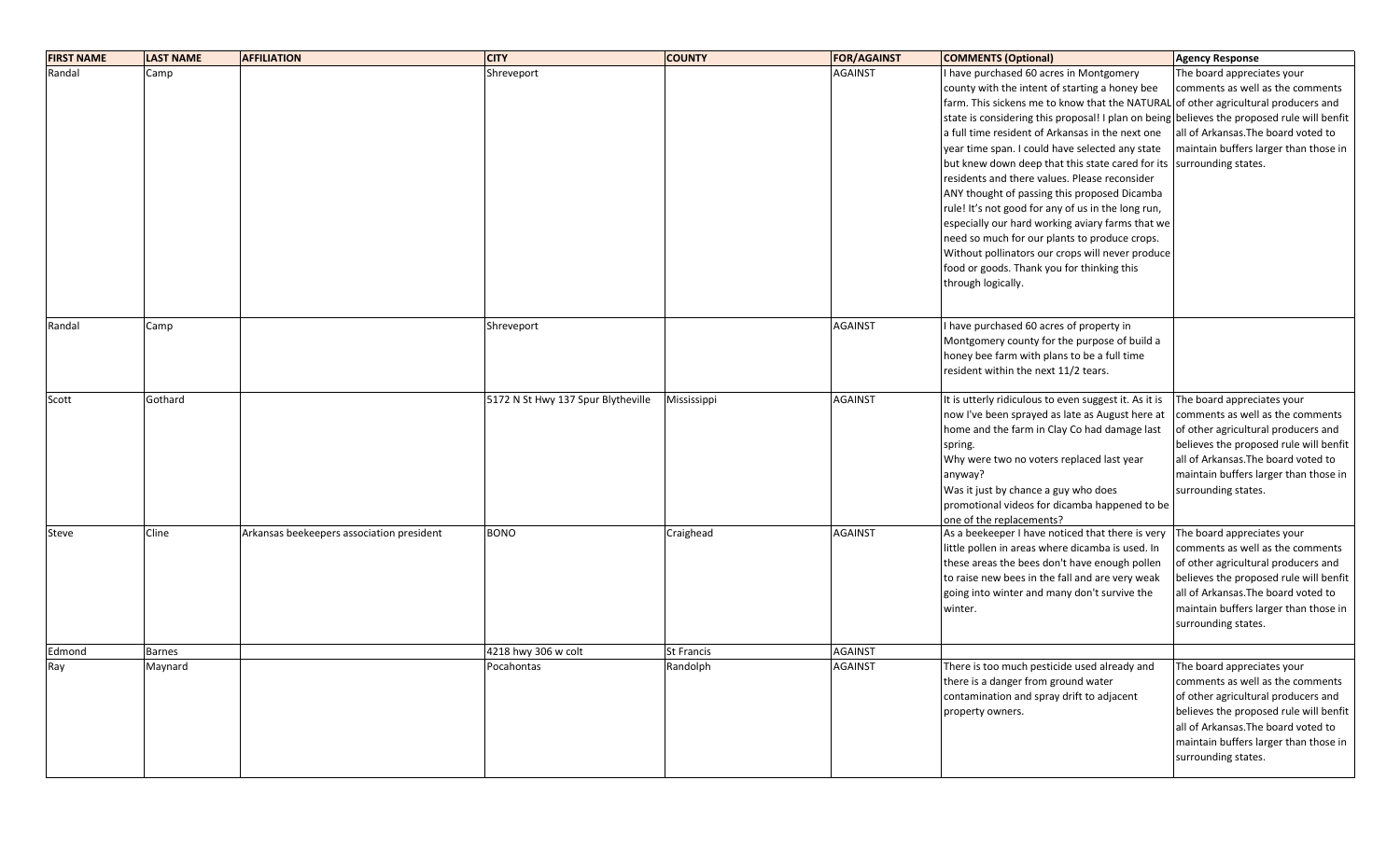| <b>FIRST NAME</b> | <b>LAST NAME</b> | <b>AFFILIATION</b>             | <b>CITY</b>    | <b>COUNTY</b> | <b>FOR/AGAINST</b> | <b>COMMENTS (Optional)</b>                                                        | <b>Agency Response</b>                 |
|-------------------|------------------|--------------------------------|----------------|---------------|--------------------|-----------------------------------------------------------------------------------|----------------------------------------|
| Kathleen          | Teague           |                                | <b>CHESTER</b> | Crawford      | <b>AGAINST</b>     | I find it very difficult to understand why you                                    | The board appreciates your             |
|                   |                  |                                |                |               |                    | would consider removing the controls that are in comments as well as the comments |                                        |
|                   |                  |                                |                |               |                    | place to protect our environment from this                                        | of other agricultural producers and    |
|                   |                  |                                |                |               |                    | dangerous chemical. If anything we should be                                      | believes the proposed rule will benfit |
|                   |                  |                                |                |               |                    | strengthening the controls. What possible                                         | all of Arkansas. The board voted to    |
|                   |                  |                                |                |               |                    | purpose can be served by removing the training                                    | maintain buffers larger than those in  |
|                   |                  |                                |                |               |                    | requirement other than to ensure improper                                         | surrounding states. The Board          |
|                   |                  |                                |                |               |                    | use? What possible purpose can be served by                                       | recognized the need to allow farmers   |
|                   |                  |                                |                |               |                    | removing the record keeping requirement other                                     | methods to deal with pigweed that      |
|                   |                  |                                |                |               |                    | than to improve the chances that criminals will                                   | has shown resistence to other          |
|                   |                  |                                |                |               |                    | be allowed, unincumbered to continue                                              | herbicides.                            |
|                   |                  |                                |                |               |                    | dangerous practices? Does no one care about                                       |                                        |
|                   |                  |                                |                |               |                    | our environment any more or is it just money,                                     |                                        |
|                   |                  |                                |                |               |                    | money, money? Very sad.                                                           |                                        |
|                   |                  |                                |                |               |                    |                                                                                   |                                        |
| Cindy             | Osborne          | AR Natural Heritage Commission | Little Rock    | Pulaski       | Against            | Would like to see a more cautious approach, but                                   | The board appreciates your             |
|                   |                  |                                |                |               |                    | encourage the State Plant Board to maintain                                       | comments as well as the comments       |
|                   |                  |                                |                |               |                    | existing protections, and to take a pro-active,                                   | of other agricultural producers and    |
|                   |                  |                                |                |               |                    | science based appraoch to regulating dicamba                                      | believes the proposed rule will benfit |
|                   |                  |                                |                |               |                    | use in the state for the protection of all of the                                 | all of Arkansas. The board voted to    |
|                   |                  |                                |                |               |                    | state's resources                                                                 | maintain buffers larger than those in  |
|                   |                  |                                |                |               |                    |                                                                                   | surrounding states. Science is one of  |
|                   |                  |                                |                |               |                    |                                                                                   | many factors the board considered in   |
|                   |                  |                                |                |               |                    |                                                                                   | lits decision. The board also          |
|                   |                  |                                |                |               |                    |                                                                                   | considered many other factors as       |
|                   |                  |                                |                |               |                    |                                                                                   | required by law.                       |
|                   |                  |                                |                |               |                    |                                                                                   |                                        |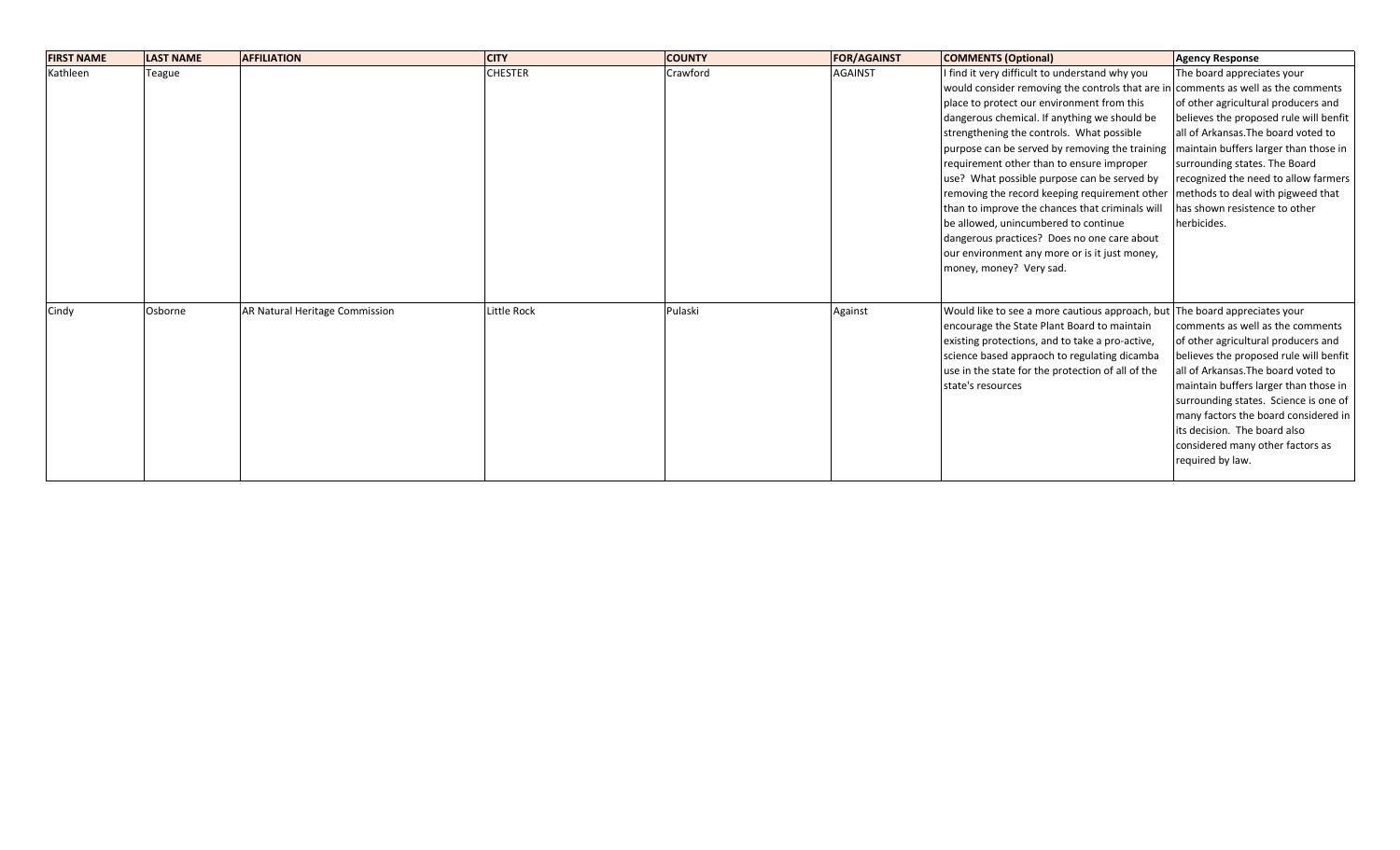| <b>FIRST NAME</b> | <b>LAST NAME</b> | <b>AFFILIATION</b>            | <b>CITY</b> | <b>COUNTY</b>   | <b>FOR/AGAINST</b> | <b>COMMENTS (Optional)</b>                                                                | Agency Response                                                      |
|-------------------|------------------|-------------------------------|-------------|-----------------|--------------------|-------------------------------------------------------------------------------------------|----------------------------------------------------------------------|
| Dan               | Scheiman         | Audubon Arkansas              |             |                 | Against            | Reject the Petition for Rulemaking because                                                | The board appreciates your                                           |
|                   |                  |                               |             |                 |                    | there is no research to support it. Mr. Hydrick                                           | comments as well as the comments                                     |
|                   |                  |                               |             |                 |                    | was wrong in asserting that all other states just                                         | of other agricultural producers and                                  |
|                   |                  |                               |             |                 |                    | go by the federal label. Dr. Jason Norsworthy's                                           | believes the proposed rule will benfit                               |
|                   |                  |                               |             |                 |                    | research, and other scientific studies indicates                                          | all of Arkansas. The board voted to                                  |
|                   |                  |                               |             |                 |                    | that Mr. Hydrick is incorrect about the low                                               | maintain buffers larger than those in                                |
|                   |                  |                               |             |                 |                    | volatility of dicamba. Politics interfered with the surrounding states. Science is one of |                                                                      |
|                   |                  |                               |             |                 |                    | EPA's decision regarding the June 30 and July 30   many factors the board considered in   |                                                                      |
|                   |                  |                               |             |                 |                    | cutoff dates and that decision was made under                                             | its decision. The board also                                         |
|                   |                  |                               |             |                 |                    | the previous administration in an effort to bind                                          | considered many other factors as                                     |
|                   |                  |                               |             |                 |                    | the hands of the next administration. The EPA                                             | required law. The Board recognized                                   |
|                   |                  |                               |             |                 |                    | did not intend for the cutoff dates to apply                                              | the need to allow farmers methods                                    |
|                   |                  |                               |             |                 |                    | uniformly across the country. The damage done to deal with pigweed that has shown         |                                                                      |
|                   |                  |                               |             |                 |                    | to soybeans by dicamba is not superficial, but                                            | resistence to other herbicides.                                      |
|                   |                  |                               |             |                 |                    | results in yield loss, and the impact of one-time                                         |                                                                      |
|                   |                  |                               |             |                 |                    | annual exposure or multiple exposures on                                                  |                                                                      |
|                   |                  |                               |             |                 |                    | perineal species is unknown. Buffer zones do<br>not prevent exposure through volatility.  |                                                                      |
|                   |                  |                               |             |                 |                    | Audubon has organized the last two years to                                               |                                                                      |
|                   |                  |                               |             |                 |                    | document dicamba symptoms. Weeds are                                                      |                                                                      |
|                   |                  |                               |             |                 |                    | demonstrating resistance to dicamba and there                                             |                                                                      |
|                   |                  |                               |             |                 |                    | are alternatives. Dicamba complaints have                                                 |                                                                      |
|                   |                  |                               |             |                 |                    | remained steady since 2018, and any decrease                                              |                                                                      |
|                   |                  |                               |             |                 |                    |                                                                                           |                                                                      |
| Joe               | Smith            | <b>Speciality Crop Farmer</b> | West Helena | <b>Phillips</b> | Against            | Follow University Science on dicamba. Dicmaba                                             | The board appreciates your                                           |
|                   |                  |                               |             |                 |                    | not the only solution to pigweed problems. 1                                              | comments as well as the comments                                     |
|                   |                  |                               |             |                 |                    | mille buffer or more is needed for proteciton.                                            | of other agricultural producers and                                  |
|                   |                  |                               |             |                 |                    | May 25th cutoff date and prohibition on mixing                                            | believes the proposed rule will benfit                               |
|                   |                  |                               |             |                 |                    | Roundupin the tank with dicamba is needed.                                                | all of Arkansas. The board voted to                                  |
|                   |                  |                               |             |                 |                    |                                                                                           | maintain buffers larger than those in                                |
|                   |                  |                               |             |                 |                    |                                                                                           | surrounding states. Science is one of                                |
|                   |                  |                               |             |                 |                    |                                                                                           | many factors the board considered in<br>its decision. The board also |
|                   |                  |                               |             |                 |                    |                                                                                           | considered many other factors as                                     |
|                   |                  |                               |             |                 |                    |                                                                                           | required law.                                                        |
|                   |                  |                               |             |                 |                    |                                                                                           |                                                                      |
| Robin             | Kuykendall       |                               | Jonesboro   | Craighead       | Against            | Maintain all of the current state-level                                                   | The board appreciates your                                           |
|                   |                  |                               |             |                 |                    | restrictions indluding the May 25 cutoff, 1 mile                                          | comments as well as the comments                                     |
|                   |                  |                               |             |                 |                    | buffers for dicmba-sensitive crops, and prevent                                           | of other agricultural producers and                                  |
|                   |                  |                               |             |                 |                    | glyphosate in the tank mix.                                                               | believes the proposed rule will benfit                               |
|                   |                  |                               |             |                 |                    |                                                                                           | all of Arkansas. The board voted to                                  |
|                   |                  |                               |             |                 |                    |                                                                                           | maintain buffers larger than those in                                |
|                   |                  |                               |             |                 |                    |                                                                                           | surrounding states                                                   |
|                   |                  |                               |             |                 |                    |                                                                                           |                                                                      |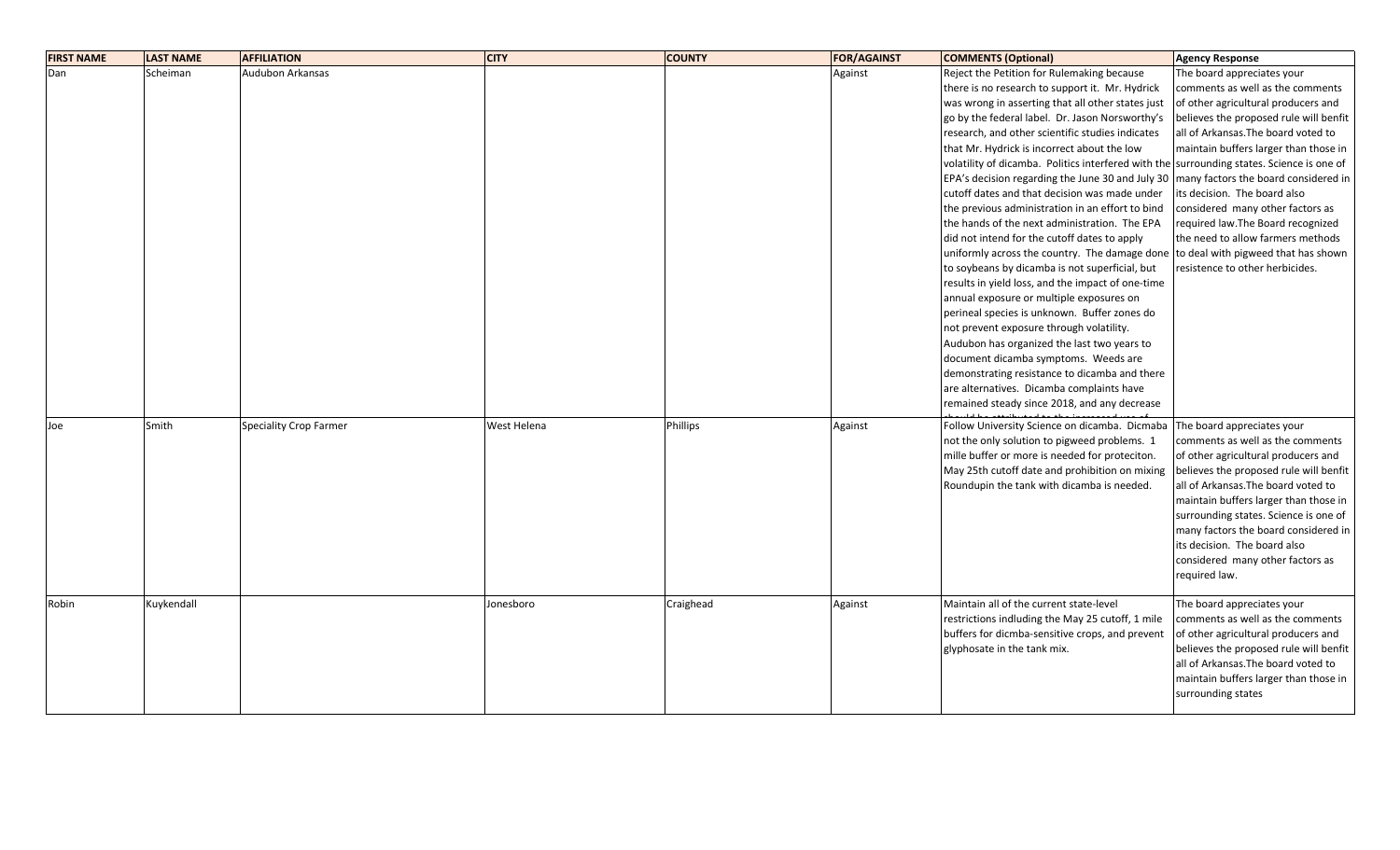| <b>FIRST NAME</b>       | <b>LAST NAME</b> | <b>AFFILIATION</b> | <b>CITY</b>             | <b>COUNTY</b> | <b>FOR/AGAINST</b> | <b>COMMENTS (Optional)</b>                                                                          | Agency Response                        |
|-------------------------|------------------|--------------------|-------------------------|---------------|--------------------|-----------------------------------------------------------------------------------------------------|----------------------------------------|
| Raymond                 | Murphy           |                    | Caraway                 | Craighead     | Against            | Lost 4 peach, 2 apple trees, and 9 blackberry.                                                      | The board appreciates your             |
|                         |                  |                    |                         |               |                    | Don't allow Bayer Chemical to ruin Arkansas. No comments as well as the comments                    |                                        |
|                         |                  |                    |                         |               |                    | pollen, no bees, no food.                                                                           | of other agricultural producers and    |
|                         |                  |                    |                         |               |                    |                                                                                                     | believes the proposed rule will benfit |
|                         |                  |                    |                         |               |                    |                                                                                                     | all of Arkansas. The board voted to    |
|                         |                  |                    |                         |               |                    |                                                                                                     | maintain buffers larger than those in  |
|                         |                  |                    |                         |               |                    |                                                                                                     | surrounding states                     |
|                         |                  |                    |                         |               |                    |                                                                                                     |                                        |
| Winsley                 | Druand           |                    | Tyronza (farm location) | Poinsett      | Against            | Maintain all of the current state-level                                                             | NOTE: THIS COMMENT APPLIES TO          |
|                         |                  |                    |                         |               |                    | restrictions indluding the May 25 cutoff, 1 mile                                                    | LINES 41-241, ALL SUBMITTED BY         |
|                         |                  |                    |                         |               |                    | buffers for dicmba-sensitive crops, and prevent                                                     | <b>AUDUBON ARKANSAS:</b> The board     |
|                         |                  |                    |                         |               |                    | glyphosate in the tank mix.                                                                         | appreciates your comments as well      |
|                         |                  |                    |                         |               |                    |                                                                                                     | as the comments of agricultural        |
|                         |                  |                    |                         |               |                    |                                                                                                     | producers and believes the proposed    |
|                         |                  |                    |                         |               |                    |                                                                                                     | rule will benfit all of Arkansas. The  |
|                         |                  |                    |                         |               |                    |                                                                                                     | board voted to maintain buffers        |
|                         |                  |                    |                         |               |                    |                                                                                                     | larger than those in surrounding       |
|                         |                  |                    |                         |               |                    |                                                                                                     | states, and to maintain its current    |
|                         |                  |                    |                         |               |                    |                                                                                                     | rule to prohibit glyphosate tank mix.  |
|                         |                  |                    |                         |               |                    |                                                                                                     | The Board recognized the need to       |
|                         |                  |                    |                         |               |                    |                                                                                                     | allow farmers methods to deal with     |
|                         |                  |                    |                         |               |                    |                                                                                                     | pigweed that has shown resistence to   |
|                         |                  |                    |                         |               |                    |                                                                                                     | other herbicides.                      |
|                         |                  |                    |                         |               |                    |                                                                                                     |                                        |
| Beth                    | Schaffhauser     |                    | Marvell                 | Phillips      | Against            | Maintain all of the current state-level                                                             |                                        |
|                         |                  |                    |                         |               |                    | restrictions indluding the May 25 cutoff, 1 mile                                                    |                                        |
|                         |                  |                    |                         |               |                    | buffers for dicmba-sensitive crops, and prevent                                                     |                                        |
|                         |                  |                    |                         |               |                    | glyphosate in the tank mix.                                                                         |                                        |
| <b>Bill and Shirley</b> | Middleton        |                    | Gosnell                 | Mississippi   | Against            | Maintain all of the current state-level                                                             |                                        |
|                         |                  |                    |                         |               |                    | restrictions indluding the May 25 cutoff, 1 mile                                                    |                                        |
|                         |                  |                    |                         |               |                    | buffers for dicmba-sensitive crops, and prevent                                                     |                                        |
|                         |                  |                    |                         |               |                    | glyphosate in the tank mix.                                                                         |                                        |
| Amy                     | Singleton        |                    | <b>Holly Grove</b>      | Monroe        | Against            | Maintain all of the current state-level                                                             |                                        |
|                         |                  |                    |                         |               |                    | restrictions indluding the May 25 cutoff, 1 mile                                                    |                                        |
|                         |                  |                    |                         |               |                    | buffers for dicmba-sensitive crops, and prevent                                                     |                                        |
|                         |                  |                    |                         |               |                    | glyphosate in the tank mix.                                                                         |                                        |
| John                    | Clower           |                    | Mcgehee                 | Desha         | Against            | Maintain all of the current state-level                                                             |                                        |
|                         |                  |                    |                         |               |                    | restrictions indluding the May 25 cutoff, 1 mile                                                    |                                        |
|                         |                  |                    |                         |               |                    | buffers for dicmba-sensitive crops, and prevent                                                     |                                        |
|                         |                  |                    | Wilmont                 |               |                    | glyphosate in the tank mix.<br>Maintain all of the current state-level                              |                                        |
| <b>Bland</b>            | Currie           |                    |                         | Ashley        | Against            |                                                                                                     |                                        |
|                         |                  |                    |                         |               |                    | restrictions indluding the May 25 cutoff, 1 mile<br>buffers for dicmba-sensitive crops, and prevent |                                        |
|                         |                  |                    |                         |               |                    |                                                                                                     |                                        |
| Crystal Hudson,         | Smith            |                    | Perryville              | Perry         | Against            | glyphosate in the tank mix.<br>Maintain all of the current state-level                              |                                        |
|                         |                  |                    |                         |               |                    | restrictions indluding the May 25 cutoff, 1 mile                                                    |                                        |
|                         |                  |                    |                         |               |                    | buffers for dicmba-sensitive crops, and prevent                                                     |                                        |
|                         |                  |                    |                         |               |                    | glyphosate in the tank mix.                                                                         |                                        |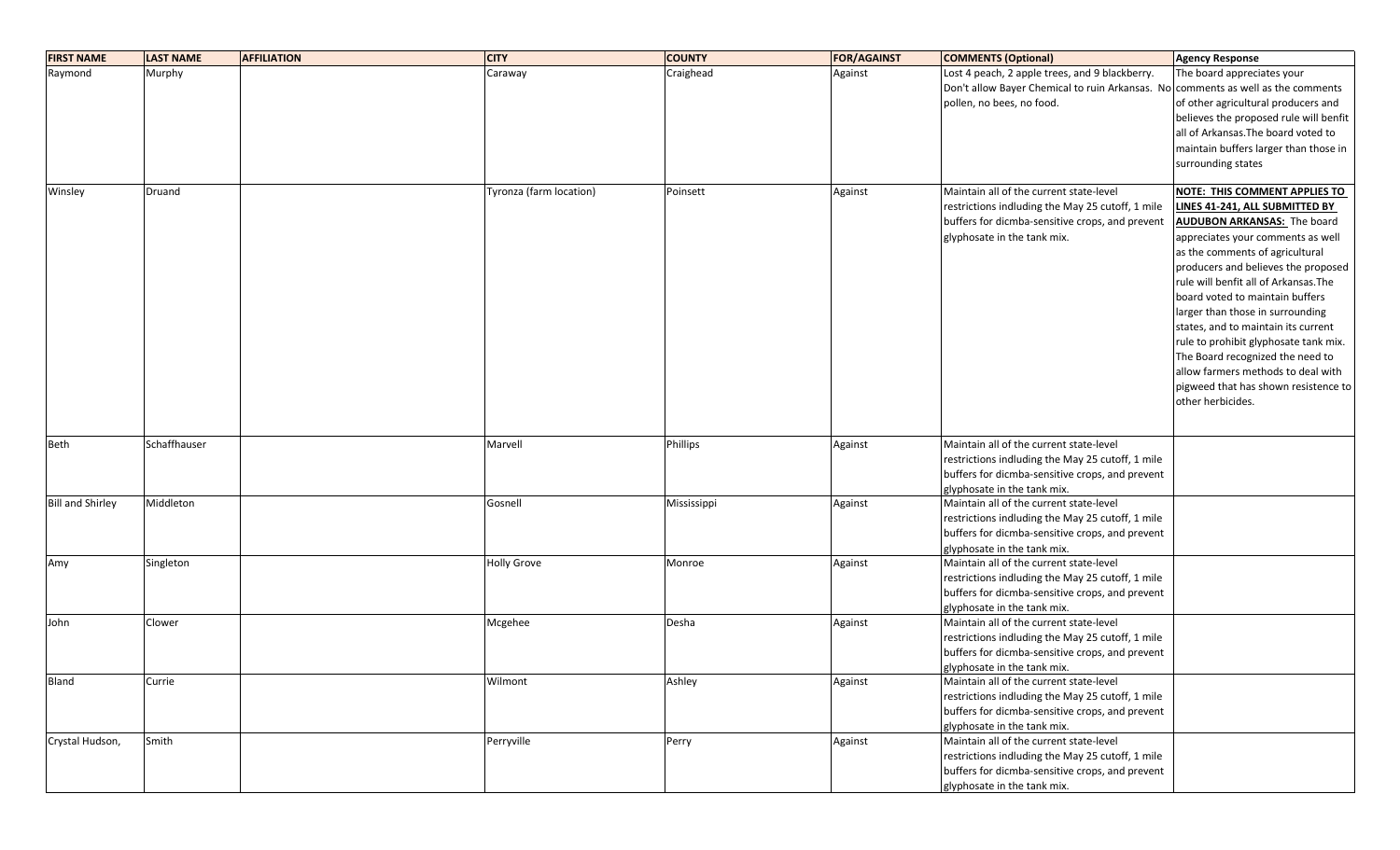| <b>FIRST NAME</b> | <b>LAST NAME</b> | <b>AFFILIATION</b> | <b>CITY</b>        | <b>COUNTY</b> | <b>FOR/AGAINST</b> | <b>COMMENTS (Optional)</b>                       | <b>Agency Response</b> |
|-------------------|------------------|--------------------|--------------------|---------------|--------------------|--------------------------------------------------|------------------------|
| Dawn              | Custer           |                    | Roland             | Pulaski       | Against            | Maintain all of the current state-level          |                        |
|                   |                  |                    |                    |               |                    | restrictions indluding the May 25 cutoff, 1 mile |                        |
|                   |                  |                    |                    |               |                    | buffers for dicmba-sensitive crops, and prevent  |                        |
|                   |                  |                    |                    |               |                    | glyphosate in the tank mix.                      |                        |
| Rachel            | Furman           |                    | North Little Rock  | Pulaski       | Against            | Maintain all of the current state-level          |                        |
|                   |                  |                    |                    |               |                    | restrictions indluding the May 25 cutoff, 1 mile |                        |
|                   |                  |                    |                    |               |                    | buffers for dicmba-sensitive crops, and prevent  |                        |
|                   |                  |                    |                    |               |                    | glyphosate in the tank mix.                      |                        |
| Mary              | Ryan             |                    | Little Rock        | Pulaski       | Against            | Maintain all of the current state-level          |                        |
|                   |                  |                    |                    |               |                    | restrictions indluding the May 25 cutoff, 1 mile |                        |
|                   |                  |                    |                    |               |                    | buffers for dicmba-sensitive crops, and prevent  |                        |
|                   |                  |                    |                    |               |                    | glyphosate in the tank mix.                      |                        |
| Kerin             | <b>Hawkins</b>   |                    | Leachville         | Mississippi   | Against            | Maintain all of the current state-level          |                        |
|                   |                  |                    |                    |               |                    | restrictions indluding the May 25 cutoff, 1 mile |                        |
|                   |                  |                    |                    |               |                    | buffers for dicmba-sensitive crops, and prevent  |                        |
|                   |                  |                    |                    |               |                    | glyphosate in the tank mix.                      |                        |
| Kimberly          | Harper           |                    | <b>Little Rock</b> | Pulaski       | Against            | Maintain all of the current state-level          |                        |
|                   |                  |                    |                    |               |                    | restrictions indluding the May 25 cutoff, 1 mile |                        |
|                   |                  |                    |                    |               |                    | buffers for dicmba-sensitive crops, and prevent  |                        |
|                   |                  |                    |                    |               |                    | glyphosate in the tank mix.                      |                        |
| Kathleen          | Hudson           |                    | Mountain Home      | <b>Baxter</b> | Against            | Maintain all of the current state-level          |                        |
|                   |                  |                    |                    |               |                    | restrictions indluding the May 25 cutoff, 1 mile |                        |
|                   |                  |                    |                    |               |                    | buffers for dicmba-sensitive crops, and prevent  |                        |
|                   |                  |                    |                    |               |                    | glyphosate in the tank mix.                      |                        |
| Robin             | McClea           |                    | Little Rock        | Pulaski       | Against            | Maintain all of the current state-level          |                        |
|                   |                  |                    |                    |               |                    | restrictions indluding the May 25 cutoff, 1 mile |                        |
|                   |                  |                    |                    |               |                    | buffers for dicmba-sensitive crops, and prevent  |                        |
|                   |                  |                    |                    |               |                    | glyphosate in the tank mix.                      |                        |
| Phyllis           | McKuin           |                    | Morrilton          | Conway        | Against            | Maintain all of the current state-level          |                        |
|                   |                  |                    |                    |               |                    | restrictions indluding the May 25 cutoff, 1 mile |                        |
|                   |                  |                    |                    |               |                    | buffers for dicmba-sensitive crops, and prevent  |                        |
|                   |                  |                    |                    |               |                    | glyphosate in the tank mix.                      |                        |
| Larry             | Price            |                    | Russellville       | Pope          | Against            | Maintain all of the current state-level          |                        |
|                   |                  |                    |                    |               |                    | restrictions indluding the May 25 cutoff, 1 mile |                        |
|                   |                  |                    |                    |               |                    | buffers for dicmba-sensitive crops, and prevent  |                        |
|                   |                  |                    |                    |               |                    | glyphosate in the tank mix.                      |                        |
| David             | Parham           |                    | Little Rock        | Pulaski       | Against            | Maintain all of the current state-level          |                        |
|                   |                  |                    |                    |               |                    | restrictions indluding the May 25 cutoff, 1 mile |                        |
|                   |                  |                    |                    |               |                    | buffers for dicmba-sensitive crops, and prevent  |                        |
|                   |                  |                    |                    |               |                    | glyphosate in the tank mix.                      |                        |
| Sharon            | Roberson         |                    | Wooster            | Faulkner      | Against            | Maintain all of the current state-level          |                        |
|                   |                  |                    |                    |               |                    | restrictions indluding the May 25 cutoff, 1 mile |                        |
|                   |                  |                    |                    |               |                    | buffers for dicmba-sensitive crops, and prevent  |                        |
|                   |                  |                    |                    |               |                    | glyphosate in the tank mix.                      |                        |
| Brandon           | Rush             |                    | Springdale         | Benton        | Against            | Maintain all of the current state-level          |                        |
|                   |                  |                    |                    |               |                    | restrictions indluding the May 25 cutoff, 1 mile |                        |
|                   |                  |                    |                    |               |                    | buffers for dicmba-sensitive crops, and prevent  |                        |
|                   |                  |                    |                    |               |                    |                                                  |                        |
|                   |                  |                    |                    |               |                    | glyphosate in the tank mix.                      |                        |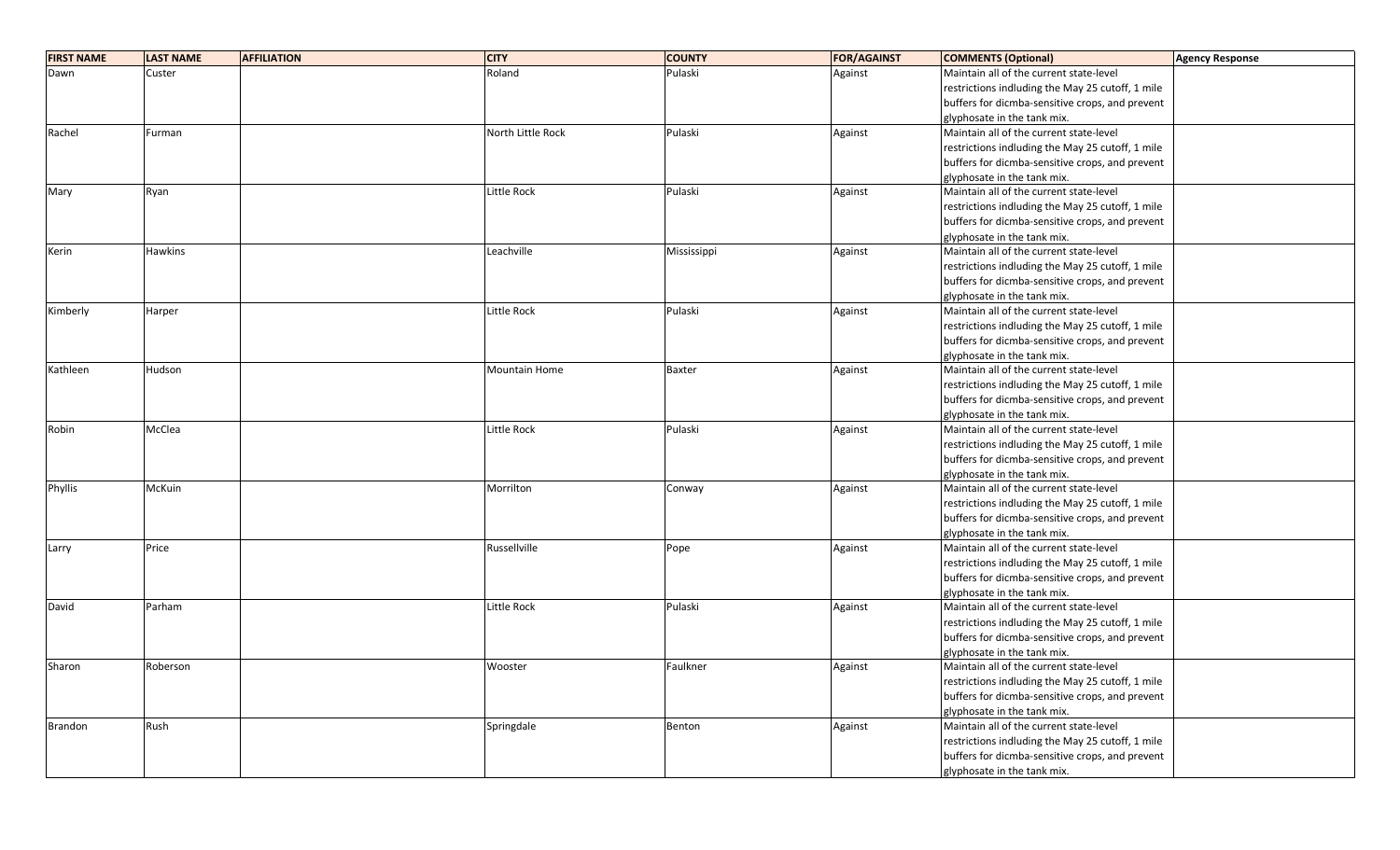| <b>FIRST NAME</b> | <b>LAST NAME</b> | <b>AFFILIATION</b> | <b>CITY</b>       | <b>COUNTY</b> | <b>FOR/AGAINST</b> | <b>COMMENTS (Optional)</b>                       | <b>Agency Response</b> |
|-------------------|------------------|--------------------|-------------------|---------------|--------------------|--------------------------------------------------|------------------------|
| Anthony           | Aloi             |                    | Jacksonville      | Pulaski       | Against            | Maintain all of the current state-level          |                        |
|                   |                  |                    |                   |               |                    | restrictions indluding the May 25 cutoff, 1 mile |                        |
|                   |                  |                    |                   |               |                    | buffers for dicmba-sensitive crops, and prevent  |                        |
|                   |                  |                    |                   |               |                    | glyphosate in the tank mix.                      |                        |
| Cathy             | Ross             |                    | Rogers            | Benton        | Against            | Maintain all of the current state-level          |                        |
|                   |                  |                    |                   |               |                    | restrictions indluding the May 25 cutoff, 1 mile |                        |
|                   |                  |                    |                   |               |                    | buffers for dicmba-sensitive crops, and prevent  |                        |
|                   |                  |                    |                   |               |                    | glyphosate in the tank mix.                      |                        |
| Sue               | Jenkerson        |                    | <b>Batesville</b> | Independence  | Against            | Maintain all of the current state-level          |                        |
|                   |                  |                    |                   |               |                    | restrictions indluding the May 25 cutoff, 1 mile |                        |
|                   |                  |                    |                   |               |                    | buffers for dicmba-sensitive crops, and prevent  |                        |
|                   |                  |                    |                   |               |                    | glyphosate in the tank mix.                      |                        |
| Tami              | Lambert          |                    | Jacksonville      | Pulaski       | Against            | Maintain all of the current state-level          |                        |
|                   |                  |                    |                   |               |                    | restrictions indluding the May 25 cutoff, 1 mile |                        |
|                   |                  |                    |                   |               |                    | buffers for dicmba-sensitive crops, and prevent  |                        |
|                   |                  |                    |                   |               |                    | glyphosate in the tank mix.                      |                        |
| Jonna             | Hussey           |                    | Fayetteville      | Washington    | Against            | Maintain all of the current state-level          |                        |
|                   |                  |                    |                   |               |                    | restrictions indluding the May 25 cutoff, 1 mile |                        |
|                   |                  |                    |                   |               |                    | buffers for dicmba-sensitive crops, and prevent  |                        |
|                   |                  |                    |                   |               |                    | glyphosate in the tank mix.                      |                        |
| Waverland         | Watson           |                    | Watson            | Desha         | Against            | Maintain all of the current state-level          |                        |
|                   |                  |                    |                   |               |                    | restrictions indluding the May 25 cutoff, 1 mile |                        |
|                   |                  |                    |                   |               |                    | buffers for dicmba-sensitive crops, and prevent  |                        |
|                   |                  |                    |                   |               |                    | glyphosate in the tank mix.                      |                        |
| Barbara           | Wilson           |                    | Clarksville       | Johnson       | Against            | Maintain all of the current state-level          |                        |
|                   |                  |                    |                   |               |                    | restrictions indluding the May 25 cutoff, 1 mile |                        |
|                   |                  |                    |                   |               |                    | buffers for dicmba-sensitive crops, and prevent  |                        |
|                   |                  |                    |                   |               |                    | glyphosate in the tank mix.                      |                        |
| Barbara           | <b>Belew</b>     |                    | Lexa              | Phillips      | Against            | Maintain all of the current state-level          |                        |
|                   |                  |                    |                   |               |                    | restrictions indluding the May 25 cutoff, 1 mile |                        |
|                   |                  |                    |                   |               |                    | buffers for dicmba-sensitive crops, and prevent  |                        |
|                   |                  |                    |                   |               |                    | glyphosate in the tank mix.                      |                        |
| Robert            | Day              |                    | Bentonville       | Benton        | Against            | Maintain all of the current state-level          |                        |
|                   |                  |                    |                   |               |                    | restrictions indluding the May 25 cutoff, 1 mile |                        |
|                   |                  |                    |                   |               |                    | buffers for dicmba-sensitive crops, and prevent  |                        |
|                   |                  |                    |                   |               |                    | glyphosate in the tank mix.                      |                        |
| Gail              | Rasberry         |                    | Bay               | Craighead     | Against            | Maintain all of the current state-level          |                        |
|                   |                  |                    |                   |               |                    | restrictions indluding the May 25 cutoff, 1 mile |                        |
|                   |                  |                    |                   |               |                    | buffers for dicmba-sensitive crops, and prevent  |                        |
|                   |                  |                    |                   |               |                    | glyphosate in the tank mix.                      |                        |
| Rachel            | Engebrecht       |                    | Morrilton         | Conway        | Against            | Maintain all of the current state-level          |                        |
|                   |                  |                    |                   |               |                    | restrictions indluding the May 25 cutoff, 1 mile |                        |
|                   |                  |                    |                   |               |                    | buffers for dicmba-sensitive crops, and prevent  |                        |
|                   |                  |                    |                   |               |                    | glyphosate in the tank mix.                      |                        |
| Naomi             | Fletcher         |                    | Little Rock       | Pulaski       | Against            | Maintain all of the current state-level          |                        |
|                   |                  |                    |                   |               |                    | restrictions indluding the May 25 cutoff, 1 mile |                        |
|                   |                  |                    |                   |               |                    | buffers for dicmba-sensitive crops, and prevent  |                        |
|                   |                  |                    |                   |               |                    | glyphosate in the tank mix.                      |                        |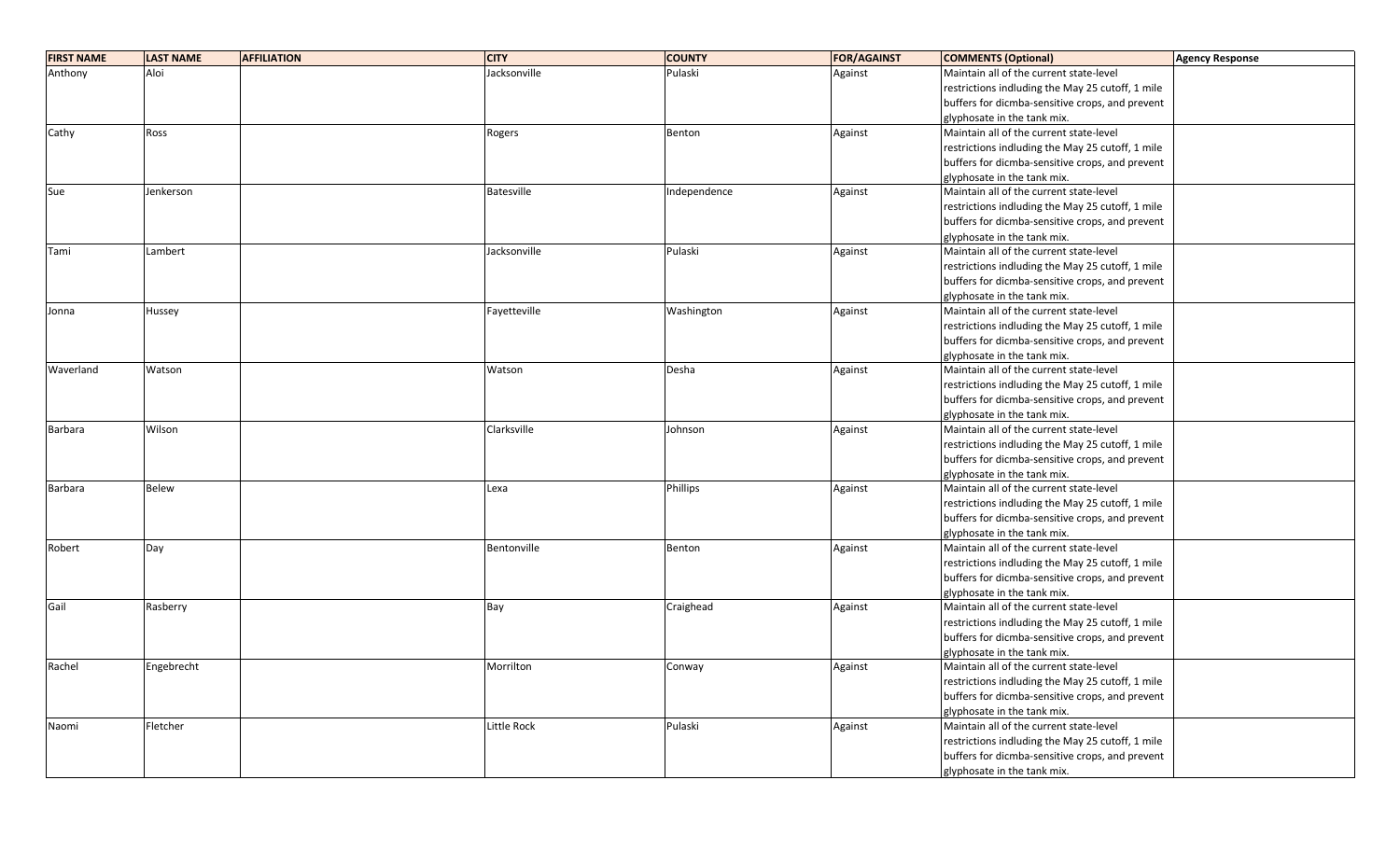| <b>FIRST NAME</b> | <b>LAST NAME</b> | <b>AFFILIATION</b> | <b>CITY</b>                | <b>COUNTY</b>       | <b>FOR/AGAINST</b> | <b>COMMENTS (Optional)</b>                        | <b>Agency Response</b> |
|-------------------|------------------|--------------------|----------------------------|---------------------|--------------------|---------------------------------------------------|------------------------|
| Karen             | Gulley           |                    | Little Rock                | Pulaski             | Against            | Maintain all of the current state-level           |                        |
|                   |                  |                    |                            |                     |                    | restrictions indluding the May 25 cutoff, 1 mile  |                        |
|                   |                  |                    |                            |                     |                    | buffers for dicmba-sensitive crops, and prevent   |                        |
|                   |                  |                    |                            |                     |                    | glyphosate in the tank mix.                       |                        |
| April             | Ambrose          |                    | North Little Rock          | Pulaski             | Against            | Maintain all of the current state-level           |                        |
|                   |                  |                    |                            |                     |                    | restrictions indluding the May 25 cutoff, 1 mile  |                        |
|                   |                  |                    |                            |                     |                    | buffers for dicmba-sensitive crops, and prevent   |                        |
|                   |                  |                    |                            |                     |                    | glyphosate in the tank mix.                       |                        |
| Lisa              | Morrison         |                    | Fayetteville               | Washington          | Against            | Maintain all of the current state-level           |                        |
|                   |                  |                    |                            |                     |                    | restrictions indluding the May 25 cutoff, 1 mile  |                        |
|                   |                  |                    |                            |                     |                    | buffers for dicmba-sensitive crops, and prevent   |                        |
|                   |                  |                    |                            |                     |                    | glyphosate in the tank mix.                       |                        |
| Tom               | Utley            |                    | Little Rock                | Pulaski             | Against            | Maintain all of the current state-level           |                        |
|                   |                  |                    |                            |                     |                    | restrictions indluding the May 25 cutoff, 1 mile  |                        |
|                   |                  |                    |                            |                     |                    | buffers for dicmba-sensitive crops.               |                        |
| Lynne             | Clifton          |                    | Little Rock                | Pulaski             | Against            | Maintain all of the current state-level           |                        |
|                   |                  |                    |                            |                     |                    | restrictions including the amay 25 cutoff, 1 mile |                        |
|                   |                  |                    |                            |                     |                    | buffers for dicamba-sensitive crops, and prevent  |                        |
|                   |                  |                    |                            |                     |                    | glyphosate in the tank mix.                       |                        |
| Julie             | Furlow           |                    | Odgen                      | <b>Little River</b> | Against            | Maintain all of the current state-level           |                        |
|                   |                  |                    |                            |                     |                    | restrictions indluding the May 25 cutoff, 1 mile  |                        |
|                   |                  |                    |                            |                     |                    | buffers for dicmba-sensitive crops, and prevent   |                        |
|                   |                  |                    |                            |                     |                    | glyphosate in the tank mix.                       |                        |
| Gladys            | Whitney          |                    | Little Rock                | Pulaski             | Against            | Maintain all of the current state-level           |                        |
|                   |                  |                    |                            |                     |                    | restrictions indluding the May 25 cutoff, 1 mile  |                        |
|                   |                  |                    |                            |                     |                    | buffers for dicmba-sensitive crops, and prevent   |                        |
|                   |                  |                    |                            |                     |                    | glyphosate in the tank mix.                       |                        |
| Jayne             | Bloesch          |                    | Searcy                     | White               | Against            | Maintain all of the current state-level           |                        |
|                   |                  |                    |                            |                     |                    | restrictions indluding the May 25 cutoff, 1 mile  |                        |
|                   |                  |                    |                            |                     |                    | buffers for dicmba-sensitive crops, and prevent   |                        |
|                   |                  |                    |                            |                     |                    | glyphosate in the tank mix.                       |                        |
| Mara              | Leveritt         |                    | Little Rock                | Pulaski             | Against            | Maintian the current standard                     |                        |
| Nancy             | <b>Baxter</b>    |                    | North Little Rock          | Pulaski             | Against            | Maintain all of the current state-level           |                        |
|                   |                  |                    |                            |                     |                    | restrictions indluding the May 25 cutoff, 1 mile  |                        |
|                   |                  |                    |                            |                     |                    | buffers for dicmba-sensitive crops, and prevent   |                        |
|                   |                  |                    |                            |                     |                    | glyphosate in the tank mix.                       |                        |
| Barry             | Bennett          |                    | Fayetteville               | Washington          | Against            | Maintain all of the current state-level           |                        |
|                   |                  |                    |                            |                     |                    | restrictions indluding the May 25 cutoff, 1 mile  |                        |
|                   |                  |                    |                            |                     |                    | buffers for dicmba-sensitive crops, and prevent   |                        |
|                   |                  |                    |                            |                     |                    | glyphosate in the tank mix.                       |                        |
| Gary              | Doublin          |                    | <b>Hot Springs Village</b> | Garland             | Against            | Maintain all of the current state-level           |                        |
|                   |                  |                    |                            |                     |                    | restrictions indluding the May 25 cutoff, 1 mile  |                        |
|                   |                  |                    |                            |                     |                    | buffers for dicmba-sensitive crops, and prevent   |                        |
|                   |                  |                    |                            |                     |                    | glyphosate in the tank mix.                       |                        |
| Yannik            | Dwyer            |                    | Fayetteville               | Washington          | Against            | Maintain all of the current state-level           |                        |
|                   |                  |                    |                            |                     |                    | restrictions indluding the May 25 cutoff, 1 mile  |                        |
|                   |                  |                    |                            |                     |                    | buffers for dicmba-sensitive crops, and prevent   |                        |
|                   |                  |                    |                            |                     |                    | glyphosate in the tank mix.                       |                        |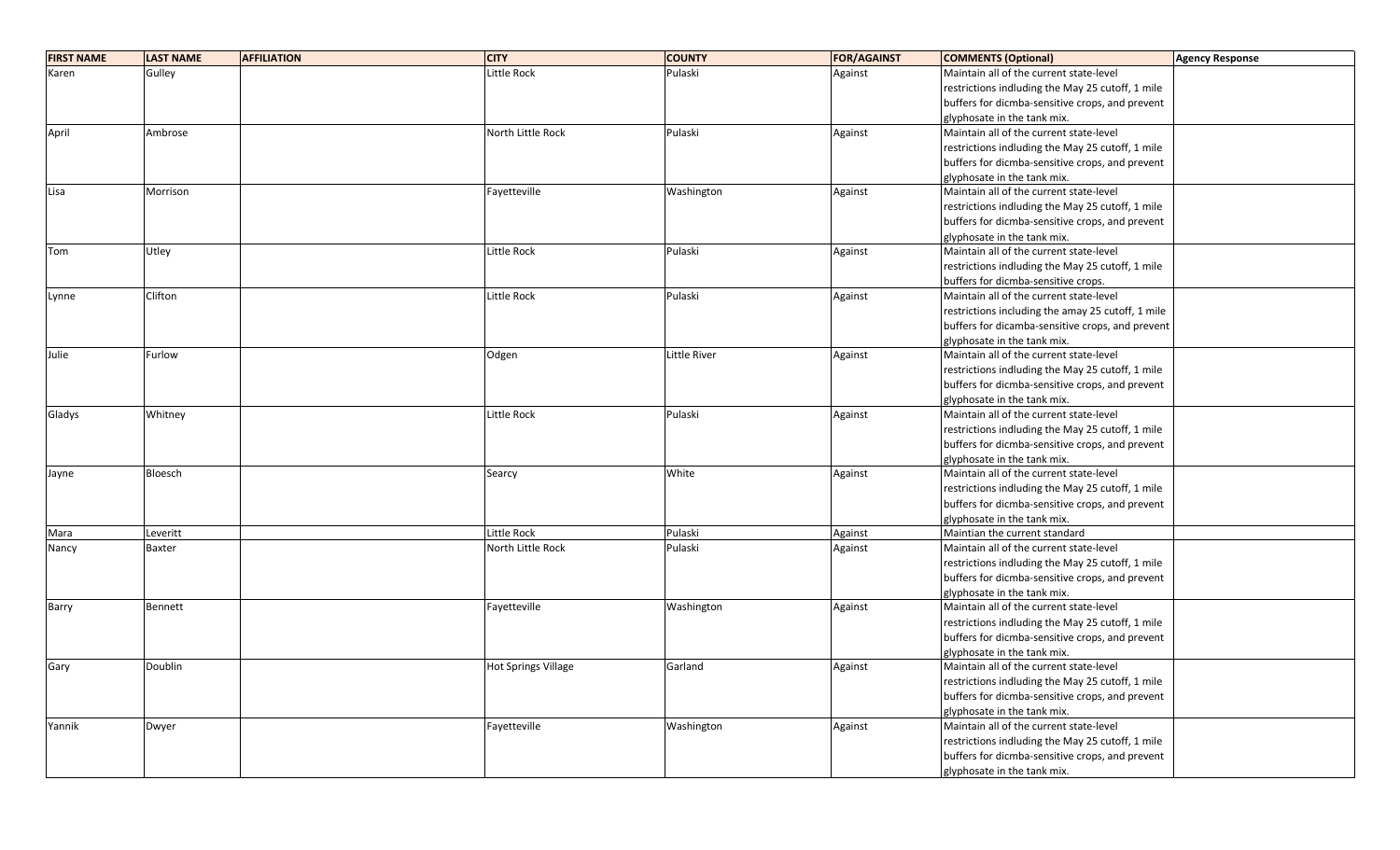| <b>FIRST NAME</b> | <b>LAST NAME</b> | <b>AFFILIATION</b> | <b>CITY</b>        | <b>COUNTY</b> | <b>FOR/AGAINST</b> | <b>COMMENTS (Optional)</b>                       | <b>Agency Response</b> |
|-------------------|------------------|--------------------|--------------------|---------------|--------------------|--------------------------------------------------|------------------------|
|                   | Elsken           |                    | Fort Smith         | Sebastian     | Against            | Maintain all of the current state-level          |                        |
|                   |                  |                    |                    |               |                    | restrictions indluding the May 25 cutoff, 1 mile |                        |
|                   |                  |                    |                    |               |                    | buffers for dicmba-sensitive crops, and prevent  |                        |
|                   |                  |                    |                    |               |                    | glyphosate in the tank mix.                      |                        |
| Rachael           | Freeman          |                    | Newark             | Independence  | Against            | Maintain all of the current state-level          |                        |
|                   |                  |                    |                    |               |                    | restrictions indluding the May 25 cutoff, 1 mile |                        |
|                   |                  |                    |                    |               |                    | buffers for dicmba-sensitive crops, and prevent  |                        |
|                   |                  |                    |                    |               |                    | glyphosate in the tank mix.                      |                        |
| Mary              | Gocio            |                    | Fayetteville       | Washington    | Against            | Maintain all of the current state-level          |                        |
|                   |                  |                    |                    |               |                    | restrictions indluding the May 25 cutoff, 1 mile |                        |
|                   |                  |                    |                    |               |                    | buffers for dicmba-sensitive crops, and prevent  |                        |
|                   |                  |                    |                    |               |                    | glyphosate in the tank mix.                      |                        |
| Hans              | Heaney           |                    | Jerusalem          | Conway        | Against            | Maintain all of the current state-level          |                        |
|                   |                  |                    |                    |               |                    | restrictions indluding the May 25 cutoff, 1 mile |                        |
|                   |                  |                    |                    |               |                    | buffers for dicmba-sensitive crops, and prevent  |                        |
|                   |                  |                    |                    |               |                    | glyphosate in the tank mix.                      |                        |
| Kim               | <b>Hillis</b>    |                    | <b>Little Rock</b> | Pulaski       | Against            | Maintain all of the current state-level          |                        |
|                   |                  |                    |                    |               |                    | restrictions indluding the May 25 cutoff, 1 mile |                        |
|                   |                  |                    |                    |               |                    | buffers for dicmba-sensitive crops, and prevent  |                        |
|                   |                  |                    |                    |               |                    | glyphosate in the tank mix.                      |                        |
| Jean              | Langford         |                    | Huntsville         | Madison       | Against            | Maintain all of the current state-level          |                        |
|                   |                  |                    |                    |               |                    | restrictions indluding the May 25 cutoff, 1 mile |                        |
|                   |                  |                    |                    |               |                    | buffers for dicmba-sensitive crops, and prevent  |                        |
|                   |                  |                    |                    |               |                    | glyphosate in the tank mix.                      |                        |
| Ken               | Leonard          |                    | Bentonville        | Benton        | Against            | Maintain all of the current state-level          |                        |
|                   |                  |                    |                    |               |                    | restrictions indluding the May 25 cutoff, 1 mile |                        |
|                   |                  |                    |                    |               |                    | buffers for dicmba-sensitive crops, and prevent  |                        |
|                   |                  |                    |                    |               |                    | glyphosate in the tank mix.                      |                        |
| Gregory           | Mack             |                    | Fayetteville       | Washington    | Against            | Maintain all of the current state-level          |                        |
|                   |                  |                    |                    |               |                    | restrictions indluding the May 25 cutoff, 1 mile |                        |
|                   |                  |                    |                    |               |                    | buffers for dicmba-sensitive crops, and prevent  |                        |
|                   |                  |                    |                    |               |                    | glyphosate in the tank mix.                      |                        |
| Maryanne          | Morrow           |                    | North Little Rock  | Pulaski       | Against            | Maintain all of the current state-level          |                        |
|                   |                  |                    |                    |               |                    | restrictions indluding the May 25 cutoff, 1 mile |                        |
|                   |                  |                    |                    |               |                    | buffers for dicmba-sensitive crops, and prevent  |                        |
|                   |                  |                    |                    |               |                    | glyphosate in the tank mix.                      |                        |
| Kristi            | Peterson         |                    | Rogers             | Benton        | Against            | Maintain all of the current state-level          |                        |
|                   |                  |                    |                    |               |                    | restrictions indluding the May 25 cutoff, 1 mile |                        |
|                   |                  |                    |                    |               |                    | buffers for dicmba-sensitive crops, and prevent  |                        |
|                   |                  |                    |                    |               |                    | glyphosate in the tank mix.                      |                        |
| Betty             | Scott            |                    | <b>Batesville</b>  | Independence  | Against            | Maintain all of the current state-level          |                        |
|                   |                  |                    |                    |               |                    | restrictions indluding the May 25 cutoff, 1 mile |                        |
|                   |                  |                    |                    |               |                    | buffers for dicmba-sensitive crops, and prevent  |                        |
|                   |                  |                    |                    |               |                    | glyphosate in the tank mix.                      |                        |
| Mary              | Waldo            |                    | Little Rock        | Pulaski       | Against            | Maintain all of the current state-level          |                        |
|                   |                  |                    |                    |               |                    | restrictions indluding the May 25 cutoff, 1 mile |                        |
|                   |                  |                    |                    |               |                    | buffers for dicmba-sensitive crops, and prevent  |                        |
|                   |                  |                    |                    |               |                    | glyphosate in the tank mix.                      |                        |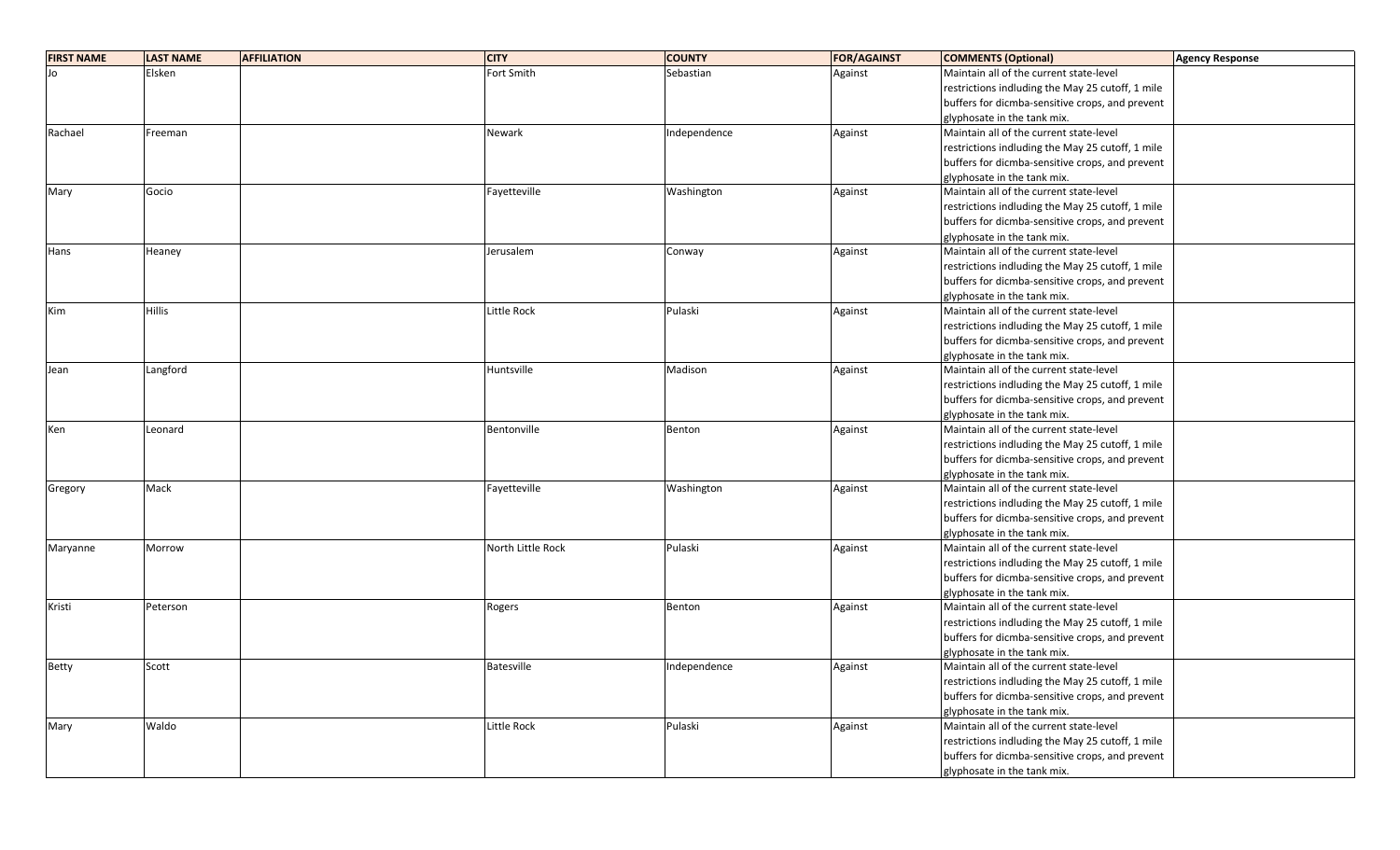| <b>FIRST NAME</b> | <b>LAST NAME</b><br><b>AFFILIATION</b> | <b>CITY</b>                | <b>COUNTY</b> | <b>FOR/AGAINST</b> | <b>COMMENTS (Optional)</b>                       | <b>Agency Response</b> |
|-------------------|----------------------------------------|----------------------------|---------------|--------------------|--------------------------------------------------|------------------------|
| Robert            | <b>Brewer</b>                          | Fayettville                | Washington    | Against            | Maintain all of the current state-level          |                        |
|                   |                                        |                            |               |                    | restrictions indluding the May 25 cutoff, 1 mile |                        |
|                   |                                        |                            |               |                    | buffers for dicmba-sensitive crops, and prevent  |                        |
|                   |                                        |                            |               |                    | glyphosate in the tank mix.                      |                        |
| Lane              | Bryant                                 | <b>West Fork</b>           | Washington    | Against            | Maintain all of the current state-level          |                        |
|                   |                                        |                            |               |                    | restrictions indluding the May 25 cutoff, 1 mile |                        |
|                   |                                        |                            |               |                    | buffers for dicmba-sensitive crops, and prevent  |                        |
|                   |                                        |                            |               |                    | glyphosate in the tank mix.                      |                        |
| Thomas            | Caldwell                               | Marble Falls               | Newton        | Against            | Maintain all of the current state-level          |                        |
|                   |                                        |                            |               |                    | restrictions indluding the May 25 cutoff, 1 mile |                        |
|                   |                                        |                            |               |                    | buffers for dicmba-sensitive crops, and prevent  |                        |
|                   |                                        |                            |               |                    | glyphosate in the tank mix.                      |                        |
| Peri              | Doubleday                              | <b>Little Rock</b>         | Pulaski       | Against            | Maintain all of the current state-level          |                        |
|                   |                                        |                            |               |                    | restrictions indluding the May 25 cutoff, 1 mile |                        |
|                   |                                        |                            |               |                    | buffers for dicmba-sensitive crops, and prevent  |                        |
|                   |                                        |                            |               |                    | glyphosate in the tank mix.                      |                        |
| Laird             | Duran                                  | Russellville               | Pope          | Against            | Maintain all of the current state-level          |                        |
|                   |                                        |                            |               |                    | restrictions indluding the May 25 cutoff, 1 mile |                        |
|                   |                                        |                            |               |                    | buffers for dicmba-sensitive crops, and prevent  |                        |
|                   |                                        |                            |               |                    | glyphosate in the tank mix.                      |                        |
| Lisa              | <b>Ellis</b>                           | Springdale                 | Washington    | Against            | Maintain all of the current state-level          |                        |
|                   |                                        |                            |               |                    | restrictions indluding the May 25 cutoff, 1 mile |                        |
|                   |                                        |                            |               |                    | buffers for dicmba-sensitive crops, and prevent  |                        |
|                   |                                        |                            |               |                    | glyphosate in the tank mix.                      |                        |
| Tracy             | Fortuny                                | Rogers                     | Benton        | Against            | Maintain all of the current state-level          |                        |
|                   |                                        |                            |               |                    | restrictions indluding the May 25 cutoff, 1 mile |                        |
|                   |                                        |                            |               |                    | buffers for dicmba-sensitive crops, and prevent  |                        |
|                   |                                        |                            |               |                    | glyphosate in the tank mix.                      |                        |
| Jeri              | Garcia                                 | <b>Hot Springs Village</b> | Garland       | Against            | Maintain all of the current state-level          |                        |
|                   |                                        |                            |               |                    | restrictions indluding the May 25 cutoff, 1 mile |                        |
|                   |                                        |                            |               |                    | buffers for dicmba-sensitive crops, and prevent  |                        |
|                   |                                        |                            |               |                    | glyphosate in the tank mix.                      |                        |
| Anne              | Holcomb                                | Little Rock                | Pulaski       | Against            | Maintain all of the current state-level          |                        |
|                   |                                        |                            |               |                    | restrictions indluding the May 25 cutoff, 1 mile |                        |
|                   |                                        |                            |               |                    | buffers for dicmba-sensitive crops, and prevent  |                        |
|                   |                                        |                            |               |                    | glyphosate in the tank mix.                      |                        |
| Vicki             | Jett                                   | Little Rock                | Pulaski       | Against            | Maintain all of the current state-level          |                        |
|                   |                                        |                            |               |                    | restrictions indluding the May 25 cutoff, 1 mile |                        |
|                   |                                        |                            |               |                    | buffers for dicmba-sensitive crops, and prevent  |                        |
|                   |                                        |                            |               |                    | glyphosate in the tank mix.                      |                        |
| Kathrine          | Jones                                  | Pottsville                 | Pope          | Against            | Maintain all of the current state-level          |                        |
|                   |                                        |                            |               |                    | restrictions indluding the May 25 cutoff, 1 mile |                        |
|                   |                                        |                            |               |                    | buffers for dicmba-sensitive crops, and prevent  |                        |
|                   |                                        |                            |               |                    | glyphosate in the tank mix.                      |                        |
| Lynne             | Larson                                 | Eureka Springs             | Carroll       | Against            | Maintain all of the current state-level          |                        |
|                   |                                        |                            |               |                    | restrictions indluding the May 25 cutoff, 1 mile |                        |
|                   |                                        |                            |               |                    | buffers for dicmba-sensitive crops, and prevent  |                        |
|                   |                                        |                            |               |                    | glyphosate in the tank mix.                      |                        |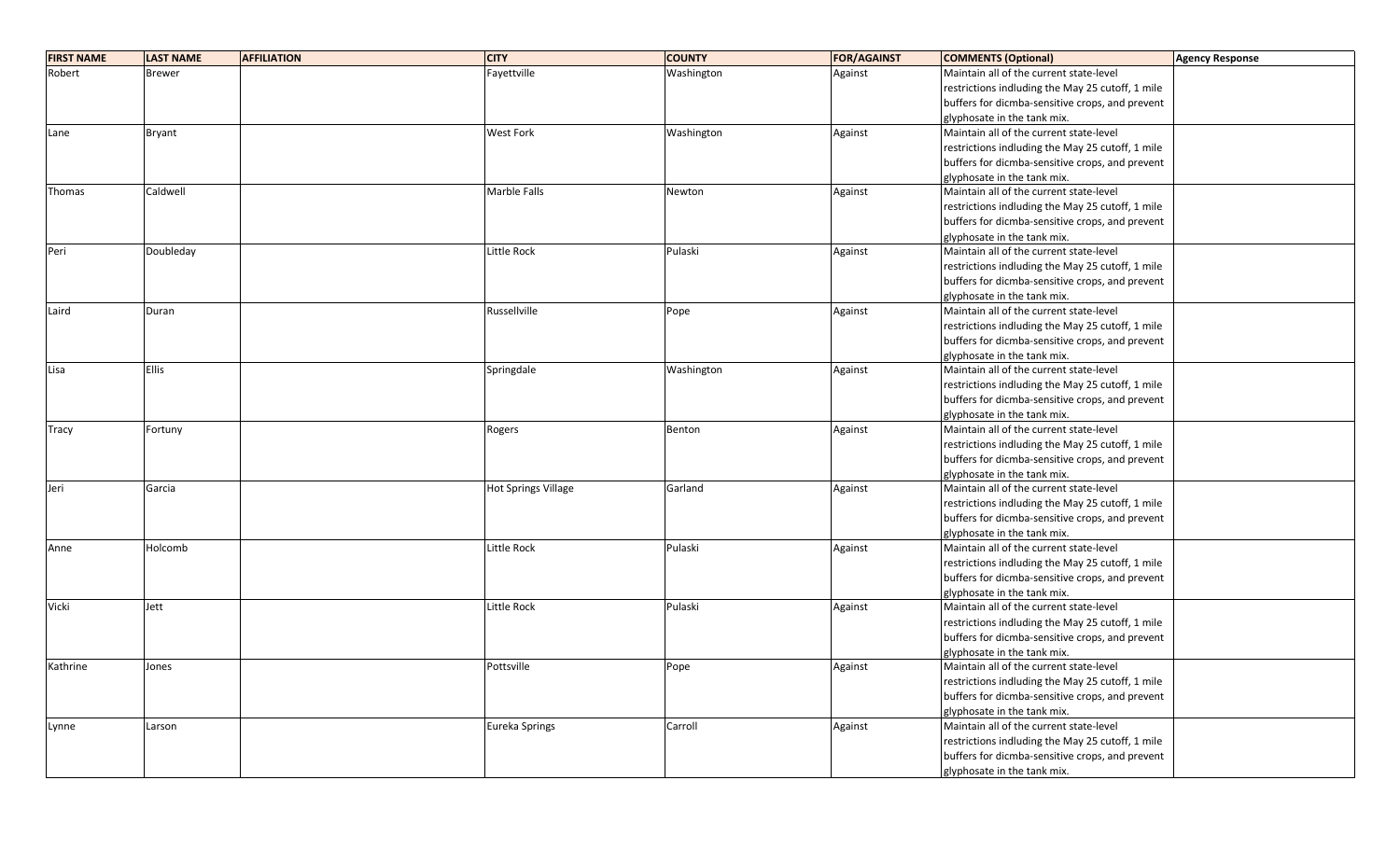| <b>FIRST NAME</b> | <b>LAST NAME</b><br><b>AFFILIATION</b> | <b>CITY</b>        | <b>COUNTY</b> | <b>FOR/AGAINST</b> | <b>COMMENTS (Optional)</b>                       | <b>Agency Response</b> |
|-------------------|----------------------------------------|--------------------|---------------|--------------------|--------------------------------------------------|------------------------|
| Virginia          | McClure                                | Benton             | Saline        | Against            | Maintain all of the current state-level          |                        |
|                   |                                        |                    |               |                    | restrictions indluding the May 25 cutoff, 1 mile |                        |
|                   |                                        |                    |               |                    | buffers for dicmba-sensitive crops, and prevent  |                        |
|                   |                                        |                    |               |                    | glyphosate in the tank mix.                      |                        |
| James             | McCollum                               | Emerson            | Columbia      | Against            | Maintain all of the current state-level          |                        |
|                   |                                        |                    |               |                    | restrictions indluding the May 25 cutoff, 1 mile |                        |
|                   |                                        |                    |               |                    | buffers for dicmba-sensitive crops, and prevent  |                        |
|                   |                                        |                    |               |                    | glyphosate in the tank mix.                      |                        |
| James             | McGregor                               | Russellville       | Pope          | Against            | Maintain all of the current state-level          |                        |
|                   |                                        |                    |               |                    | restrictions indluding the May 25 cutoff, 1 mile |                        |
|                   |                                        |                    |               |                    | buffers for dicmba-sensitive crops, and prevent  |                        |
|                   |                                        |                    |               |                    | glyphosate in the tank mix.                      |                        |
| Bill              | Morley                                 | Maumelle           | Pulaski       | Against            | Maintain all of the current state-level          |                        |
|                   |                                        |                    |               |                    | restrictions indluding the May 25 cutoff, 1 mile |                        |
|                   |                                        |                    |               |                    | buffers for dicmba-sensitive crops, and prevent  |                        |
|                   |                                        |                    |               |                    | glyphosate in the tank mix.                      |                        |
| Jonathan          | Perrodin                               | Springdale         | Washington    | Against            | Maintain all of the current state-level          |                        |
|                   |                                        |                    |               |                    | restrictions indluding the May 25 cutoff, 1 mile |                        |
|                   |                                        |                    |               |                    | buffers for dicmba-sensitive crops, and prevent  |                        |
|                   |                                        |                    |               |                    | glyphosate in the tank mix.                      |                        |
|                   | Port                                   | Fayetteville       | Washington    | Against            | Keep dicamba restricitons in place.              |                        |
| <b>Brenda</b>     | Scheffler                              | Little Rock        | Pulaski       | Against            | Maintain all of the current state-level          |                        |
|                   |                                        |                    |               |                    | restrictions indluding the May 25 cutoff, 1 mile |                        |
|                   |                                        |                    |               |                    | buffers for dicmba-sensitive crops, and prevent  |                        |
|                   |                                        |                    |               |                    | glyphosate in the tank mix.                      |                        |
| Theresa           | Stasiw                                 | Springdale         | Washington    | Against            | Maintain all of the current state-level          |                        |
|                   |                                        |                    |               |                    | restrictions indluding the May 25 cutoff, 1 mile |                        |
|                   |                                        |                    |               |                    | buffers for dicmba-sensitive crops, and prevent  |                        |
|                   |                                        |                    |               |                    | glyphosate in the tank mix.                      |                        |
| Danny and Linda   | Steele                                 | Bryant             | Saline        | Against            | Maintain all of the current state-level          |                        |
|                   |                                        |                    |               |                    | restrictions indluding the May 25 cutoff, 1 mile |                        |
|                   |                                        |                    |               |                    | buffers for dicmba-sensitive crops, and prevent  |                        |
|                   |                                        |                    |               |                    | glyphosate in the tank mix.                      |                        |
| Lolly             | Tindol                                 | Pettigrew          | Madison       | Against            | Maintain all of the current state-level          |                        |
|                   |                                        |                    |               |                    | restrictions indluding the May 25 cutoff, 1 mile |                        |
|                   |                                        |                    |               |                    | buffers for dicmba-sensitive crops, and prevent  |                        |
|                   |                                        |                    |               |                    | glyphosate in the tank mix.                      |                        |
| Jacqueline        | Walker                                 | <b>Little Rock</b> | Pulaski       | Against            | Maintain all of the current state-level          |                        |
|                   |                                        |                    |               |                    | restrictions indluding the May 25 cutoff, 1 mile |                        |
|                   |                                        |                    |               |                    | buffers for dicmba-sensitive crops, and prevent  |                        |
|                   |                                        |                    |               |                    | glyphosate in the tank mix.                      |                        |
| Jennifer          | West                                   | Alelxander         | Pulaski       | Against            | Maintain all of the current state-level          |                        |
|                   |                                        |                    |               |                    | restrictions indluding the May 25 cutoff, 1 mile |                        |
|                   |                                        |                    |               |                    | buffers for dicmba-sensitive crops, and prevent  |                        |
|                   |                                        |                    |               |                    | glyphosate in the tank mix.                      |                        |
| Sherry            | Adams                                  | Rogers             | Benton        | Against            | Maintain all of the current state-level          |                        |
|                   |                                        |                    |               |                    | restrictions indluding the May 25 cutoff, 1 mile |                        |
|                   |                                        |                    |               |                    | buffers for dicmba-sensitive crops, and prevent  |                        |
|                   |                                        |                    |               |                    | glyphosate in the tank mix.                      |                        |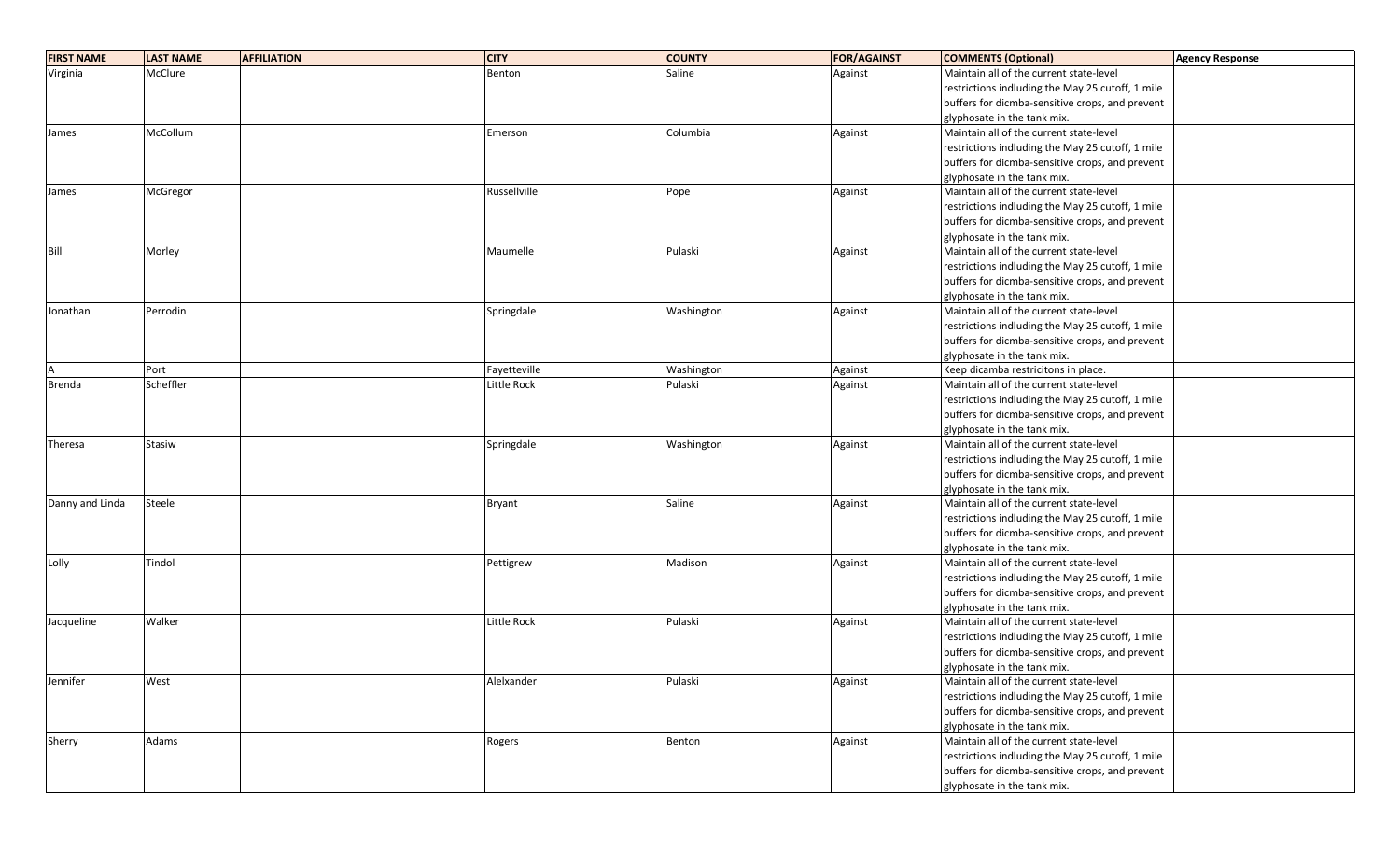| <b>FIRST NAME</b> | <b>LAST NAME</b> | <b>AFFILIATION</b> | <b>CITY</b>               | <b>COUNTY</b> | <b>FOR/AGAINST</b> | <b>COMMENTS (Optional)</b>                       | <b>Agency Response</b> |
|-------------------|------------------|--------------------|---------------------------|---------------|--------------------|--------------------------------------------------|------------------------|
| Elizabeth         | Alderman         |                    | Hot Springs National Park | Garland       | Against            | Maintain all of the current state-level          |                        |
|                   |                  |                    |                           |               |                    | restrictions indluding the May 25 cutoff, 1 mile |                        |
|                   |                  |                    |                           |               |                    | buffers for dicmba-sensitive crops, and prevent  |                        |
|                   |                  |                    |                           |               |                    | glyphosate in the tank mix.                      |                        |
| Janet             | Badeaux          |                    | Maumelle                  | Pulaski       | Against            | Maintain all of the current state-level          |                        |
|                   |                  |                    |                           |               |                    | restrictions indluding the May 25 cutoff, 1 mile |                        |
|                   |                  |                    |                           |               |                    | buffers for dicmba-sensitive crops, and prevent  |                        |
|                   |                  |                    |                           |               |                    | glyphosate in the tank mix.                      |                        |
| Judy              | Bash             |                    | Little Rock               | Pulaski       | Against            | Maintain all of the current state-level          |                        |
|                   |                  |                    |                           |               |                    | restrictions indluding the May 25 cutoff, 1 mile |                        |
|                   |                  |                    |                           |               |                    | buffers for dicmba-sensitive crops, and prevent  |                        |
|                   |                  |                    |                           |               |                    | glyphosate in the tank mix.                      |                        |
| Daniel            | Beadle           |                    | Little Rock               | Pulaski       | Against            | Maintain all of the current state-level          |                        |
|                   |                  |                    |                           |               |                    | restrictions indluding the May 25 cutoff, 1 mile |                        |
|                   |                  |                    |                           |               |                    | buffers for dicmba-sensitive crops, and prevent  |                        |
|                   |                  |                    |                           |               |                    | glyphosate in the tank mix.                      |                        |
| Melissa           | <b>Bird</b>      |                    | Pine Bluff                | Jefferson     | Against            | Maintain all of the current state-level          |                        |
|                   |                  |                    |                           |               |                    | restrictions indluding the May 25 cutoff, 1 mile |                        |
|                   |                  |                    |                           |               |                    | buffers for dicmba-sensitive crops, and prevent  |                        |
|                   |                  |                    |                           |               |                    | glyphosate in the tank mix.                      |                        |
| Luanne            | Blaylock         |                    | Maumelle                  | Pulaski       | Against            | Maintain all of the current state-level          |                        |
|                   |                  |                    |                           |               |                    | restrictions indluding the May 25 cutoff, 1 mile |                        |
|                   |                  |                    |                           |               |                    | buffers for dicmba-sensitive crops, and prevent  |                        |
|                   |                  |                    |                           |               |                    | glyphosate in the tank mix.                      |                        |
| Tracy             | <b>Brophy</b>    |                    | Bentonville               | Benton        | Against            | Maintain all of the current state-level          |                        |
|                   |                  |                    |                           |               |                    | restrictions indluding the May 25 cutoff, 1 mile |                        |
|                   |                  |                    |                           |               |                    | buffers for dicmba-sensitive crops, and prevent  |                        |
|                   |                  |                    |                           |               |                    | glyphosate in the tank mix.                      |                        |
| Carolyn           | Brown            |                    | Conway                    | Faulkner      | Against            | Maintain all of the current state-level          |                        |
|                   |                  |                    |                           |               |                    | restrictions indluding the May 25 cutoff, 1 mile |                        |
|                   |                  |                    |                           |               |                    | buffers for dicmba-sensitive crops, and prevent  |                        |
|                   |                  |                    |                           |               |                    | glyphosate in the tank mix.                      |                        |
| Tamzen            | <b>Bryant</b>    |                    | Springdale                | Washington    | Against            | Maintain all of the current state-level          |                        |
|                   |                  |                    |                           |               |                    | restrictions indluding the May 25 cutoff, 1 mile |                        |
|                   |                  |                    |                           |               |                    | buffers for dicmba-sensitive crops, and prevent  |                        |
|                   |                  |                    |                           |               |                    | glyphosate in the tank mix.                      |                        |
| Julie             | Camp             |                    | Mountain Home             | <b>Baxter</b> | Against            | Maintain all of the current state-level          |                        |
|                   |                  |                    |                           |               |                    | restrictions indluding the May 25 cutoff, 1 mile |                        |
|                   |                  |                    |                           |               |                    | buffers for dicmba-sensitive crops, and prevent  |                        |
|                   |                  |                    |                           |               |                    | glyphosate in the tank mix.                      |                        |
| Sherry            | Clements         |                    | Cabot                     | Lonoke        | Against            | Maintain all of the current state-level          |                        |
|                   |                  |                    |                           |               |                    | restrictions indluding the May 25 cutoff, 1 mile |                        |
|                   |                  |                    |                           |               |                    | buffers for dicmba-sensitive crops, and prevent  |                        |
|                   |                  |                    |                           |               |                    | glyphosate in the tank mix.                      |                        |
| Rebecca           | Coleman          |                    | Bryant                    | Saline        | Against            | Maintain all of the current state-level          |                        |
|                   |                  |                    |                           |               |                    | restrictions indluding the May 25 cutoff, 1 mile |                        |
|                   |                  |                    |                           |               |                    | buffers for dicmba-sensitive crops, and prevent  |                        |
|                   |                  |                    |                           |               |                    | glyphosate in the tank mix.                      |                        |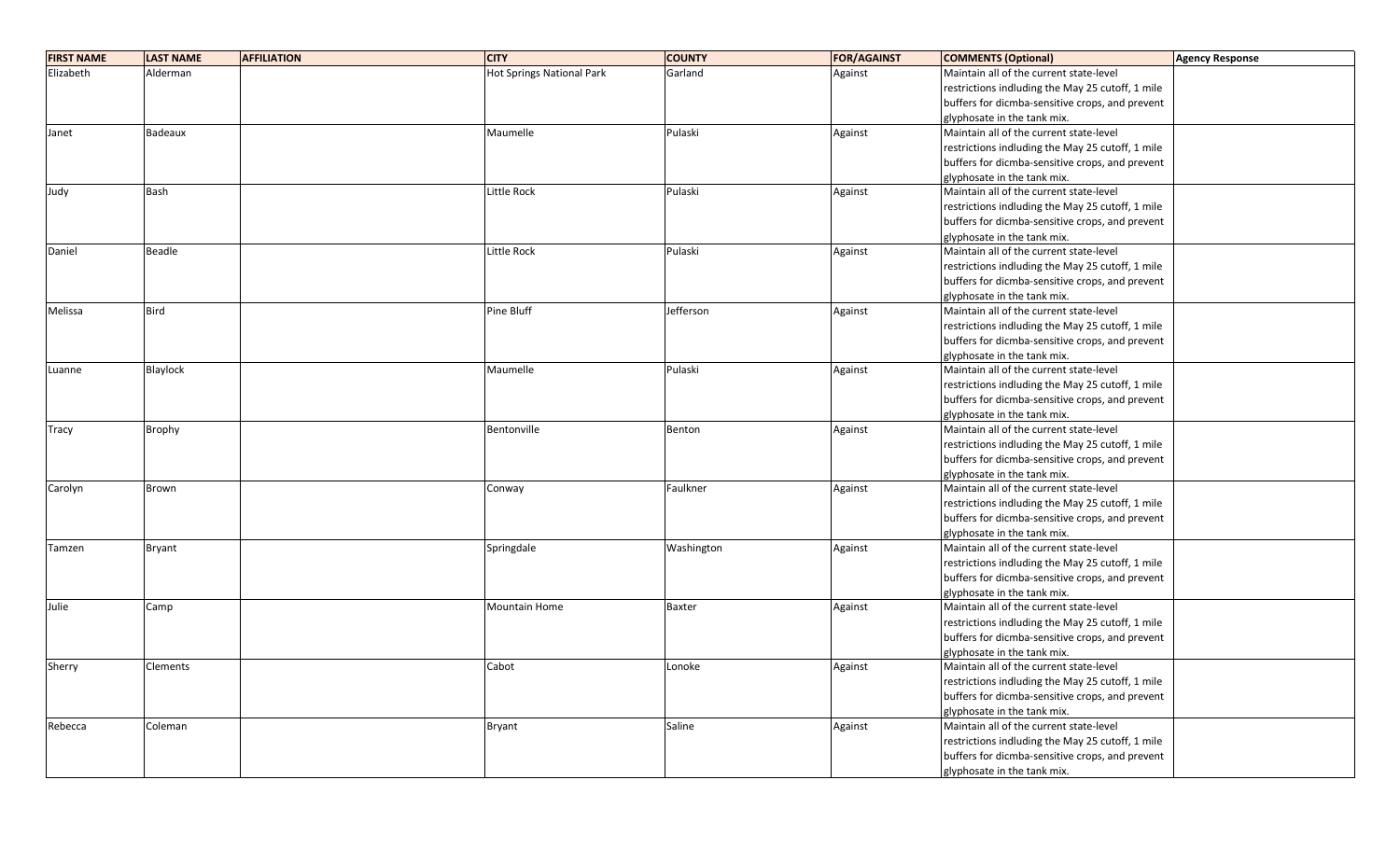| <b>FIRST NAME</b> | <b>LAST NAME</b> | <b>AFFILIATION</b> | <b>CITY</b>                | <b>COUNTY</b> | <b>FOR/AGAINST</b> | <b>COMMENTS (Optional)</b>                       | <b>Agency Response</b> |
|-------------------|------------------|--------------------|----------------------------|---------------|--------------------|--------------------------------------------------|------------------------|
| Rel               | Corbin           |                    | Little Rock                | Pulaski       | Against            | Maintain all of the current state-level          |                        |
|                   |                  |                    |                            |               |                    | restrictions indluding the May 25 cutoff, 1 mile |                        |
|                   |                  |                    |                            |               |                    | buffers for dicmba-sensitive crops, and prevent  |                        |
|                   |                  |                    |                            |               |                    | glyphosate in the tank mix.                      |                        |
| Rebecca           | Corley           |                    | Jasper                     | Newton        | Against            | Maintain all of the current state-level          |                        |
|                   |                  |                    |                            |               |                    | restrictions indluding the May 25 cutoff, 1 mile |                        |
|                   |                  |                    |                            |               |                    | buffers for dicmba-sensitive crops, and prevent  |                        |
|                   |                  |                    |                            |               |                    | glyphosate in the tank mix.                      |                        |
| Paul              | Crossman         |                    | North Little Rock          | Pulaski       | Against            | Maintain all of the current state-level          |                        |
|                   |                  |                    |                            |               |                    | restrictions indluding the May 25 cutoff, 1 mile |                        |
|                   |                  |                    |                            |               |                    | buffers for dicmba-sensitive crops, and prevent  |                        |
|                   |                  |                    |                            |               |                    | glyphosate in the tank mix.                      |                        |
| Harry Lyle        | Darby            |                    | Jonesboro                  | Craighead     | Against            | Maintain all of the current state-level          |                        |
|                   |                  |                    |                            |               |                    | restrictions indluding the May 25 cutoff, 1 mile |                        |
|                   |                  |                    |                            |               |                    | buffers for dicmba-sensitive crops, and prevent  |                        |
|                   |                  |                    |                            |               |                    | glyphosate in the tank mix.                      |                        |
| Penny             | Davis            |                    | Cabot                      | Lonoke        | Against            | Maintain all of the current state-level          |                        |
|                   |                  |                    |                            |               |                    | restrictions indluding the May 25 cutoff, 1 mile |                        |
|                   |                  |                    |                            |               |                    | buffers for dicmba-sensitive crops, and prevent  |                        |
|                   |                  |                    |                            |               |                    | glyphosate in the tank mix.                      |                        |
| Frits             | <b>Druff</b>     |                    | Mountain Home              | <b>Baxter</b> | Against            | Maintain all of the current state-level          |                        |
|                   |                  |                    |                            |               |                    | restrictions indluding the May 25 cutoff, 1 mile |                        |
|                   |                  |                    |                            |               |                    | buffers for dicmba-sensitive crops, and prevent  |                        |
|                   |                  |                    |                            |               |                    | glyphosate in the tank mix.                      |                        |
| Carolyn           | Dyer             |                    | <b>Hot Springs Village</b> | Garland       | Against            | Maintain all of the current state-level          |                        |
|                   |                  |                    |                            |               |                    | restrictions indluding the May 25 cutoff, 1 mile |                        |
|                   |                  |                    |                            |               |                    | buffers for dicmba-sensitive crops, and prevent  |                        |
|                   |                  |                    |                            |               |                    | glyphosate in the tank mix.                      |                        |
| Rebekah           | Evans            |                    | Jonesboro                  | Craighead     | Against            | Maintain all of the current state-level          |                        |
|                   |                  |                    |                            |               |                    | restrictions indluding the May 25 cutoff, 1 mile |                        |
|                   |                  |                    |                            |               |                    | buffers for dicmba-sensitive crops, and prevent  |                        |
|                   |                  |                    |                            |               |                    | glyphosate in the tank mix.                      |                        |
| Gene              | Ford             |                    | Rogers                     | Benton        | Against            | Maintain all of the current state-level          |                        |
|                   |                  |                    |                            |               |                    | restrictions indluding the May 25 cutoff, 1 mile |                        |
|                   |                  |                    |                            |               |                    | buffers for dicmba-sensitive crops, and prevent  |                        |
|                   |                  |                    |                            |               |                    | glyphosate in the tank mix.                      |                        |
| Ed                | French           |                    | Hot Springs National Park  | Garland       | Against            | Maintain all of the current state-level          |                        |
|                   |                  |                    |                            |               |                    | restrictions indluding the May 25 cutoff, 1 mile |                        |
|                   |                  |                    |                            |               |                    | buffers for dicmba-sensitive crops, and prevent  |                        |
|                   |                  |                    |                            |               |                    | glyphosate in the tank mix.                      |                        |
| Judith            | Frindik          |                    | Maumelle                   | Pulsaki       | Against            | Maintain all of the current state-level          |                        |
|                   |                  |                    |                            |               |                    | restrictions indluding the May 25 cutoff, 1 mile |                        |
|                   |                  |                    |                            |               |                    | buffers for dicmba-sensitive crops, and prevent  |                        |
|                   |                  |                    |                            |               |                    | glyphosate in the tank mix.                      |                        |
| Cassie            | Gill             |                    | Cabot                      | Pulaski       | against            | Maintain all of the current state-level          |                        |
|                   |                  |                    |                            |               |                    | restrictions indluding the May 25 cutoff, 1 mile |                        |
|                   |                  |                    |                            |               |                    | buffers for dicmba-sensitive crops, and prevent  |                        |
|                   |                  |                    |                            |               |                    | glyphosate in the tank mix.                      |                        |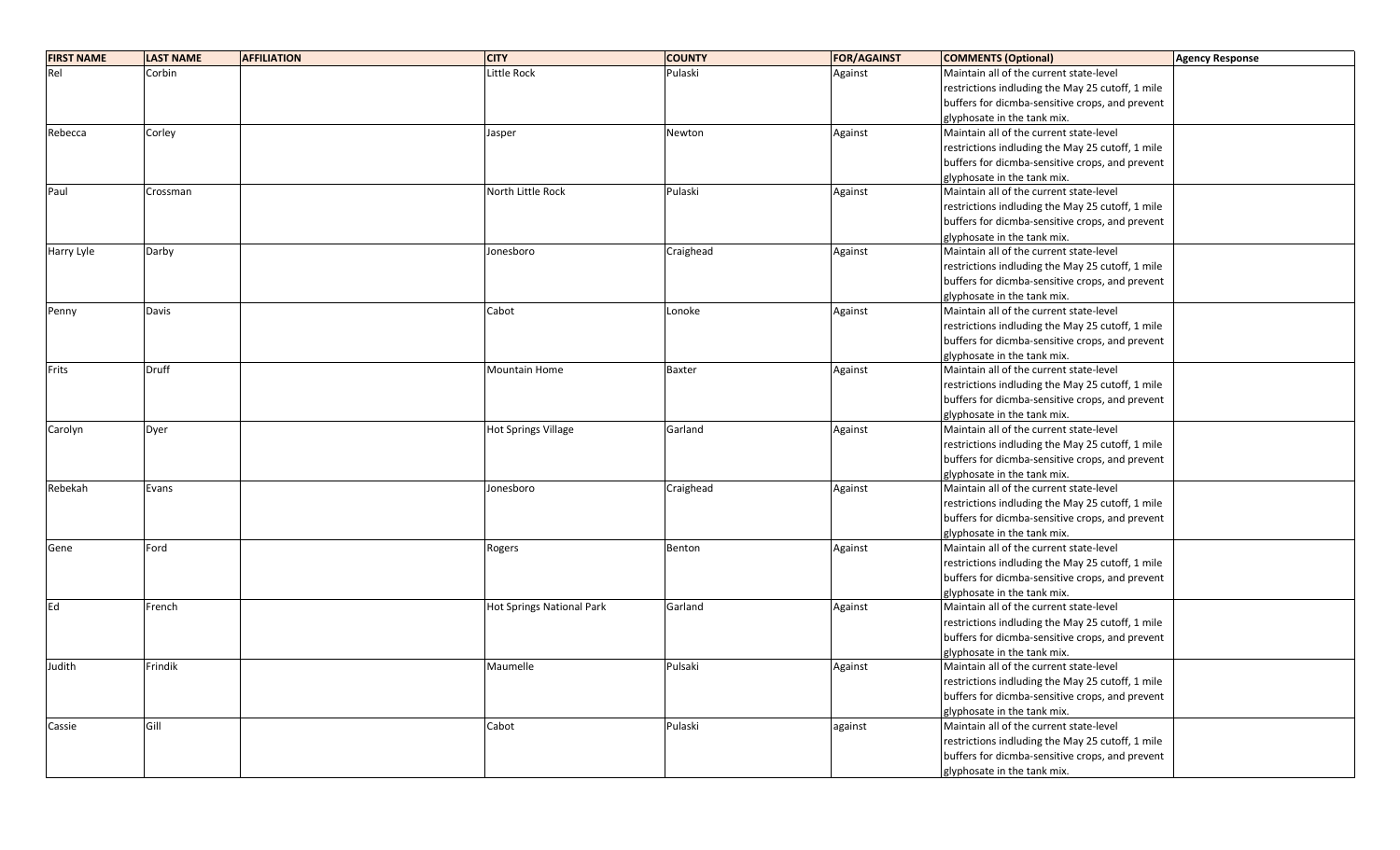| <b>FIRST NAME</b> | <b>LAST NAME</b> | <b>AFFILIATION</b> | <b>CITY</b>                | <b>COUNTY</b> | <b>FOR/AGAINST</b> | <b>COMMENTS (Optional)</b>                       | <b>Agency Response</b> |
|-------------------|------------------|--------------------|----------------------------|---------------|--------------------|--------------------------------------------------|------------------------|
| Maxine            | Haley            |                    | Shirley                    | Van Buren     | Against            | Maintain all of the current state-level          |                        |
|                   |                  |                    |                            |               |                    | restrictions indluding the May 25 cutoff, 1 mile |                        |
|                   |                  |                    |                            |               |                    | buffers for dicmba-sensitive crops, and prevent  |                        |
|                   |                  |                    |                            |               |                    | glyphosate in the tank mix.                      |                        |
| Don               | Hamilton         |                    | Little Rock                | Pulaski       | Against            | Maintain all of the current state-level          |                        |
|                   |                  |                    |                            |               |                    | restrictions indluding the May 25 cutoff, 1 mile |                        |
|                   |                  |                    |                            |               |                    | buffers for dicmba-sensitive crops, and prevent  |                        |
|                   |                  |                    |                            |               |                    | glyphosate in the tank mix.                      |                        |
| Sheena            | Hare             |                    | Conway                     | Faulkner      | Against            | Maintain all of the current state-level          |                        |
|                   |                  |                    |                            |               |                    | restrictions indluding the May 25 cutoff, 1 mile |                        |
|                   |                  |                    |                            |               |                    | buffers for dicmba-sensitive crops, and prevent  |                        |
|                   |                  |                    |                            |               |                    | glyphosate in the tank mix.                      |                        |
| <b>Bradley</b>    | Harrison         |                    | Fort Smith                 | Sebastian     | Against            | Maintain all of the current state-level          |                        |
|                   |                  |                    |                            |               |                    | restrictions indluding the May 25 cutoff, 1 mile |                        |
|                   |                  |                    |                            |               |                    | buffers for dicmba-sensitive crops, and prevent  |                        |
|                   |                  |                    |                            |               |                    | glyphosate in the tank mix.                      |                        |
| Larry             | Hedrick          |                    | Hot Srpings National Park  | Garland       | Against            | Maintain all of the current state-level          |                        |
|                   |                  |                    |                            |               |                    | restrictions indluding the May 25 cutoff, 1 mile |                        |
|                   |                  |                    |                            |               |                    | buffers for dicmba-sensitive crops, and prevent  |                        |
|                   |                  |                    |                            |               |                    | glyphosate in the tank mix.                      |                        |
| Daniel            | Henry            |                    | Benton                     | Saline        | Against            | Maintain all of the current state-level          |                        |
|                   |                  |                    |                            |               |                    | restrictions indluding the May 25 cutoff, 1 mile |                        |
|                   |                  |                    |                            |               |                    | buffers for dicmba-sensitive crops, and prevent  |                        |
|                   |                  |                    |                            |               |                    | glyphosate in the tank mix.                      |                        |
| Karen             | <b>Hicks</b>     |                    | <b>Hot Srpings Village</b> | Garland       | Against            | Maintain all of the current state-level          |                        |
|                   |                  |                    |                            |               |                    | restrictions indluding the May 25 cutoff, 1 mile |                        |
|                   |                  |                    |                            |               |                    | buffers for dicmba-sensitive crops, and prevent  |                        |
|                   |                  |                    |                            |               |                    | glyphosate in the tank mix.                      |                        |
| Steve             | Holst            |                    | Fayetteville               | Washington    | Against            | Maintain all of the current state-level          |                        |
|                   |                  |                    |                            |               |                    | restrictions indluding the May 25 cutoff, 1 mile |                        |
|                   |                  |                    |                            |               |                    | buffers for dicmba-sensitive crops, and prevent  |                        |
|                   |                  |                    |                            |               |                    | glyphosate in the tank mix.                      |                        |
| Heather           | Hudgens          |                    | Fayetteville               | Washington    | Against            | Maintain all of the current state-level          |                        |
|                   |                  |                    |                            |               |                    | restrictions indluding the May 25 cutoff, 1 mile |                        |
|                   |                  |                    |                            |               |                    | buffers for dicmba-sensitive crops, and prevent  |                        |
|                   |                  |                    |                            |               |                    | glyphosate in the tank mix.                      |                        |
| Charles           | James            |                    | Little Rock                | Pulaski       | Against            | Maintain all of the current state-level          |                        |
|                   |                  |                    |                            |               |                    | restrictions indluding the May 25 cutoff, 1 mile |                        |
|                   |                  |                    |                            |               |                    | buffers for dicmba-sensitive crops, and prevent  |                        |
|                   |                  |                    |                            |               |                    | glyphosate in the tank mix.                      |                        |
| Brandon           | Johnson          |                    | Jonesboro                  | Craighead     | Against            | Maintain all of the current state-level          |                        |
|                   |                  |                    |                            |               |                    | restrictions indluding the May 25 cutoff, 1 mile |                        |
|                   |                  |                    |                            |               |                    | buffers for dicmba-sensitive crops, and prevent  |                        |
|                   |                  |                    |                            |               |                    | glyphosate in the tank mix.                      |                        |
| William           | Jones            |                    | Conway                     | Falkner       | Against            | Maintain all of the current state-level          |                        |
|                   |                  |                    |                            |               |                    | restrictions indluding the May 25 cutoff, 1 mile |                        |
|                   |                  |                    |                            |               |                    | buffers for dicmba-sensitive crops, and prevent  |                        |
|                   |                  |                    |                            |               |                    | glyphosate in the tank mix.                      |                        |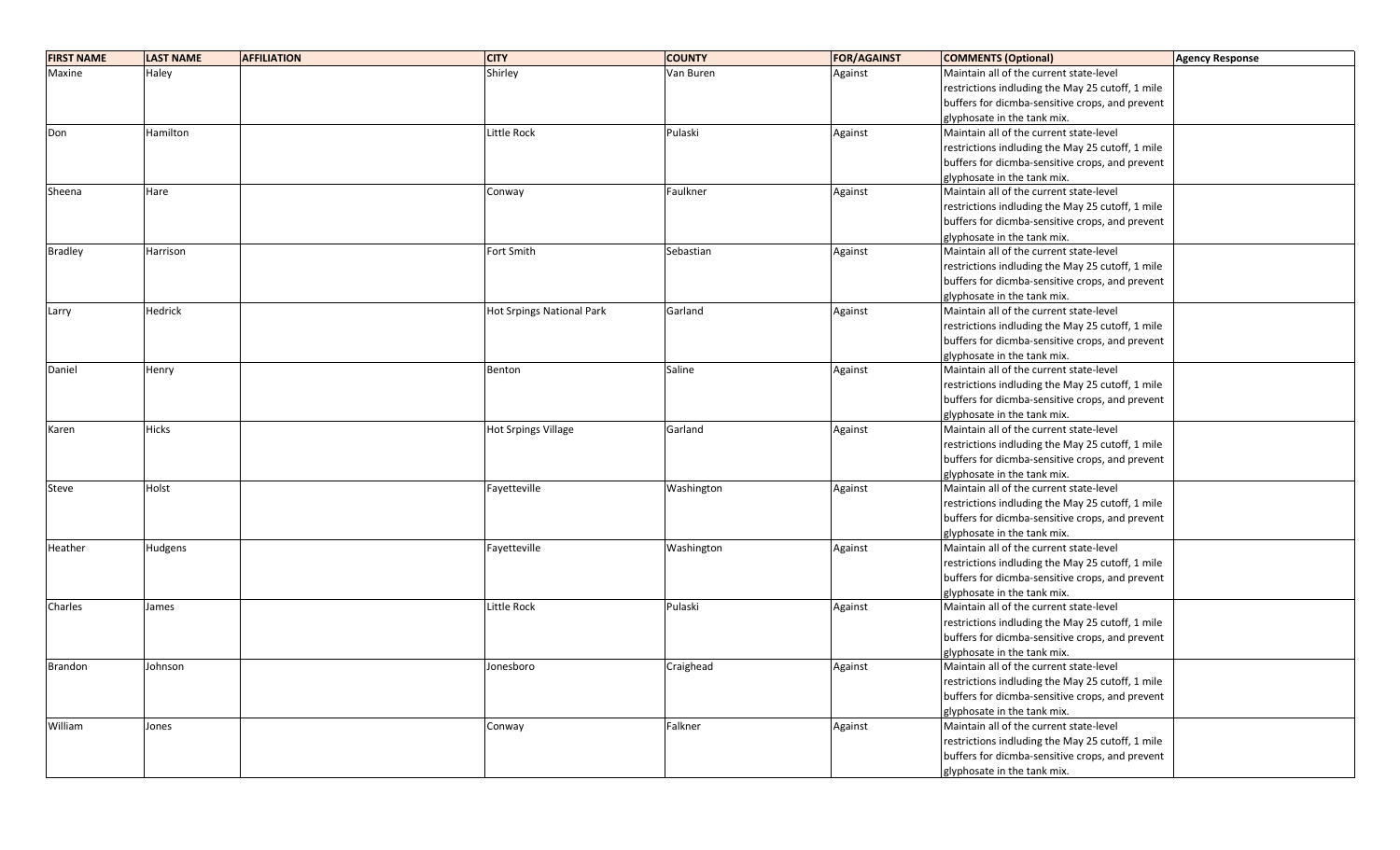| <b>FIRST NAME</b> | <b>LAST NAME</b> | <b>AFFILIATION</b> | <b>CITY</b>         | <b>COUNTY</b> | <b>FOR/AGAINST</b> | <b>COMMENTS (Optional)</b>                       | <b>Agency Response</b> |
|-------------------|------------------|--------------------|---------------------|---------------|--------------------|--------------------------------------------------|------------------------|
| Ron               | Kew              |                    | <b>Hot Springs</b>  | Garland       | Against            | Maintain all of the current state-level          |                        |
|                   |                  |                    |                     |               |                    | restrictions indluding the May 25 cutoff, 1 mile |                        |
|                   |                  |                    |                     |               |                    | buffers for dicmba-sensitive crops, and prevent  |                        |
|                   |                  |                    |                     |               |                    | glyphosate in the tank mix.                      |                        |
| Denise            | Klinger          |                    | <b>Bella Vista</b>  | Benton        | Against            | Maintain all of the current state-level          |                        |
|                   |                  |                    |                     |               |                    | restrictions indluding the May 25 cutoff, 1 mile |                        |
|                   |                  |                    |                     |               |                    | buffers for dicmba-sensitive crops, and prevent  |                        |
|                   |                  |                    |                     |               |                    | glyphosate in the tank mix.                      |                        |
| Mary              | Koscielniak      |                    | Hot Srpings Village | Garland       | Against            | Maintain all of the current state-level          |                        |
|                   |                  |                    |                     |               |                    | restrictions indluding the May 25 cutoff, 1 mile |                        |
|                   |                  |                    |                     |               |                    | buffers for dicmba-sensitive crops, and prevent  |                        |
|                   |                  |                    |                     |               |                    | glyphosate in the tank mix.                      |                        |
| Ralph             | Kunz             |                    | Bella Vista         | Benton        | Against            | Maintain all of the current state-level          |                        |
|                   |                  |                    |                     |               |                    | restrictions indluding the May 25 cutoff, 1 mile |                        |
|                   |                  |                    |                     |               |                    | buffers for dicmba-sensitive crops, and prevent  |                        |
|                   |                  |                    |                     |               |                    | glyphosate in the tank mix.                      |                        |
| Nan               | Lawler           |                    | Fayetteville        | Washington    | Against            | Maintain all of the current state-level          |                        |
|                   |                  |                    |                     |               |                    | restrictions indluding the May 25 cutoff, 1 mile |                        |
|                   |                  |                    |                     |               |                    | buffers for dicmba-sensitive crops, and prevent  |                        |
|                   |                  |                    |                     |               |                    | glyphosate in the tank mix.                      |                        |
| Stephanie         | Lusk             |                    | North Little Rock   | Pulaski       | Against            | Maintain all of the current state-level          |                        |
|                   |                  |                    |                     |               |                    | restrictions indluding the May 25 cutoff, 1 mile |                        |
|                   |                  |                    |                     |               |                    | buffers for dicmba-sensitive crops, and prevent  |                        |
|                   |                  |                    |                     |               |                    | glyphosate in the tank mix.                      |                        |
| Karen             | Mahoney          |                    | Maumelle            | Pulaski       | Against            | Maintain all of the current state-level          |                        |
|                   |                  |                    |                     |               |                    | restrictions indluding the May 25 cutoff, 1 mile |                        |
|                   |                  |                    |                     |               |                    | buffers for dicmba-sensitive crops, and prevent  |                        |
|                   |                  |                    |                     |               |                    | glyphosate in the tank mix.                      |                        |
| Ben               | Martinez         |                    | Fayetteville        | Washington    | Against            | Maintain all of the current state-level          |                        |
|                   |                  |                    |                     |               |                    | restrictions indluding the May 25 cutoff, 1 mile |                        |
|                   |                  |                    |                     |               |                    | buffers for dicmba-sensitive crops, and prevent  |                        |
|                   |                  |                    |                     |               |                    | glyphosate in the tank mix.                      |                        |
| Fred              | McLane           |                    | Fayetteville        | Washington    | Against            | Maintain all of the current state-level          |                        |
|                   |                  |                    |                     |               |                    | restrictions indluding the May 25 cutoff, 1 mile |                        |
|                   |                  |                    |                     |               |                    | buffers for dicmba-sensitive crops, and prevent  |                        |
|                   |                  |                    |                     |               |                    | glyphosate in the tank mix.                      |                        |
| Anne              | Mesrobian        |                    | Fayettevile         | Washington    | Against            | Maintain all of the current state-level          |                        |
|                   |                  |                    |                     |               |                    | restrictions indluding the May 25 cutoff, 1 mile |                        |
|                   |                  |                    |                     |               |                    | buffers for dicmba-sensitive crops, and prevent  |                        |
|                   |                  |                    |                     |               |                    | glyphosate in the tank mix.                      |                        |
| Al                | Notter           |                    | Little Rock         | Pulaski       | Against            | Maintain all of the current state-level          |                        |
|                   |                  |                    |                     |               |                    | restrictions indluding the May 25 cutoff, 1 mile |                        |
|                   |                  |                    |                     |               |                    | buffers for dicmba-sensitive crops, and prevent  |                        |
|                   |                  |                    |                     |               |                    | glyphosate in the tank mix.                      |                        |
| Ginger            | Paquin           |                    | Rogers              | Benton        | Against            | Maintain all of the current state-level          |                        |
|                   |                  |                    |                     |               |                    | restrictions indluding the May 25 cutoff, 1 mile |                        |
|                   |                  |                    |                     |               |                    | buffers for dicmba-sensitive crops, and prevent  |                        |
|                   |                  |                    |                     |               |                    | glyphosate in the tank mix.                      |                        |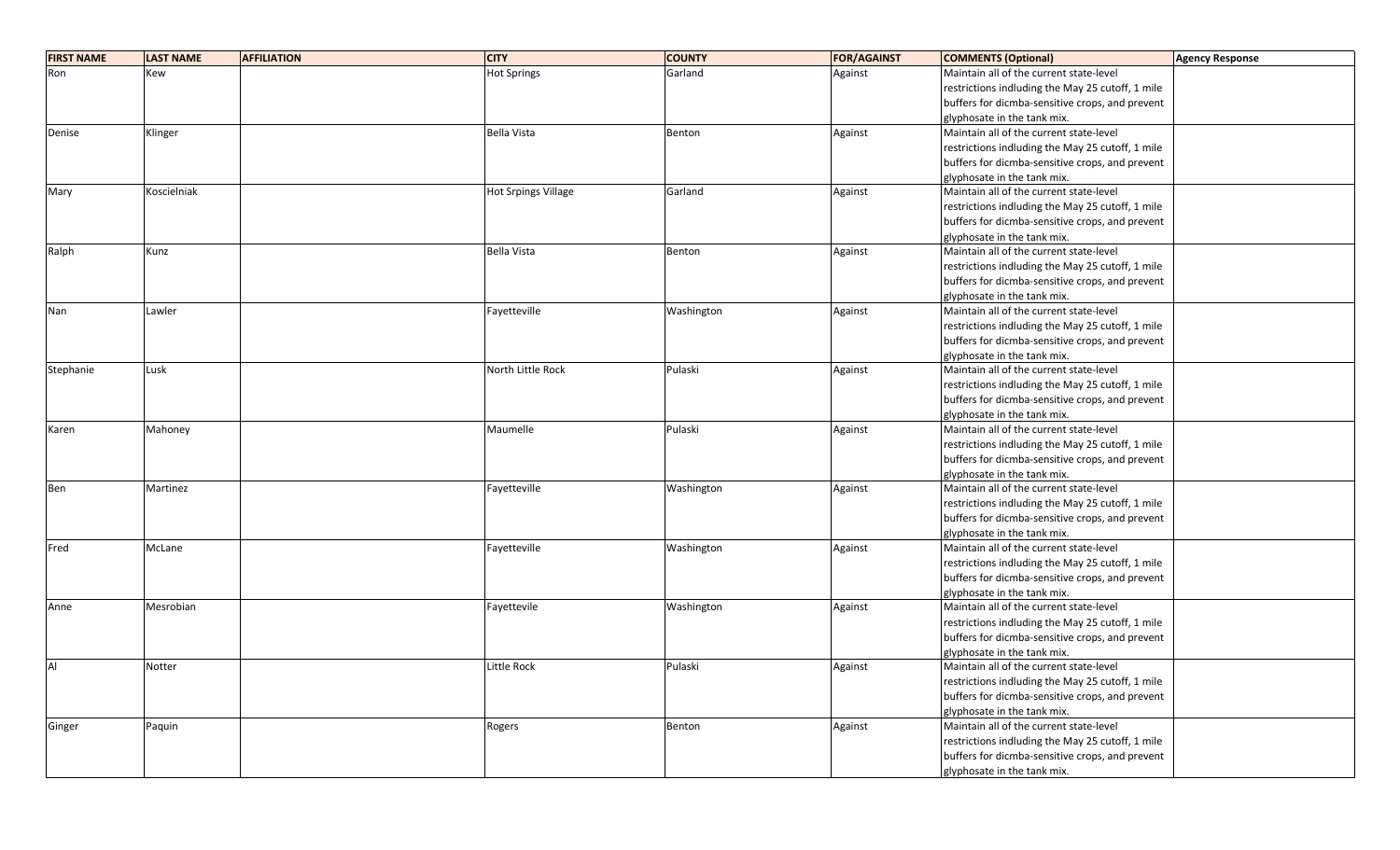| <b>FIRST NAME</b> | <b>LAST NAME</b> | <b>AFFILIATION</b> | <b>CITY</b>        | <b>COUNTY</b> | <b>FOR/AGAINST</b> | <b>COMMENTS (Optional)</b>                       | <b>Agency Response</b> |
|-------------------|------------------|--------------------|--------------------|---------------|--------------------|--------------------------------------------------|------------------------|
| Simon             | Politzer         |                    | Fayetteville       | Washington    | Against            | Maintain all of the current state-level          |                        |
|                   |                  |                    |                    |               |                    | restrictions indluding the May 25 cutoff, 1 mile |                        |
|                   |                  |                    |                    |               |                    | buffers for dicmba-sensitive crops, and prevent  |                        |
|                   |                  |                    |                    |               |                    | glyphosate in the tank mix.                      |                        |
| Paula             | Pirce-kumar      |                    | Little Rock        | Pulaski       | Against            | Maintain all of the current state-level          |                        |
|                   |                  |                    |                    |               |                    | restrictions indluding the May 25 cutoff, 1 mile |                        |
|                   |                  |                    |                    |               |                    | buffers for dicmba-sensitive crops, and prevent  |                        |
|                   |                  |                    |                    |               |                    | glyphosate in the tank mix.                      |                        |
| Penny             | Prickett         |                    | Jacksonville       | Pulaski       | Against            | Maintain all of the current state-level          |                        |
|                   |                  |                    |                    |               |                    | restrictions indluding the May 25 cutoff, 1 mile |                        |
|                   |                  |                    |                    |               |                    | buffers for dicmba-sensitive crops, and prevent  |                        |
|                   |                  |                    |                    |               |                    | glyphosate in the tank mix.                      |                        |
| Tina              | Pryor            |                    | Ward               | Lonoke        | Against            | Maintain all of the current state-level          |                        |
|                   |                  |                    |                    |               |                    | restrictions indluding the May 25 cutoff, 1 mile |                        |
|                   |                  |                    |                    |               |                    | buffers for dicmba-sensitive crops, and prevent  |                        |
|                   |                  |                    |                    |               |                    | glyphosate in the tank mix.                      |                        |
| Lynne             | R                |                    | Fort Smith         | Sebastian     | Against            | Maintain all of the current state-level          |                        |
|                   |                  |                    |                    |               |                    | restrictions indluding the May 25 cutoff, 1 mile |                        |
|                   |                  |                    |                    |               |                    | buffers for dicmba-sensitive crops, and prevent  |                        |
|                   |                  |                    |                    |               |                    | glyphosate in the tank mix.                      |                        |
| William           | Rager            |                    | <b>Hot Springs</b> | Garland       | Against            | Maintain all of the current state-level          |                        |
|                   |                  |                    |                    |               |                    | restrictions indluding the May 25 cutoff, 1 mile |                        |
|                   |                  |                    |                    |               |                    | buffers for dicmba-sensitive crops, and prevent  |                        |
|                   |                  |                    |                    |               |                    | glyphosate in the tank mix.                      |                        |
| Roxann            | Riedel           |                    | Kingston           | Madison       | Against            | Maintain all of the current state-level          |                        |
|                   |                  |                    |                    |               |                    | restrictions indluding the May 25 cutoff, 1 mile |                        |
|                   |                  |                    |                    |               |                    | buffers for dicmba-sensitive crops, and prevent  |                        |
|                   |                  |                    |                    |               |                    | glyphosate in the tank mix.                      |                        |
| Lance             | Runion           |                    | Little Rock        | Pulaski       | Against            | Maintain all of the current state-level          |                        |
|                   |                  |                    |                    |               |                    | restrictions indluding the May 25 cutoff, 1 mile |                        |
|                   |                  |                    |                    |               |                    | buffers for dicmba-sensitive crops, and prevent  |                        |
|                   |                  |                    |                    |               |                    | glyphosate in the tank mix.                      |                        |
| Keith             | Runion           |                    | Little Rock        | Pulaski       | Against            | Maintain all of the current state-level          |                        |
|                   |                  |                    |                    |               |                    | restrictions indluding the May 25 cutoff, 1 mile |                        |
|                   |                  |                    |                    |               |                    | buffers for dicmba-sensitive crops, and prevent  |                        |
|                   |                  |                    |                    |               |                    | glyphosate in the tank mix.                      |                        |
| Ada               | Ryan             |                    | Bentonville        | Benton        | Against            | Maintain all of the current state-level          |                        |
|                   |                  |                    |                    |               |                    | restrictions indluding the May 25 cutoff, 1 mile |                        |
|                   |                  |                    |                    |               |                    | buffers for dicmba-sensitive crops, and prevent  |                        |
|                   |                  |                    |                    |               |                    | glyphosate in the tank mix.                      |                        |
| Lynne             | Schaefer         |                    | Conway             | Faulkner      | Against            | Maintain all of the current state-level          |                        |
|                   |                  |                    |                    |               |                    | restrictions indluding the May 25 cutoff, 1 mile |                        |
|                   |                  |                    |                    |               |                    | buffers for dicmba-sensitive crops, and prevent  |                        |
|                   |                  |                    |                    |               |                    | glyphosate in the tank mix.                      |                        |
| Benny             | Scott            |                    | Flippin            | Marion        | Against            | Maintain all of the current state-level          |                        |
|                   |                  |                    |                    |               |                    | restrictions indluding the May 25 cutoff, 1 mile |                        |
|                   |                  |                    |                    |               |                    | buffers for dicmba-sensitive crops, and prevent  |                        |
|                   |                  |                    |                    |               |                    | glyphosate in the tank mix.                      |                        |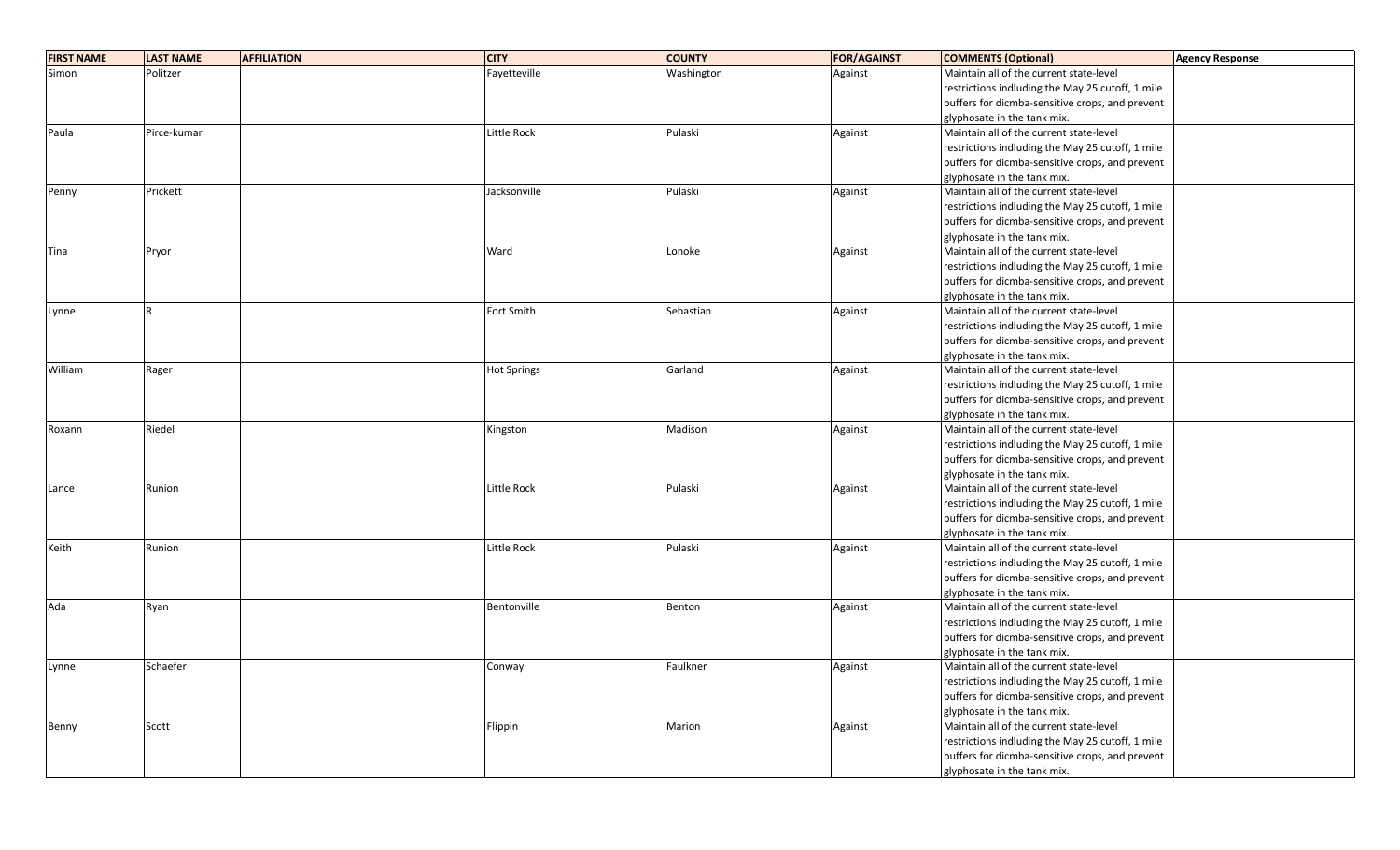| <b>FIRST NAME</b> | <b>LAST NAME</b> | <b>AFFILIATION</b> | <b>CITY</b>                      | <b>COUNTY</b> | <b>FOR/AGAINST</b> | <b>COMMENTS (Optional)</b>                       | <b>Agency Response</b> |
|-------------------|------------------|--------------------|----------------------------------|---------------|--------------------|--------------------------------------------------|------------------------|
| Gloria            | Springer         |                    | Little Rock                      | Pulaski       | Against            | Maintain all of the current state-level          |                        |
|                   |                  |                    |                                  |               |                    | restrictions indluding the May 25 cutoff, 1 mile |                        |
|                   |                  |                    |                                  |               |                    | buffers for dicmba-sensitive crops, and prevent  |                        |
|                   |                  |                    |                                  |               |                    | glyphosate in the tank mix.                      |                        |
| David             | Thomas           |                    | <b>Batesville</b>                | Independence  | Against            | Maintain all of the current state-level          |                        |
|                   |                  |                    |                                  |               |                    | restrictions indluding the May 25 cutoff, 1 mile |                        |
|                   |                  |                    |                                  |               |                    | buffers for dicmba-sensitive crops, and prevent  |                        |
|                   |                  |                    |                                  |               |                    | glyphosate in the tank mix.                      |                        |
| Kelly             | Wallace          |                    | Cabot                            | Pulaski       | Against            | Maintain all of the current state-level          |                        |
|                   |                  |                    |                                  |               |                    | restrictions indluding the May 25 cutoff, 1 mile |                        |
|                   |                  |                    |                                  |               |                    | buffers for dicmba-sensitive crops, and prevent  |                        |
|                   |                  |                    |                                  |               |                    | glyphosate in the tank mix.                      |                        |
| Gary              | Welchman         |                    | <b>Little Rock</b>               | Pulaski       | Against            | Maintain all of the current state-level          |                        |
|                   |                  |                    |                                  |               |                    | restrictions indluding the May 25 cutoff, 1 mile |                        |
|                   |                  |                    |                                  |               |                    | buffers for dicmba-sensitive crops, and prevent  |                        |
|                   |                  |                    |                                  |               |                    | glyphosate in the tank mix.                      |                        |
| Cara              | Wilsey           |                    | Hot Springs National Park        | Garland       | Against            | Maintain all of the current state-level          |                        |
|                   |                  |                    |                                  |               |                    | restrictions indluding the May 25 cutoff, 1 mile |                        |
|                   |                  |                    |                                  |               |                    | buffers for dicmba-sensitive crops, and prevent  |                        |
|                   |                  |                    |                                  |               |                    | glyphosate in the tank mix.                      |                        |
| Shir Lee          | Wison            |                    | <b>Hot Springs National Park</b> | Garland       | Against            | Maintain all of the current state-level          |                        |
|                   |                  |                    |                                  |               |                    | restrictions indluding the May 25 cutoff, 1 mile |                        |
|                   |                  |                    |                                  |               |                    | buffers for dicmba-sensitive crops, and prevent  |                        |
|                   |                  |                    |                                  |               |                    | glyphosate in the tank mix.                      |                        |
| Donna             | Wolz             |                    | Paragould                        | Greene        | Against            | Maintain all of the current state-level          |                        |
|                   |                  |                    |                                  |               |                    | restrictions indluding the May 25 cutoff, 1 mile |                        |
|                   |                  |                    |                                  |               |                    | buffers for dicmba-sensitive crops, and prevent  |                        |
|                   |                  |                    |                                  |               |                    | glyphosate in the tank mix.                      |                        |
| Dorothy           | Zabecki          |                    | <b>Hot Springs Village</b>       | Garland       | Against            | Maintain all of the current state-level          |                        |
|                   |                  |                    |                                  |               |                    | restrictions indluding the May 25 cutoff, 1 mile |                        |
|                   |                  |                    |                                  |               |                    | buffers for dicmba-sensitive crops, and prevent  |                        |
|                   |                  |                    |                                  |               |                    | glyphosate in the tank mix.                      |                        |
| Thomas            | Allen            |                    | <b>Bella Vista</b>               | Benton        | Against            | Maintain all of the current state-level          |                        |
|                   |                  |                    |                                  |               |                    | restrictions indluding the May 25 cutoff, 1 mile |                        |
|                   |                  |                    |                                  |               |                    | buffers for dicmba-sensitive crops, and prevent  |                        |
|                   |                  |                    |                                  |               |                    | glyphosate in the tank mix.                      |                        |
| <b>Brad</b>       | <b>Bailey</b>    |                    | Fayetteville                     | Washington    | Against            | Maintain all of the current state-level          |                        |
|                   |                  |                    |                                  |               |                    | restrictions indluding the May 25 cutoff, 1 mile |                        |
|                   |                  |                    |                                  |               |                    | buffers for dicmba-sensitive crops, and prevent  |                        |
|                   |                  |                    |                                  |               |                    | glyphosate in the tank mix.                      |                        |
| Dave              | <b>Bitner</b>    |                    | Austin                           | Lonoke        | Against            | Maintain all of the current state-level          |                        |
|                   |                  |                    |                                  |               |                    | restrictions indluding the May 25 cutoff, 1 mile |                        |
|                   |                  |                    |                                  |               |                    | buffers for dicmba-sensitive crops, and prevent  |                        |
|                   |                  |                    |                                  |               |                    | glyphosate in the tank mix.                      |                        |
| Leesa             | Boon             |                    | <b>Mountain View</b>             | Stone         | Against            | Maintain all of the current state-level          |                        |
|                   |                  |                    |                                  |               |                    | restrictions indluding the May 25 cutoff, 1 mile |                        |
|                   |                  |                    |                                  |               |                    | buffers for dicmba-sensitive crops, and prevent  |                        |
|                   |                  |                    |                                  |               |                    | glyphosate in the tank mix.                      |                        |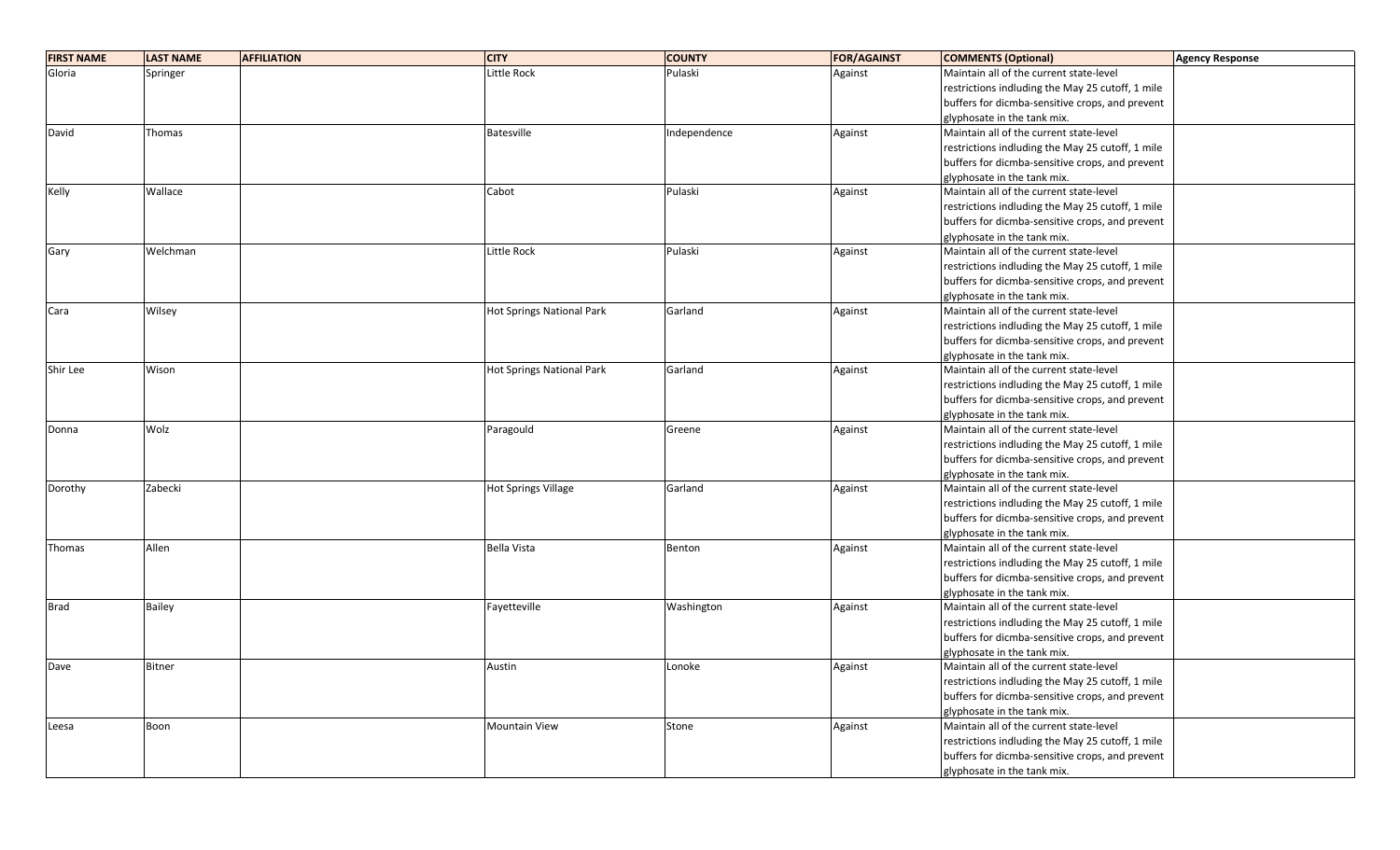| <b>FIRST NAME</b> | <b>LAST NAME</b><br><b>AFFILIATION</b> | <b>CITY</b>        | <b>COUNTY</b>      | <b>FOR/AGAINST</b> | <b>COMMENTS (Optional)</b>                       | <b>Agency Response</b> |
|-------------------|----------------------------------------|--------------------|--------------------|--------------------|--------------------------------------------------|------------------------|
| Mitzi             | Cole                                   | Pearcy             | Garland            | Against            | Maintain all of the current state-level          |                        |
|                   |                                        |                    |                    |                    | restrictions indluding the May 25 cutoff, 1 mile |                        |
|                   |                                        |                    |                    |                    | buffers for dicmba-sensitive crops, and prevent  |                        |
|                   |                                        |                    |                    |                    | glyphosate in the tank mix.                      |                        |
| Kevin             | Conaty                                 | Amity              | Clark              | Against            | Maintain all of the current state-level          |                        |
|                   |                                        |                    |                    |                    | restrictions indluding the May 25 cutoff, 1 mile |                        |
|                   |                                        |                    |                    |                    | buffers for dicmba-sensitive crops, and prevent  |                        |
|                   |                                        |                    |                    |                    | glyphosate in the tank mix.                      |                        |
| Mary Anne         | Daves                                  | Dardanelle         | Yell               | Against            | Maintain all of the current state-level          |                        |
|                   |                                        |                    |                    |                    | restrictions indluding the May 25 cutoff, 1 mile |                        |
|                   |                                        |                    |                    |                    | buffers for dicmba-sensitive crops, and prevent  |                        |
|                   |                                        |                    |                    |                    | glyphosate in the tank mix.                      |                        |
| Michele           | Dematti                                | <b>Little Rock</b> | Pulaski            | Against            | Maintain all of the current state-level          |                        |
|                   |                                        |                    |                    |                    | restrictions indluding the May 25 cutoff, 1 mile |                        |
|                   |                                        |                    |                    |                    | buffers for dicmba-sensitive crops, and prevent  |                        |
|                   |                                        |                    |                    |                    | glyphosate in the tank mix.                      |                        |
| Pam               | Euper                                  | Fort Smith         | Sebastain          | Against            | Maintain all of the current state-level          |                        |
|                   |                                        |                    |                    |                    | restrictions indluding the May 25 cutoff, 1 mile |                        |
|                   |                                        |                    |                    |                    | buffers for dicmba-sensitive crops, and prevent  |                        |
|                   |                                        |                    |                    |                    | glyphosate in the tank mix.                      |                        |
| Sybil             | Evans                                  | <b>Bald Knob</b>   | White              | Against            | Maintain all of the current state-level          |                        |
|                   |                                        |                    |                    |                    | restrictions indluding the May 25 cutoff, 1 mile |                        |
|                   |                                        |                    |                    |                    | buffers for dicmba-sensitive crops, and prevent  |                        |
|                   |                                        |                    |                    |                    | glyphosate in the tank mix.                      |                        |
| Fred              | Goldthrope                             | Mayflower          | Faulkner           | Against            | Maintain all of the current state-level          |                        |
|                   |                                        |                    |                    |                    | restrictions indluding the May 25 cutoff, 1 mile |                        |
|                   |                                        |                    |                    |                    | buffers for dicmba-sensitive crops, and prevent  |                        |
|                   |                                        |                    |                    |                    | glyphosate in the tank mix.                      |                        |
| Kayla             | Gomance                                | <b>Bismark</b>     | <b>Hot Springs</b> | Against            | Maintain all of the current state-level          |                        |
|                   |                                        |                    |                    |                    | restrictions indluding the May 25 cutoff, 1 mile |                        |
|                   |                                        |                    |                    |                    | buffers for dicmba-sensitive crops, and prevent  |                        |
|                   |                                        |                    |                    |                    | glyphosate in the tank mix.                      |                        |
| Ahren             | Herbert-Wilson                         | Little Rock        | Pulaski            | Against            | Maintain all of the current state-level          |                        |
|                   |                                        |                    |                    |                    | restrictions indluding the May 25 cutoff, 1 mile |                        |
|                   |                                        |                    |                    |                    | buffers for dicmba-sensitive crops, and prevent  |                        |
|                   |                                        |                    |                    |                    | glyphosate in the tank mix.                      |                        |
| Deborah           | Houston                                | Fort Smith         | Sebastian          | Against            | Maintain all of the current state-level          |                        |
|                   |                                        |                    |                    |                    | restrictions indluding the May 25 cutoff, 1 mile |                        |
|                   |                                        |                    |                    |                    | buffers for dicmba-sensitive crops, and prevent  |                        |
|                   |                                        |                    |                    |                    | glyphosate in the tank mix.                      |                        |
| Susan             | Jenkins                                | Fayetteville       | Washington         | Against            | Maintain all of the current state-level          |                        |
|                   |                                        |                    |                    |                    | restrictions indluding the May 25 cutoff, 1 mile |                        |
|                   |                                        |                    |                    |                    | buffers for dicmba-sensitive crops, and prevent  |                        |
|                   |                                        |                    |                    |                    | glyphosate in the tank mix.                      |                        |
| William           | King                                   | Elkins             | Washington         | Against            | Maintain all of the current state-level          |                        |
|                   |                                        |                    |                    |                    | restrictions indluding the May 25 cutoff, 1 mile |                        |
|                   |                                        |                    |                    |                    | buffers for dicmba-sensitive crops, and prevent  |                        |
|                   |                                        |                    |                    |                    | glyphosate in the tank mix.                      |                        |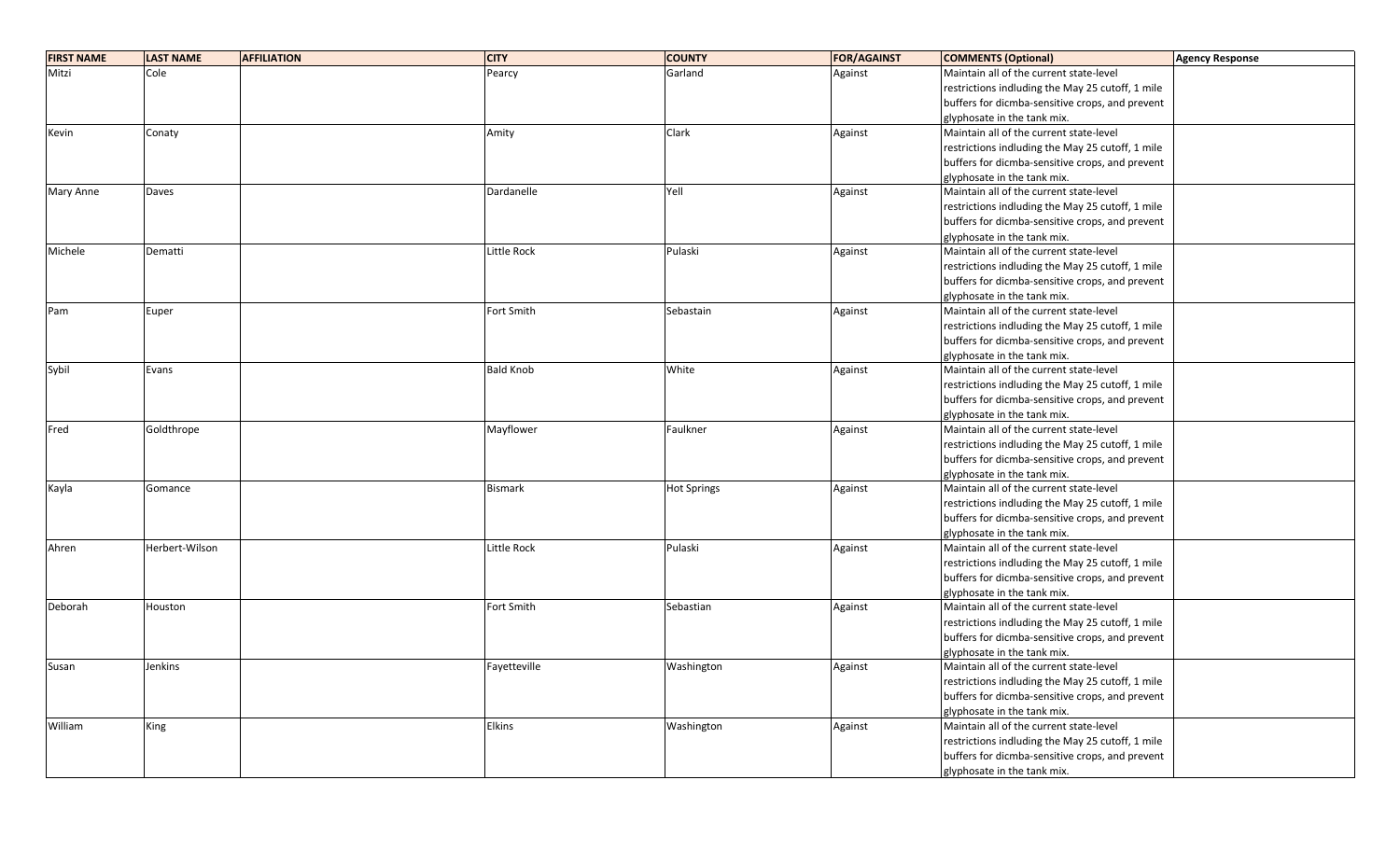| <b>FIRST NAME</b> | <b>LAST NAME</b><br><b>AFFILIATION</b> | <b>CITY</b>                | <b>COUNTY</b> | <b>FOR/AGAINST</b> | <b>COMMENTS (Optional)</b>                       | <b>Agency Response</b> |
|-------------------|----------------------------------------|----------------------------|---------------|--------------------|--------------------------------------------------|------------------------|
| Melinda           | kinnaird                               | <b>Hot Springs</b>         | Garland       | Against            | Maintain all of the current state-level          |                        |
|                   |                                        |                            |               |                    | restrictions indluding the May 25 cutoff, 1 mile |                        |
|                   |                                        |                            |               |                    | buffers for dicmba-sensitive crops, and prevent  |                        |
|                   |                                        |                            |               |                    | glyphosate in the tank mix.                      |                        |
| Timothy           | LaMange                                | North Little Rock          | Pulaski       | Against            | Maintain all of the current state-level          |                        |
|                   |                                        |                            |               |                    | restrictions indluding the May 25 cutoff, 1 mile |                        |
|                   |                                        |                            |               |                    | buffers for dicmba-sensitive crops, and prevent  |                        |
|                   |                                        |                            |               |                    | glyphosate in the tank mix.                      |                        |
| Tom and Jean      | Leslie                                 | Harrison                   | Boone         | Against            | Maintain all of the current state-level          |                        |
|                   |                                        |                            |               |                    | restrictions indluding the May 25 cutoff, 1 mile |                        |
|                   |                                        |                            |               |                    | buffers for dicmba-sensitive crops, and prevent  |                        |
|                   |                                        |                            |               |                    | glyphosate in the tank mix.                      |                        |
| Joseph            | Long                                   | Jonesboro                  | Craighead     | Against            | Maintain all of the current state-level          |                        |
|                   |                                        |                            |               |                    | restrictions indluding the May 25 cutoff, 1 mile |                        |
|                   |                                        |                            |               |                    | buffers for dicmba-sensitive crops, and prevent  |                        |
|                   |                                        |                            |               |                    | glyphosate in the tank mix.                      |                        |
| Carolyn           | Minson                                 | <b>Hot Srpings Village</b> | Garland       | Against            | Maintain all of the current state-level          |                        |
|                   |                                        |                            |               |                    | restrictions indluding the May 25 cutoff, 1 mile |                        |
|                   |                                        |                            |               |                    | buffers for dicmba-sensitive crops, and prevent  |                        |
|                   |                                        |                            |               |                    | glyphosate in the tank mix.                      |                        |
| Karen             | Meller                                 | Fayetteville               | Pulaski       | Against            | Maintain all of the current state-level          |                        |
|                   |                                        |                            |               |                    | restrictions indluding the May 25 cutoff, 1 mile |                        |
|                   |                                        |                            |               |                    | buffers for dicmba-sensitive crops, and prevent  |                        |
|                   |                                        |                            |               |                    | glyphosate in the tank mix.                      |                        |
| Katheirne         | Murdock                                | Greenland                  | Washington    | Against            | Maintain all of the current state-level          |                        |
|                   |                                        |                            |               |                    | restrictions indluding the May 25 cutoff, 1 mile |                        |
|                   |                                        |                            |               |                    | buffers for dicmba-sensitive crops, and prevent  |                        |
|                   |                                        |                            |               |                    | glyphosate in the tank mix.                      |                        |
| Julianne          | Odum                                   | Farmington                 | Washington    | Against            | Maintain all of the current state-level          |                        |
|                   |                                        |                            |               |                    | restrictions indluding the May 25 cutoff, 1 mile |                        |
|                   |                                        |                            |               |                    | buffers for dicmba-sensitive crops, and prevent  |                        |
|                   |                                        |                            |               |                    | glyphosate in the tank mix.                      |                        |
| Christine         | Perry                                  | Greenbrier                 | Faulkner      | Against            | Maintain all of the current state-level          |                        |
|                   |                                        |                            |               |                    | restrictions indluding the May 25 cutoff, 1 mile |                        |
|                   |                                        |                            |               |                    | buffers for dicmba-sensitive crops, and prevent  |                        |
|                   |                                        |                            |               |                    | glyphosate in the tank mix.                      |                        |
| John              | Ray                                    | Fayetteville               | Washington    | Against            | Maintain all of the current state-level          |                        |
|                   |                                        |                            |               |                    | restrictions indluding the May 25 cutoff, 1 mile |                        |
|                   |                                        |                            |               |                    | buffers for dicmba-sensitive crops, and prevent  |                        |
|                   |                                        |                            |               |                    | glyphosate in the tank mix.                      |                        |
| James             | Richardson                             | <b>Bella Vista</b>         | Benton        | Against            | Maintain all of the current state-level          |                        |
|                   |                                        |                            |               |                    | restrictions indluding the May 25 cutoff, 1 mile |                        |
|                   |                                        |                            |               |                    | buffers for dicmba-sensitive crops, and prevent  |                        |
|                   |                                        |                            |               |                    | glyphosate in the tank mix.                      |                        |
| Donna             | Simpson                                | Jonesboro                  | Craighead     | Against            | Maintain all of the current state-level          |                        |
|                   |                                        |                            |               |                    | restrictions indluding the May 25 cutoff, 1 mile |                        |
|                   |                                        |                            |               |                    | buffers for dicmba-sensitive crops, and prevent  |                        |
|                   |                                        |                            |               |                    | glyphosate in the tank mix.                      |                        |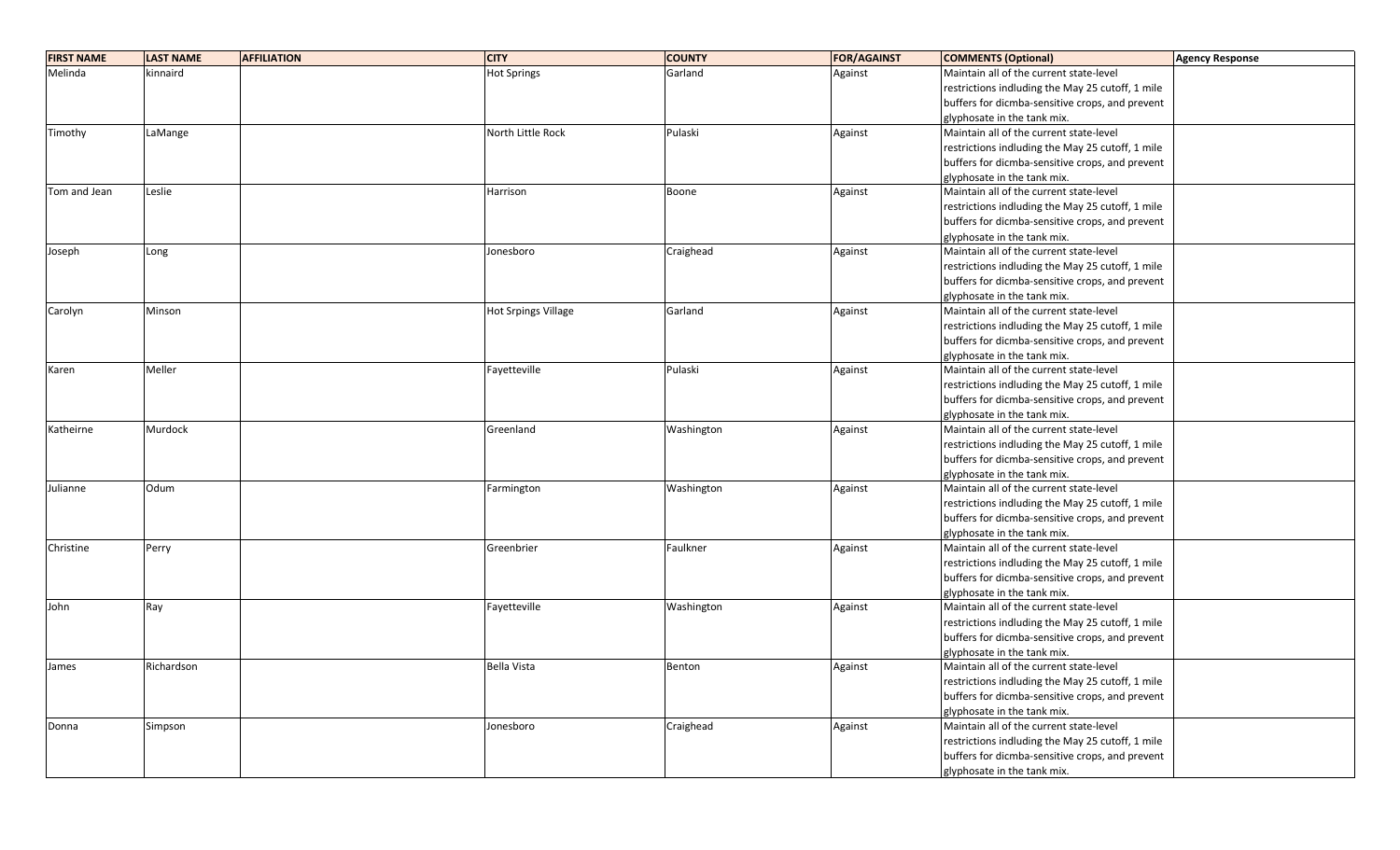| <b>FIRST NAME</b> | <b>LAST NAME</b> | <b>AFFILIATION</b> | <b>CITY</b>        | <b>COUNTY</b> | <b>FOR/AGAINST</b> | <b>COMMENTS (Optional)</b>                       | <b>Agency Response</b> |
|-------------------|------------------|--------------------|--------------------|---------------|--------------------|--------------------------------------------------|------------------------|
| John              | Sutherland       |                    | Whtie Hall         | Jefferson     | Against            | Maintain all of the current state-level          |                        |
|                   |                  |                    |                    |               |                    | restrictions indluding the May 25 cutoff, 1 mile |                        |
|                   |                  |                    |                    |               |                    | buffers for dicmba-sensitive crops, and prevent  |                        |
|                   |                  |                    |                    |               |                    | glyphosate in the tank mix.                      |                        |
| <b>Brian</b>      | Teeter           |                    | Little Rock        | Pulaski       | Against            | Maintain all of the current state-level          |                        |
|                   |                  |                    |                    |               |                    | restrictions indluding the May 25 cutoff, 1 mile |                        |
|                   |                  |                    |                    |               |                    | buffers for dicmba-sensitive crops, and prevent  |                        |
|                   |                  |                    |                    |               |                    | glyphosate in the tank mix.                      |                        |
| Linda             | Vanblaricom      |                    | Little Rock        | Pulaski       | Against            | Maintain all of the current state-level          |                        |
|                   |                  |                    |                    |               |                    | restrictions indluding the May 25 cutoff, 1 mile |                        |
|                   |                  |                    |                    |               |                    | buffers for dicmba-sensitive crops, and prevent  |                        |
|                   |                  |                    |                    |               |                    | glyphosate in the tank mix.                      |                        |
| Jenny             | Wiedower         |                    | Little Rock        | Pulaski       | Against            | Maintain all of the current state-level          |                        |
|                   |                  |                    |                    |               |                    | restrictions indluding the May 25 cutoff, 1 mile |                        |
|                   |                  |                    |                    |               |                    | buffers for dicmba-sensitive crops, and prevent  |                        |
|                   |                  |                    |                    |               |                    | glyphosate in the tank mix.                      |                        |
| Christine         | Wilson           |                    | Conway             | Faulkner      | Against            | Maintain all of the current state-level          |                        |
|                   |                  |                    |                    |               |                    | restrictions indluding the May 25 cutoff, 1 mile |                        |
|                   |                  |                    |                    |               |                    | buffers for dicmba-sensitive crops, and prevent  |                        |
|                   |                  |                    |                    |               |                    | glyphosate in the tank mix.                      |                        |
| Lynell            | Withers          |                    | Russellville       | Pope          | Against            | Maintain all of the current state-level          |                        |
|                   |                  |                    |                    |               |                    | restrictions indluding the May 25 cutoff, 1 mile |                        |
|                   |                  |                    |                    |               |                    | buffers for dicmba-sensitive crops, and prevent  |                        |
|                   |                  |                    |                    |               |                    | glyphosate in the tank mix.                      |                        |
| Renee             | Dejarnatte       |                    | Poplar Grove       | Phillips      | Against            | Maintain all of the current state-level          |                        |
|                   |                  |                    |                    |               |                    | restrictions indluding the May 25 cutoff, 1 mile |                        |
|                   |                  |                    |                    |               |                    | buffers for dicmba-sensitive crops, and prevent  |                        |
|                   |                  |                    |                    |               |                    | glyphosate in the tank mix.                      |                        |
| Dylan             | Edgell           |                    | Russellville       | Pope          | Against            | Maintain all of the current state-level          |                        |
|                   |                  |                    |                    |               |                    | restrictions indluding the May 25 cutoff, 1 mile |                        |
|                   |                  |                    |                    |               |                    | buffers for dicmba-sensitive crops, and prevent  |                        |
|                   |                  |                    |                    |               |                    | glyphosate in the tank mix.                      |                        |
| Michael           | Green            |                    | <b>Bella Vista</b> | Benton        | Against            | Maintain all of the current state-level          |                        |
|                   |                  |                    |                    |               |                    | restrictions indluding the May 25 cutoff, 1 mile |                        |
|                   |                  |                    |                    |               |                    | buffers for dicmba-sensitive crops, and prevent  |                        |
|                   |                  |                    |                    |               |                    | glyphosate in the tank mix.                      |                        |
| Nancy             | Hartney          |                    | Fayetteville       | Washington    | Against            | Maintain all of the current state-level          |                        |
|                   |                  |                    |                    |               |                    | restrictions indluding the May 25 cutoff, 1 mile |                        |
|                   |                  |                    |                    |               |                    | buffers for dicmba-sensitive crops, and prevent  |                        |
|                   |                  |                    |                    |               |                    | glyphosate in the tank mix.                      |                        |
| Monica            | Mabry            |                    | Conway             | Faulkner      | Against            | Maintain all of the current state-level          |                        |
|                   |                  |                    |                    |               |                    | restrictions indluding the May 25 cutoff, 1 mile |                        |
|                   |                  |                    |                    |               |                    | buffers for dicmba-sensitive crops, and prevent  |                        |
|                   |                  |                    |                    |               |                    | glyphosate in the tank mix.                      |                        |
| Frances           | Currie           |                    | New Orlans         |               | Against            | Maintain all of the current state-level          |                        |
|                   |                  |                    |                    |               |                    | restrictions indluding the May 25 cutoff, 1 mile |                        |
|                   |                  |                    |                    |               |                    | buffers for dicmba-sensitive crops, and prevent  |                        |
|                   |                  |                    |                    |               |                    | glyphosate in the tank mix.                      |                        |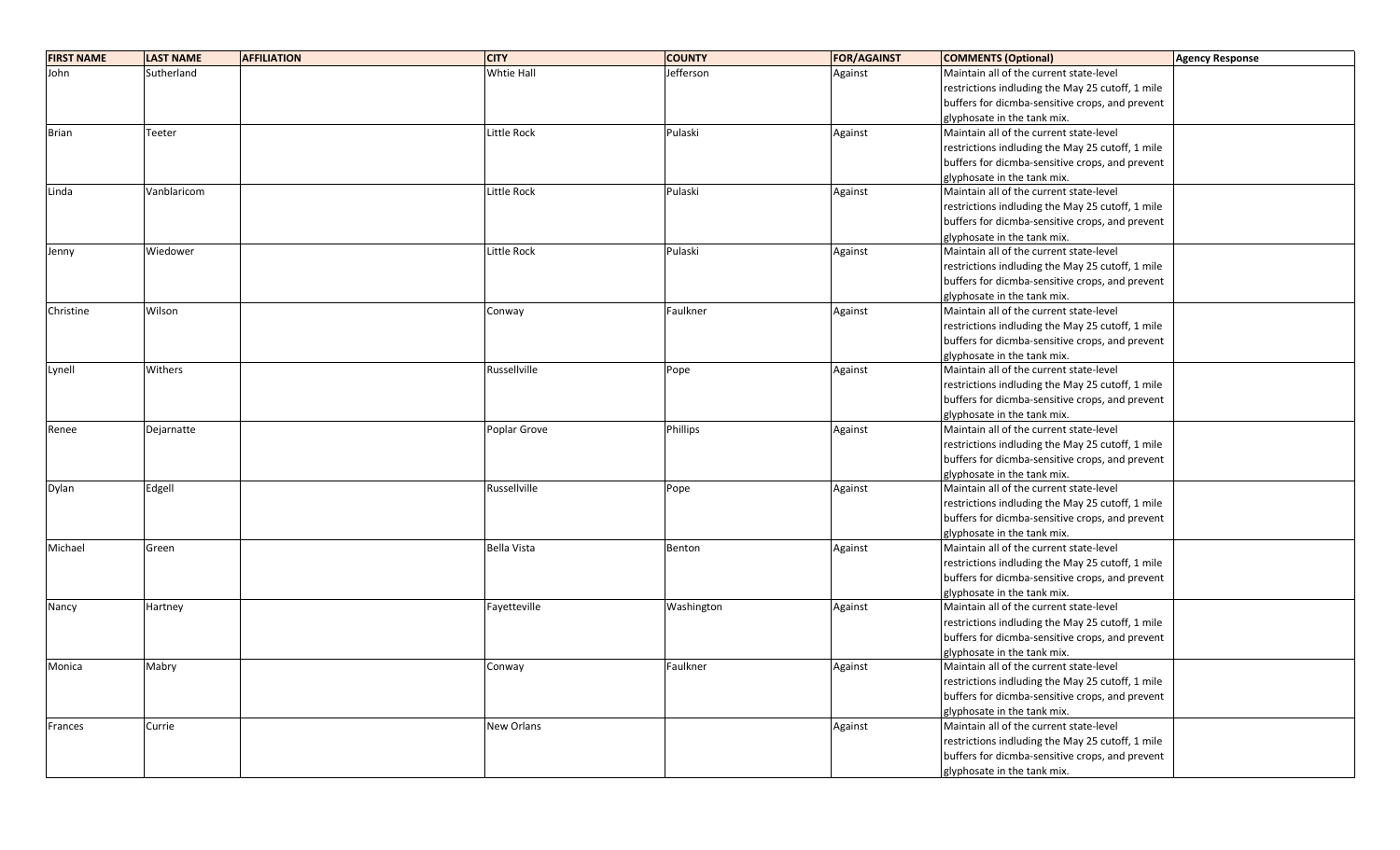| <b>FIRST NAME</b> | <b>LAST NAME</b> | <b>AFFILIATION</b> | <b>CITY</b>        | <b>COUNTY</b> | <b>FOR/AGAINST</b> | <b>COMMENTS (Optional)</b>                       | <b>Agency Response</b> |
|-------------------|------------------|--------------------|--------------------|---------------|--------------------|--------------------------------------------------|------------------------|
| Marcia            | Ingram           |                    | <b>Bella Vista</b> | Benton        | Against            | Maintain all of the current state-level          |                        |
|                   |                  |                    |                    |               |                    | restrictions indluding the May 25 cutoff, 1 mile |                        |
|                   |                  |                    |                    |               |                    | buffers for dicmba-sensitive crops, and prevent  |                        |
|                   |                  |                    |                    |               |                    | glyphosate in the tank mix.                      |                        |
| Rusty             | Leewright        |                    | Austin             | Lonoke        | Against            | Maintain all of the current state-level          |                        |
|                   |                  |                    |                    |               |                    | restrictions indluding the May 25 cutoff, 1 mile |                        |
|                   |                  |                    |                    |               |                    | buffers for dicmba-sensitive crops, and prevent  |                        |
|                   |                  |                    |                    |               |                    | glyphosate in the tank mix.                      |                        |
| Patty             | McLean           |                    | Conway             | Faulkner      | Against            | Maintain all of the current state-level          |                        |
|                   |                  |                    |                    |               |                    | restrictions indluding the May 25 cutoff, 1 mile |                        |
|                   |                  |                    |                    |               |                    | buffers for dicmba-sensitive crops, and prevent  |                        |
|                   |                  |                    |                    |               |                    | glyphosate in the tank mix.                      |                        |
| Elizabeth         | Olson            |                    | <b>Little Rock</b> | Pulaski       | Against            | Maintain all of the current state-level          |                        |
|                   |                  |                    |                    |               |                    | restrictions indluding the May 25 cutoff, 1 mile |                        |
|                   |                  |                    |                    |               |                    | buffers for dicmba-sensitive crops, and prevent  |                        |
|                   |                  |                    |                    |               |                    | glyphosate in the tank mix.                      |                        |
| Sara              | Wittenberg       |                    | Centerton          | Benton        | Against            | Maintain all of the current state-level          |                        |
|                   |                  |                    |                    |               |                    | restrictions indluding the May 25 cutoff, 1 mile |                        |
|                   |                  |                    |                    |               |                    | buffers for dicmba-sensitive crops, and prevent  |                        |
|                   |                  |                    |                    |               |                    | glyphosate in the tank mix.                      |                        |
| Amy               | Chandler         |                    | England            | Lonoke        | Against            | Maintain all of the current state-level          |                        |
|                   |                  |                    |                    |               |                    | restrictions indluding the May 25 cutoff, 1 mile |                        |
|                   |                  |                    |                    |               |                    | buffers for dicmba-sensitive crops, and prevent  |                        |
|                   |                  |                    |                    |               |                    | glyphosate in the tank mix.                      |                        |
| Diane             | Phillips         |                    | Perry              | Perry         | Against            | Maintain all of the current state-level          |                        |
|                   |                  |                    |                    |               |                    | restrictions indluding the May 25 cutoff, 1 mile |                        |
|                   |                  |                    |                    |               |                    | buffers for dicmba-sensitive crops, and prevent  |                        |
|                   |                  |                    |                    |               |                    | glyphosate in the tank mix.                      |                        |
| Katherine         | Strause          |                    | Little Rock        | Pulaski       | Against            | Maintain all of the current state-level          |                        |
|                   |                  |                    |                    |               |                    | restrictions indluding the May 25 cutoff, 1 mile |                        |
|                   |                  |                    |                    |               |                    | buffers for dicmba-sensitive crops, and prevent  |                        |
|                   |                  |                    |                    |               |                    | glyphosate in the tank mix.                      |                        |
| Linda             | Padgett          |                    | Rogers             | Benton        | Against            | Maintain all of the current state-level          |                        |
|                   |                  |                    |                    |               |                    | restrictions indluding the May 25 cutoff, 1 mile |                        |
|                   |                  |                    |                    |               |                    | buffers for dicmba-sensitive crops, and prevent  |                        |
|                   |                  |                    |                    |               |                    | glyphosate in the tank mix.                      |                        |
| Molly             | Smith            |                    | Little Rock        | Pulaski       | Against            | Maintain all of the current state-level          |                        |
|                   |                  |                    |                    |               |                    | restrictions indluding the May 25 cutoff, 1 mile |                        |
|                   |                  |                    |                    |               |                    | buffers for dicmba-sensitive crops, and prevent  |                        |
|                   |                  |                    |                    |               |                    | glyphosate in the tank mix.                      |                        |
| Jessica           | Davis            |                    | Cabot              | Pulaski       | Against            | Maintain all of the current state-level          |                        |
|                   |                  |                    |                    |               |                    | restrictions indluding the May 25 cutoff, 1 mile |                        |
|                   |                  |                    |                    |               |                    | buffers for dicmba-sensitive crops, and prevent  |                        |
|                   |                  |                    |                    |               |                    | glyphosate in the tank mix.                      |                        |
| Jack              | Stewart          |                    | Jasper             | Newton        | Against            | Maintain all of the current state-level          |                        |
|                   |                  |                    |                    |               |                    | restrictions indluding the May 25 cutoff, 1 mile |                        |
|                   |                  |                    |                    |               |                    | buffers for dicmba-sensitive crops, and prevent  |                        |
|                   |                  |                    |                    |               |                    | glyphosate in the tank mix.                      |                        |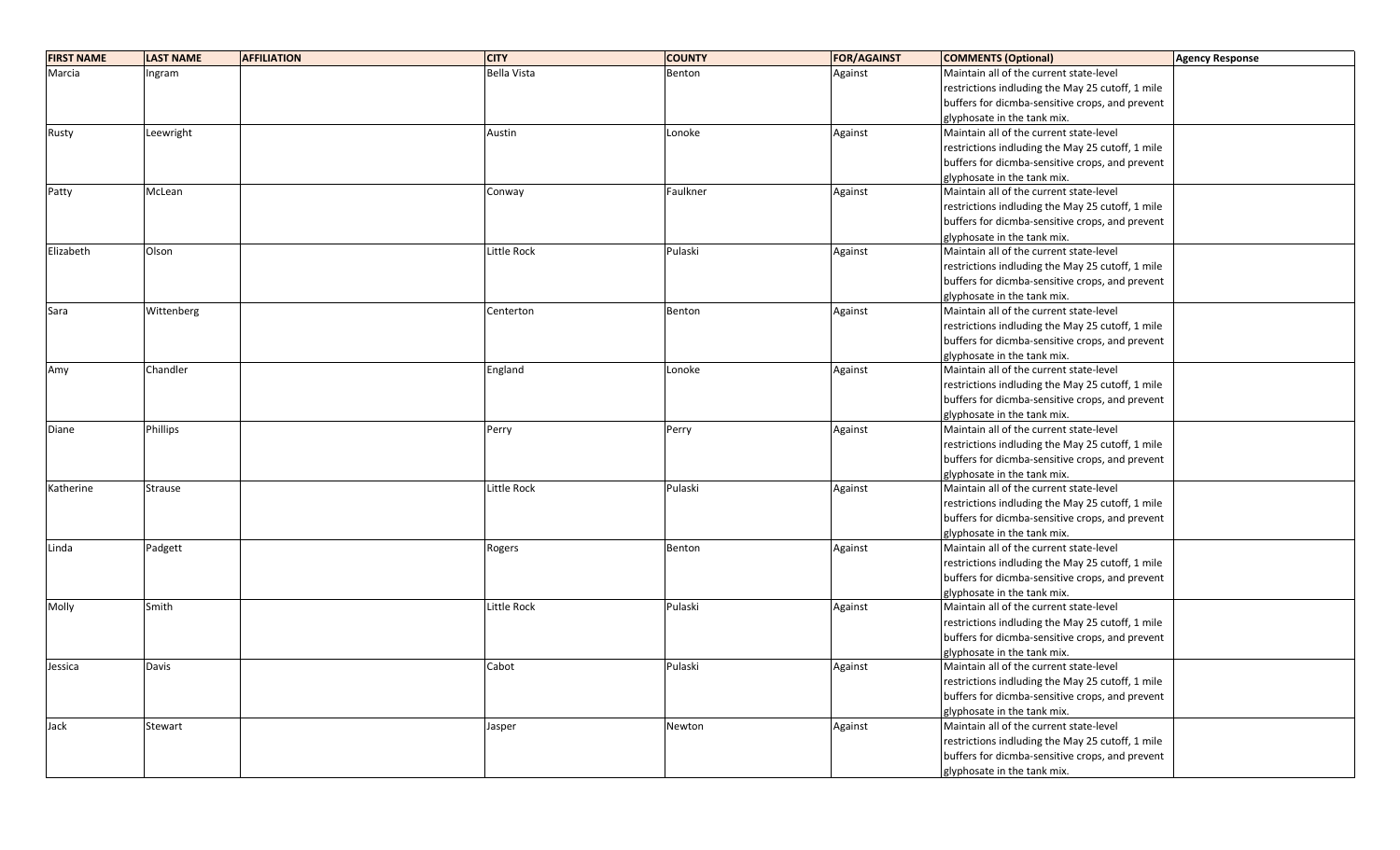| <b>FIRST NAME</b> | <b>LAST NAME</b> | <b>AFFILIATION</b>                     | <b>CITY</b> | <b>COUNTY</b> | <b>FOR/AGAINST</b> | <b>COMMENTS (Optional)</b>                                                           | <b>Agency Response</b>                |
|-------------------|------------------|----------------------------------------|-------------|---------------|--------------------|--------------------------------------------------------------------------------------|---------------------------------------|
| Richard           | Mays             |                                        |             |               | Against            | The petition for rulemaking was presented by                                         | The board appreciates your            |
|                   |                  |                                        |             |               |                    | someone who is an advocate, rather than an                                           | comments, as well as the comments     |
|                   |                  |                                        |             |               |                    | objective expert. The Plant Board failed to give                                     | by agricultural producers. The Board  |
|                   |                  |                                        |             |               |                    | adequate notice of the proposed rule change.                                         | followed the Administrative           |
|                   |                  |                                        |             |               |                    | The copy of the rule with underlined text, and                                       | Procedure Act in the promulgation     |
|                   |                  |                                        |             |               |                    | text that has strikethroughs, does not give the                                      | process. Science is one of many       |
|                   |                  |                                        |             |               |                    | reader an adequate explanation. This does not                                        | factors the board considered in its   |
|                   |                  |                                        |             |               |                    | meet the requirements of the Administrative                                          | decision. The board also considered   |
|                   |                  |                                        |             |               |                    | Procedure Act (APA). Additionally, it is different                                   | many other factors as required by the |
|                   |                  |                                        |             |               |                    | from the resolution voted on and approved by                                         | Administrative Procedure Act.         |
|                   |                  |                                        |             |               |                    | the Board. The Board's Notice that "the                                              |                                       |
|                   |                  |                                        |             |               |                    | proposed changes will be to consider changes                                         |                                       |
|                   |                  |                                        |             |               |                    | for the use of dicamba in the State of Arkansas"                                     |                                       |
|                   |                  |                                        |             |               |                    | is misleading. The Board has violated the APA by                                     |                                       |
|                   |                  |                                        |             |               |                    | submitting a proposed rule that is significantly                                     |                                       |
|                   |                  |                                        |             |               |                    | different from that approved by the Board. A                                         |                                       |
|                   |                  |                                        |             |               |                    | proposed rule should be substantially the same                                       |                                       |
|                   |                  |                                        |             |               |                    | from the commencement of rulemaking to final                                         |                                       |
|                   |                  |                                        |             |               |                    | approval. The Plant Board has not provided a                                         |                                       |
|                   |                  |                                        |             |               |                    | reasoned explanation for the change in the rule                                      |                                       |
|                   |                  |                                        |             |               |                    | adopted in 2018 as required by the APA. The                                          |                                       |
|                   |                  |                                        |             |               |                    | Board did not review the best reasonably                                             |                                       |
|                   |                  |                                        |             |               |                    | obtainable evidence showing a need for,                                              |                                       |
|                   |                  |                                        |             |               |                    |                                                                                      |                                       |
| Cal               | McCastlain       | Dover Dixon Horne PLLC/Freedom to Farm | Little Rock | Pulaski       | Against            | The proposed rule has not been promulgated in The board appreciates your             |                                       |
|                   |                  |                                        |             |               |                    | compliance with the APA. The proposed rule is comments, as well as the comments      |                                       |
|                   |                  |                                        |             |               |                    | invalid because it is not what the Board voted by agricultural producers. The Board  |                                       |
|                   |                  |                                        |             |               |                    | on. The Hydrick petition requested the followed the Administrative                   |                                       |
|                   |                  |                                        |             |               |                    | implementation of a full, federally approved Procedure Act in the promulgation       |                                       |
|                   |                  |                                        |             |               |                    | label for all reduced volatility dicamba process. Science is one of many             |                                       |
|                   |                  |                                        |             |               |                    | formulations in the State of Arkansas without factors the board considered in its    |                                       |
|                   |                  |                                        |             |               |                    | additional restrictions. The motion passed by decision. The board also considered    |                                       |
|                   |                  |                                        |             |               |                    | the Board stated, "Accept the Hydrick petition many other factors as required by the |                                       |
|                   |                  |                                        |             |               |                    | for full federal label for dicamba use over the Administrative Procedure Act.        |                                       |
|                   |                  |                                        |             |               |                    | top of dicamba tolerant crops." The rule                                             |                                       |
|                   |                  |                                        |             |               |                    | published for comment reads "All pesticides                                          |                                       |
|                   |                  |                                        |             |               |                    | containing dicamba shall be used in compliance                                       |                                       |
|                   |                  |                                        |             |               |                    | with their respective federal labels." This simple                                   |                                       |
|                   |                  |                                        |             |               |                    | all-inclusive statement will create regulatory and                                   |                                       |
|                   |                  |                                        |             |               |                    | environmental havoc in Arkansas. There are                                           |                                       |
|                   |                  |                                        |             |               |                    | different classes of dicamba products called                                         |                                       |
|                   |                  |                                        |             |               |                    | burndown products and there are material                                             |                                       |
|                   |                  |                                        |             |               |                    | differences between in-crop and burndown                                             |                                       |
|                   |                  |                                        |             |               |                    | products. The proposed rule is a material and                                        |                                       |
|                   |                  |                                        |             |               |                    | dangerous departure from the current dicamba                                         |                                       |
|                   |                  |                                        |             |               |                    | rule and was not part of the motion approved by                                      |                                       |
|                   |                  |                                        |             |               |                    | the Board. This is not a situation where the                                         |                                       |
|                   |                  |                                        |             |               |                    |                                                                                      |                                       |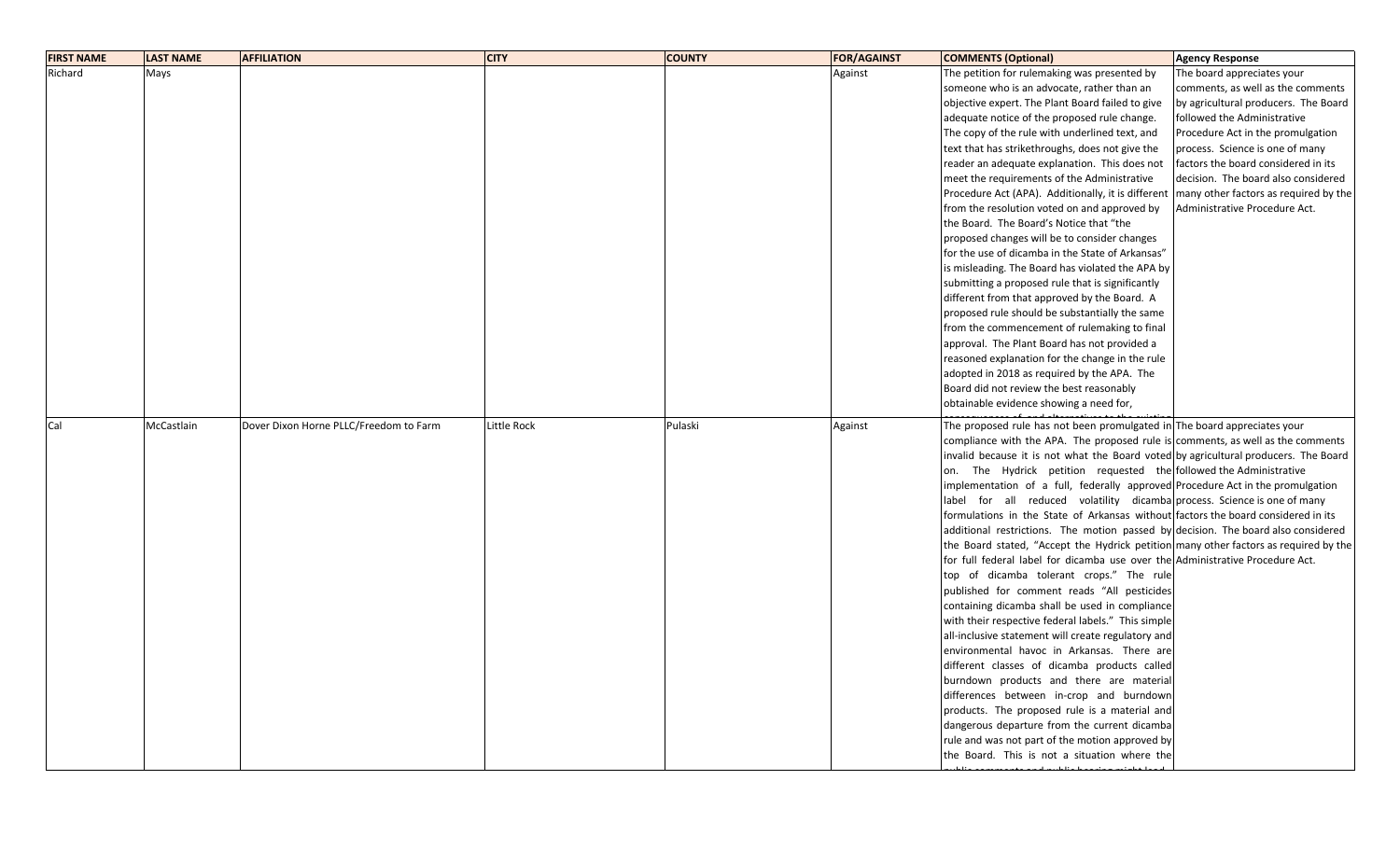| <b>FIRST NAME</b>     | <b>LAST NAME</b> | <b>AFFILIATION</b>                        | <b>CITY</b> | <b>COUNTY</b> | <b>FOR/AGAINST</b> | <b>COMMENTS (Optional)</b>                                                      | <b>Agency Response</b>                |
|-----------------------|------------------|-------------------------------------------|-------------|---------------|--------------------|---------------------------------------------------------------------------------|---------------------------------------|
| <b>UADA Scientist</b> |                  | University of Arkansas System Division of |             |               | Against            | There are no scientific results that show                                       | The board appreciates your            |
|                       |                  | Agriculture                               |             |               |                    | dicamba can be used throughout the year in                                      | comments, as well as the comments     |
|                       |                  |                                           |             |               |                    | Arkansas without substantially injuring crops.                                  | by agricultural producers. Science is |
|                       |                  |                                           |             |               |                    | There is, however, an abundance of complaint                                    | one of many factors the board         |
|                       |                  |                                           |             |               |                    | data showing that dicamba applications made in                                  | considered in its decision. The board |
|                       |                  |                                           |             |               |                    | the summer months will cause a substantial                                      | also considered many other factors    |
|                       |                  |                                           |             |               |                    | number of complaints. Complaints to the Plant                                   | as required by the Administrative     |
|                       |                  |                                           |             |               |                    | Board that lead to fines originate from the                                     | Procedure Act.                        |
|                       |                  |                                           |             |               |                    | occurrence of symptomology caused by                                            |                                       |
|                       |                  |                                           |             |               |                    | chemical trespass, not the need for documented                                  |                                       |
|                       |                  |                                           |             |               |                    | vield loss. Before commercialization and launch                                 |                                       |
|                       |                  |                                           |             |               |                    | of the dicamba formulations labeled for 2017,                                   |                                       |
|                       |                  |                                           |             |               |                    | the Plant Board was repeatedly told by                                          |                                       |
|                       |                  |                                           |             |               |                    | Monsanto (now Bayer CropScience) and BASF                                       |                                       |
|                       |                  |                                           |             |               |                    | that there would be no issues with their low                                    |                                       |
|                       |                  |                                           |             |               |                    | volatile forms of dicamba. We are not aware of                                  |                                       |
|                       |                  |                                           |             |               |                    | new published or unpublished research since                                     |                                       |
|                       |                  |                                           |             |               |                    | the last approval of the dicamba regulations on                                 |                                       |
|                       |                  |                                           |             |               |                    | December 2, 2020 that supports or refutes the                                   |                                       |
|                       |                  |                                           |             |               |                    | labels or would support a regulation                                            |                                       |
|                       |                  |                                           |             |               |                    | change. The current science and limitations                                     |                                       |
|                       |                  |                                           |             |               |                    | placed on testing new volatility-reducing agents                                |                                       |
|                       |                  |                                           |             |               |                    | in Arkansas lead one to question the safe use of                                |                                       |
| Jeremy                | Ross             | University of Arkansas System Division of |             |               | Against            | Due to the volatility and off-target movement                                   | The board appreciates your            |
|                       |                  | Agriculture, Extension Agronomist         |             |               |                    | problems with the dicamba products labeled for                                  | comments, as well as the comments     |
|                       |                  |                                           |             |               |                    | in-season use, and the availability of soybean                                  | by agricultural producers. Science is |
|                       |                  |                                           |             |               |                    | varieties that have comparable yield potential to one of many factors the board |                                       |
|                       |                  |                                           |             |               |                    | RR2X varieties in other herbicide technologies, I                               | considered in its decision. The board |
|                       |                  |                                           |             |               |                    | would ask that the Arkansas State Plant Board                                   | also considered many other factors    |
|                       |                  |                                           |             |               |                    | keep the current dicamba regulations with the                                   | as required by the Administrative     |
|                       |                  |                                           |             |               |                    | May 25 cutoff on applications, buffers                                          | Procedure Act.                        |
|                       |                  |                                           |             |               |                    | restrictions around University of Arkansas                                      |                                       |
|                       |                  |                                           |             |               |                    | System Division of Agriculture's Research                                       |                                       |
|                       |                  |                                           |             |               |                    | Stations, and the prohibit the tank mixing of                                   |                                       |
|                       |                  |                                           |             |               |                    | glyphosate with any dicamba product.                                            |                                       |
|                       |                  |                                           |             |               |                    |                                                                                 |                                       |
|                       |                  |                                           |             |               |                    |                                                                                 |                                       |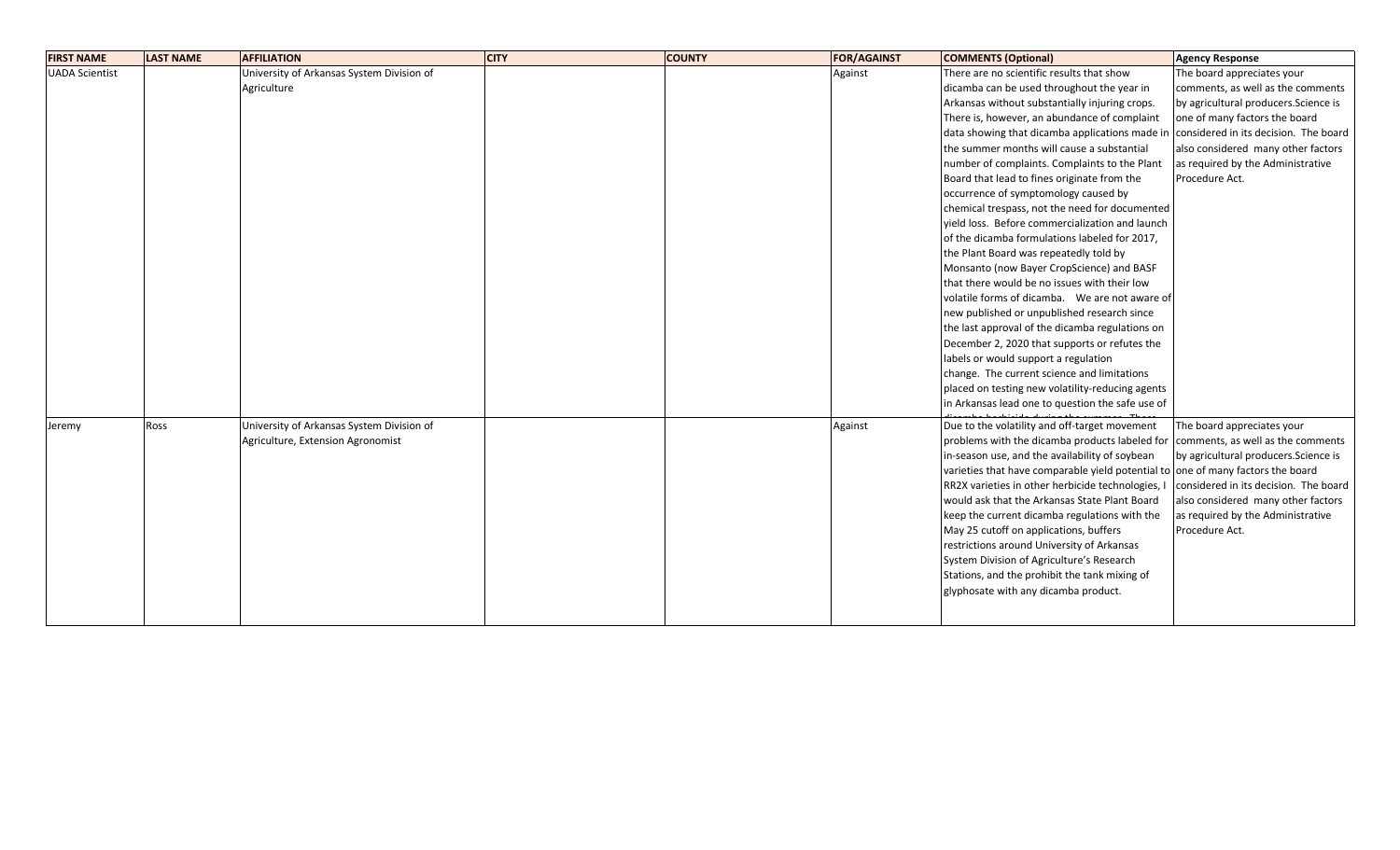| <b>FIRST NAME</b> | <b>LAST NAME</b> | <b>AFFILIATION</b>     | <b>CITY</b> | <b>COUNTY</b> | <b>FOR/AGAINST</b> | <b>COMMENTS (Optional)</b>                                                   | <b>Agency Response</b>                |
|-------------------|------------------|------------------------|-------------|---------------|--------------------|------------------------------------------------------------------------------|---------------------------------------|
| Dan               | Scheiman         | Audubon Arkansas       |             |               | <b>AGAINST</b>     | I urge you to reject the petition. Bayer knew the The board appreciates your |                                       |
|                   |                  |                        |             |               |                    | product was flawed. Documents released in                                    | comments, as well as the comments     |
|                   |                  |                        |             |               |                    | Bader peach orchards show this. They blame                                   | by agricultural producers. Science is |
|                   |                  |                        |             |               |                    | the farmer and now they site the EPA reviews.                                | one of many factors the board         |
|                   |                  |                        |             |               |                    | These are being violated. U of A have                                        | considered in its decision. The board |
|                   |                  |                        |             |               |                    | summarized the best available science in their                               | also considered many other factors    |
|                   |                  |                        |             |               |                    | comments. No use without damaging crops.                                     | as required by the Administrative     |
|                   |                  |                        |             |               |                    | You have voted down extra restrictions before                                | Procedure Act. The Board adopted      |
|                   |                  |                        |             |               |                    | and now you are voting to strip the restriction                              | buffer zones laerger than those of    |
|                   |                  |                        |             |               |                    | and not follow the science. Why don't other                                  | other states.                         |
|                   |                  |                        |             |               |                    | states have restrictions like ours? The EPA                                  |                                       |
|                   |                  |                        |             |               |                    | intends for the states to set additional                                     |                                       |
|                   |                  |                        |             |               |                    | restrictions. Arkansas has the Plant Board that                              |                                       |
|                   |                  |                        |             |               |                    | allows for public input and other states do not.                             |                                       |
|                   |                  |                        |             |               |                    | Restrictions like 2,4-D and dicamba are proof                                |                                       |
|                   |                  |                        |             |               |                    | that the system is working. Why are there no                                 |                                       |
|                   |                  |                        |             |               |                    | organic growers, watermelon growers, etc. now                                |                                       |
|                   |                  |                        |             |               |                    | included on the board? We are a seed grower                                  |                                       |
|                   |                  |                        |             |               |                    | and we work with growers around the state to                                 |                                       |
|                   |                  |                        |             |               |                    | grow seeds for native plants.                                                |                                       |
|                   |                  |                        |             |               |                    |                                                                              |                                       |
|                   |                  |                        |             |               |                    |                                                                              |                                       |
| Cal               | McCastlin        | Dover Dixon Horne PLLC |             |               | <b>AGAINST</b>     | I represent Freedom to Farm and includes                                     | The board appreciates your            |
|                   |                  |                        |             |               |                    | growers who are at risk of dicamba. 2 questions                              | comments, as well as the comments     |
|                   |                  |                        |             |               |                    | to ask: 1. Why change the burndown rules. And                                | by agricultural producers. The Board  |
|                   |                  |                        |             |               |                    | 2. What changed since December to March 3rd.                                 | followed the Administrative           |
|                   |                  |                        |             |               |                    | 3 points: 1. Boots on the ground standard. That                              | Procedure Act in the promulgation     |
|                   |                  |                        |             |               |                    | is find and I have no problem with boots on the                              | process. Science is one of many       |
|                   |                  |                        |             |               |                    | ground. Growers who have had damage and                                      | factors the board considered in its   |
|                   |                  |                        |             |               |                    | their boots have been on their own ground.                                   | decision. The board also considered   |
|                   |                  |                        |             |               |                    | Hearing from those with firsthand risk and                                   | many other factors as required by the |
|                   |                  |                        |             |               |                    | problems. 2. VRAs - all the discussion has come                              | Administrative Procedure Act.         |
|                   |                  |                        |             |               |                    | from the VRA. Dr. Westburg was candid and                                    |                                       |
|                   |                  |                        |             |               |                    | thorough. VRA reduces the spike in volatility                                |                                       |
|                   |                  |                        |             |               |                    | when Glyphosate is added to the dicamba.                                     |                                       |
|                   |                  |                        |             |               |                    | Purpose and limits of the VRA, it brings it back to                          |                                       |
|                   |                  |                        |             |               |                    | parity. We bring it back to parity for the rules                             |                                       |
|                   |                  |                        |             |               |                    | we already have. So what changed? 3.                                         |                                       |
|                   |                  |                        |             |               |                    | Standards of Rule Making. Technical legal                                    |                                       |
|                   |                  |                        |             |               |                    | standard that you are charged to follow when                                 |                                       |
|                   |                  |                        |             |               |                    | you are asked to change the rule. What changed                               |                                       |
|                   |                  |                        |             |               |                    | since Dec? What legal standard changed that                                  |                                       |
|                   |                  |                        |             |               |                    | you are required to follow? You have a sworn                                 |                                       |
|                   |                  |                        |             |               |                    | duty to serve the state of Arkansas and to follow                            |                                       |
|                   |                  |                        |             |               |                    | the legal standards. You bring a wide variety but                            |                                       |
|                   |                  |                        |             |               |                    |                                                                              |                                       |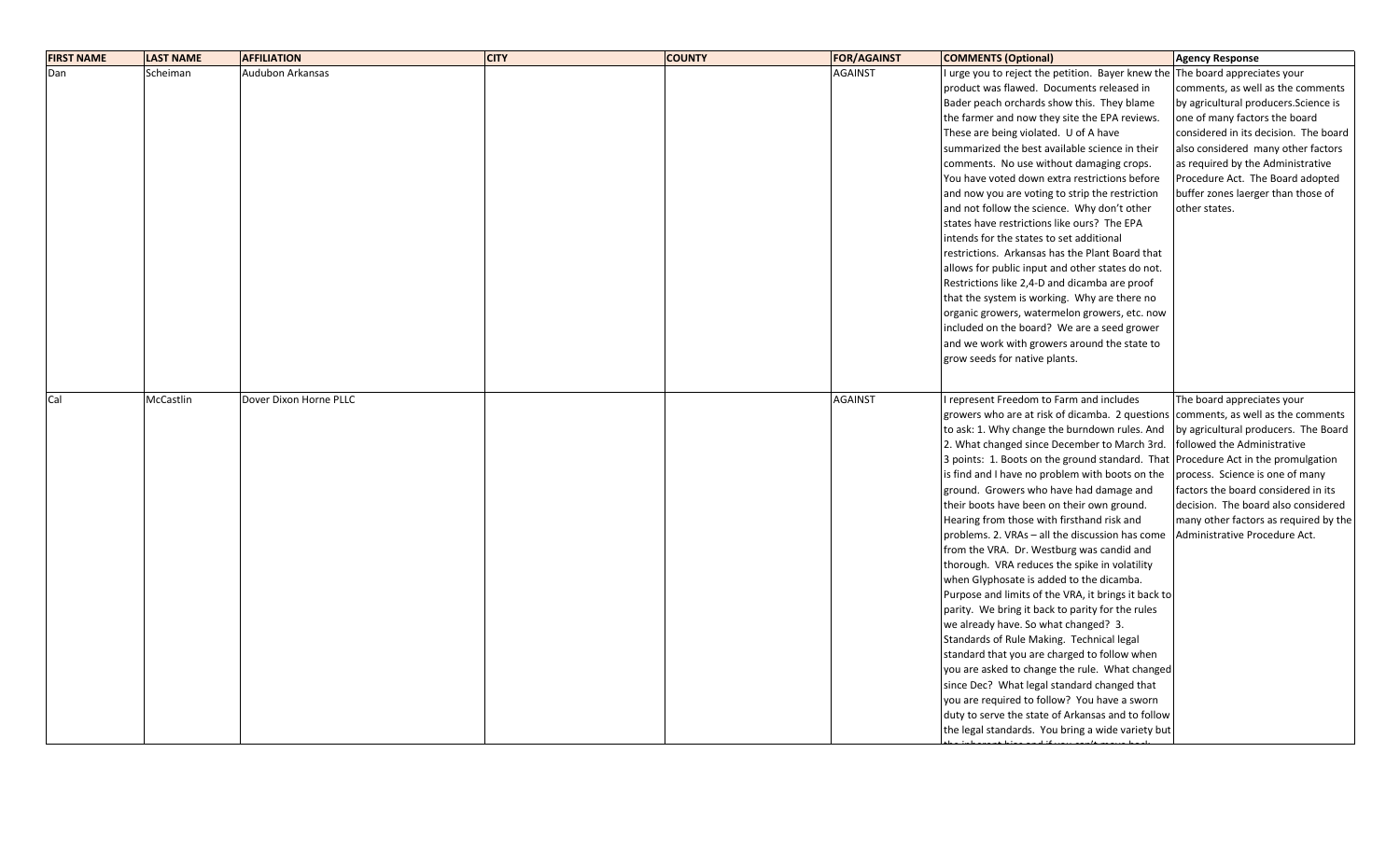| <b>FIRST NAME</b> | <b>LAST NAME</b> | <b>AFFILIATION</b> | <b>CITY</b> | <b>COUNTY</b> | <b>FOR/AGAINST</b> | <b>COMMENTS (Optional)</b>                                                        | <b>Agency Response</b>                |
|-------------------|------------------|--------------------|-------------|---------------|--------------------|-----------------------------------------------------------------------------------|---------------------------------------|
| Richard           | Mays             |                    |             |               | <b>AGAINST</b>     | Attorney. Any comments are supplemental to                                        | The board appreciates your            |
|                   |                  |                    |             |               |                    | my written comments. Want to say I am not                                         | comments, as well as the comments     |
|                   |                  |                    |             |               |                    | antifarmer. This is a problem of environmental                                    | by agricultural producers. The Board  |
|                   |                  |                    |             |               |                    | harm. 2 major problems. Procedural and                                            | followed the Administrative           |
|                   |                  |                    |             |               |                    | substantive. You are charged with following the Procedure Act in the promulgation |                                       |
|                   |                  |                    |             |               |                    | law and rules of the APAct. Notice of Rule                                        | process. Science is one of many       |
|                   |                  |                    |             |               |                    | making must contain the statement or                                              | factors the board considered in its   |
|                   |                  |                    |             |               |                    | substance of the intended action or rule                                          | decision. The board also considered   |
|                   |                  |                    |             |               |                    | involved. The published notices did not comply                                    | many other factors as required by the |
|                   |                  |                    |             |               |                    | with the law and said only "changes to the use                                    | Administrative Procedure Act. The     |
|                   |                  |                    |             |               |                    | of dicamba". The rule submitted to the Gov and Board recognized the need to allow |                                       |
|                   |                  |                    |             |               |                    | here is not the same rule adopted in the March                                    | farmers methods to deal with          |
|                   |                  |                    |             |               |                    | 3rd meeting of this board. There are a number                                     | pigweed that has shown resistence to  |
|                   |                  |                    |             |               |                    | of procedural flaws. The substantive issues are                                   | other herbicides.                     |
|                   |                  |                    |             |               |                    | more serious and can't be solved by this rule                                     |                                       |
|                   |                  |                    |             |               |                    | making. The board shall not amend a rule                                          |                                       |
|                   |                  |                    |             |               |                    | unless the changed is based on the scientific                                     |                                       |
|                   |                  |                    |             |               |                    | evidence. You have no scientific evidence to                                      |                                       |
|                   |                  |                    |             |               |                    | support the proposed rule. You have scientific                                    |                                       |
|                   |                  |                    |             |               |                    | evidence to support the environmental. You                                        |                                       |
|                   |                  |                    |             |               |                    | don't have any technical, scientific, etc. evidence                               |                                       |
|                   |                  |                    |             |               |                    | to overturn the rules. You commissioned Trey                                      |                                       |
|                   |                  |                    |             |               |                    | Koger to do a survey and he made a report to                                      |                                       |
| Jerry             | Fuller           |                    |             |               | <b>AGAINST</b>     | Farmer and stock calf operator from Phillips                                      | The board appreciates your            |
|                   |                  |                    |             |               |                    | County. Farm cotton, corn, wheat, soybeans,                                       | comments, as well as the comments     |
|                   |                  |                    |             |               |                    | and cattle. My dads first question was what                                       | by other agricultural producers.      |
|                   |                  |                    |             |               |                    | does the U of A recommend? Does the                                               | Science is one of many factors the    |
|                   |                  |                    |             |               |                    | university of Arkansas recommend in crop                                          | board considered in its decision. The |
|                   |                  |                    |             |               |                    | dicamba use? I haven't heard any research that                                    | board also considered many other      |
|                   |                  |                    |             |               |                    | says dicamba will stay in the field where it is                                   | factors as required by the            |
|                   |                  |                    |             |               |                    | applied. We have delt with 2,4-D use from rice                                    | Administrative Procedure Act. The     |
|                   |                  |                    |             |               |                    | fields onto cotton. You can grow soybeans                                         | Board recognized the need to allow    |
|                   |                  |                    |             |               |                    | without the use of dicamba and have a clean                                       | farmers methods to deal with          |
|                   |                  |                    |             |               |                    | crop over the top. Scientist say it will move off                                 | pigweed that has shown resistence to  |
|                   |                  |                    |             |               |                    | target in hot weather and I am opposed to use                                     | other herbicides.                     |
|                   |                  |                    |             |               |                    | after May 25th.                                                                   |                                       |
|                   |                  |                    |             |               |                    |                                                                                   |                                       |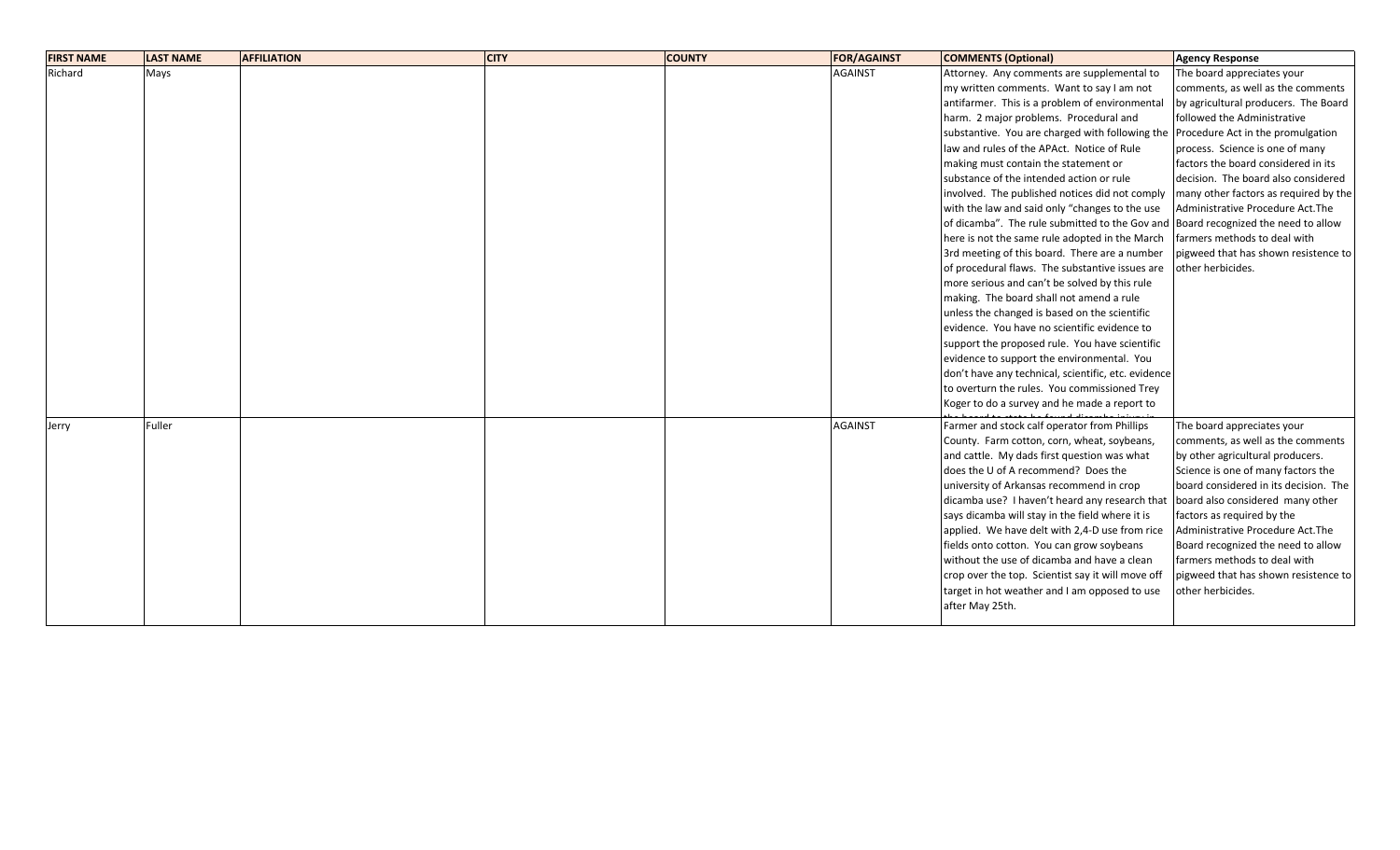| <b>FIRST NAME</b> | <b>LAST NAME</b> | <b>AFFILIATION</b>      | <b>CITY</b> | <b>COUNTY</b> | <b>FOR/AGAINST</b> | <b>COMMENTS (Optional)</b>                                                         | <b>Agency Response</b>               |
|-------------------|------------------|-------------------------|-------------|---------------|--------------------|------------------------------------------------------------------------------------|--------------------------------------|
| Chad              | <b>Brewer</b>    |                         |             |               | <b>AGAINST</b>     | Argument Summation a. Xtend and XtendFlex                                          | The board appreciates your           |
|                   |                  |                         |             |               |                    | weed control systems are not the only effective                                    | comments, as well as the comments    |
|                   |                  |                         |             |               |                    | method of Palmer amaranth control. There are                                       | by other agricultural producers and  |
|                   |                  |                         |             |               |                    | other viable options readily available in the                                      | believes the proposed rule will      |
|                   |                  |                         |             |               |                    | market today. Integrated pest management                                           | benefit all of Arkansas. The Board   |
|                   |                  |                         |             |               |                    | requires open access to multiple weed control                                      | adopted buffer zones larger than     |
|                   |                  |                         |             |               |                    | options, which widespread dicamba off-target                                       | those of other states. The Board     |
|                   |                  |                         |             |               |                    | movement severely limits. b. The EPA is                                            | recognized the need to allow farmers |
|                   |                  |                         |             |               |                    | questioning the sufficiency of the restrictions in                                 | methods to deal with pigweed that    |
|                   |                  |                         |             |               |                    | the federal labels and admits to past political                                    | has shown resistence to other        |
|                   |                  |                         |             |               |                    | pressure leading to a rushed, ill-informed                                         | herbicides                           |
|                   |                  |                         |             |               |                    | decision. The federal labels may not be sufficient                                 |                                      |
|                   |                  |                         |             |               |                    | to prevent dicamba off-target movement onto                                        |                                      |
|                   |                  |                         |             |               |                    | susceptible plant species. c. Dicamba does have                                    |                                      |
|                   |                  |                         |             |               |                    | more scrutiny than other herbicides and for                                        |                                      |
|                   |                  |                         |             |               |                    | good reason. 67% of dicamba injury claims since                                    |                                      |
|                   |                  |                         |             |               |                    | 2017 have no cited violations, suggesting that                                     |                                      |
|                   |                  |                         |             |               |                    | even when applied correctly dicamba doesn't                                        |                                      |
|                   |                  |                         |             |               |                    | remain in the target field. d. Ecological damage                                   |                                      |
|                   |                  |                         |             |               |                    | can go beyond non-dicamba tolerant soybean                                         |                                      |
|                   |                  |                         |             |               |                    | fields. In the midsouth there has been                                             |                                      |
|                   |                  |                         |             |               |                    | documented impacts from dicamba off-target                                         |                                      |
|                   |                  |                         |             |               |                    | movement to non-row crop areas including                                           |                                      |
| Clay              | Stewart          | C & C Melon Company LLC | Monette     | Craighead     | <b>AGAINST</b>     | Commercial growers of watermelons since 1965                                       | The board appreciates your           |
|                   |                  |                         |             |               |                    | and grow 300 acres of watermelons each year.                                       | comments, as well as the comments    |
|                   |                  |                         |             |               |                    | My watermelon crop was damaged by dicamba                                          | by other agricultural producers and  |
|                   |                  |                         |             |               |                    | in 2020 and the estimated damage by the                                            | believes the proposed rule will      |
|                   |                  |                         |             |               |                    | insurance company was \$85,000 which I felt was benefit all of Arkansas. The Board |                                      |
|                   |                  |                         |             |               |                    | estimated low. I am against the dicamba rule as adopted buffer zones larger than   |                                      |
|                   |                  |                         |             |               |                    | written. Restore the April 16th cutoff and                                         | those of other states.               |
|                   |                  |                         |             |               |                    | impose the 80-degree cutoff. Double the                                            |                                      |
|                   |                  |                         |             |               |                    | buffers for sensative crops such as watermelons                                    |                                      |
|                   |                  |                         |             |               |                    | and natural areas. Farmers rushed for time                                         |                                      |
|                   |                  |                         |             |               |                    | ignore the rules and regulations. I support the                                    |                                      |
|                   |                  |                         |             |               |                    | new record keeping requirements.                                                   |                                      |
|                   |                  |                         |             |               |                    |                                                                                    |                                      |
|                   |                  |                         |             |               |                    |                                                                                    |                                      |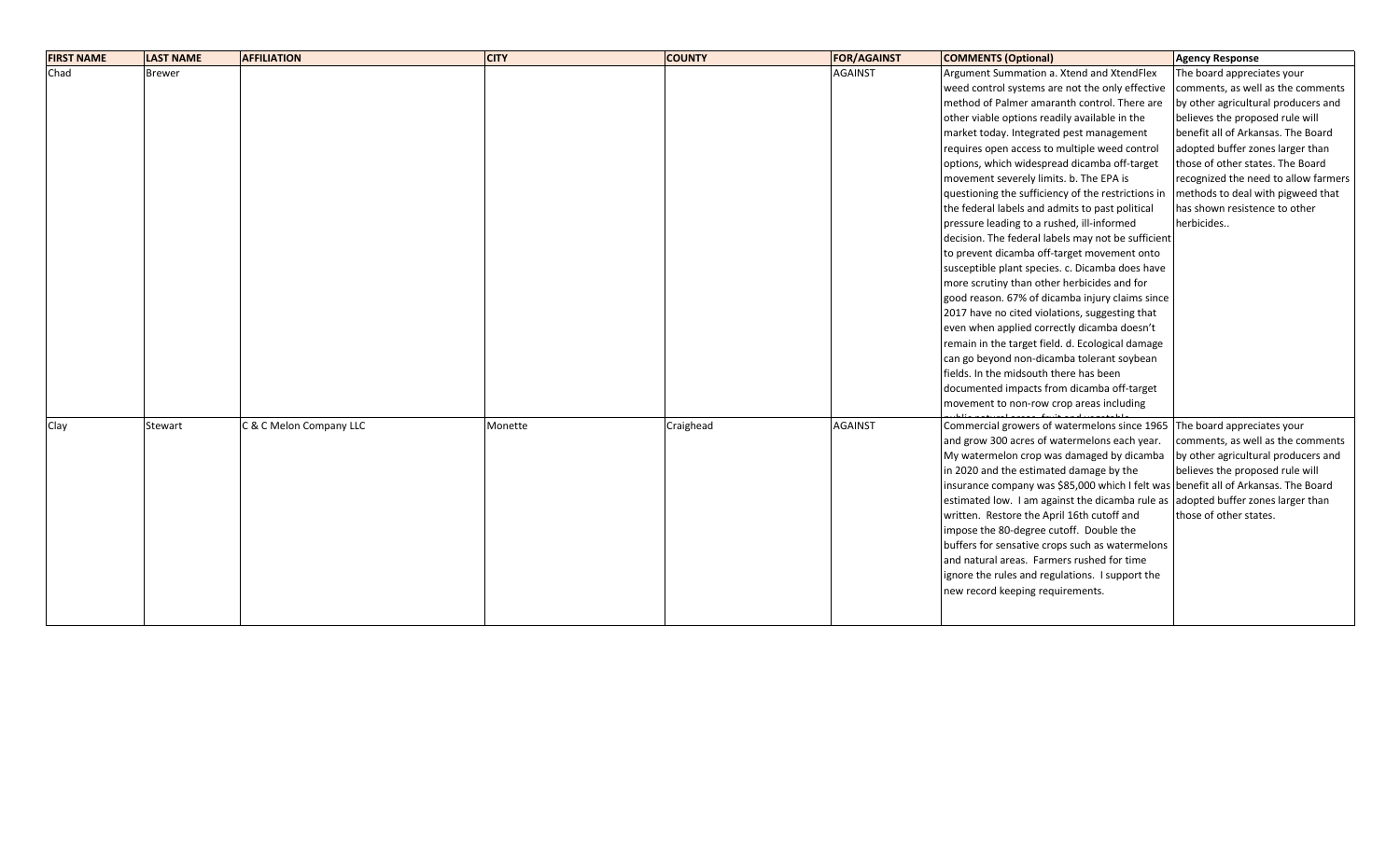| <b>FIRST NAME</b> | <b>LAST NAME</b> | <b>AFFILIATION</b> | <b>CITY</b> | <b>COUNTY</b> | <b>FOR/AGAINST</b> | <b>COMMENTS (Optional)</b>                                                                                                                                                                                                                                                                                                                                                                                                                                                                                                                                                                                      | <b>Agency Response</b>                                                                                                                                                                                                                        |
|-------------------|------------------|--------------------|-------------|---------------|--------------------|-----------------------------------------------------------------------------------------------------------------------------------------------------------------------------------------------------------------------------------------------------------------------------------------------------------------------------------------------------------------------------------------------------------------------------------------------------------------------------------------------------------------------------------------------------------------------------------------------------------------|-----------------------------------------------------------------------------------------------------------------------------------------------------------------------------------------------------------------------------------------------|
| Jewel             | Harris           |                    | Caraway     | Craighead     | <b>AGAINST</b>     | am a 73 year old disabled widow and I try to<br>plant a garden to have food to put up frozen or<br>canned to help me through the winter. 3 years<br>have lost all my garden, flowers, and shrubs<br>from roundup then 2 years lost garden, flowers,<br>and shrubs from dicamba. Last year I havd 48<br>tomato plants putting on tomatoes, 6 rows of<br>peas, yellow squash, green squash, okra, green<br>peppers, hot peppers. The dicamba hit June<br>23rd and I lost everything in the garden, all<br>plants in the yard. We do not need anymore<br>bad chemicals killing us. They need to stop the<br>drift. | The board appreciates your<br>comments, as well as the comments<br>by other agricultural producers and<br>believes the proposed rule will<br>benefit all of Arkansas. The Board<br>adopted buffer zones larger than<br>those of other states. |
| Malinda           | Ruiz             |                    | Caraway     | Craighead     | <b>AGAINST</b>     | Dicamba destroyed part of my tomatoes and<br>green beans, and most of my flowers. I have<br>asthma every time the man sprayed the fields I<br>can smell it and it messes up my breathing and I<br>also have lupus. Discontinue use of this<br>chemical. My health and the health and welfare adopted buffer zones larger than<br>of other people matters. Stop spraying this<br>chemical                                                                                                                                                                                                                        | The board appreciates your<br>comments, as well as the comments<br>by other agricultural producers and<br>believes the proposed rule will<br>benefit all of Arkansas. The Board<br>those of other states.                                     |
| Tommy             | Schoolfield      |                    | Caraway     | Craighead     | <b>AGAINST</b>     | I planted a garden last year, well whoever<br>sprayed I lost my apple trees, tomato plants,<br>squash, purple hull peas, okra, cucumbers, and<br>peppers. I called the plant board and they came<br>out and took a look and said it looked like<br>dicamba. So wish that this chemical could be<br>put as stop to. People plant things for a reason<br>to make a living so put a stop to it.                                                                                                                                                                                                                    | The board appreciates your<br>comments, as well as the comments<br>by other agricultural producers and<br>believes the proposed rule will<br>benefit all of Arkansas. The Board<br>adopted buffer zones larger than<br>those of other states. |
| Tasha             | Schoolfield      |                    | Caraway     | Craighead     | <b>AGAINST</b>     | Every year every time the fields are sprayed we<br>lose half the garden if not all. So if there can be<br>a stop to the dicamba it needs to be. We are<br>tired of losing everything that we work hard on.<br><b>STOP THE DICAMBA!</b>                                                                                                                                                                                                                                                                                                                                                                          | The board appreciates your<br>comments, as well as the comments<br>by other agricultural producers and<br>believes the proposed rule will<br>benefit all of Arkansas. The Board<br>adopted buffer zones larger than<br>those of other states. |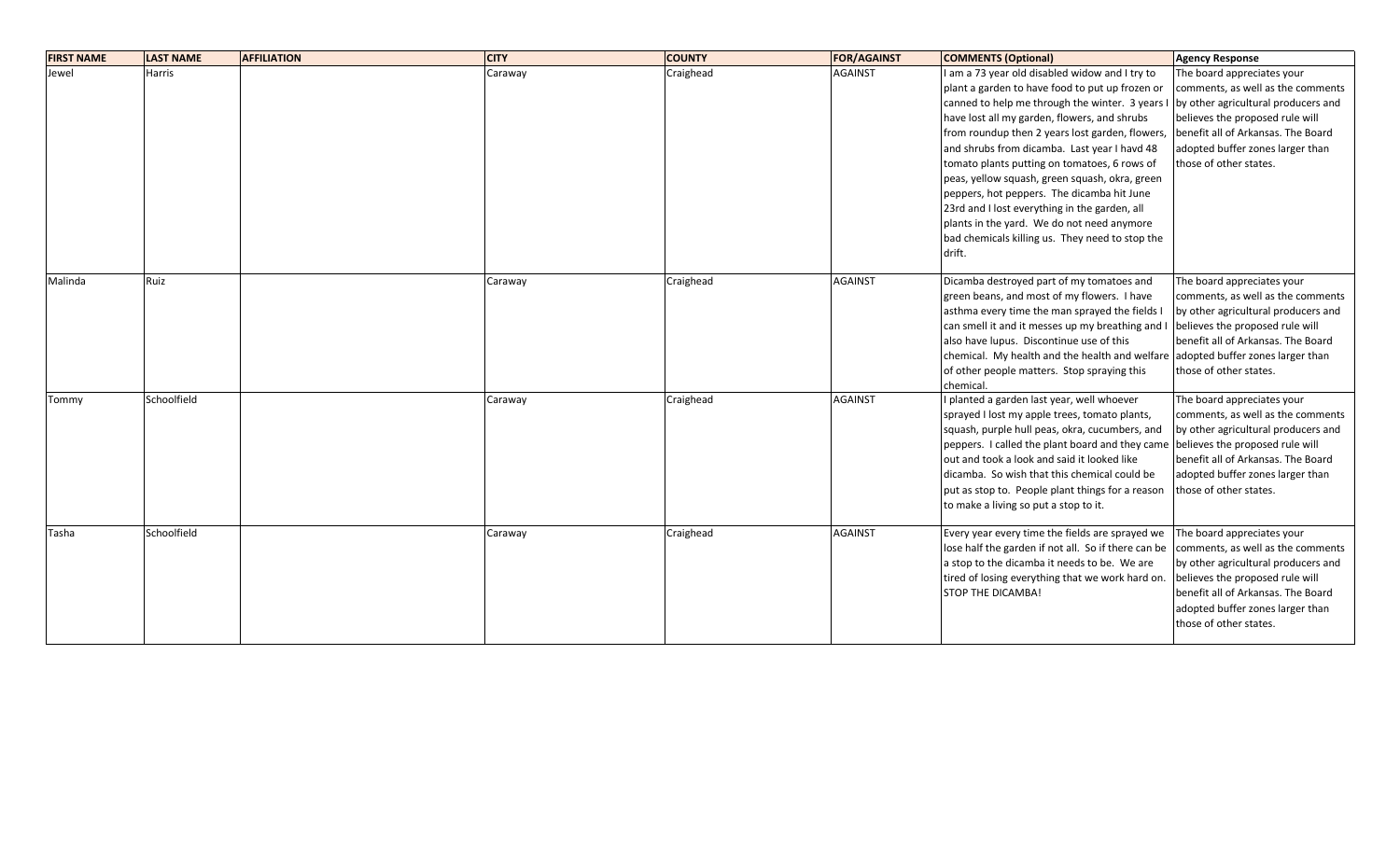| <b>FIRST NAME</b> | <b>LAST NAME</b> | <b>AFFILIATION</b> | <b>CITY</b> | <b>COUNTY</b> | <b>FOR/AGAINST</b> | <b>COMMENTS (Optional)</b>                                                                                                                                                                                                                                                                                                                                                                                                                                                                                                                                                                                                                                                                                                                                                                                                                                                                                                                                                                                        | <b>Agency Response</b>                                                                                                                                                                                                                        |
|-------------------|------------------|--------------------|-------------|---------------|--------------------|-------------------------------------------------------------------------------------------------------------------------------------------------------------------------------------------------------------------------------------------------------------------------------------------------------------------------------------------------------------------------------------------------------------------------------------------------------------------------------------------------------------------------------------------------------------------------------------------------------------------------------------------------------------------------------------------------------------------------------------------------------------------------------------------------------------------------------------------------------------------------------------------------------------------------------------------------------------------------------------------------------------------|-----------------------------------------------------------------------------------------------------------------------------------------------------------------------------------------------------------------------------------------------|
| Crystal           | Hudson           |                    |             |               | <b>AGAINST</b>     | Over 300 of my 30 year old trees were killed by<br>the use of the herbicide dicamba. I can't believe<br>that anyone would relax in any way the<br>restrictions on this highly destructive herbicide,<br>if anything I think because of it's destructive<br>nature and drift ability it shouldn't be used at all. adopted buffer zones larger than<br>The loss of native trees, animal habitat, personal those of other states.<br>property will be massive. Dicamba is a proven<br>highly destructive agent and should not be used<br>anywhere around any private dwelling, wildlife<br>refuge, private property, and speciality crops.<br>Put simply if you can't put it and keep it only on<br>the inteneded area then don't use it. How<br>would you like watching all that you worked for<br>being destroyed year by year by an invisible<br>enemy that you can't defend yourself from. I am<br>against the third party request and keep<br>restrictions in place supported by University<br>weed scientists. | The board appreciates your<br>comments, as well as the comments<br>by other agricultural producers and<br>believes the proposed rule will<br>benefit all of Arkansas. The Board                                                               |
| Danette           | Lawrie           |                    | Lepanto     | Poinsett      | <b>AGAINST</b>     | Please don't extend the time dicamba can be<br>sprayed into June and July. I have had great<br>damage to my trees and plants. My children<br>and I have more than 6000 acres of land in<br>Poinsett and Mississippi County. I am well<br>aware of what chemicals are needed for<br>farming. You are there for our protection. This<br>is not a chemical to increase in time. It's very<br>damaging after May.                                                                                                                                                                                                                                                                                                                                                                                                                                                                                                                                                                                                     | The board appreciates your<br>comments, as well as the comments<br>by other agricultural producers and<br>believes the proposed rule will<br>benefit all of Arkansas. The Board<br>adopted buffer zones larger than<br>those of other states. |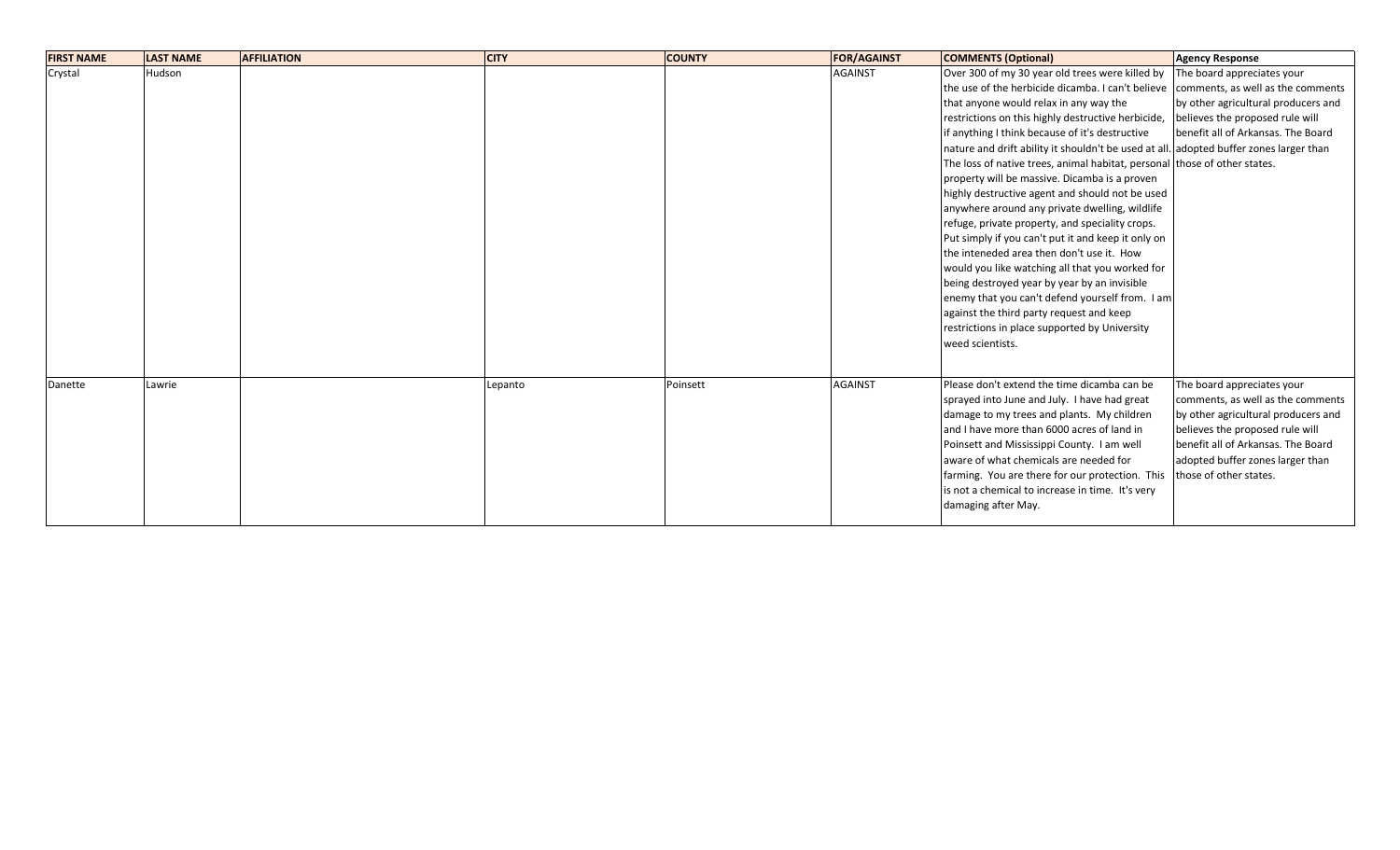| <b>FIRST NAME</b> | <b>LAST NAME</b> | <b>AFFILIATION</b> | <b>CITY</b>         | <b>COUNTY</b> | <b>FOR/AGAINST</b> | <b>COMMENTS (Optional)</b>                        | <b>Agency Response</b>              |
|-------------------|------------------|--------------------|---------------------|---------------|--------------------|---------------------------------------------------|-------------------------------------|
| Danny             | Townsend         |                    |                     |               | <b>AGAINST</b>     | This proposal comes with no scientific evidence   | The board appreciates your          |
|                   |                  |                    |                     |               |                    | to back it up. It is merely an appeal to give     | comments, as well as the comments   |
|                   |                  |                    |                     |               |                    | greater freedom to farmers in the use of a        | by other agricultural producers and |
|                   |                  |                    |                     |               |                    | known volatile product. As an original member     | believes the proposed rule will     |
|                   |                  |                    |                     |               |                    | of the Governor's Dicamba Task Force, I have      | benefit all of Arkansas. The Board  |
|                   |                  |                    |                     |               |                    | seen no evidence from the beginning to support    | adopted buffer zones larger than    |
|                   |                  |                    |                     |               |                    | the loosening of restrictions on this herbicide,  | those of other states.              |
|                   |                  |                    |                     |               |                    | yet we continue to do so. We originally decided   |                                     |
|                   |                  |                    |                     |               |                    | to restrict the usage and not allow treatments    |                                     |
|                   |                  |                    |                     |               |                    | after May 15th and review the evidence as         |                                     |
|                   |                  |                    |                     |               |                    | presented. The evidence clrearly shows that the   |                                     |
|                   |                  |                    |                     |               |                    | restrictions should not have been lifted. Many    |                                     |
|                   |                  |                    |                     |               |                    | researchers have presented evidence against the   |                                     |
|                   |                  |                    |                     |               |                    | continued over-the-top use of this herbicide. All |                                     |
|                   |                  |                    |                     |               |                    | the evidence has been ignored. This latest        |                                     |
|                   |                  |                    |                     |               |                    | loosening of restrictions used EPA re-            |                                     |
|                   |                  |                    |                     |               |                    | authorization as evidence of safety. It has been  |                                     |
|                   |                  |                    |                     |               |                    | stated by EPA itself that the organization was    |                                     |
|                   |                  |                    |                     |               |                    | unduly influenced by politics in this decision.   |                                     |
|                   |                  |                    |                     |               |                    | The board's enforcemente arm and inspectors       |                                     |
|                   |                  |                    |                     |               |                    | have been consistently overwhelmed by off-        |                                     |
|                   |                  |                    |                     |               |                    | target damage complaints. This should be          |                                     |
|                   |                  |                    |                     |               |                    | evidence enough to warrant further restriction    |                                     |
| Juliane           | Portis           |                    | <b>West Memphis</b> | Crittenden    | <b>AGAINST</b>     | I am my family have farmed in Poionsett and       | The board appreciates your          |
|                   |                  |                    |                     |               |                    | Mississippi Counties for over 100 years. We are   | comments, as well as the comments   |
|                   |                  |                    |                     |               |                    | totally against the use of dicamba herbicide.     | by other agricultural producers and |
|                   |                  |                    |                     |               |                    | Why would the plant board agree to extend the     | believes the proposed rule will     |
|                   |                  |                    |                     |               |                    | use of this harmful chemical? I would             | benefit all of Arkansas. The Board  |
|                   |                  |                    |                     |               |                    | appreciate an answer, it makes no sense. Is       | adopted buffer zones larger than    |
|                   |                  |                    |                     |               |                    | someone on the plant board doing a favor for      | those of other states.              |
|                   |                  |                    |                     |               |                    | someone at the expense of the rest of us and      |                                     |
|                   |                  |                    |                     |               |                    | the environment?                                  |                                     |
| Malcolm           | Haigwood         |                    |                     | Jackson       | <b>AGAINST</b>     | A custom and commercial applicator in Jackson     | The board appreciates your          |
|                   |                  |                    |                     |               |                    | County Arkansas. My concerns are that             | comments, as well as the comments   |
|                   |                  |                    |                     |               |                    | extending the cut off date would cause major      | by other agricultural producers and |
|                   |                  |                    |                     |               |                    | damage to susceptible plants. With so many        | believes the proposed rule will     |
|                   |                  |                    |                     |               |                    | different technoligoes being used in our area I'm | benefit all of Arkansas. The Board  |
|                   |                  |                    |                     |               |                    | concerned of damage. Being an applicator I        | adopted buffer zones larger than    |
|                   |                  |                    |                     |               |                    | understand the volitility of dicamba, even the    | those of other states.              |
|                   |                  |                    |                     |               |                    | newer products. Please consider the past          |                                     |
|                   |                  |                    |                     |               |                    | problems we have had. I am alos a grower &        |                                     |
|                   |                  |                    |                     |               |                    | have not had a problem with drift or volatility   |                                     |
|                   |                  |                    |                     |               |                    | with other technology. We have been able to       |                                     |
|                   |                  |                    |                     |               |                    | keep our beans clean. I am against any change     |                                     |
|                   |                  |                    |                     |               |                    | in extending spray cut off.                       |                                     |
|                   |                  |                    |                     |               |                    |                                                   |                                     |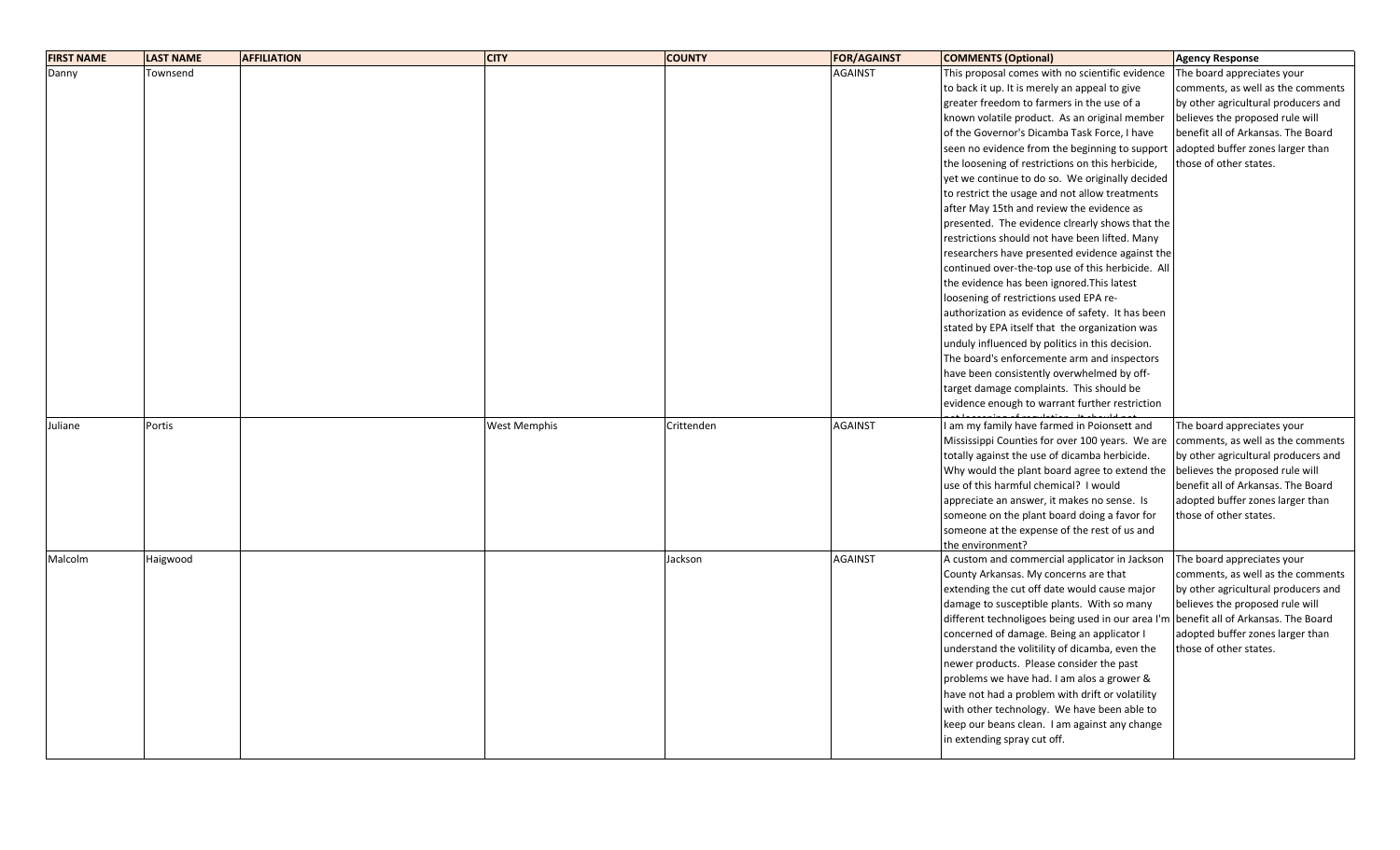| <b>FIRST NAME</b> | <b>LAST NAME</b> | <b>AFFILIATION</b>       | <b>CITY</b> | <b>COUNTY</b> | <b>FOR/AGAINST</b> | <b>COMMENTS (Optional)</b>                        | <b>Agency Response</b>              |
|-------------------|------------------|--------------------------|-------------|---------------|--------------------|---------------------------------------------------|-------------------------------------|
| Maureen R.        | McClung          | Arkansas Audubon Society |             |               | <b>AGAINST</b>     | We are firmly opposed to lifting the current      | The board appreciates your          |
|                   |                  |                          |             |               |                    | state-level restrictions on using dicamba. When   | comments, as well as the comments   |
|                   |                  |                          |             |               |                    | the Arkansas Plant Board originally banned the    | by other agricultural producers and |
|                   |                  |                          |             |               |                    | use of dicamba between April and October the      | believes the proposed rule will     |
|                   |                  |                          |             |               |                    | Board showed solid decision making aimed at       | benefit all of Arkansas. The Board  |
|                   |                  |                          |             |               |                    | protecting the lands and livelihoods of farmers   | adopted buffer zones larger than    |
|                   |                  |                          |             |               |                    | who do not have dicamba-resistant crops. The      | those of other states.              |
|                   |                  |                          |             |               |                    | decision also benefitted ecosystems beyond        |                                     |
|                   |                  |                          |             |               |                    | agricultural areas. Use of dicamba during times   |                                     |
|                   |                  |                          |             |               |                    | of the year when these animals are mating and     |                                     |
|                   |                  |                          |             |               |                    | raising their young is no doubt deterimental to   |                                     |
|                   |                  |                          |             |               |                    | sustaining their populations. In more recent      |                                     |
|                   |                  |                          |             |               |                    | years the restrictions on the use of dicamba      |                                     |
|                   |                  |                          |             |               |                    | have been chipped away. Now, the board has        |                                     |
|                   |                  |                          |             |               |                    | just barely voted to undo all the state-level     |                                     |
|                   |                  |                          |             |               |                    | restrictions put in place since 2017 so that      |                                     |
|                   |                  |                          |             |               |                    | dicamba can be spreyed well into June and July    |                                     |
|                   |                  |                          |             |               |                    | when scientific evidence tells us this compount   |                                     |
|                   |                  |                          |             |               |                    | wil volatize and spread to crops of neighbors     |                                     |
|                   |                  |                          |             |               |                    | and teh ecosystems beyond. The right thing to     |                                     |
|                   |                  |                          |             |               |                    | do here is to maintain teh current timing of the  |                                     |
|                   |                  |                          |             |               |                    | ban on dicamba.                                   |                                     |
|                   |                  |                          |             |               |                    |                                                   |                                     |
|                   |                  |                          |             |               |                    |                                                   |                                     |
| Dr. Michael       | Dougan           | The J.V. Bell House      | Jonesboro   | Craighead     | <b>AGAINST</b>     | The first money I earned was picking              | The board appreciates your          |
|                   |                  |                          |             |               |                    | strawberries, a crop my family had grown and      | comments, as well as the comments   |
|                   |                  |                          |             |               |                    | from Neosho all the way to Helena strawberries    | by other agricultural producers and |
|                   |                  |                          |             |               |                    | were a major crop. So were tomatoes, the Rold     | believes the proposed rule will     |
|                   |                  |                          |             |               |                    | Gold of the Ozarks. Once flourishing home         | benefit all of Arkansas. The Board  |
|                   |                  |                          |             |               |                    | gardens are often wiped out and dicamba is        | adopted buffer zones larger than    |
|                   |                  |                          |             |               |                    | even reported in towns. Second, attempts to       | those of other states.              |
|                   |                  |                          |             |               |                    | establish Speciality Crops face Dicamba drift.    |                                     |
|                   |                  |                          |             |               |                    | One imperiled crop is sweet potatoes. Whitton     |                                     |
|                   |                  |                          |             |               |                    | Farms poineered in Community Supported            |                                     |
|                   |                  |                          |             |               |                    | Agriculture but continues to suffer from          |                                     |
|                   |                  |                          |             |               |                    | Dicamba Drift. It appears to be a general         |                                     |
|                   |                  |                          |             |               |                    | consensus that filing complaints is useless. The  |                                     |
|                   |                  |                          |             |               |                    | State Plant Board is seen as the Dicamba          |                                     |
|                   |                  |                          |             |               |                    | Protector Board. The Delta has rich lands very    |                                     |
|                   |                  |                          |             |               |                    | suitable for major production of speciality crops |                                     |
|                   |                  |                          |             |               |                    | and some minor efforts have been made, but        |                                     |
|                   |                  |                          |             |               |                    | nothing can flourish if Dicamba is given a free   |                                     |
|                   |                  |                          |             |               |                    | pass. I have yet to hear of one case where        |                                     |
|                   |                  |                          |             |               |                    | justice was done, but I have read that Dicamba    |                                     |
|                   |                  |                          |             |               |                    | opponents have been physically threatened.        |                                     |
|                   |                  |                          |             |               |                    | Dicamba makes a joke of the term Natural State.   |                                     |
|                   |                  |                          |             |               |                    |                                                   |                                     |
|                   |                  |                          |             |               |                    |                                                   |                                     |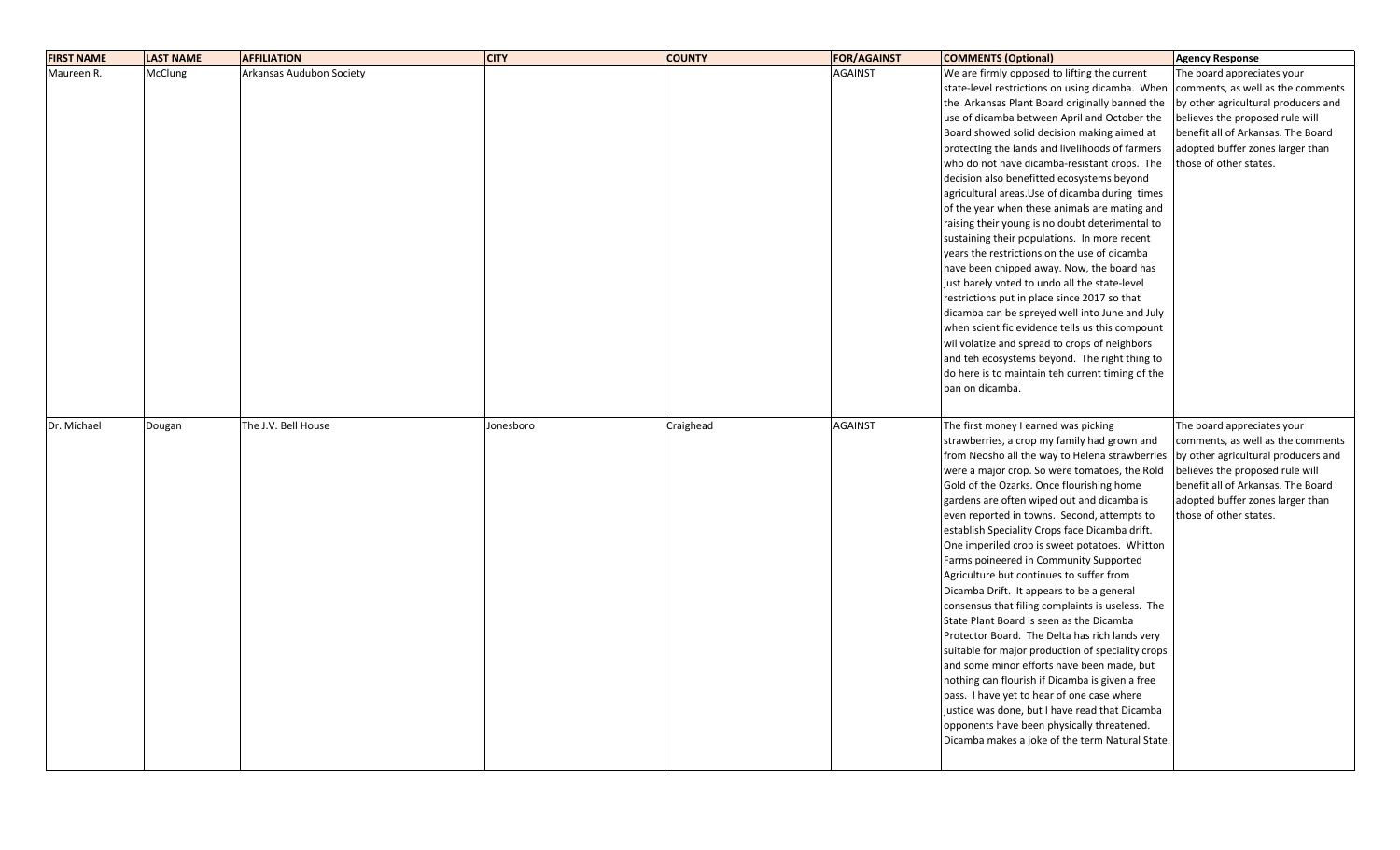| The board appreciates your<br>comments, as well as the comments                   |
|-----------------------------------------------------------------------------------|
|                                                                                   |
|                                                                                   |
| by other agricultural producers and                                               |
| believes the proposed rule will                                                   |
| benefit all of Arkansas. The Board                                                |
| adopted buffer zones larger than                                                  |
| those of other states.                                                            |
|                                                                                   |
|                                                                                   |
|                                                                                   |
|                                                                                   |
|                                                                                   |
| The board appreciates your                                                        |
| comments, as well as the comments                                                 |
| by other agricultural producers and                                               |
| farm is planted to Enlist Cotton. I was surprised believes the proposed rule will |
| benefit all of Arkansas. The Board                                                |
| adopted buffer zones larger than                                                  |
| those of other states.                                                            |
|                                                                                   |
|                                                                                   |
|                                                                                   |
|                                                                                   |
|                                                                                   |
|                                                                                   |
|                                                                                   |
|                                                                                   |
|                                                                                   |
|                                                                                   |
|                                                                                   |
|                                                                                   |
|                                                                                   |
|                                                                                   |
|                                                                                   |
|                                                                                   |
|                                                                                   |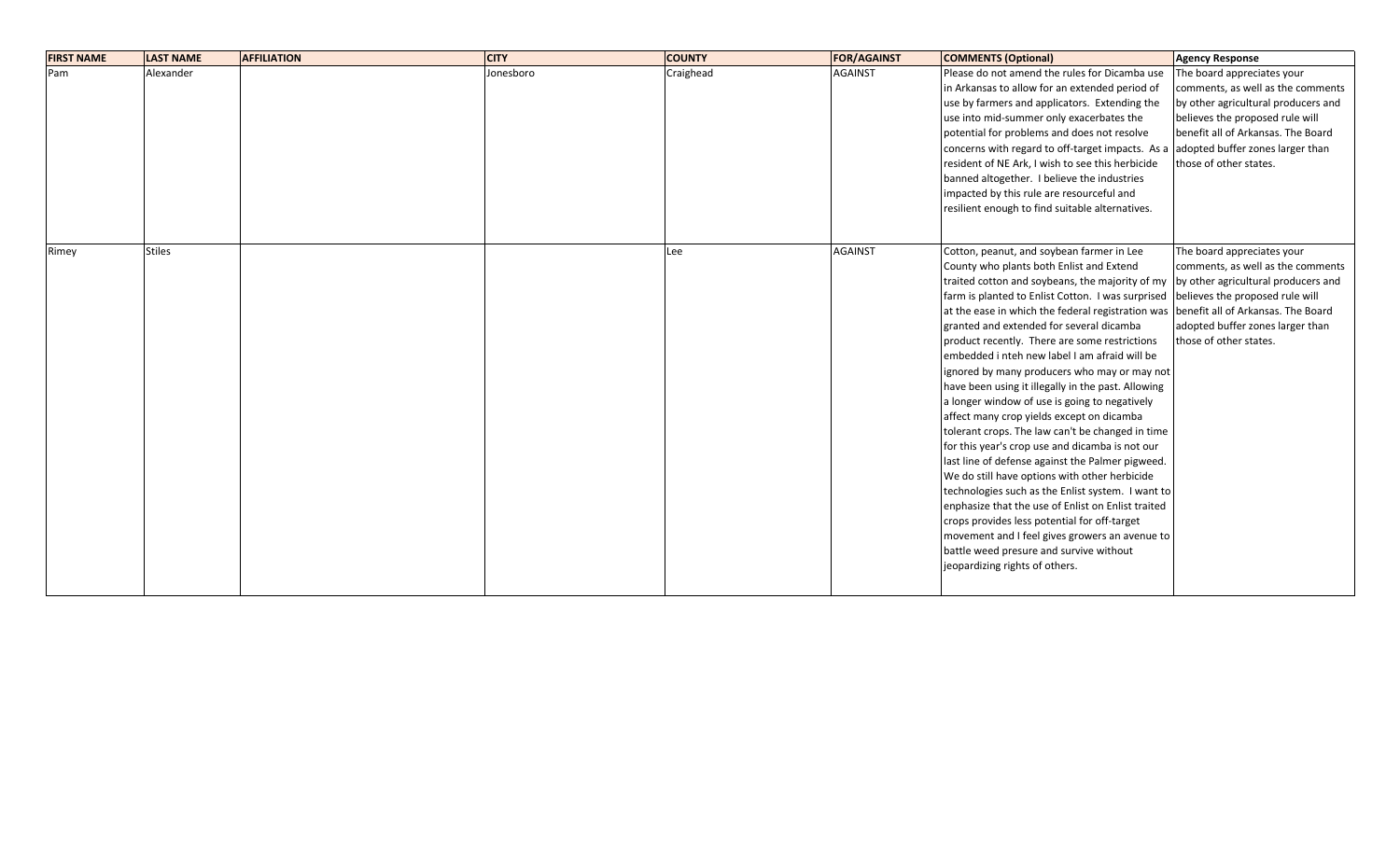| <b>FIRST NAME</b> | <b>LAST NAME</b> | <b>AFFILIATION</b>         | <b>CITY</b> | <b>COUNTY</b>   | <b>FOR/AGAINST</b> | <b>COMMENTS (Optional)</b>                                                                                                                                                                                                                                                                                                                                                                                                                                                                                                                                                                                                                                                                                                                                                                                                                                                                                                                                                           | <b>Agency Response</b>                                                                                                                                                                                                                        |
|-------------------|------------------|----------------------------|-------------|-----------------|--------------------|--------------------------------------------------------------------------------------------------------------------------------------------------------------------------------------------------------------------------------------------------------------------------------------------------------------------------------------------------------------------------------------------------------------------------------------------------------------------------------------------------------------------------------------------------------------------------------------------------------------------------------------------------------------------------------------------------------------------------------------------------------------------------------------------------------------------------------------------------------------------------------------------------------------------------------------------------------------------------------------|-----------------------------------------------------------------------------------------------------------------------------------------------------------------------------------------------------------------------------------------------|
| Randy             | Sanders          | Sanders Farms Inc.         | Tillar      | Desha           | <b>AGAINST</b>     | My wife and I own 400 acres and my mother<br>440 acres 3.5 miles west of Kelso along with 115<br>acres of woodlands 1.25 miles SW of Rohwer.<br>The cut off date for dicamba should not be<br>extended but should be more restrictive. In<br>2019 and 2020 I had dicamba damage on 3 sides adopted buffer zones larger than<br>of my woods and the damage was there all year<br>after green-up with no acorns. All damage came<br>from hispeed Spayers. They should have to use<br>hoods after March 1 and downwind buffer of<br>300ft. My trees mean as much as my soybean<br>crop.No tank mixes other than drift control<br>agents.                                                                                                                                                                                                                                                                                                                                                | The board appreciates your<br>comments, as well as the comments<br>by other agricultural producers and<br>believes the proposed rule will<br>benefit all of Arkansas. The Board<br>those of other states.                                     |
| Raymond           | Murphy           | Arkansas Bee Keeper Assoc. | Caraway     | Craighead       | <b>AGAINST</b>     | In 2020 I lost 4 peach, 2 apple, and 9<br>blackberries from dicamba. Please don't allow<br>Bayer Chemical to ruin Arkansas. No pollen, no<br>bees, no food.                                                                                                                                                                                                                                                                                                                                                                                                                                                                                                                                                                                                                                                                                                                                                                                                                          | The board appreciates your<br>comments, as well as the comments<br>by other agricultural producers and<br>believes the proposed rule will<br>benefit all of Arkansas. The Board<br>adopted buffer zones larger than<br>those of other states. |
| Reed              | Storey           | Reed Storey Farms          | Marvell     | <b>Phillips</b> | <b>AGAINST</b>     | The rule the board sent to the governor was not<br>the rule that was approved, there the current<br>rule should be null and void. The assumption<br>the Xtend Cropping system was the only option<br>to control pigweeds is completely false. The<br>Enlist Cropping system is also available and has<br>been proven to be a safer system when it comes<br>to application and off target movement. I have<br>been using the Enlist system for the last two<br>years with no issues when I have applied Enlist<br>products. By allowing the full season application<br>of Xtend products, you will essentially be forcing<br>growers to move to a more dangerous system.<br>Several other states have as strict or stricter<br>regulations as Arkansas. The argument from<br>multiple citizens in favor of Dicamba say states<br>such as TN and MO extension personnel show<br>that Xtend products are safe. This is false.<br>Please vote to keep the current May 25 cutoff<br>date. | The board appreciates your<br>comments, as well as the comments<br>by other agricultural producers and<br>believes the proposed rule will<br>benefit all of Arkansas. The Board<br>adopted buffer zones larger than<br>those of other states. |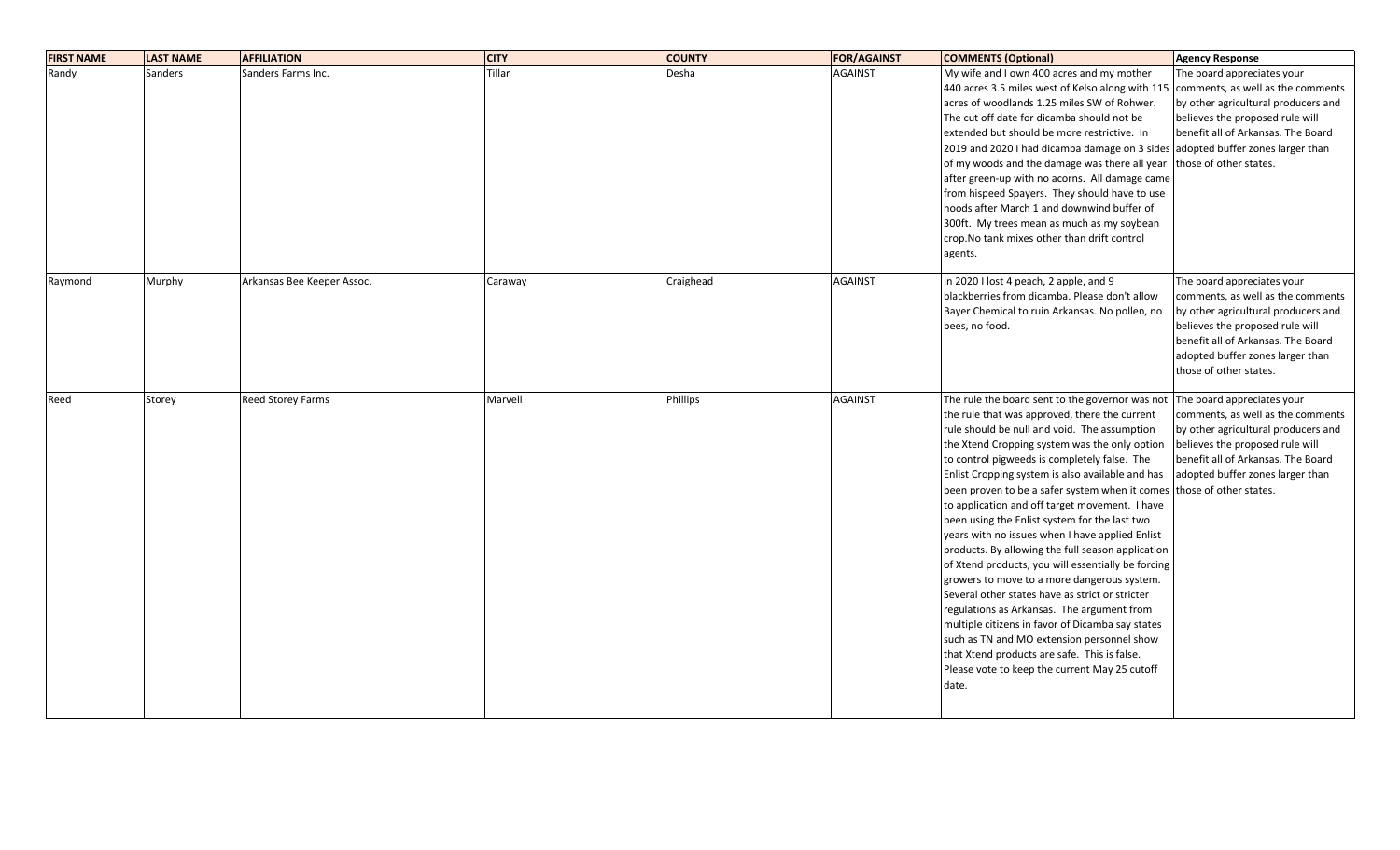| <b>FIRST NAME</b> | <b>LAST NAME</b> | <b>AFFILIATION</b>             | <b>CITY</b> | <b>COUNTY</b> | <b>FOR/AGAINST</b> | <b>COMMENTS (Optional)</b>                                                                                                                                                                                                                                                                                                                                                                                                                                                                                                                                                                                           | <b>Agency Response</b>                                                                                                                                                                                                                        |
|-------------------|------------------|--------------------------------|-------------|---------------|--------------------|----------------------------------------------------------------------------------------------------------------------------------------------------------------------------------------------------------------------------------------------------------------------------------------------------------------------------------------------------------------------------------------------------------------------------------------------------------------------------------------------------------------------------------------------------------------------------------------------------------------------|-----------------------------------------------------------------------------------------------------------------------------------------------------------------------------------------------------------------------------------------------|
| Sam               | Lee              |                                |             |               | <b>AGAINST</b>     | I am writing to ask not to extend the cutoff date,<br>if anything lessen the date or even better<br>completely ban dicamba. I am retired and rely<br>on garden vegetables as a way of living as do<br>many others in NE Ark. I myself was threatened<br>being told what little I have is worth nothing and<br>that spraying would be continued regardless of<br>outcome. I beg of you to please help to fight for<br>the rights of the public. Don't let our health and<br>wellbeing be jeopardized by a few farmers that<br>have no respect for others or property.                                                 | The board appreciates your<br>comments, as well as the comments<br>by other agricultural producers and<br>believes the proposed rule will<br>benefit all of Arkansas. The Board<br>adopted buffer zones larger than<br>those of other states. |
| Sophia            | Fowler           |                                | Jasper      | Newton        | <b>AGAINST</b>     | oppose any use of dicamba in AR. Research<br>supports that secondary movement<br>(volatilization) is a significant contributor to<br>dicamba movemente from treated areas.<br>Combining this volatility with extreme sensitivity benefit all of Arkansas. The Board<br>of non-resistant soybean makes it essentially<br>impossible to use current formulations of<br>dicamba in a landscape where both resistant<br>and susceptible soybean are grown without<br>significant crop injury.                                                                                                                            | The board appreciates your<br>comments, as well as the comments<br>by other agricultural producers and<br>believes the proposed rule will<br>adopted buffer zones larger than<br>those of other states.                                       |
| Terris            | Matthews         | <b>Matthews Ridgview Farms</b> | Wynne       | Cross         | <b>AGAINST</b>     | We are vegetable growers in Cross County. We<br>employ 80-100 full time employees and about<br>150 seasonal employees. We also have other<br>farmers that grow for us. As a speciality crop<br>farmer in AR, the use of dicamba could lead to a<br>huge loss of our crop due to the severity of harm adopted buffer zones larger than<br>it causes. Losing a large portion of our crop<br>could have a negative impace to employement<br>by causing job loss. The negative effects of<br>dicamba stongly outweigh the positives for<br>specialty farmers. Matthews Ridgeview Farms is<br>against the use of dicamba. | The board appreciates your<br>comments, as well as the comments<br>by other agricultural producers and<br>believes the proposed rule will<br>benefit all of Arkansas. The Board<br>those of other states.                                     |
| Timmy             | <b>Brannon</b>   | <b>Brannon Farms</b>           | Rector      | Clay          | <b>AGAINST</b>     | Dicamba needs to be banned. Our fields of<br>cotton and soybeans have been drastically<br>damaged. We have lost thousands of dollars<br>since dicamba was first used. Our neighbor<br>farms spary in windy conditions which violate<br>the guidelines given by the board. Our garden<br>has been destroyed every year. We have lost<br>trees, fruit trees, and flowers due to the<br>spraying. Keep restrictions now in place or<br>make unusable altogether.                                                                                                                                                        | The board appreciates your<br>comments, as well as the comments<br>by other agricultural producers and<br>believes the proposed rule will<br>benefit all of Arkansas. The Board<br>adopted buffer zones larger than<br>those of other states. |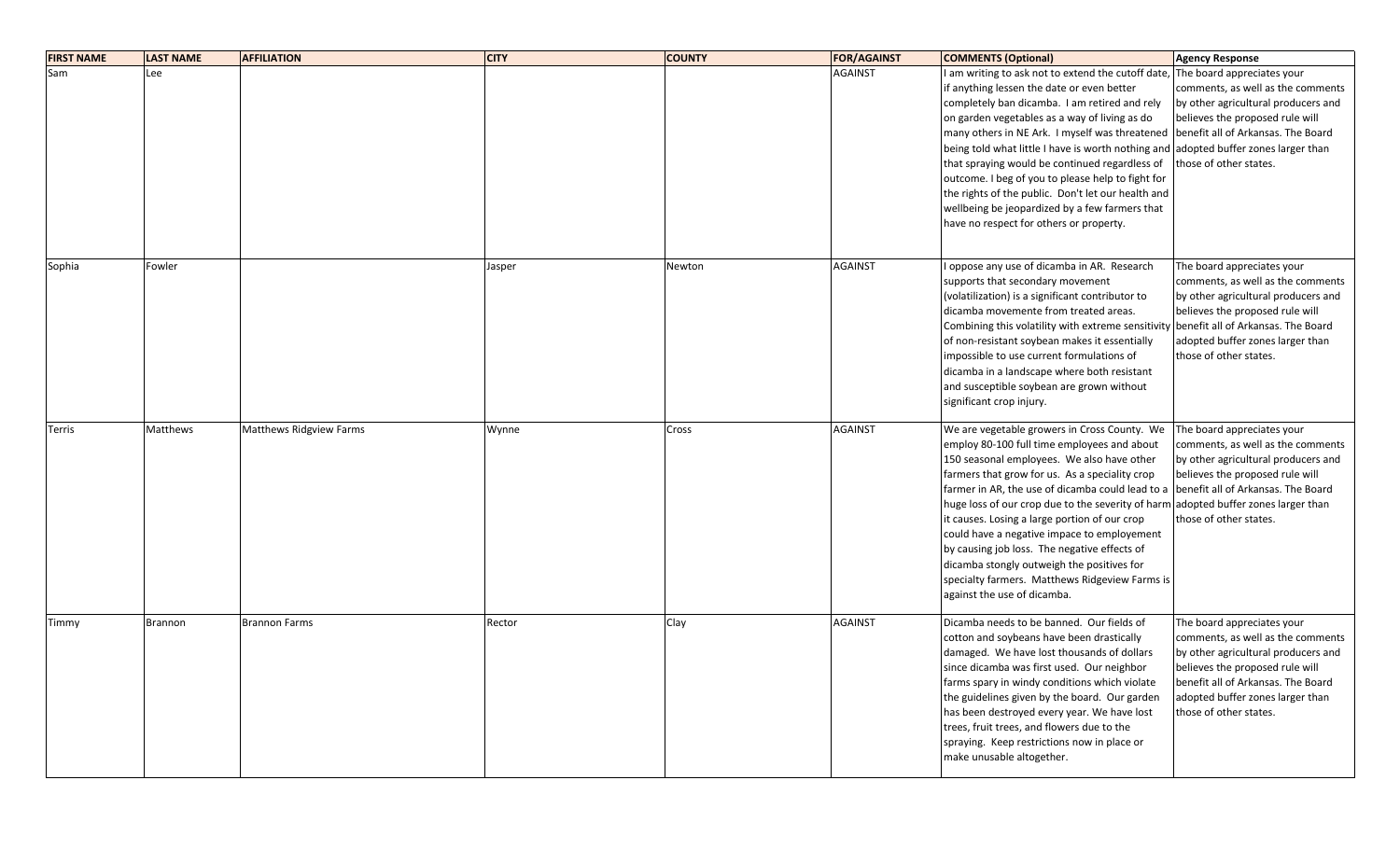| <b>FIRST NAME</b> | <b>LAST NAME</b> | <b>AFFILIATION</b>       | <b>CITY</b> | <b>COUNTY</b> | <b>FOR/AGAINST</b> | <b>COMMENTS (Optional)</b>                                                             | <b>Agency Response</b>                                                                                                                                                                                    |
|-------------------|------------------|--------------------------|-------------|---------------|--------------------|----------------------------------------------------------------------------------------|-----------------------------------------------------------------------------------------------------------------------------------------------------------------------------------------------------------|
| Wendy             | Shoffner         |                          |             |               | <b>AGAINST</b>     | Arkansas took the right step in the beginning,                                         | The board appreciates your                                                                                                                                                                                |
|                   |                  |                          |             |               |                    | going against its neighboring states, in restricting comments, as well as the comments |                                                                                                                                                                                                           |
|                   |                  |                          |             |               |                    | the application of dicamba during the growing                                          | by other agricultural producers and                                                                                                                                                                       |
|                   |                  |                          |             |               |                    | season. No this herbicide is not necessary tool in                                     | believes the proposed rule will                                                                                                                                                                           |
|                   |                  |                          |             |               |                    | weed management. There are plenty of safer                                             | benefit all of Arkansas. The Board                                                                                                                                                                        |
|                   |                  |                          |             |               |                    | options, pigweeds can be controlled with other                                         | adopted buffer zones larger than                                                                                                                                                                          |
|                   |                  |                          |             |               |                    | technologies. Science has proven over and over                                         | those of other states.                                                                                                                                                                                    |
|                   |                  |                          |             |               |                    | that the volatility of this product makes it                                           |                                                                                                                                                                                                           |
|                   |                  |                          |             |               |                    | dangerous to non-dicamba crops. DO NOT                                                 |                                                                                                                                                                                                           |
|                   |                  |                          |             |               |                    | CHANGE THE CURRENT RESTRICTIONS.                                                       |                                                                                                                                                                                                           |
|                   |                  |                          |             |               |                    |                                                                                        |                                                                                                                                                                                                           |
| Daniel            | Loftin           |                          | Jonesboro   |               | <b>FOR</b>         |                                                                                        |                                                                                                                                                                                                           |
| Roger             | Reddick          |                          | Paragould   | Greene        | <b>FOR</b>         |                                                                                        |                                                                                                                                                                                                           |
| Brittney          | Turner           |                          | Newport     | Jackson       | <b>FOR</b>         | Arkansas farmers want federal label for dicamba The board appreciates your             | comments, as well as the comments<br>by agricultural producers and<br>believes the proposed rule will<br>benefit all of Arkansas. The Board<br>adopted buffer zones larger than<br>those of other states. |
| Bert              | Ribinaon         |                          | Marion      |               | <b>FOR</b>         |                                                                                        |                                                                                                                                                                                                           |
| Connie            | Robinson         |                          | Marion      | Crittenden    | <b>FOR</b>         |                                                                                        |                                                                                                                                                                                                           |
| Lee               | Wiener           |                          | Turrell     |               | <b>FOR</b>         |                                                                                        |                                                                                                                                                                                                           |
| <b>Browning</b>   | Holt             | Three Amigos Farm LLC    | Proctor     |               | <b>FOR</b>         |                                                                                        |                                                                                                                                                                                                           |
| Trevor            | Pouncey          | Three Amigos Farm LLC    | Proctor     |               | <b>FOR</b>         |                                                                                        |                                                                                                                                                                                                           |
| Seth              | Tacker           | Seth Tacker Farms        | Marion      |               | <b>FOR</b>         |                                                                                        |                                                                                                                                                                                                           |
| Trey              | Tacker           | <b>Trey Tacker Farms</b> | Marion      |               | FOR                | The use of dicamba is paramount to row crop                                            | NOTE: THE FOLLOWING RESPONSE                                                                                                                                                                              |
|                   |                  |                          |             |               |                    | and rice farmers in Arkansas. Pigweed has                                              | <b>APPLIES TO LINES 282-601: The</b>                                                                                                                                                                      |
|                   |                  |                          |             |               |                    | become resistant to the glyphosate product,                                            | board appreciates your comments, as                                                                                                                                                                       |
|                   |                  |                          |             |               |                    | Liberty. States bordering Arkansas follow the                                          | well as the comments by other                                                                                                                                                                             |
|                   |                  |                          |             |               |                    | federal label regarding dicamba use. I am in                                           | agricultural producers and believes                                                                                                                                                                       |
|                   |                  |                          |             |               |                    | favor of Arkansas doing the same.                                                      | the proposed rule will benefit all of                                                                                                                                                                     |
|                   |                  |                          |             |               |                    |                                                                                        | Arkansas. The Board recognized the                                                                                                                                                                        |
|                   |                  |                          |             |               |                    |                                                                                        | need to allow farmers methods to                                                                                                                                                                          |
|                   |                  |                          |             |               |                    |                                                                                        | deal with pigweed that has shown                                                                                                                                                                          |
|                   |                  |                          |             |               |                    |                                                                                        | resistence to other herbicides, and to                                                                                                                                                                    |
|                   |                  |                          |             |               |                    |                                                                                        | allow the use of the product in a                                                                                                                                                                         |
|                   |                  |                          |             |               |                    |                                                                                        | fashion more in accordance with                                                                                                                                                                           |
|                   |                  |                          |             |               |                    |                                                                                        | surrounding states.                                                                                                                                                                                       |
|                   |                  |                          |             |               |                    |                                                                                        |                                                                                                                                                                                                           |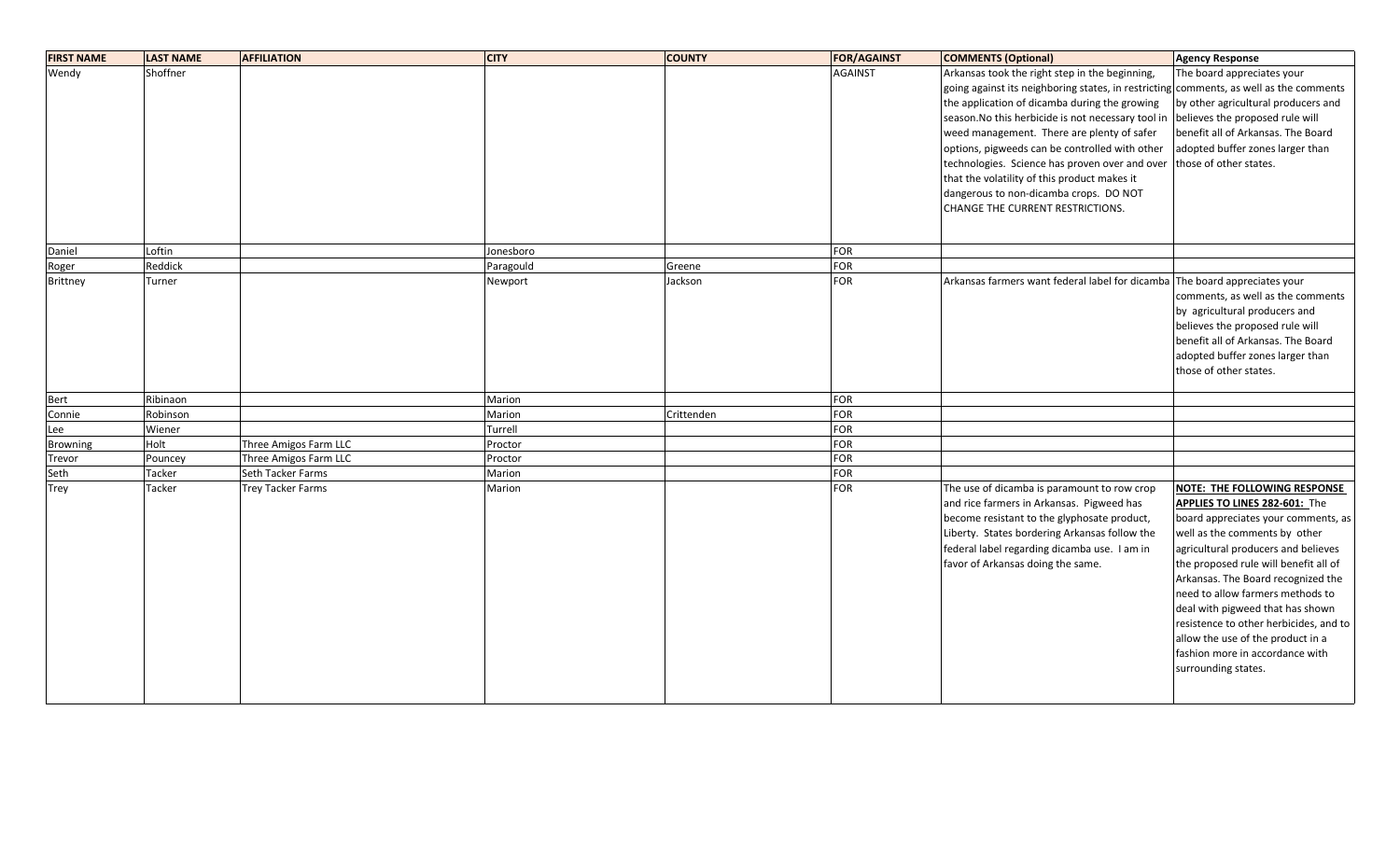| <b>FIRST NAME</b> | <b>LAST NAME</b> | <b>AFFILIATION</b>                        | <b>CITY</b> | <b>COUNTY</b> | <b>FOR/AGAINST</b> | <b>COMMENTS (Optional)</b>                    | <b>Agency Response</b> |
|-------------------|------------------|-------------------------------------------|-------------|---------------|--------------------|-----------------------------------------------|------------------------|
| Dylan             | Pouncey          | Three Amigos Farm LLC                     | Proctor     | Crittenden    | <b>FOR</b>         | The use of dicamba is paramount to row crop   |                        |
|                   |                  |                                           |             |               |                    | and rice farmers in Arkansas. Pigweed has     |                        |
|                   |                  |                                           |             |               |                    | become resistant to the glyphosate product,   |                        |
|                   |                  |                                           |             |               |                    | Liberty. States bordering Arkansas follow the |                        |
|                   |                  |                                           |             |               |                    | federal label regarding dicamba use. I am in  |                        |
|                   |                  |                                           |             |               |                    | favor of Arkansas doing the same.             |                        |
|                   |                  |                                           |             |               |                    |                                               |                        |
| Robert            | Pouncey          | Two Brothers Farms                        | Proctor     | Crittenden    | <b>FOR</b>         | The use of dicamba is paramount to row crop   |                        |
|                   |                  |                                           |             |               |                    | and rice farmers in Arkansas. Pigweed has     |                        |
|                   |                  |                                           |             |               |                    | become resistant to the glyphosate product,   |                        |
|                   |                  |                                           |             |               |                    | Liberty. States bordering Arkansas follow the |                        |
|                   |                  |                                           |             |               |                    | federal label regarding dicamba use. I am in  |                        |
|                   |                  |                                           |             |               |                    | favor of Arkansas doing the same.             |                        |
|                   |                  |                                           |             |               |                    |                                               |                        |
| Bert              | Pouncey          | Two Brothers Farms                        | Proctor     | Crittenden    | FOR                | The use of dicamba is paramount to row crop   |                        |
|                   |                  |                                           |             |               |                    | and rice farmers in Arkansas. Pigweed has     |                        |
|                   |                  |                                           |             |               |                    | become resistant to the glyphosate product,   |                        |
|                   |                  |                                           |             |               |                    | Liberty. States bordering Arkansas follow the |                        |
|                   |                  |                                           |             |               |                    | federal label regarding dicamba use. I am in  |                        |
|                   |                  |                                           |             |               |                    | favor of Arkansas doing the same.             |                        |
|                   |                  |                                           |             |               |                    |                                               |                        |
| Dennis            | Cupples          |                                           | Proctor     | Crittenden    | FOR                | The use of dicamba is paramount to row crop   |                        |
|                   |                  |                                           |             |               |                    | and rice farmers in Arkansas. Pigweed has     |                        |
|                   |                  |                                           |             |               |                    | become resistant to the glyphosate product,   |                        |
|                   |                  |                                           |             |               |                    | Liberty. States bordering Arkansas follow the |                        |
|                   |                  |                                           |             |               |                    | federal label regarding dicamba use. I am in  |                        |
|                   |                  |                                           |             |               |                    | favor of Arkansas doing the same.             |                        |
|                   |                  |                                           |             |               |                    |                                               |                        |
| Marianne          | Cupples          | <b>Bobby Cupples Farms JV</b>             | Proctor     | Crittenden    | FOR                | The use of dicamba is paramount to row crop   |                        |
|                   |                  |                                           |             |               |                    | and rice farmers in Arkansas. Pigweed has     |                        |
|                   |                  |                                           |             |               |                    | become resistant to the glyphosate product,   |                        |
|                   |                  |                                           |             |               |                    | Liberty. States bordering Arkansas follow the |                        |
|                   |                  |                                           |             |               |                    | federal label regarding dicamba use. I am in  |                        |
|                   |                  |                                           |             |               |                    | favor of Arkansas doing the same.             |                        |
| Bobby             | Cupples          | Bobby Cupples Farms JV, BC & DC Farms LLC | Proctor     | Crittenden    | FOR                | The use of dicamba is paramount to row crop   |                        |
|                   |                  |                                           |             |               |                    | and rice farmers in Arkansas. Pigweed has     |                        |
|                   |                  |                                           |             |               |                    |                                               |                        |
|                   |                  |                                           |             |               |                    | become resistant to the glyphosate product,   |                        |
|                   |                  |                                           |             |               |                    | Liberty. States bordering Arkansas follow the |                        |
|                   |                  |                                           |             |               |                    | federal label regarding dicamba use. I am in  |                        |
|                   |                  |                                           |             |               |                    | favor of Arkansas doing the same.             |                        |
| Alicia            | Mooney           | <b>Big Earl Farms</b>                     | Marion      | Crittenden    | FOR                | The use of dicamba is paramount to row crop   |                        |
|                   |                  |                                           |             |               |                    | and rice farmers in Arkansas. Pigweed has     |                        |
|                   |                  |                                           |             |               |                    | become resistant to the glyphosate product,   |                        |
|                   |                  |                                           |             |               |                    | Liberty. States bordering Arkansas follow the |                        |
|                   |                  |                                           |             |               |                    | federal label regarding dicamba use. I am in  |                        |
|                   |                  |                                           |             |               |                    | favor of Arkansas doing the same.             |                        |
|                   |                  |                                           |             |               |                    |                                               |                        |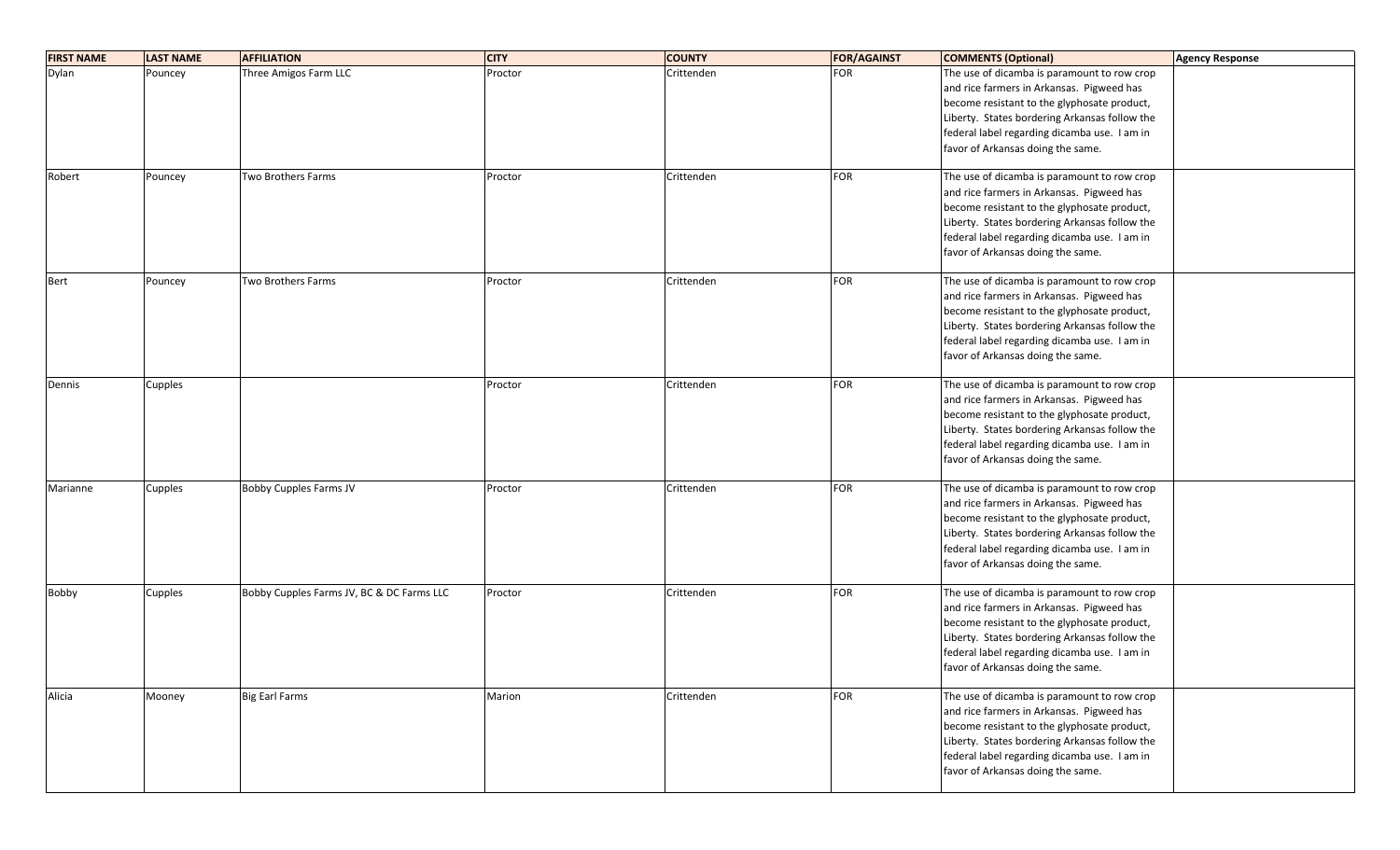| <b>FIRST NAME</b> | <b>LAST NAME</b> | <b>AFFILIATION</b>     | <b>CITY</b>                       | <b>COUNTY</b>   | <b>FOR/AGAINST</b> | <b>COMMENTS (Optional)</b>                            | Agency Response |
|-------------------|------------------|------------------------|-----------------------------------|-----------------|--------------------|-------------------------------------------------------|-----------------|
| Kevin             | Mooney           | <b>Big Earl Farms</b>  | Marion                            | Crittenden      | <b>FOR</b>         | The use of dicamba is paramount to row crop           |                 |
|                   |                  |                        |                                   |                 |                    | and rice farmers in Arkansas. Pigweed has             |                 |
|                   |                  |                        |                                   |                 |                    | become resistant to the glyphosate product,           |                 |
|                   |                  |                        |                                   |                 |                    | Liberty. States bordering Arkansas follow the         |                 |
|                   |                  |                        |                                   |                 |                    | federal label regarding dicamba use. I am in          |                 |
|                   |                  |                        |                                   |                 |                    | favor of Arkansas doing the same.                     |                 |
|                   |                  |                        |                                   |                 |                    |                                                       |                 |
| <b>Blake</b>      | Hart             |                        | Marion                            | Mississippi     | <b>FOR</b>         | I am in favor of the proposed rule change to          |                 |
|                   |                  |                        |                                   |                 |                    | accept federal label for the in crop use of           |                 |
|                   |                  |                        |                                   |                 |                    | dicamba                                               |                 |
| <b>Nick</b>       | Moore            |                        | Morrilton                         |                 | <b>FOR</b>         |                                                       |                 |
| Ryan              | Sullivan         | Farmer                 | Burdette                          |                 | FOR                | We need the ability to use Dicamba based off          |                 |
|                   |                  |                        |                                   |                 |                    | the federal label like our neighboring states. I      |                 |
|                   |                  |                        |                                   |                 |                    | support the new rule. Farmers need dicamba as         |                 |
|                   |                  |                        |                                   |                 |                    | a tool in our toolbox just like we need other new     |                 |
|                   |                  |                        |                                   |                 |                    | pesticides when they come out.                        |                 |
|                   |                  |                        |                                   |                 |                    |                                                       |                 |
| Morgan            | Fenter           |                        | Proctor                           |                 | <b>FOR</b>         |                                                       |                 |
| Nathan            | Sullivan         |                        | Wynne                             |                 | FOR                | Farmers need dicamba.                                 |                 |
| Karen             | Schwantz         |                        | LEXA                              | <b>Phillips</b> | <b>FOR</b>         |                                                       |                 |
| Mark              | Henderson        |                        | Keiser                            |                 | FOR                |                                                       |                 |
| Danny             | Moore            |                        | Marion                            |                 | FOR                |                                                       |                 |
| Allen             | Culp             |                        | 924 Hwy 318 south                 | Phillips        | <b>FOR</b>         |                                                       |                 |
| Blake             | Culp             |                        | 949 Hwy 318 south                 | Phillips        | <b>FOR</b>         |                                                       |                 |
| Jimmy             | Harrison         | Jimmy Harrison Farms   | 2895 west county road 650 Osceola | Mississippi     | <b>FOR</b>         |                                                       |                 |
| Brandon           | Jarrett          |                        | Steele                            |                 | <b>FOR</b>         |                                                       |                 |
| Greg              | Shirley          |                        | 606 Davidson Street               |                 | FOR                |                                                       |                 |
| Matt              | Lunsford         |                        | Blytheville                       | Mississippi     | FOR                |                                                       |                 |
| Timothy           | Kelley           |                        | Blytheville                       | Mississippi     | <b>FOR</b>         |                                                       |                 |
| Lance             | Spurlock         |                        | Blytheville                       | Mississippi     | FOR                |                                                       |                 |
| Kelley            | Hopper           |                        | Blytheville                       | Mississippi     | <b>FOR</b>         |                                                       |                 |
| Doyle             | Hopper           | Old Prairie Farms      | Blytheville                       | Mississippi     | <b>FOR</b>         |                                                       |                 |
| Sherrie           | Hopper           | Old Prairie Farms      | Blytheville                       | Mississippi     | <b>FOR</b>         |                                                       |                 |
| Jarred            | Hopper           | <b>Big River Farms</b> | Blytheville                       | Mississippi     | <b>FOR</b>         | This is a tool we need access to after may 25.        |                 |
| Herman            | Fourie           |                        | Tyronza                           | Arkansas        | <b>FOR</b>         |                                                       |                 |
| Herrick           | Norcross         | Farmer                 | Tyronza                           | Poinsett        | FOR                |                                                       |                 |
| Benjamin          | Mullen           |                        | Jonesboro                         |                 | <b>FOR</b>         |                                                       |                 |
| Will              | Fogleman         |                        | 602 Campbell Dr                   |                 | <b>FOR</b>         | Farmer really need dicamba                            |                 |
| Don               | Hardy            |                        | Monette                           |                 | <b>FOR</b>         |                                                       |                 |
| Eddie             | Young            |                        | Tyronza                           |                 | FOR                | We farmers at this point in time, have no             |                 |
|                   |                  |                        |                                   |                 |                    | options to replace the chemical in question.          |                 |
| Greg              | Hart             |                        | Manila                            |                 | FOR                |                                                       |                 |
| Ruben             | Jordaan          |                        | Tyronza                           | Crittenden      | FOR                |                                                       |                 |
| John              | Wallace          | <b>Wallace Farms</b>   | Crawfordsville                    | Crittenden      | FOR                | Farmers need and deserve the use of this<br>chemical! |                 |
| Eileen            | Liebenberg       |                        | Tyronza                           | Arkansas        | FOR                |                                                       |                 |
| Edward            | Bell             |                        | Wilson                            |                 | FOR                |                                                       |                 |
|                   |                  |                        |                                   |                 |                    |                                                       |                 |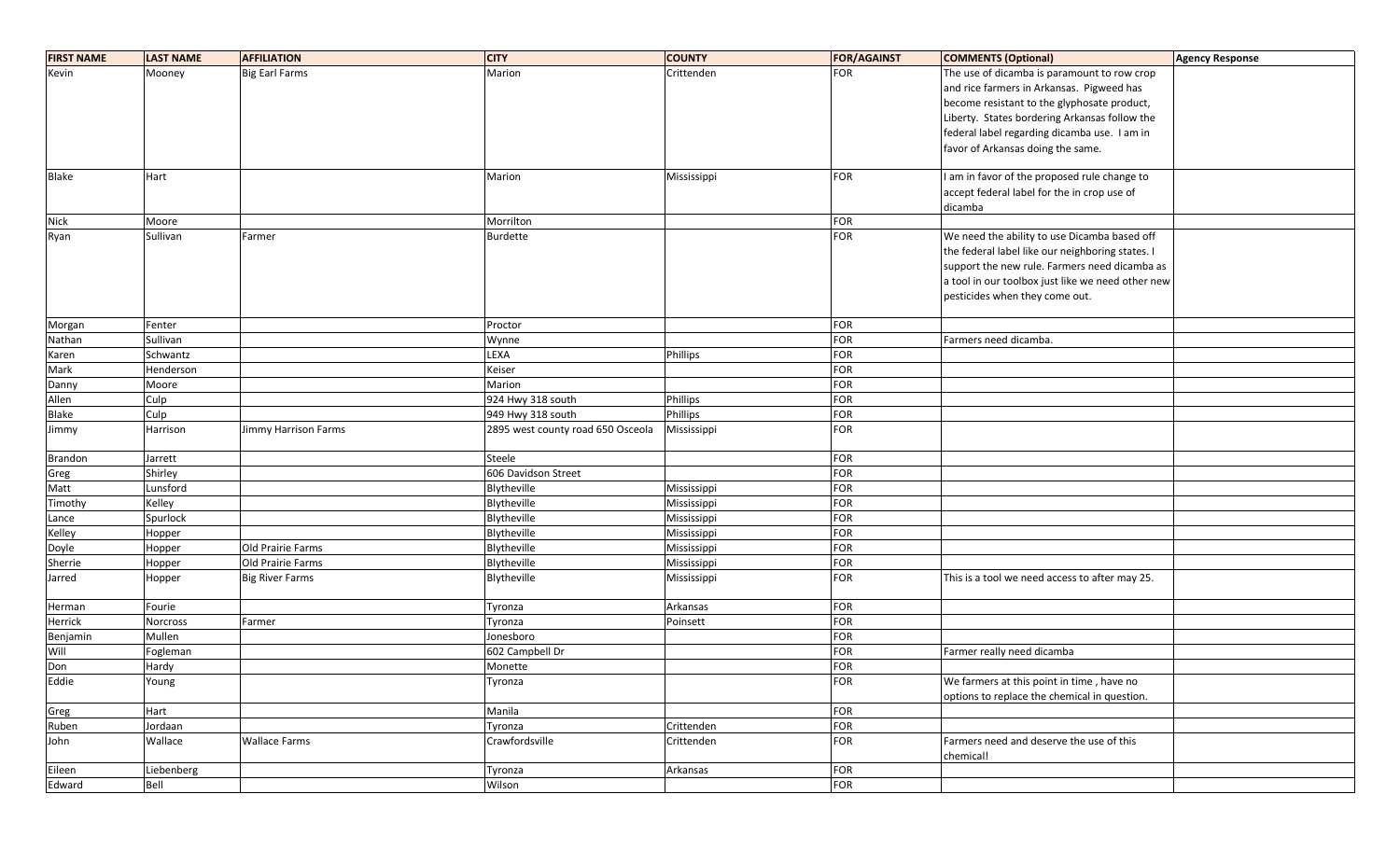| <b>FIRST NAME</b> | <b>LAST NAME</b> | <b>AFFILIATION</b>               | <b>CITY</b>                  | <b>COUNTY</b> | <b>FOR/AGAINST</b> | <b>COMMENTS (Optional)</b>                         | <b>Agency Response</b> |
|-------------------|------------------|----------------------------------|------------------------------|---------------|--------------------|----------------------------------------------------|------------------------|
| Gail              | Fogleman         |                                  | Marion                       |               | <b>FOR</b>         | Need Dicamba on my farm. Dicamba has never         |                        |
|                   |                  |                                  |                              |               |                    | hurt plants in my community.                       |                        |
| John              | <b>Bramucci</b>  |                                  | Marion                       |               | <b>FOR</b>         |                                                    |                        |
| Arnell            | Craig            |                                  | Marvell                      |               | <b>FOR</b>         |                                                    |                        |
| Robbie            | Bloodworth       |                                  | Marion                       | Crittenden    | FOR                |                                                    |                        |
| William           | Smith            |                                  | Blytheville                  |               | FOR                |                                                    |                        |
| Neil              | Culp             |                                  | 794 Hwy 318 south            | Phillips      | FOR                |                                                    |                        |
| Leigh             | <b>Barnes</b>    |                                  | West Helena                  |               | FOR                |                                                    |                        |
| Lee               | Barnes           | Farmer                           | West Helena                  | Phillips      | FOR                |                                                    |                        |
| Ronnie            | Loeschner        |                                  | 119 Sequoia west helena      |               | FOR                | am for the new proposed dicamba rule               |                        |
| Josh              | Keith            |                                  | Jonesboro                    |               | FOR                |                                                    |                        |
| Mike              | McCarty          |                                  | Osceola                      |               | FOR                | Farmers need this so they can control pigweed      |                        |
|                   |                  |                                  |                              |               |                    | in their crops.                                    |                        |
| Paul              | Sellers          |                                  | Elaine                       | Phillips      | <b>FOR</b>         | We need this product to control the resistant      |                        |
|                   |                  |                                  |                              |               |                    | weeds that have taken over our farmland. The       |                        |
|                   |                  |                                  |                              |               |                    | earlier problems with drift has become a           |                        |
|                   |                  |                                  |                              |               |                    | nonissue since everyone in the county plants       |                        |
|                   |                  |                                  |                              |               |                    | crops that dicamba does not harm.                  |                        |
|                   |                  |                                  |                              |               |                    |                                                    |                        |
| Hershell          | Schwantz         |                                  | Lexa                         | Phillips      | <b>FOR</b>         | Most farmers around me use Dicamba, so it          |                        |
|                   |                  |                                  |                              |               |                    | makes sense for me to use it also. It is the most  |                        |
|                   |                  |                                  |                              |               |                    | effective on problem weeds. Arkansas should        |                        |
|                   |                  |                                  |                              |               |                    | follow the federal rule.                           |                        |
| Kayli             | Schwantz         |                                  | Lexa                         | Phillips      | <b>FOR</b>         |                                                    |                        |
| jerry             | flynn            |                                  | elaine                       | Phillips      | FOR                | if we follow these guidelines, dicamba will work   |                        |
|                   |                  |                                  |                              |               |                    |                                                    |                        |
| Loren             | Cates            | Arkansas Agricultural Consultant | Marion                       | Crittenden    | <b>FOR</b>         | I am a agricultural consultant in northeast        |                        |
|                   |                  |                                  |                              |               |                    | Arkansas that has field experience in row crops    |                        |
|                   |                  |                                  |                              |               |                    | for over 40 years. Dealing with herbicide          |                        |
|                   |                  |                                  |                              |               |                    | resistance in weed control has been a severe       |                        |
|                   |                  |                                  |                              |               |                    | problem particularly palmer pigweed. The use of    |                        |
|                   |                  |                                  |                              |               |                    | dicamba in crop plays a major role in saving       |                        |
|                   |                  |                                  |                              |               |                    | other chemistry for future use. Having the ability |                        |
|                   |                  |                                  |                              |               |                    | to use multiple modes of action throughout the     |                        |
|                   |                  |                                  |                              |               |                    | year will help us keep these products for future   |                        |
|                   |                  |                                  |                              |               |                    | use. New technology will be preserved by the       |                        |
|                   |                  |                                  |                              |               |                    | use of dicamba in crop.Our farmers need to be      |                        |
|                   |                  |                                  |                              |               |                    | able to use dicamba in crop.                       |                        |
|                   |                  |                                  |                              |               |                    |                                                    |                        |
|                   |                  |                                  |                              |               |                    |                                                    |                        |
| Kenneth           | Gentry           |                                  | 396 Phillips 307 West Helena | Phillips      | FOR                |                                                    |                        |
| Larry             | McClendon        |                                  | Marianna                     | Lee           | FOR                |                                                    |                        |
| Albert            | Noble            | Spray tech                       | Dewitt                       | Arkansas      | FOR                |                                                    |                        |
| Lathan            | Lovell           |                                  | Wynne                        |               | FOR                | There is already enough limitations! No need in    |                        |
|                   |                  |                                  |                              |               |                    | anymore!!!                                         |                        |
| Kaleb             | Hall             |                                  | P.O. Box 447                 | Phillips      | <b>FOR</b>         |                                                    |                        |
| Ned               | Young            |                                  | 3714 hwy 316 north lexa      | Phillips      | FOR                |                                                    |                        |
| Chris             | Carnathan        | Farmer                           | Lexa                         | Phillips      | FOR                | We really need this to control weeds in the        |                        |
|                   |                  |                                  |                              |               |                    | farm.                                              |                        |
|                   |                  |                                  |                              |               |                    |                                                    |                        |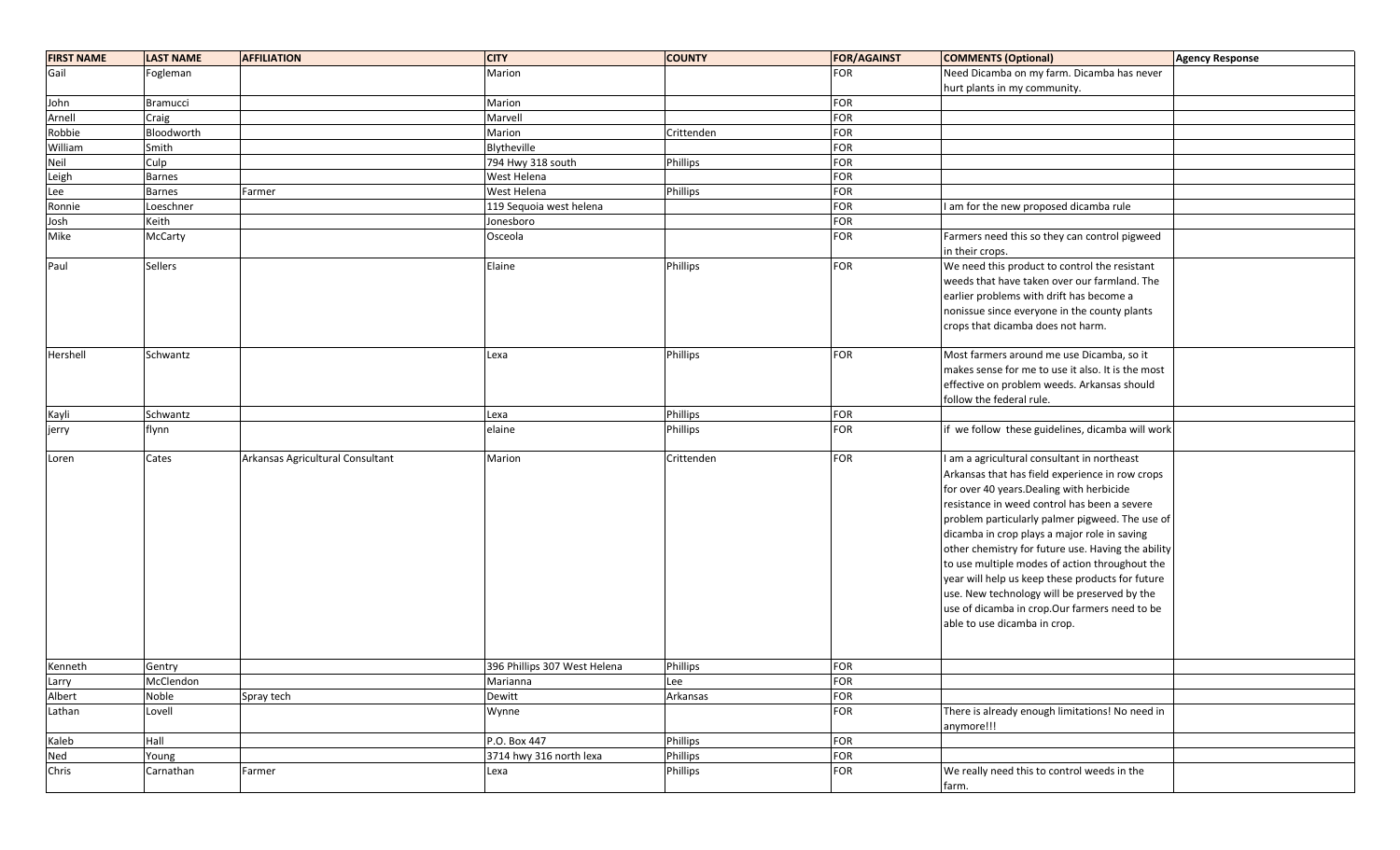| <b>FIRST NAME</b> | <b>LAST NAME</b> | <b>AFFILIATION</b>    | <b>CITY</b>                  | <b>COUNTY</b> | <b>FOR/AGAINST</b> | <b>COMMENTS (Optional)</b>                           | <b>Agency Response</b> |
|-------------------|------------------|-----------------------|------------------------------|---------------|--------------------|------------------------------------------------------|------------------------|
| Judd              | Stephens         |                       | Helena                       |               | <b>FOR</b>         | Farmers need this technology to survive              |                        |
| Rebecca Jane      | Taylor           |                       | Helena                       | Phillips      | <b>FOR</b>         | I'm tired of chopping weeds with a hoe               |                        |
| Jonathan          | Yancey           |                       | Helena                       |               | FOR                |                                                      |                        |
| Danny             | Young            |                       | Poplar Grove                 | Phillips      | <b>FOR</b>         |                                                      |                        |
| Tommy             | Young            |                       | Poplar grove                 | Phillips      | FOR                |                                                      |                        |
| mike              | Taylor           | Farmer                | Helena                       | Phillips      | <b>FOR</b>         | Pigweed are killing us                               |                        |
| Shawn             | Simpson          |                       | McGehee                      |               | FOR                |                                                      |                        |
| Erin              | Cannon           |                       | West Helena                  |               | <b>FOR</b>         |                                                      |                        |
| Nathan            | Young            |                       | Poplar grove                 | Phillips      | FOR                |                                                      |                        |
| charlotte         | CANNON           | cannon farms          | <b>ELAINE</b>                | Arkansas      | <b>FOR</b>         |                                                      |                        |
| Timothy           | Jones            |                       | West Helena                  | Phillips      | <b>FOR</b>         |                                                      |                        |
| Steve             | Cannon           | Farmer                | Elaine                       |               | <b>FOR</b>         |                                                      |                        |
| Kyle              | Cannon           | <b>KEC Farms</b>      | 114 Cannon Place West Helena | Phillips      | FOR                |                                                      |                        |
| Michael           | Taylor           | Farmer                | Helena                       | Phillips      | FOR                | We farm in Helena Ar, pigweed control is our         |                        |
|                   |                  |                       |                              |               |                    | biggest challenge. The Liberty and Enlist systems    |                        |
|                   |                  |                       |                              |               |                    | may control the weeds but we cannot get the          |                        |
|                   |                  |                       |                              |               |                    | yields out of them that we can the Dicambia          |                        |
|                   |                  |                       |                              |               |                    | crops. With the inputs on the rise we need all       |                        |
|                   |                  |                       |                              |               |                    | the yield we can get.                                |                        |
| Cole              | Young            |                       | 9051 hwy 49 poplar grove     |               | FOR                | We need this                                         |                        |
| Diego             | Manfio           | Argreen Inc.          | Marion                       | Crittenden    | FOR                |                                                      |                        |
| Silverio          | Manfio           | Toltec Farm Inc.      | Scott                        | Lonoke        | FOR                |                                                      |                        |
| Claudia           | Manfio           | ARKIT Inc.            | Gould                        | Lincoln       | FOR                |                                                      |                        |
| Luis              | Manfio           | Shale Farm Inc.       | Haynes                       | Lee           | FOR                |                                                      |                        |
| Horacio           | Madorno          | Meadow Farm LLC       | Sherrill                     | Jefferson     | FOR                |                                                      |                        |
| Horacio           | Guzman           | St. Andrew's Farm LLC | Sherrill                     | Jefferson     | FOR                |                                                      |                        |
| Kim               | Freeman          | Barnett Vassaur FLP   | Altheimer                    | Jefferson     | FOR                |                                                      |                        |
| Sherrie           | Miles            |                       | McGehee                      | Desha         | FOR                |                                                      |                        |
| Ryane             | Miles            |                       | McGehee                      | Desha         | FOR                |                                                      |                        |
| Ryan              | Elliott          |                       | Lake Village                 | Chicot        | FOR                | The technology has been approved on the              |                        |
|                   |                  |                       |                              |               |                    | federal level, it's time the state of arkansas joins |                        |
|                   |                  |                       |                              |               |                    | its neighboring Delta states.                        |                        |
| Rusty             | Carter           |                       | P.O. Box 197                 | Lee           | FOR                |                                                      |                        |
| <b>Brenda</b>     | Taylor           | Pat Vassaur Farms LLC | Altheimer                    | Jefferson     | FOR                |                                                      |                        |
| Coleman           | Taylor           | Indian Bayou 31 LLC   | Coy                          | Lonoke        | <b>FOR</b>         |                                                      |                        |
| Andrew            | Gill             |                       | Mcgehee                      |               | FOR                |                                                      |                        |
| Robb              | Dedman           | Farmer                | Rison                        | Desha         | <b>FOR</b>         |                                                      |                        |
| Andy              | Gill             | Farmer                | McGehee                      | Desha         | FOR                |                                                      |                        |
| Charles           | Miles            |                       | McGehee                      | Desha         | <b>FOR</b>         |                                                      |                        |
| Layne             | <b>Miles</b>     | Mikes farms           | Mcgehee                      | Desha         | FOR                | I'm a farmer in SE Arkansas. We defiantly need       |                        |
|                   |                  |                       |                              |               |                    | the federal label                                    |                        |
| Bart              | Eldridge         |                       | Stuttgart                    |               | FOR                | When need this in our farming practice               |                        |
| Pace              | Hindsley         |                       | Marvell                      |               | FOR                | We need this to control weeds.                       |                        |
| Jammy             | Turner           | Farmer                | Gillett                      | Arkansas      | FOR                | Regulations should be in place to punish "bad        |                        |
|                   |                  |                       |                              |               |                    | actors", not to disadvantage those that act          |                        |
|                   |                  |                       |                              |               |                    | responsibly. State Plant Board officials are         |                        |
|                   |                  |                       |                              |               |                    | expected to enforce. That is what they should        |                        |
|                   |                  |                       |                              |               |                    | do.                                                  |                        |
| Clay              | Harper           |                       | Elaine                       |               | <b>FOR</b>         |                                                      |                        |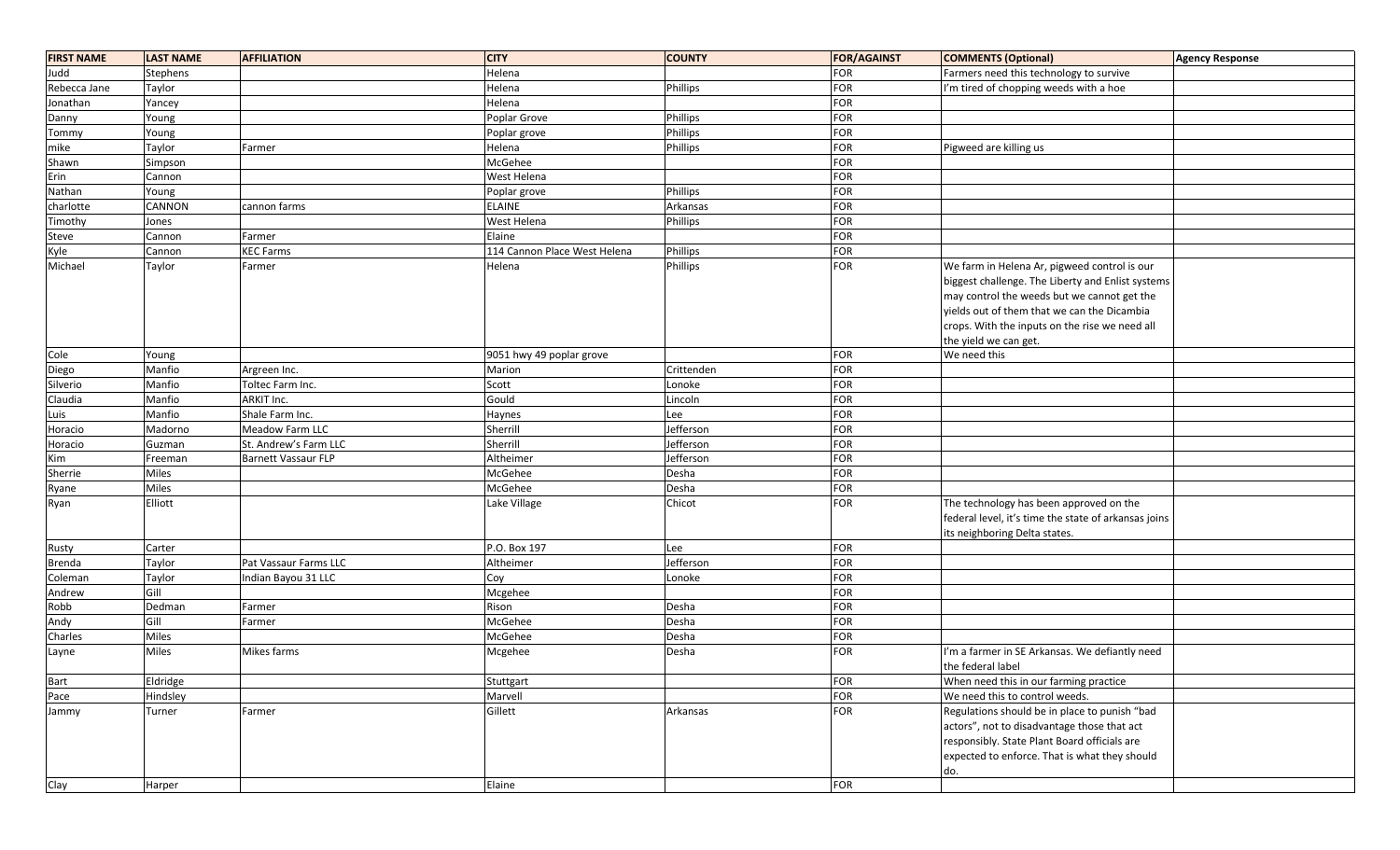| <b>FIRST NAME</b> | LAST NAME     | <b>AFFILIATION</b> | <b>CITY</b>          | <b>COUNTY</b>   | <b>FOR/AGAINST</b> | <b>COMMENTS (Optional)</b>                                                                                                                                                                                                                                                                                                                                                                                                                                                                                                                                                                                              | <b>Agency Response</b> |
|-------------------|---------------|--------------------|----------------------|-----------------|--------------------|-------------------------------------------------------------------------------------------------------------------------------------------------------------------------------------------------------------------------------------------------------------------------------------------------------------------------------------------------------------------------------------------------------------------------------------------------------------------------------------------------------------------------------------------------------------------------------------------------------------------------|------------------------|
| Michael           | Russell       |                    | Turner               | <b>Phillips</b> | FOR                |                                                                                                                                                                                                                                                                                                                                                                                                                                                                                                                                                                                                                         |                        |
| Zach              | Carter        |                    | 505 north 4th street |                 | <b>FOR</b>         |                                                                                                                                                                                                                                                                                                                                                                                                                                                                                                                                                                                                                         |                        |
| Elijah            | Carter        | Farmer             | Marmaduke            | Greene          | <b>FOR</b>         | We are the only state around us that is not<br>allowed to follow federal label. We get damage<br>every year from Missouri, because we are so<br>close. We are extremely handicapped with<br>variety choices because most seed companies<br>sink all of their research into their xtend<br>varieties, leaving us with few options.<br>Glyphosate and Glufosinate are irrelevant in our<br>area for control of Palmer Anaramth. Our<br>chemical program is much more costly and less<br>effective since dicamba label was pulled. Our<br>operation has suffered greatly by the decision to<br>pull the label in Arkansas. |                        |
|                   |               |                    |                      |                 |                    |                                                                                                                                                                                                                                                                                                                                                                                                                                                                                                                                                                                                                         |                        |
| Clay              | Dubach        |                    | Marvell              |                 | <b>FOR</b>         |                                                                                                                                                                                                                                                                                                                                                                                                                                                                                                                                                                                                                         |                        |
| Justin            | Higgins       | J&N Farms          | Marianna             |                 | <b>FOR</b>         |                                                                                                                                                                                                                                                                                                                                                                                                                                                                                                                                                                                                                         |                        |
| <b>Byshea</b>     | Morgan        |                    | Piggott              |                 | FOR                | Arkansas is at a disadvantage to the Dicamba<br>rule compared to surrounding states.                                                                                                                                                                                                                                                                                                                                                                                                                                                                                                                                    |                        |
| Michael           | Morgan        |                    | Greenway             | Clay            | <b>FOR</b>         | We are at a disadvantage to all the other<br>surrounding states in fighting the war on<br>pigweeds. We are also still paying for tech fee's<br>to grow the highest yielding varieties we have<br>when we cannot use the technology. We are<br>fighting a loosing battle that is eventually going<br>to take over land and make it unfarmable.                                                                                                                                                                                                                                                                           |                        |
| Richaan           | Smit          |                    | Rector               | Arkansas        | <b>FOR</b>         | Dicamba allows us to grow a better crop<br>Dicamba saves us frop hiring people to pull<br>pigweeds.<br>It keeps the pigweed population down and they<br>will take the farmground over.                                                                                                                                                                                                                                                                                                                                                                                                                                  |                        |
| Anthony           | Pryor         |                    | Lexa                 |                 | <b>FOR</b>         |                                                                                                                                                                                                                                                                                                                                                                                                                                                                                                                                                                                                                         |                        |
| <b>Brady</b>      | Foran         |                    | Marvell              |                 | <b>FOR</b>         |                                                                                                                                                                                                                                                                                                                                                                                                                                                                                                                                                                                                                         |                        |
| Adam              | Catlett       |                    | Marvell              | Phillips        | <b>FOR</b>         |                                                                                                                                                                                                                                                                                                                                                                                                                                                                                                                                                                                                                         |                        |
| John              | <b>Bryant</b> |                    | Lexa                 | Phillips        | FOR                |                                                                                                                                                                                                                                                                                                                                                                                                                                                                                                                                                                                                                         |                        |
| Kotton            | Guest         |                    | <b>Holly Grove</b>   | Phillips        | FOR                | We need this to keep producing crop at<br>competitive prices                                                                                                                                                                                                                                                                                                                                                                                                                                                                                                                                                            |                        |
| Lee               | Malone        |                    | <b>Dyess</b>         | Mississippi     | <b>FOR</b>         |                                                                                                                                                                                                                                                                                                                                                                                                                                                                                                                                                                                                                         |                        |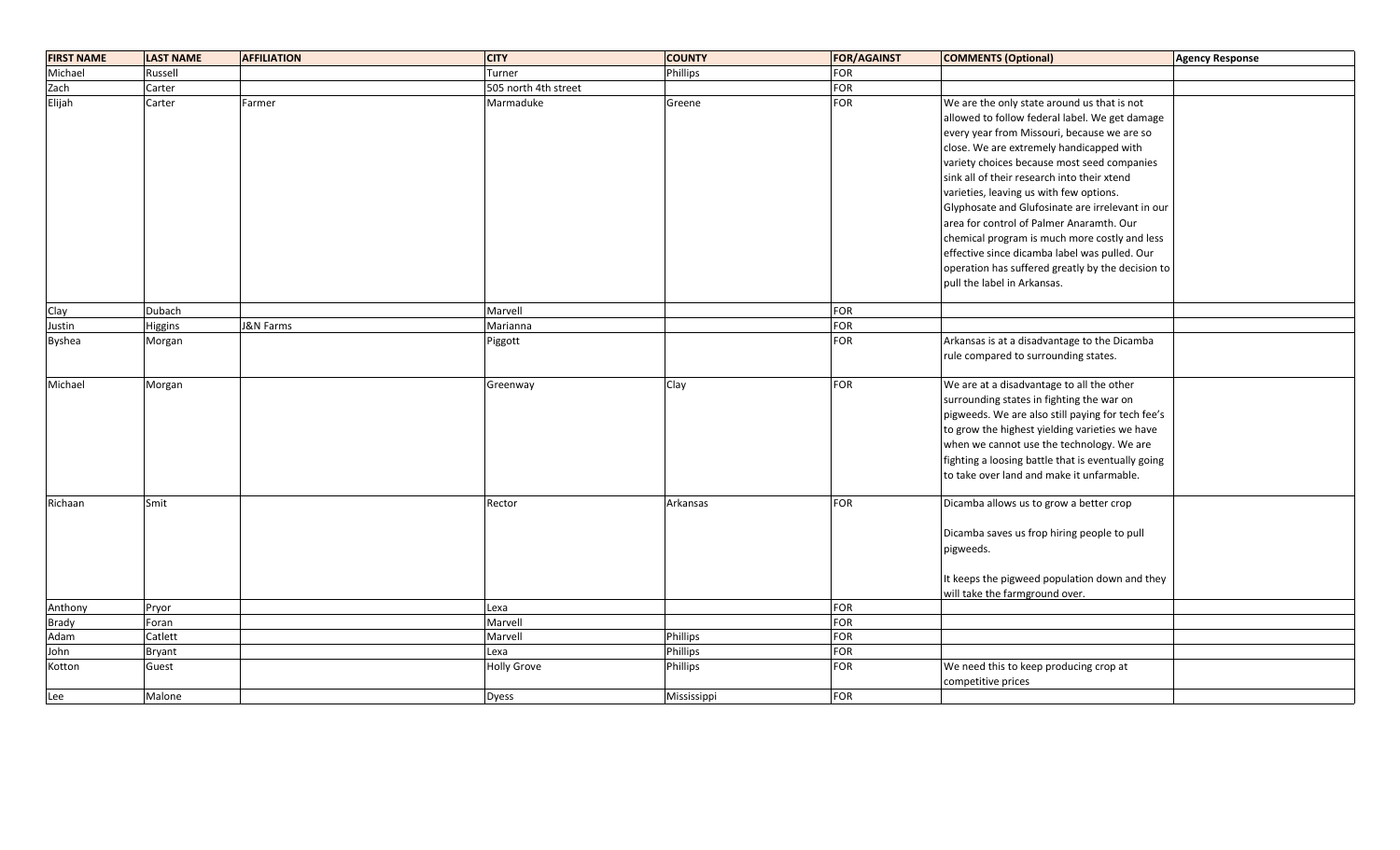| <b>FIRST NAME</b> | <b>LAST NAME</b> | <b>AFFILIATION</b> | <b>CITY</b> | <b>COUNTY</b> | <b>FOR/AGAINST</b> | <b>COMMENTS (Optional)</b>                           | <b>Agency Response</b> |
|-------------------|------------------|--------------------|-------------|---------------|--------------------|------------------------------------------------------|------------------------|
| Tyler             | Hydrick          | Crop Consultant    | Jonesboro   | Craighead     | <b>FOR</b>         | My name is Tyler Hydrick. I am a consultant          |                        |
|                   |                  |                    |             |               |                    | based out of Jonesboro, AR. I am a licensed          |                        |
|                   |                  |                    |             |               |                    | consultant (AR #480) and a CCA (CCA #499886).        |                        |
|                   |                  |                    |             |               |                    | I consult approximately 100,000 ac of rice,          |                        |
|                   |                  |                    |             |               |                    | soybeans, cotton, and corn. The majority of my       |                        |
|                   |                  |                    |             |               |                    | acreage involves Xtend/Xtendflex cotton and          |                        |
|                   |                  |                    |             |               |                    | soybeans. A cutoff date earlier than federal         |                        |
|                   |                  |                    |             |               |                    | label is unacceptable when compared to               |                        |
|                   |                  |                    |             |               |                    | surrounding states. Also, previous buffers were      |                        |
|                   |                  |                    |             |               |                    | extremely restrictive. Farmers should be             |                        |
|                   |                  |                    |             |               |                    | allowed to spray the technology in accordance        |                        |
|                   |                  |                    |             |               |                    |                                                      |                        |
|                   |                  |                    |             |               |                    | with the federal label, similar to its surrounding   |                        |
|                   |                  |                    |             |               |                    | states. Buffers should not be enhanced.              |                        |
|                   |                  |                    |             |               |                    | Temperature restrictions should not interfere        |                        |
|                   |                  |                    |             |               |                    | with applications. Cutoffs should not be prior to    |                        |
|                   |                  |                    |             |               |                    | June 30.                                             |                        |
|                   |                  |                    |             |               |                    |                                                      |                        |
| Noah              | May              |                    | Rector      | Clay          | <b>FOR</b>         |                                                      |                        |
| Marla             | Crancer          |                    | Rector      | Clay          | FOR                | Farmers need to take pressure of Liberty or we       |                        |
|                   |                  |                    |             |               |                    | will lose that herbicide to resistants. If you allow |                        |
|                   |                  |                    |             |               |                    | farmers to spray dicamba hopefully we will slow      |                        |
|                   |                  |                    |             |               |                    |                                                      |                        |
|                   |                  |                    |             |               |                    | resistants or stop it completely.                    |                        |
| Daniel            | Baldwin          |                    | Piggott     |               | <b>FOR</b>         |                                                      |                        |
| Logan             | Ballard          |                    | Piggott     |               | <b>FOR</b>         | I think farmers are more educated now about          |                        |
|                   |                  |                    |             |               |                    | how to use dicamba.                                  |                        |
|                   |                  |                    |             |               |                    |                                                      |                        |
|                   |                  |                    |             |               |                    | Also, If we are allowed to go off the federal        |                        |
|                   |                  |                    |             |               |                    | label, I feel like we would see more farmers         |                        |
|                   |                  |                    |             |               |                    | plant Xtend instead of Enlist or LL for pigweed      |                        |
|                   |                  |                    |             |               |                    | control and protection. Leading to less              |                        |
|                   |                  |                    |             |               |                    | "cupping" and complaints. Majority of farmers        |                        |
|                   |                  |                    |             |               |                    | don't get all of their beans planted in time to use  |                        |
|                   |                  |                    |             |               |                    | Dicamba for their layby shot, so they're             |                        |
|                   |                  |                    |             |               |                    |                                                      |                        |
|                   |                  |                    |             |               |                    | essentially forced to use LL or Enlist beans to      |                        |
|                   |                  |                    |             |               |                    | control pigweeds.                                    |                        |
|                   |                  |                    |             |               |                    |                                                      |                        |
|                   |                  |                    |             |               |                    | Lastly, there is absolutely way too much             |                        |
|                   |                  |                    |             |               |                    | pressure on Liberty to control pigweeds in           |                        |
|                   |                  |                    |             |               |                    | cotton and soybeans for that matter. There's         |                        |
|                   |                  |                    |             |               |                    | already resistance to glufosinate, but the sooner    |                        |
|                   |                  |                    |             |               |                    | we act, the better possibility we have of            |                        |
|                   |                  |                    |             |               |                    | stopping that resistance or at least slowing it      |                        |
|                   |                  |                    |             |               |                    | down.                                                |                        |
|                   |                  |                    |             |               |                    |                                                      |                        |
|                   |                  |                    |             |               |                    | Thank vou                                            |                        |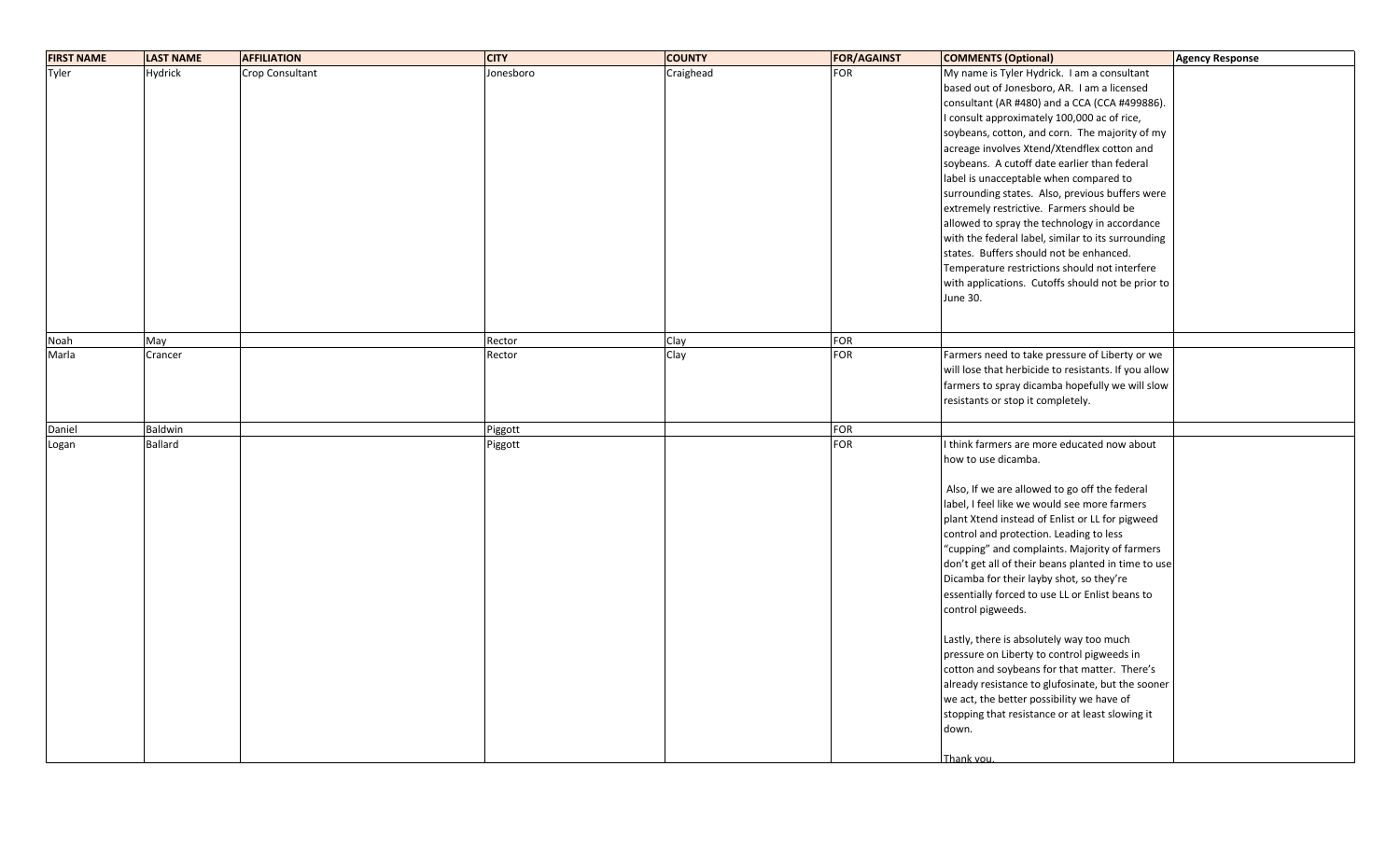| <b>FIRST NAME</b> | <b>LAST NAME</b> | <b>AFFILIATION</b>                                                | <b>CITY</b>     | <b>COUNTY</b> | <b>FOR/AGAINST</b> | <b>COMMENTS (Optional)</b>                       | <b>Agency Response</b> |
|-------------------|------------------|-------------------------------------------------------------------|-----------------|---------------|--------------------|--------------------------------------------------|------------------------|
| Stephen           | Higginbothom     |                                                                   | P.O. Box 883    |               | <b>FOR</b>         | This proposed rule is critical for Arkansas      |                        |
|                   |                  |                                                                   |                 |               |                    | farmers located in the Delta region. Thank you   |                        |
|                   |                  |                                                                   |                 |               |                    |                                                  |                        |
| Weldon            | Jackson          |                                                                   | Marvel          | Phillips      | <b>FOR</b>         |                                                  |                        |
| David R.          | Gregory          |                                                                   | West Helena     | Phillips      | <b>FOR</b>         | The farmers in Arkansas should be afforded the   |                        |
|                   |                  |                                                                   |                 |               |                    | same rights as the farmers in our neighboring    |                        |
|                   |                  |                                                                   |                 |               |                    | states and throughout the United States.         |                        |
|                   |                  |                                                                   |                 |               |                    |                                                  |                        |
| Scott             | Gibson           | Row crop farmer                                                   | Jonesboro       | Craighead     | FOR                | New formulations can be used safely. Put an      |                        |
|                   |                  |                                                                   |                 |               |                    | emphasis on punishment for those that use is     |                        |
|                   |                  |                                                                   |                 |               |                    | stupidly.                                        |                        |
| dwight            | jackson          |                                                                   | <b>MANILA</b>   | Mississippi   | FOR                | Arkansas farmers need dicamba to control         |                        |
|                   |                  |                                                                   |                 |               |                    | resistant pigweed, and the only way to           |                        |
|                   |                  |                                                                   |                 |               |                    | accomplish that is to follow the federal label.  |                        |
|                   |                  |                                                                   |                 |               |                    |                                                  |                        |
| Zachary           | Seiler           |                                                                   | <b>Bradley</b>  |               | FOR                |                                                  |                        |
| Dale              | Seiler           |                                                                   | <b>Bradley</b>  | Lafayette     | <b>FOR</b>         | A much needed chemical and very safe in the      |                        |
|                   |                  |                                                                   |                 |               |                    | new formulation                                  |                        |
| Hunter            | Wood             | Consultant                                                        | 737 Cr 744 colt | Cross         | FOR                | I think this technology needs to be utilized for |                        |
|                   |                  |                                                                   |                 |               |                    | growers across the state to help have weed free  |                        |
|                   |                  |                                                                   |                 |               |                    | fields and be more profitable.                   |                        |
| Gary              | <b>Burton</b>    |                                                                   | <b>Bradley</b>  | Lafayette     | FOR                | I farm in both Arkansas and Louisiana and have   |                        |
|                   |                  |                                                                   |                 |               |                    | experience with engenia herbicide. We need this  |                        |
|                   |                  |                                                                   |                 |               |                    | technology to control resistant pigweed. I am    |                        |
|                   |                  |                                                                   |                 |               |                    | convinced it is safe if used according to label  |                        |
|                   |                  |                                                                   |                 |               |                    | restrictions. It is a black eye on farmers in    |                        |
|                   |                  |                                                                   |                 |               |                    | general for the misuse that has occurred in      |                        |
|                   |                  |                                                                   |                 |               |                    | certain areas. This was especially true in the   |                        |
|                   |                  |                                                                   |                 |               |                    | nor'easter Arkansas area. Please don't penalize  |                        |
|                   |                  |                                                                   |                 |               |                    | us for a few bad farmers. Most likely they       |                        |
|                   |                  |                                                                   |                 |               |                    | weren't even using the approved née              |                        |
|                   |                  |                                                                   |                 |               |                    | formulations or were applying it foolishly when  |                        |
|                   |                  |                                                                   |                 |               |                    | temperature inversions were apparent.            |                        |
| Godfrey           | White, Jr        |                                                                   | Osceola         | Arkansas      | FOR                | I am 100% for the rule change to allow Arkansas  |                        |
|                   |                  |                                                                   |                 |               |                    | farmers to use the federal label                 |                        |
| Kenneth           | Crosskno         |                                                                   | Blytheville     | Mississippi   | FOR                |                                                  |                        |
| Clayton           | Jeter            |                                                                   | Wabbaseka       | Jefferson     | FOR                |                                                  |                        |
| Dee               | Henderson        | Tlh farms                                                         | England         | Lonoke        | <b>FOR</b>         |                                                  |                        |
| David             | Wallace          | Vincent Soybean & Grain Co, Inc; Wallace Farms Inc Crawfordsville |                 | Crittenden    | <b>FOR</b>         |                                                  |                        |
| Mary grace        | mcauley          |                                                                   | west memphis    |               | FOR                |                                                  |                        |
| Mailey            | mcauley          |                                                                   | west memphis    |               | <b>FOR</b>         |                                                  |                        |
| Suzy              | mcauley          |                                                                   | west memphis    |               | FOR                |                                                  |                        |
| Bill              | mcauley          |                                                                   | west memphis    |               | FOR                |                                                  |                        |
| Phil              | Mccarty          |                                                                   | West Memphis    |               | FOR                |                                                  |                        |
| Ronnie            | Pankey           | Farmer                                                            | Snow Lake       | Desha         | <b>FOR</b>         | We need dicamba bad for pig weed problems        |                        |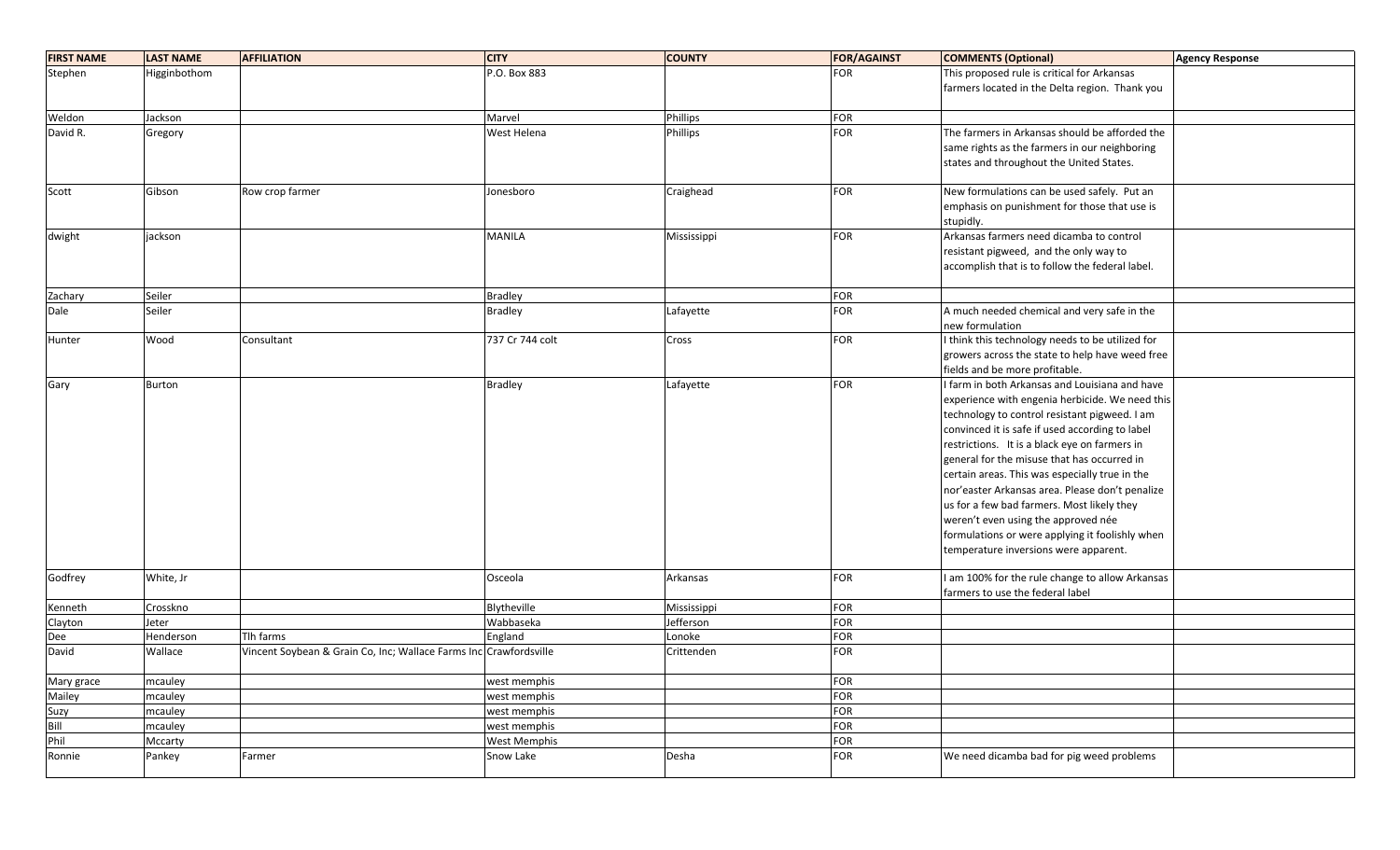| <b>FIRST NAME</b> | <b>LAST NAME</b>    | <b>AFFILIATION</b>            | <b>CITY</b>      | <b>COUNTY</b> | <b>FOR/AGAINST</b> | <b>COMMENTS (Optional)</b>                                                                    | <b>Agency Response</b> |
|-------------------|---------------------|-------------------------------|------------------|---------------|--------------------|-----------------------------------------------------------------------------------------------|------------------------|
| Clay              | Young               |                               | Lexa             | Phillips      | <b>FOR</b>         | The entire world is going by federal rules why                                                |                        |
|                   |                     |                               |                  |               |                    | not Arkansas???                                                                               |                        |
| Joe               | Tacker              |                               | Tyronza          |               | FOR                |                                                                                               |                        |
| Lance             | Cissell             |                               | Joiner           |               | FOR                |                                                                                               |                        |
| Tyler             | Mcclendon           |                               | Marianna         |               | <b>FOR</b>         |                                                                                               |                        |
| Justin            | Carlow              |                               | Marion           | Crittenden    | <b>FOR</b>         | Need the technology                                                                           |                        |
| Philip            | James               |                               | Gillett          | Arkansas      | <b>FOR</b>         | Dicamba is a necessary tool for pigweed control                                               |                        |
|                   |                     |                               |                  |               |                    | in southeast Arkansas. Federal label cutoffs                                                  |                        |
|                   |                     |                               |                  |               |                    | would fit our needed application timeline.                                                    |                        |
|                   |                     |                               |                  |               | <b>FOR</b>         | Arkansas farmers have had their hands tied with                                               |                        |
| Shane             | Frost               | Crop consultant               | Paragould        |               |                    |                                                                                               |                        |
|                   |                     |                               |                  |               |                    | a may 25 cutoff. If the federal label isn't going to                                          |                        |
|                   |                     |                               |                  |               |                    | be observed, then it at least needs to be end of                                              |                        |
|                   |                     |                               |                  |               |                    | June.                                                                                         |                        |
| Chris             | Cato<br>Clifton     |                               | Jonesboro        |               | FOR<br><b>FOR</b>  |                                                                                               |                        |
| Jacob             | Miller              | Clifton Crop Consulting, LLC. | Jonesboro        | Craighead     | FOR                | We are in extreme need of this technology.                                                    |                        |
| Gordon            |                     |                               | Leachville       | Arkansas      |                    |                                                                                               |                        |
|                   |                     |                               |                  |               |                    | Liberty herbicide is failing with pigweeds                                                    |                        |
|                   |                     |                               |                  |               |                    | developing immunity to it. Please help us to be                                               |                        |
|                   |                     |                               |                  |               |                    | as effective and cost efficient as our surrounding                                            |                        |
|                   | Smith               |                               | <b>LAKE CITY</b> | Arkansas      | <b>FOR</b>         | states.<br>Changing the dicamba rule to the use of the                                        |                        |
| Greg              |                     |                               |                  |               |                    | federal label is essential to the sustainability of                                           |                        |
|                   |                     |                               |                  |               |                    | row crop agriculture in Arkansas. With the                                                    |                        |
|                   |                     |                               |                  |               |                    | documentation of resistance of Palmer                                                         |                        |
|                   |                     |                               |                  |               |                    |                                                                                               |                        |
|                   |                     |                               |                  |               |                    | Amaranth to glufosinate last winter, dicamba<br>will give growers another tool to manage this |                        |
|                   |                     |                               |                  |               |                    |                                                                                               |                        |
|                   |                     |                               |                  |               |                    | resistance. Producers have been forced to use                                                 |                        |
|                   |                     |                               |                  |               |                    | glufosinate and residual herbicides (all group 15)                                            |                        |
|                   |                     |                               |                  |               |                    | to control this weed in season for years while                                                |                        |
|                   |                     |                               |                  |               |                    | other surrounding states have been using the                                                  |                        |
|                   |                     |                               |                  |               |                    | dicamba (federal label) with much greater                                                     |                        |
|                   |                     |                               |                  |               |                    | success.                                                                                      |                        |
| John              | <b>Stephens</b>     |                               | West Helena      | Phillips      | FOR                |                                                                                               |                        |
| Vanessa           | <b>Stephens</b>     |                               | West Helena      | Phillips      | <b>FOR</b>         |                                                                                               |                        |
| Harry             | <b>Stephens III</b> |                               | Helena           | Phillips      | <b>FOR</b>         |                                                                                               |                        |
| <b>Bret</b>       | Tacker              | Farmer                        | Tyronza          | Mississippi   | <b>FOR</b>         | We should be able to spray the same as the rest                                               |                        |
|                   |                     |                               |                  |               |                    | of the states, it makes no sense that 4 states                                                |                        |
|                   |                     |                               |                  |               |                    | around you can spray a month longer                                                           |                        |
| John              | <b>Brenner</b>      | Twin Lakes Farm II            | Marion           | Crittenden    | FOR                |                                                                                               |                        |
| John              | Crisler             | Twin lakes farm II            | Parkin           | Cross         | <b>FOR</b>         |                                                                                               |                        |
| Ricky             | Rogers              |                               | Earle            | Crittenden    | <b>FOR</b>         |                                                                                               |                        |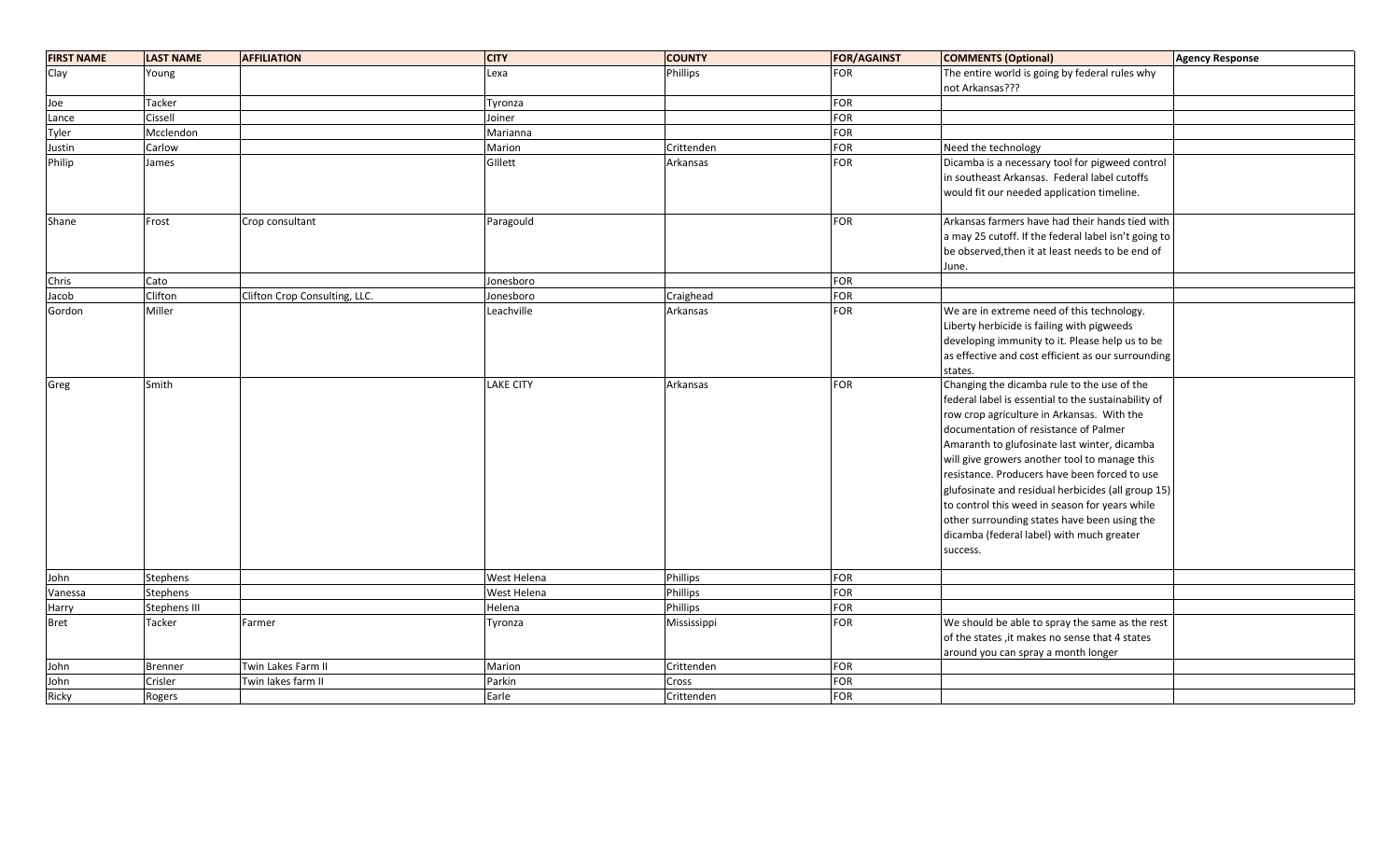| <b>FIRST NAME</b> | <b>LAST NAME</b> | <b>AFFILIATION</b>     | <b>CITY</b>                               | <b>COUNTY</b> | <b>FOR/AGAINST</b> | <b>COMMENTS (Optional)</b>                       | <b>Agency Response</b> |
|-------------------|------------------|------------------------|-------------------------------------------|---------------|--------------------|--------------------------------------------------|------------------------|
| Chad              | Fullerton        | Owner                  | Dexter                                    |               | <b>FOR</b>         | Finally, still in awe how Arkansas put us at a   |                        |
|                   |                  |                        |                                           |               |                    | disadvantage against every bordering state in    |                        |
|                   |                  |                        |                                           |               |                    | weed control and used a few peoples opinions     |                        |
|                   |                  |                        |                                           |               |                    | and overrode science. We farm in both states     |                        |
|                   |                  |                        |                                           |               |                    | own land in both states and the rules are        |                        |
|                   |                  |                        |                                           |               |                    | inconsistent with any of the 6 bordering states. |                        |
|                   |                  |                        |                                           |               |                    | The few ruling the many must end.                |                        |
|                   |                  |                        |                                           |               |                    |                                                  |                        |
| Godfrey           | White            |                        | Osceola                                   |               | <b>FOR</b>         |                                                  |                        |
| Dawn              | Barre            |                        | Jonesboro                                 | Craighead     | <b>FOR</b>         |                                                  |                        |
| harry b           | elrod sr         |                        | basett                                    |               | FOR                |                                                  |                        |
| matthew           | cissell          |                        | joiner                                    |               | FOR                |                                                  |                        |
| kaci              | bell             |                        | wilson                                    |               | <b>FOR</b>         |                                                  |                        |
| don               | cissell          |                        | <b>JOINER</b>                             | Arkansas      | FOR                |                                                  |                        |
| Tracy             | Griffin          |                        | Helena                                    | Phillips      | FOR                |                                                  |                        |
| Lee               | Osborne          |                        | Wynne                                     | Arkansas      | <b>FOR</b>         |                                                  |                        |
| Dean              | Gurley           |                        | Blytheville                               |               | FOR                |                                                  |                        |
| Bryan             | Wagner           | All Boys Farms         | 1001 E Lakeshore, Jonesboro, Ar,<br>72401 | Craighead     | <b>FOR</b>         |                                                  |                        |
| Victor            | Thomason         |                        | Osceola                                   |               | FOR                |                                                  |                        |
| Diane             | Thomason         |                        | Osceola                                   | Mississippi   | <b>FOR</b>         |                                                  |                        |
| Russell           | Thomason         |                        | Osceola                                   | Mississippi   | FOR                |                                                  |                        |
| Todd              | Sisk             |                        | Wynne                                     | Cross         | FOR                |                                                  |                        |
| Louis             | Martinez         |                        | Helena                                    |               | FOR                |                                                  |                        |
| Scott             | Fogleman         |                        | Marion                                    |               | <b>FOR</b>         |                                                  |                        |
| David             | Fogleman         |                        | 2520 Marion Lake Rd                       |               | FOR                |                                                  |                        |
| Jennefier         | Hudson           |                        | West Helena                               | Phillips      | FOR                |                                                  |                        |
| Weaver            | Majors           |                        | Little Rock                               |               | FOR                |                                                  |                        |
| Jacob             | Davis            |                        | Blytheville                               | Arkansas      | FOR                |                                                  |                        |
| Linda             | Farr             |                        | Proctor                                   |               | <b>FOR</b>         | We have many herbicides that are treated to      |                        |
|                   |                  |                        |                                           |               |                    | fields that border my home in the country. I     |                        |
|                   |                  |                        |                                           |               |                    | even have a greenhouse that stays full all year  |                        |
|                   |                  |                        |                                           |               |                    | round of succulent plants. I have never had any  |                        |
|                   |                  |                        |                                           |               |                    | damage from dicamba that has been treated in     |                        |
|                   |                  |                        |                                           |               |                    | bordering fields. It can be used correctly       |                        |
|                   |                  |                        |                                           |               |                    |                                                  |                        |
| Tami              | Farr             |                        | Proctor                                   | Crittenden    | <b>FOR</b>         | FARMERS NEED DICAMBA                             |                        |
| Chuck             | Farr             | Agriculture consultant | Crawfordsville                            | Crittenden    | FOR                | We are so limited with the number of herbicides  |                        |
|                   |                  |                        |                                           |               |                    | that we have to control pigweed and even less    |                        |
|                   |                  |                        |                                           |               |                    | post emerge that it is almost an emergency that  |                        |
|                   |                  |                        |                                           |               |                    | we need this label                               |                        |
| Haley             | Sanders          |                        | Wilson                                    | Mississippi   | FOR                | Please allow farmers to use the technology       |                        |
|                   |                  |                        |                                           |               |                    | associated with the Xtend program.               |                        |
| Craig             | Walker           | Farmers / seed dealers | Wynne                                     | Cross         | FOR                |                                                  |                        |
| Alex              | Flake            |                        | Marion                                    | Crittenden    | <b>FOR</b>         |                                                  |                        |
| Lance             | Lovell           | Farmer                 | Wynne                                     | Cross         | <b>FOR</b>         | I think the EPA rules are plenty restrictive and |                        |
|                   |                  |                        |                                           |               |                    | the plant board doesn't need any extra.          |                        |
| Ray               | Pulliam          |                        | Proctor                                   |               | <b>FOR</b>         |                                                  |                        |
| Gary              | Davis            |                        | Blytheville                               | Mississippi   | FOR                |                                                  |                        |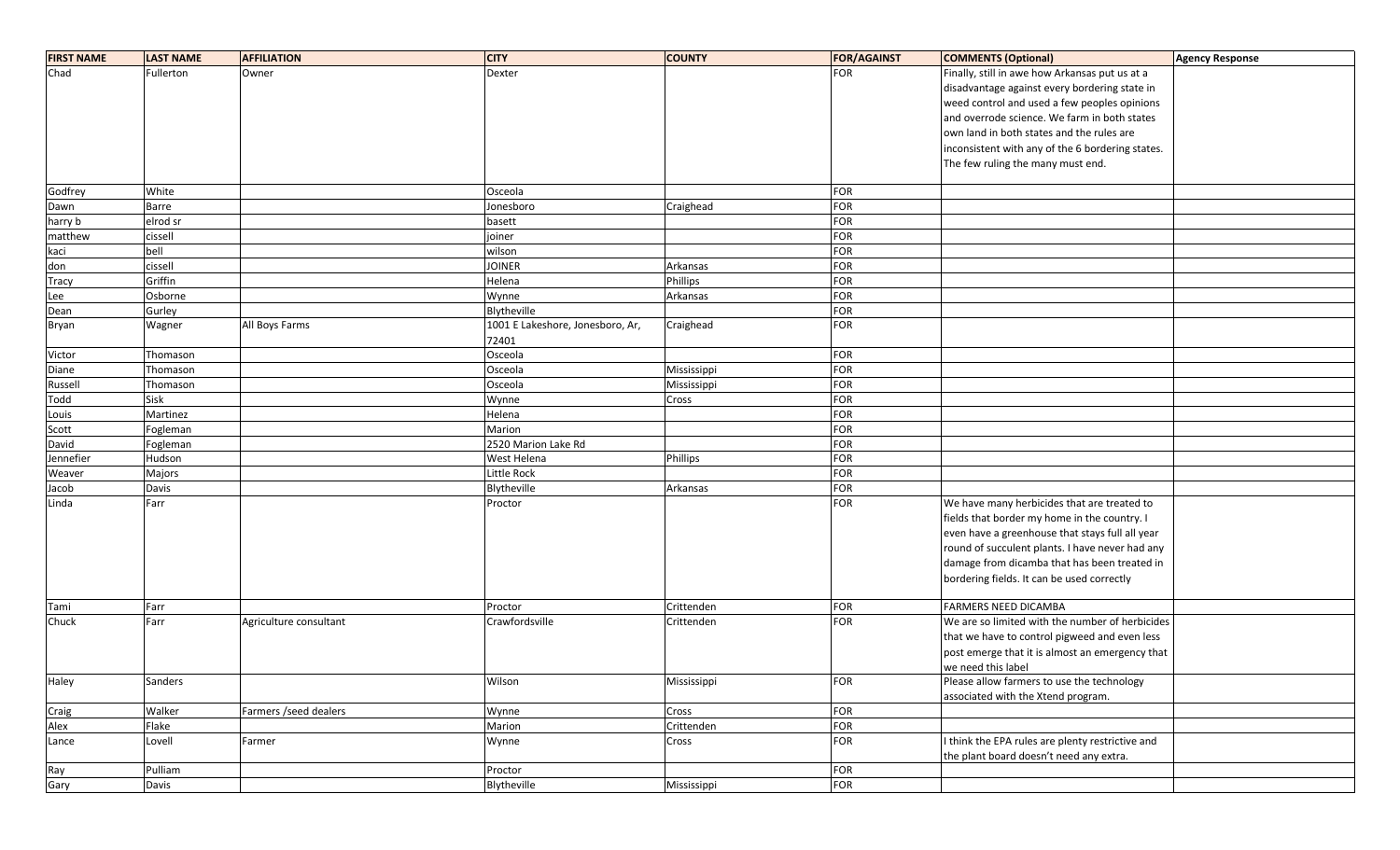| <b>FIRST NAME</b> | <b>LAST NAME</b> | <b>AFFILIATION</b>     | <b>CITY</b>                      | <b>COUNTY</b>   | <b>FOR/AGAINST</b> | <b>COMMENTS (Optional)</b>                       | <b>Agency Response</b> |
|-------------------|------------------|------------------------|----------------------------------|-----------------|--------------------|--------------------------------------------------|------------------------|
| Acy               | Humphries        |                        | Earle                            | Crittenden      | <b>FOR</b>         | We need Dicamba in northeast Arkansas. With      |                        |
|                   |                  |                        |                                  |                 |                    | high input costs, we need a cheaper option to    |                        |
|                   |                  |                        |                                  |                 |                    | control the resistant weeds Arkansas farmers     |                        |
|                   |                  |                        |                                  |                 |                    | are facing. Time to put Arkansas farmers first   |                        |
|                   |                  |                        |                                  |                 |                    |                                                  |                        |
| David             | Hill             |                        | Wynne                            |                 | <b>FOR</b>         |                                                  |                        |
| Kevin             | Mooney           | Farmer                 | Marion                           | Crittenden      | <b>FOR</b>         | I farm mostly gumbo ground and need the later    |                        |
|                   |                  |                        |                                  |                 |                    | date because of having to plant later.           |                        |
| Robert            | Davis            |                        | Blytheville                      | Mississippi     | <b>FOR</b>         |                                                  |                        |
| Tyler             | Davis            | <b>Big Lake Farms</b>  | Blytheville                      | Mississippi     | <b>FOR</b>         |                                                  |                        |
| Blaine            | Richardson       |                        | Osceola                          | Mississippi     | <b>FOR</b>         |                                                  |                        |
| Madie             | Strop            |                        | Joiner                           | Mississippi     | <b>FOR</b>         |                                                  |                        |
| <b>Brian</b>      | Stoner           | Farmer                 | West helena                      | Phillips        | <b>FOR</b>         |                                                  |                        |
| Adam              | Rawls            |                        | Marion                           | Crittenden      | FOR                |                                                  |                        |
| Gwenda            | Cissell          |                        | Joiner                           |                 | FOR                |                                                  |                        |
| Carl              | Cissell          |                        | Joiner                           |                 | <b>FOR</b>         |                                                  |                        |
| Amy               | Cissell          |                        | Joiner                           |                 | <b>FOR</b>         |                                                  |                        |
| Lance             | Cissell          |                        | Joiner                           | Mississippi     | FOR                |                                                  |                        |
| Harris            | Kearney          |                        | 40 South Jefferson street apt.77 | Mississippi     | FOR                |                                                  |                        |
| Jim               | <b>Sanders</b>   |                        | Wilson                           | Mississippi     | <b>FOR</b>         |                                                  |                        |
| Courtney          | Dodd             |                        | Wilson                           | Mississippi     | <b>FOR</b>         |                                                  |                        |
| Harry             | Stephens         |                        | Helena                           | <b>Phillips</b> | FOR                |                                                  |                        |
| Dylan             | Allbritton       |                        | Jonesboro                        |                 | <b>FOR</b>         |                                                  |                        |
| Jack              | Dalton           |                        | Jonesboro                        | Craighead       | <b>FOR</b>         |                                                  |                        |
| Kaci              | Bell             |                        | Wilson                           | Mississippi     | <b>FOR</b>         |                                                  |                        |
| Lyle              | Wheeler          | Farmer                 | West Helena                      | Phillips        | <b>FOR</b>         | I believe the vast majority of the problems with |                        |
|                   |                  |                        |                                  |                 |                    | Dicamba drift have been caused by off label      |                        |
|                   |                  |                        |                                  |                 |                    | applications, such as spraying at night or using |                        |
|                   |                  |                        |                                  |                 |                    | regular Dicamba instead of a lower volatile      |                        |
|                   |                  |                        |                                  |                 |                    | formulation.                                     |                        |
| Jon               | Williams         |                        | Luxora                           |                 | <b>FOR</b>         |                                                  |                        |
| Benton            | Felts            |                        | Joiner                           | Mississippi     | FOR                |                                                  |                        |
| Lex               | Goble            |                        | Joiner                           | Mississippi     | <b>FOR</b>         |                                                  |                        |
| Mak               | Elder            |                        | Joiner                           | Mississippi     | <b>FOR</b>         | Dicamba technology is very beneficial for        |                        |
|                   |                  |                        |                                  |                 |                    | farmers                                          |                        |
| Jack              | Stephens         |                        | Helena                           |                 | <b>FOR</b>         |                                                  |                        |
| William J         | Carnathan        | Carnathan Family Farms | Lexa                             | Phillips        | <b>FOR</b>         |                                                  |                        |
| John              | King             | Farmer                 | Helena                           | Phillips        | <b>FOR</b>         | Very necessary product.                          |                        |
| Rebekah           | Kendrick         |                        | West helena                      | <b>Phillips</b> | <b>FOR</b>         |                                                  |                        |
| Elizabeth         | Stephens         |                        | Helena                           |                 | <b>FOR</b>         |                                                  |                        |
| Cade              | Carnathan        |                        | Poplar grove                     |                 | <b>FOR</b>         |                                                  |                        |
| Rob               | Kendrick         |                        | West Helena                      |                 | <b>FOR</b>         |                                                  |                        |
| Kimbrough         | Stephens         |                        | Helena                           |                 | <b>FOR</b>         |                                                  |                        |
| Phyllis           | Gammill          |                        | 315 hey 140                      |                 | <b>FOR</b>         |                                                  |                        |
| Cross             | Fogleman         |                        | Marion                           | Crittenden      | <b>FOR</b>         | Pigweeds are a huge problem on my farm.          |                        |
| Lillian           | Fogleman         |                        | Marion                           | Crittenden      | <b>FOR</b>         | Pig weeds cause serious issues on my farm.       |                        |
| Kelly             | Fogleman         |                        | 618 big lake dr                  | Crittenden      | <b>FOR</b>         |                                                  |                        |
| Alan              | Hargraved        |                        | Helena                           | Phillips        | <b>FOR</b>         |                                                  |                        |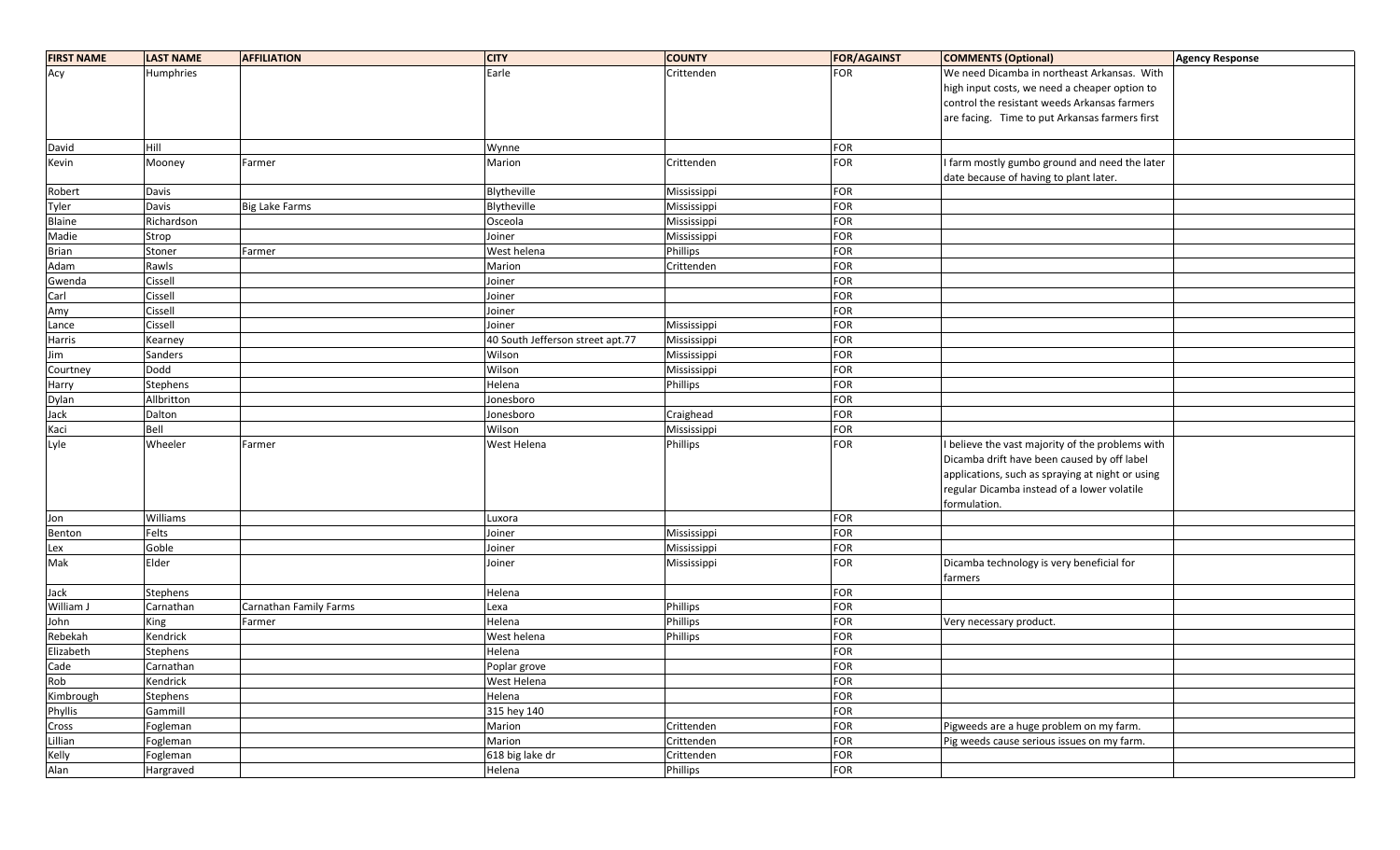| <b>FIRST NAME</b> | <b>LAST NAME</b> | <b>AFFILIATION</b>                          | <b>CITY</b>                 | <b>COUNTY</b> | <b>FOR/AGAINST</b> | <b>COMMENTS (Optional)</b>                       | <b>Agency Response</b> |
|-------------------|------------------|---------------------------------------------|-----------------------------|---------------|--------------------|--------------------------------------------------|------------------------|
| Charles           | Williams III     |                                             | Crawfordsville              |               | <b>FOR</b>         | glufosinate resistance in pigweed, Enlist        |                        |
|                   |                  |                                             |                             |               |                    | varieties don't yield.                           |                        |
|                   |                  |                                             |                             |               |                    | Put Arkansas farmers on a level playing field    |                        |
|                   |                  |                                             |                             |               |                    | with farmers in other states.                    |                        |
| Aaron             | Huckabee         |                                             | Joiner                      | Mississippi   | FOR                |                                                  |                        |
| David             | Gammill          | <b>Gammill Farms</b>                        | Tyronza                     |               | FOR                |                                                  |                        |
| Alan              | Vonkanel         |                                             | Lexa                        |               | FOR                |                                                  |                        |
| Dustin            | Randolph         |                                             | Keiser                      |               | FOR                |                                                  |                        |
| Haven             | Gammill          |                                             | Jonesboro                   |               | FOR                |                                                  |                        |
| Caley             | Felts            |                                             | Joiner                      | Mississippi   | FOR                |                                                  |                        |
| Michael           | Gammill          |                                             | 6935 south 308 tyronza      |               | FOR                |                                                  |                        |
| Jake              | Dodd             | Producer                                    | Wilson                      | Mississippi   | FOR                | As a producer in Mississippi county Arkansas, I  |                        |
|                   |                  |                                             |                             |               |                    | am for the new proposal for the federal label to |                        |
|                   |                  |                                             |                             |               |                    | be allowed on Dicamba.                           |                        |
| James             | Allbritton       |                                             | Wilson                      | Mississippi   | FOR                |                                                  |                        |
| Jimmy             | Allbritton       |                                             | Maumelle                    |               | FOR                |                                                  |                        |
| Karen             | Jacobs           |                                             | Osceola                     | Mississippi   | FOR                |                                                  |                        |
| Mallory           | Goble            |                                             | Wilson                      | Mississippi   | FOR                |                                                  |                        |
| Madison           | Almond           |                                             | Jonesboro                   |               | FOR                |                                                  |                        |
| Cindy             | Goble            |                                             | Wilson                      |               | FOR                |                                                  |                        |
| Alex              | Dean             |                                             | Marion                      |               | FOR                |                                                  |                        |
| Kenneth           | Ellis            |                                             | Joiner                      | Mississippi   | FOR                |                                                  |                        |
| Will              | Aughenbaugh      |                                             | Joiner                      |               | FOR                |                                                  |                        |
| Timothy           | Reid             |                                             | Joiner                      | Arkansas      | FOR                |                                                  |                        |
| Krystal           | Elder            |                                             | Joiner                      | Mississippi   | FOR                |                                                  |                        |
| Kevin             | Goble            |                                             | Wilson                      | Mississippi   | FOR                |                                                  |                        |
| Todd              | Burnham          |                                             | Blytheville                 | Mississippi   | <b>FOR</b>         | I support the use of EPA labels for all ag       |                        |
|                   |                  |                                             |                             |               |                    | pesticides.                                      |                        |
| Kim               | Randolph         |                                             | Osceola                     |               | FOR                |                                                  |                        |
| Faith             | Enmon            |                                             | Osceola                     |               | FOR                |                                                  |                        |
| Gracie            | Enmon            |                                             | Osceola                     |               | FOR                |                                                  |                        |
| Patches           | Enmon            |                                             | Osceola                     |               | FOR                |                                                  |                        |
| <b>Travis</b>     | Brown            |                                             | Tyronza                     | Poinsett      | FOR                |                                                  |                        |
| Cary              | Enmon            |                                             | Osceola                     | Mississippi   | <b>FOR</b>         |                                                  |                        |
| Harvey            | Roach Jr         |                                             | Lepanto                     |               | FOR                |                                                  |                        |
| Stephanie         | Tacker           |                                             | Tyronza                     |               | FOR                |                                                  |                        |
| Dusty             | Markham          |                                             | 3978 south highway 119 west | Mississippi   | <b>FOR</b>         |                                                  |                        |
|                   |                  |                                             | osceola                     |               |                    |                                                  |                        |
| <b>JARED</b>      | <b>CISSELL</b>   |                                             | <b>JOINER</b>               |               | FOR                |                                                  |                        |
| Zach              | Strop            |                                             | Joiner                      | Mississippi   | <b>FOR</b>         |                                                  |                        |
| <b>HARRY</b>      | <b>ELROD</b>     |                                             | <b>JOINER</b>               | Arkansas      | FOR                |                                                  |                        |
| Justin            | Tacker           | Crop Consultant at Delta Ag Consultants LLC | Tyronza                     | Poinsett      | FOR                |                                                  |                        |
| CAROLYN           | <b>CISSELL</b>   |                                             | <b>JOINER</b>               | Arkansas      | <b>FOR</b>         |                                                  |                        |
| <b>JOSEPH</b>     | <b>CISSELL</b>   |                                             | <b>JOINER</b>               | Arkansas      | FOR                |                                                  |                        |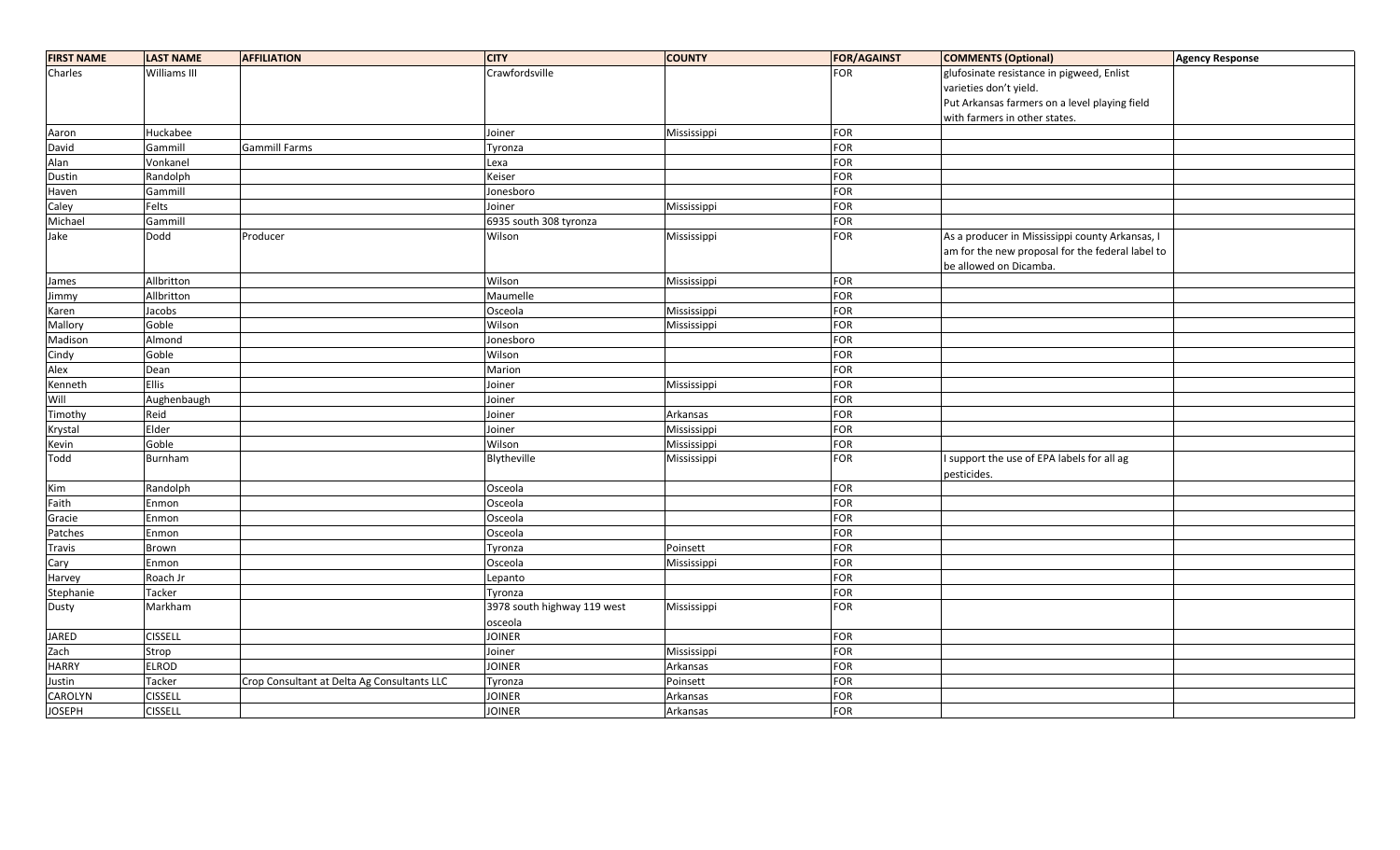| <b>FIRST NAME</b> | <b>LAST NAME</b> | <b>AFFILIATION</b>                  | <b>CITY</b>                   | <b>COUNTY</b>     | <b>FOR/AGAINST</b> | <b>COMMENTS (Optional)</b>                       | Agency Response |
|-------------------|------------------|-------------------------------------|-------------------------------|-------------------|--------------------|--------------------------------------------------|-----------------|
| Mike              | McCarty          |                                     | Osceola                       | Arkansas          | <b>FOR</b>         | It is getting old listening to our neighbors in  |                 |
|                   |                  |                                     |                               |                   |                    | surrounding states talk about the success they   |                 |
|                   |                  |                                     |                               |                   |                    | are having using this new dicamba technology.    |                 |
|                   |                  |                                     |                               |                   |                    | Looks like we are setting up for another wet     |                 |
|                   |                  |                                     |                               |                   |                    | spring, will our own plant board once again be   |                 |
|                   |                  |                                     |                               |                   |                    | responsible for limiting our access to this      |                 |
|                   |                  |                                     |                               |                   |                    | product? You have the ability to fix this mess,  |                 |
|                   |                  |                                     |                               |                   |                    | and we are counting on you to make it happen.    |                 |
|                   |                  |                                     |                               |                   |                    | Mike McCarty                                     |                 |
| Matt              | Gammill          |                                     | Tyronza                       |                   | FOR                |                                                  |                 |
| David             | Williams         |                                     | Keiser                        | Mississippi       | <b>FOR</b>         |                                                  |                 |
| <b>KELLY</b>      | <b>ELROD</b>     |                                     | <b>JOINER</b>                 | Arkansas          | <b>FOR</b>         |                                                  |                 |
| James             | Robertson        |                                     | 3867 south state hwy 119 west |                   | <b>FOR</b>         |                                                  |                 |
| Nickie            | Bell             |                                     | Wilson                        | Mississippi       | FOR                |                                                  |                 |
| Jason             | Dunlap           |                                     | Keiser                        | Mississippi       | <b>FOR</b>         |                                                  |                 |
| Ronnie            | Cox              |                                     | Osceola                       | Mississippi       | FOR                |                                                  |                 |
| Charles           | Williams Jr      |                                     | Marion                        |                   | FOR                | Every surrounding state is operating under the   |                 |
|                   |                  |                                     |                               |                   |                    | Full Federal label. Arkansas should, too.        |                 |
| Marla             | Cissell          |                                     | Joiner                        | Mississippi       | <b>FOR</b>         |                                                  |                 |
| John              | Nelson           |                                     | Wilson                        | Mississippi       | FOR                |                                                  |                 |
| Stephen           | Reid             | <b>Reid Farms</b>                   | Steele                        |                   | <b>FOR</b>         |                                                  |                 |
| Weston            | Cissell          |                                     | Joiner                        | Mississippi       | FOR                |                                                  |                 |
| Dean              | Pirani           |                                     | Wilson                        | Mississippi       | <b>FOR</b>         |                                                  |                 |
| Jack              | Pirani           |                                     | Wilson                        | Mississippi       | <b>FOR</b>         |                                                  |                 |
| Frank             | McCarty          |                                     | Osceola                       | Arkansas          | <b>FOR</b>         | Need Dicamba technology immediately!!            |                 |
| Wren              | Felts            |                                     | Joiner                        |                   | <b>FOR</b>         |                                                  |                 |
| Bobby             | Gammill          | R A Gammill & Son Inc               | Tyronza                       |                   | <b>FOR</b>         | This rule has been working for the states        |                 |
|                   |                  |                                     |                               |                   |                    | bordering Arkansas!                              |                 |
| Perry             | Galloway         |                                     | Gregory                       |                   | FOR                |                                                  |                 |
| Jenna             | Pirani           |                                     | Wilson                        | Mississippi       | FOR                |                                                  |                 |
| Edger             | Allison          | Ag chem.seed.feet.sales and service | Hughes                        | <b>St Francis</b> | <b>FOR</b>         |                                                  |                 |
| Timothy           | Pirani           |                                     | Wilson                        | Mississippi       | <b>FOR</b>         |                                                  |                 |
| Matt              | Smith            | Farmer                              | Blytheville                   | Mississippi       | FOR                | As an Arkansas row crop producer I feel it is    |                 |
|                   |                  |                                     |                               |                   |                    | imperative that we are allowed the use of the    |                 |
|                   |                  |                                     |                               |                   |                    | same weed control tools that every neighboring   |                 |
|                   |                  |                                     |                               |                   |                    | state allows. The use of the Xtend technology is |                 |
|                   |                  |                                     |                               |                   |                    | critical in our fight against pigweed and the    |                 |
|                   |                  |                                     |                               |                   |                    | federal label is long overdue in the state of    |                 |
|                   |                  |                                     |                               |                   |                    | Arkansas.                                        |                 |
| Becton            | Bell             |                                     | Wilson                        | Mississippi       | FOR                |                                                  |                 |
| Bill              | Apple            |                                     | Marianna                      | Lee               | <b>FOR</b>         |                                                  |                 |
| Douglas           | Gore             |                                     | Palestine                     | St Francis        | <b>FOR</b>         |                                                  |                 |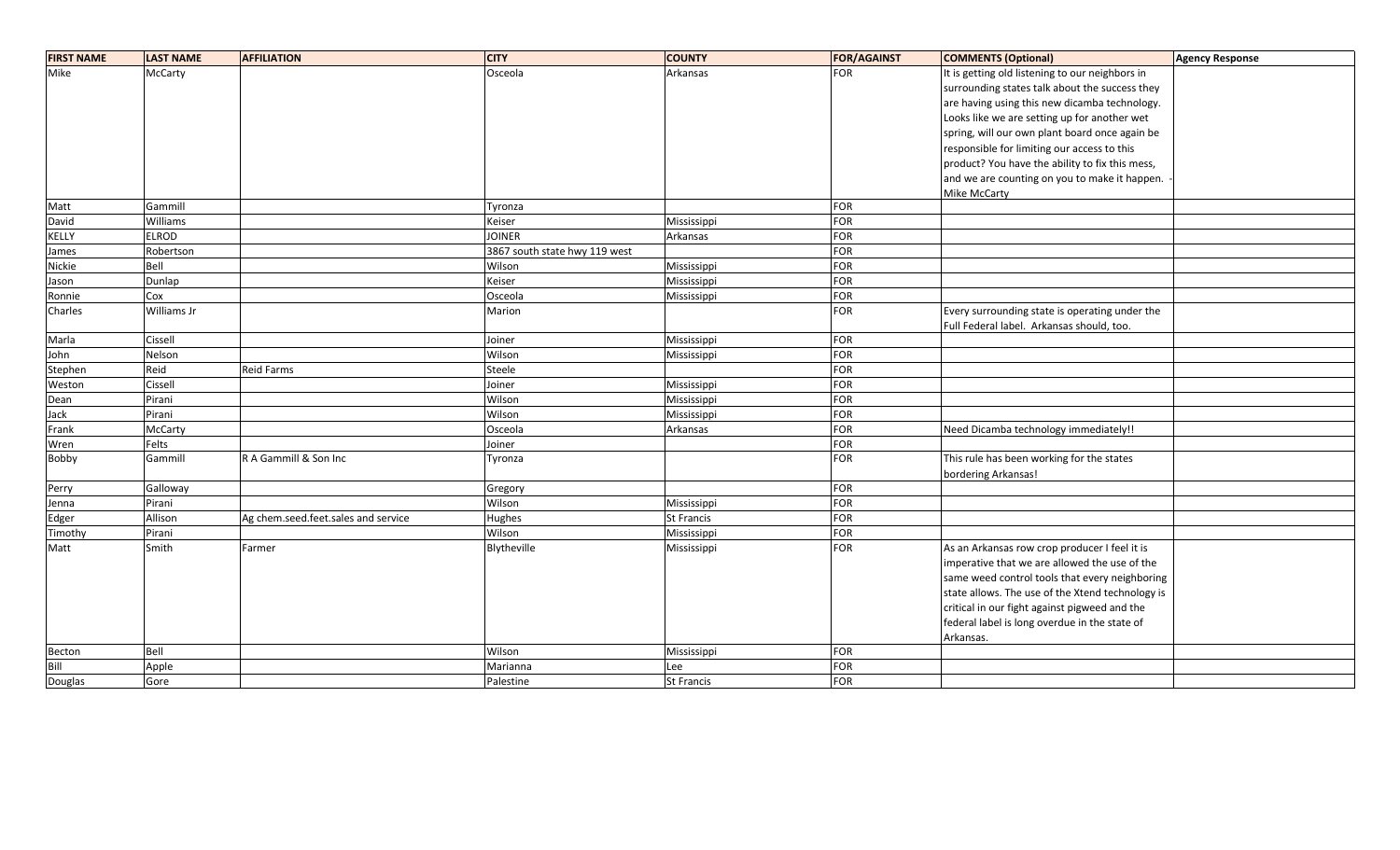| <b>FIRST NAME</b> | <b>LAST NAME</b> | <b>AFFILIATION</b>   | <b>CITY</b>              | <b>COUNTY</b> | <b>FOR/AGAINST</b> | <b>COMMENTS (Optional)</b>                           | Agency Response |
|-------------------|------------------|----------------------|--------------------------|---------------|--------------------|------------------------------------------------------|-----------------|
| Franklin          | Fogleman         |                      | Marion                   |               | <b>FOR</b>         | This rule is too late. We have needs this for 3      |                 |
|                   |                  |                      |                          |               |                    | years. Science does not support the current          |                 |
|                   |                  |                      |                          |               |                    | rule. We are at an economic disadvantage             |                 |
|                   |                  |                      |                          |               |                    | adjoining states.                                    |                 |
|                   |                  |                      |                          |               |                    |                                                      |                 |
|                   |                  |                      |                          |               |                    | All pesticides move. Dicamba just shows what         |                 |
|                   |                  |                      |                          |               |                    | others do. Don't continue to treat it different.     |                 |
|                   |                  |                      |                          |               |                    |                                                      |                 |
| Michael           | McCarty          |                      | Osceola                  | Arkansas      | <b>FOR</b>         | I cant stress enough how much this state needs       |                 |
|                   |                  |                      |                          |               |                    | to be able to utilize the Dicamba technology that    |                 |
|                   |                  |                      |                          |               |                    | every other surrounding state is using according     |                 |
|                   |                  |                      |                          |               |                    | to the FEDERAL LABEL. If you break down the          |                 |
|                   |                  |                      |                          |               |                    | actual complaints vs violations since 2017 that      |                 |
|                   |                  |                      |                          |               |                    | your agency supplied, It is a no brainer. Thanks -   |                 |
|                   |                  |                      |                          |               |                    | Michael McCarty                                      |                 |
|                   |                  |                      |                          |               |                    |                                                      |                 |
| Tanner            | <b>Bratton</b>   |                      | West Memphis             | Crittenden    | <b>FOR</b>         |                                                      |                 |
| Donothan          | <b>Hartness</b>  |                      | Hughes                   |               | <b>FOR</b>         |                                                      |                 |
| Johnny            | Waldo            | Osborne seed company | Parkin                   | Cross         | <b>FOR</b>         |                                                      |                 |
| David             | Taylor           |                      | Hughes                   |               | <b>FOR</b>         |                                                      |                 |
| John              | Schultz          |                      | Jackson                  |               | <b>FOR</b>         |                                                      |                 |
| Jacob             | Carroll          |                      | Des Arc                  | Prairie       | <b>FOR</b>         |                                                      |                 |
| Jack              | Ruffin           |                      | Marion                   |               | <b>FOR</b>         | I am in favor of the proposed dicamba rules. Our     |                 |
|                   |                  |                      |                          |               |                    | farmers will be left unable to control weed          |                 |
|                   |                  |                      |                          |               |                    | resistance without this product. Failure to pass     |                 |
|                   |                  |                      |                          |               |                    | the new rule will result in a severe negative        |                 |
|                   |                  |                      |                          |               |                    | impact to the well being of our Arkansas             |                 |
|                   |                  |                      |                          |               |                    | farmers.                                             |                 |
| Prentiss          | Wood             |                      | West Memphis             |               | <b>FOR</b>         | This product is critical for our crop sustainability |                 |
|                   |                  |                      |                          |               |                    | for the future of man kind.                          |                 |
| Matt              | Rieckhoff        |                      | Marion                   | Crittenden    | <b>FOR</b>         | This product is a key to help our farmers fight      |                 |
|                   |                  |                      |                          |               |                    | resistant weeds.                                     |                 |
| Mark              | Moreland         |                      | <b>Dumas</b>             |               | <b>FOR</b>         | Window isn't long enough for the wet seasons         |                 |
|                   |                  |                      |                          |               |                    | that we tend to have.                                |                 |
| Zack              | Moreland         |                      | <b>Dumas</b>             | Desha         | <b>FOR</b>         |                                                      |                 |
| Lee               | <b>Burrow</b>    |                      | 3393 North State Hwy 239 | Mississippi   | <b>AGAINST</b>     | We must STOP using Dicamba. I am a farm and          |                 |
|                   |                  |                      |                          |               |                    | timber owner in Arkansas and Tennessee and           |                 |
|                   |                  |                      |                          |               |                    | am aware of the Round-up resistant plants. I am      |                 |
|                   |                  |                      |                          |               |                    | also the proud owner of various pine tree,           |                 |
|                   |                  |                      |                          |               |                    | garden and evergreen deaths from this                |                 |
|                   |                  |                      |                          |               |                    | chemical. Enough is enough!                          |                 |
|                   |                  |                      |                          |               | <b>FOR</b>         | Arkansas should not be limited from full use of      |                 |
| Cody              | Weathers         | Consultant           | Caraway                  |               |                    | dicamba technologies due to extensive resistant      |                 |
|                   |                  |                      |                          |               |                    | weeds found in row crop production.                  |                 |
|                   |                  |                      |                          |               |                    |                                                      |                 |
|                   |                  |                      |                          |               |                    |                                                      |                 |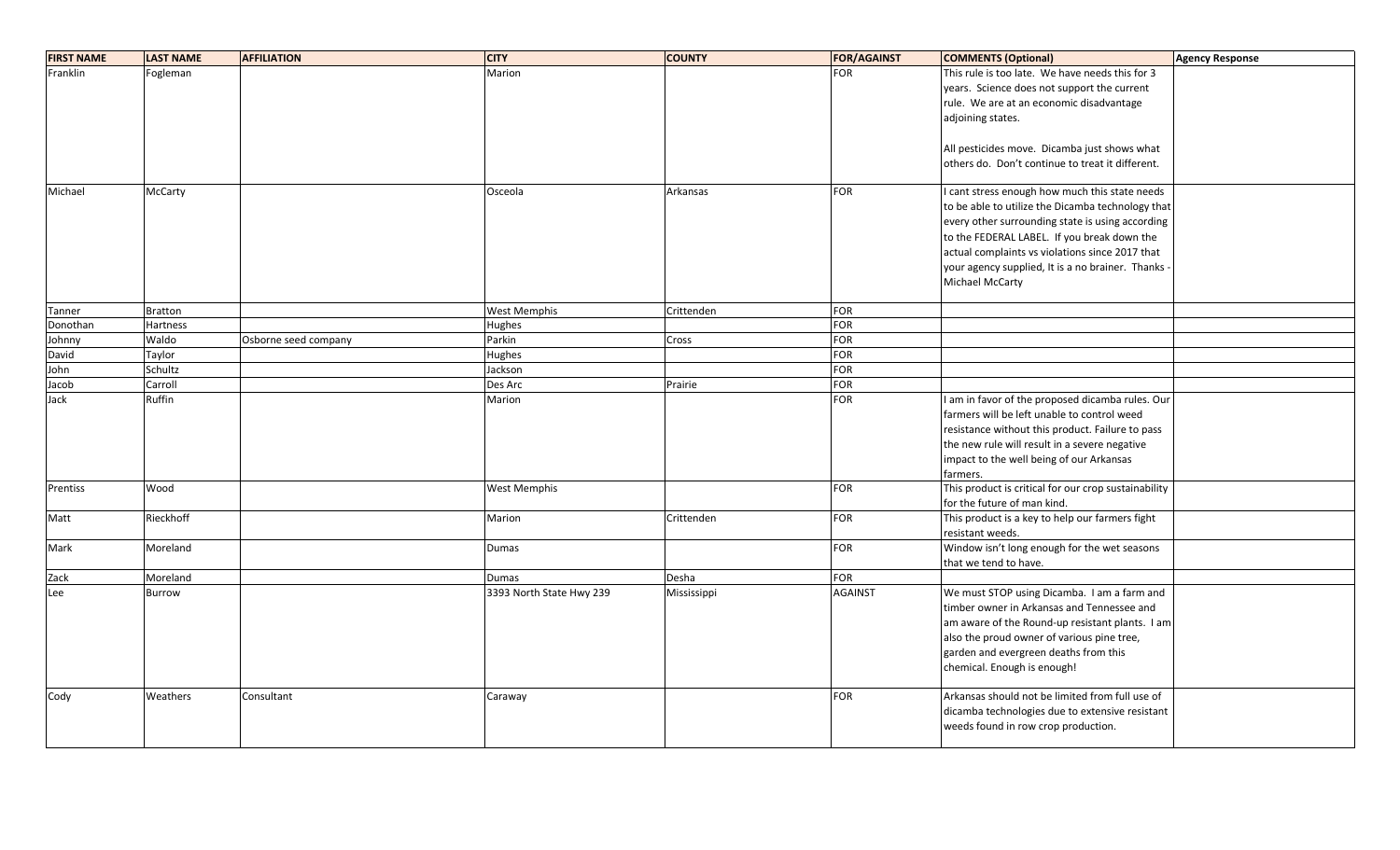| <b>FIRST NAME</b> | <b>LAST NAME</b> | <b>AFFILIATION</b> | <b>CITY</b>    | <b>COUNTY</b> | <b>FOR/AGAINST</b> | <b>COMMENTS (Optional)</b>                         | <b>Agency Response</b> |
|-------------------|------------------|--------------------|----------------|---------------|--------------------|----------------------------------------------------|------------------------|
| Tom               | Burnham          |                    | Blytheville    | Mississippi   | <b>FOR</b>         | I believe that the EPA should make all pesticide   |                        |
|                   |                  |                    |                |               |                    | restrictions as they are the most comprehensive    |                        |
|                   |                  |                    |                |               |                    | and capable agency to make such                    |                        |
|                   |                  |                    |                |               |                    | determinations.                                    |                        |
| Charles           | Williams III     |                    | Crawfordsville | Crittenden    | <b>FOR</b>         | Every surrounding state has approved the full      |                        |
|                   |                  |                    |                |               |                    | federal label for this technology. We are having   |                        |
|                   |                  |                    |                |               |                    | difficulty controlling pigweed with glufosinate to |                        |
|                   |                  |                    |                |               |                    | the point it's pretty safe to say we have          |                        |
|                   |                  |                    |                |               |                    | resistance issues. Arkansas data shows that the    |                        |
|                   |                  |                    |                |               |                    | highest yielding Xtend varieties in the mid to     |                        |
|                   |                  |                    |                |               |                    | late 4 maturity varieties outyield the top Enlist  |                        |
|                   |                  |                    |                |               |                    | varieties by 7-8 bushels per acre                  |                        |
| Scott             | Kay              | <b>BASF</b>        |                |               | For                | The technology is critical in the battle against   |                        |
|                   |                  |                    |                |               |                    | resistant pigweed and would encourage the          |                        |
|                   |                  |                    |                |               |                    | Arkansas State Plant Board to adopt a regulation   |                        |
|                   |                  |                    |                |               |                    | consistent with the federal label. This would put  |                        |
|                   |                  |                    |                |               |                    | farmerws in Arkanss on the same playing field as   |                        |
|                   |                  |                    |                |               |                    | their peers in the neighboring states and not at a |                        |
|                   |                  |                    |                |               |                    | competitive disadvantage.                          |                        |
|                   |                  | Bayer              |                |               | For                | Growers in Arkansas continue to face increased     |                        |
|                   |                  |                    |                |               |                    | weed pressure. Adopting the federal label for      |                        |
|                   |                  |                    |                |               |                    | these low-volatility herbicides in Arkansas will   |                        |
|                   |                  |                    |                |               |                    | bring a much-needed tool to Arkansas growers       |                        |
|                   |                  |                    |                |               |                    | that is available to growers in the other states,  |                        |
|                   |                  |                    |                |               |                    | while also ensuring that control measures are in   |                        |
|                   |                  |                    |                |               |                    | place to protect the environment. Bayer Crop       |                        |
|                   |                  |                    |                |               |                    | Science respectfully request that the Plant Board  |                        |
|                   |                  |                    |                |               |                    | permit use of XtendiMax in Arkansas according      |                        |
|                   |                  |                    |                |               |                    | to its federal label in 2021.                      |                        |
|                   |                  |                    |                |               |                    |                                                    |                        |
|                   |                  |                    |                |               |                    |                                                    |                        |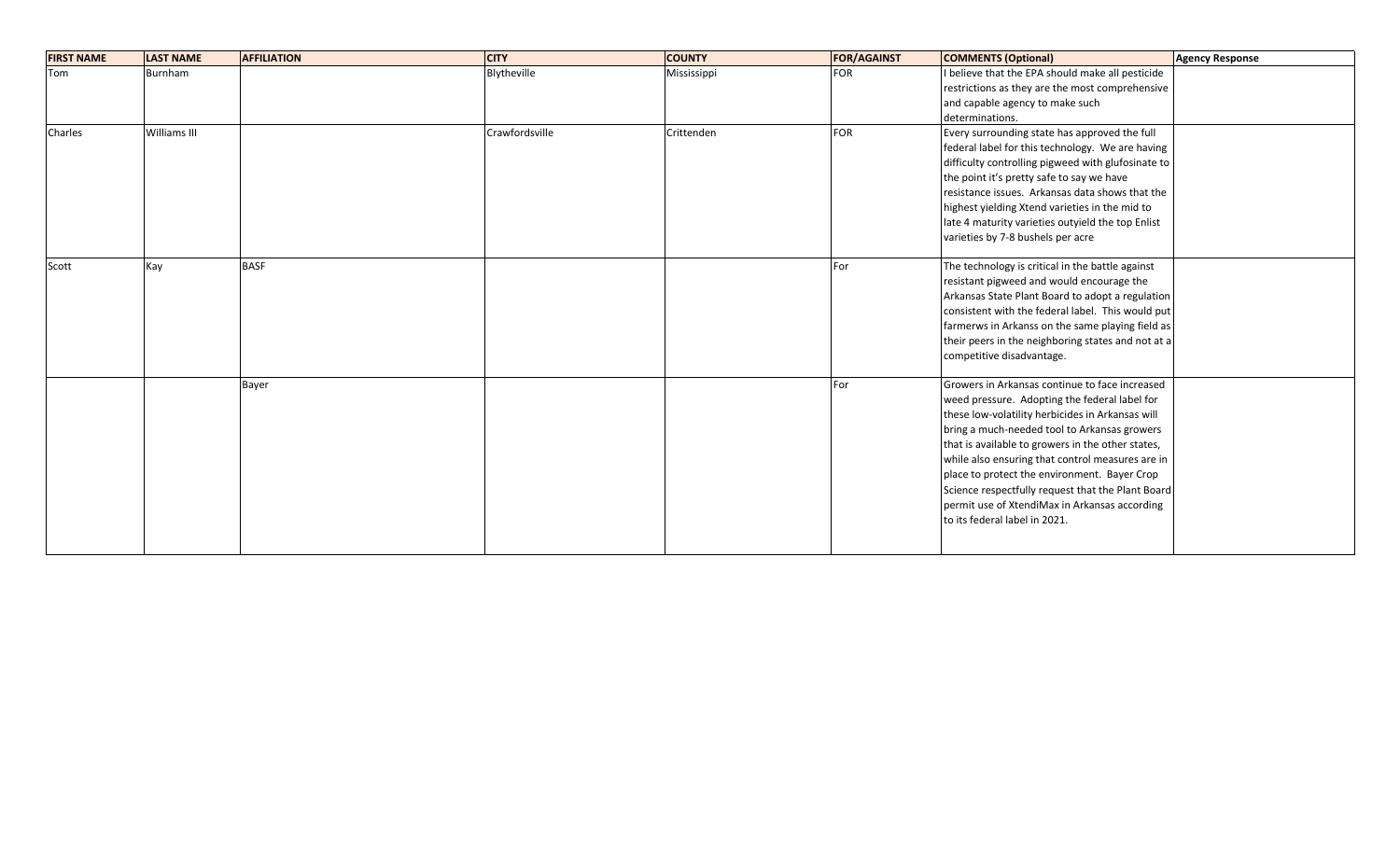| <b>FIRST NAME</b> | <b>LAST NAME</b> | <b>AFFILIATION</b> | <b>CITY</b> | <b>COUNTY</b> | <b>FOR/AGAINST</b> | <b>COMMENTS (Optional)</b>                        | Agency Response |
|-------------------|------------------|--------------------|-------------|---------------|--------------------|---------------------------------------------------|-----------------|
| Charles           | Williams         |                    |             |               | <b>FOR</b>         | Put Arkansas farmers on a level playing field and |                 |
|                   |                  |                    |             |               |                    | let us use the product with the federal label. I  |                 |
|                   |                  |                    |             |               |                    | have planted Liberty soybeans. 2017 was panic     |                 |
|                   |                  |                    |             |               |                    | gripped us. Out of over a thousand the 134        |                 |
|                   |                  |                    |             |               |                    | confirmed a violation for use of Engenia. 2020    |                 |
|                   |                  |                    |             |               |                    | only 4 have a violation. 74 Audubon and 1 had a   |                 |
|                   |                  |                    |             |               |                    | violation. Dr. Scheiman is a seed grower and so   |                 |
|                   |                  |                    |             |               |                    | am I. Audubon responsible for 204 of the          |                 |
|                   |                  |                    |             |               |                    | against. Grew non-extend 2017-2019 and while      |                 |
|                   |                  |                    |             |               |                    | I saw symptoms, I didn't have a yield loss. I can |                 |
|                   |                  |                    |             |               |                    | only grow xtendflex beans and the other           |                 |
|                   |                  |                    |             |               |                    | varieties yield less. No other state has a Plant  |                 |
|                   |                  |                    |             |               |                    | Board that promulgates rules. Don't think the     |                 |
|                   |                  |                    |             |               |                    | Board or the UofA has the interdisciplinary       |                 |
|                   |                  |                    |             |               |                    | expertise necessary to make this decision.        |                 |
|                   |                  |                    |             |               |                    |                                                   |                 |
|                   |                  |                    |             |               |                    |                                                   |                 |
| Michael           | McCarty          | Row Crop Farmer    |             |               | <b>FOR</b>         | Speaking on behalf of 16 different farmers        |                 |
|                   |                  |                    |             |               |                    | today. Over 1000 complaints and only 134          |                 |
|                   |                  |                    |             |               |                    | violations. 2019 (omit 2020 because it isn't      |                 |
|                   |                  |                    |             |               |                    | finished) 70 violations of the total. Audubon     |                 |
|                   |                  |                    |             |               |                    | scouring the countryside. Pasture growers are     |                 |
|                   |                  |                    |             |               |                    | using banvil and so are the forestry industry.    |                 |
|                   |                  |                    |             |               |                    | We now have the ability to use a combination of   |                 |
|                   |                  |                    |             |               |                    | products. The VRA will be added. Spreading out    |                 |
|                   |                  |                    |             |               |                    | the application window spreads out the            |                 |
|                   |                  |                    |             |               |                    | applications and will reduce atmospheric          |                 |
|                   |                  |                    |             |               |                    | loading. Other states surrounding Arkansas are    |                 |
|                   |                  |                    |             |               |                    | allowing use of the federal labels. I haven't had |                 |
|                   |                  |                    |             |               |                    | any information that states there are landscape   |                 |
|                   |                  |                    |             |               |                    | issues. South AR plants earlier and they are able |                 |
|                   |                  |                    |             |               |                    | to use the product because they plant a month     |                 |
|                   |                  |                    |             |               |                    | earlier. Level the playing field and let us       |                 |
|                   |                  |                    |             |               |                    | complete with the surround states.                |                 |
|                   |                  |                    |             |               |                    |                                                   |                 |
|                   |                  |                    |             |               |                    |                                                   |                 |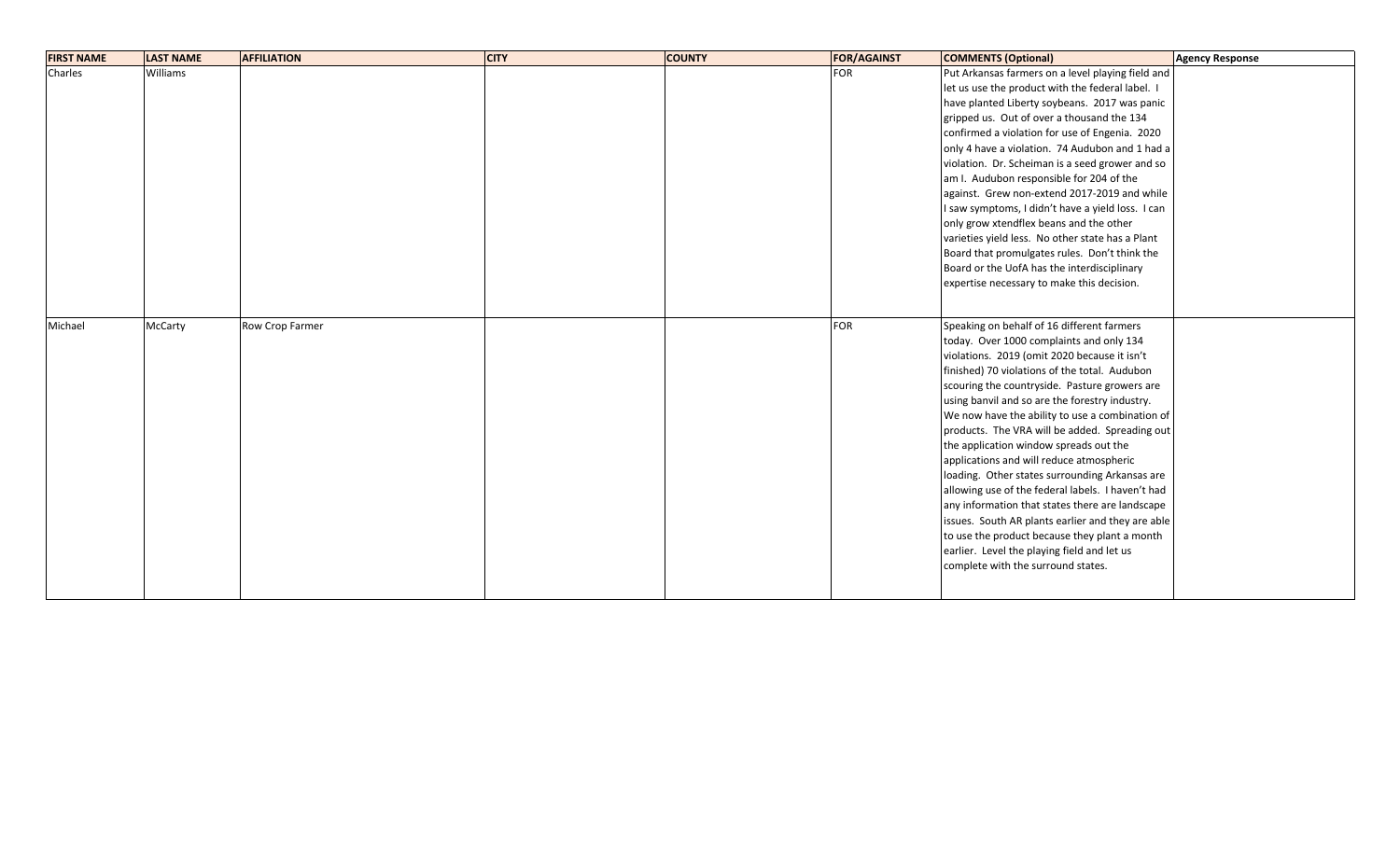| <b>FIRST NAME</b> | <b>LAST NAME</b> | <b>AFFILIATION</b>                       | <b>CITY</b> | <b>COUNTY</b> | <b>FOR/AGAINST</b> | <b>COMMENTS (Optional)</b>                        | <b>Agency Response</b> |
|-------------------|------------------|------------------------------------------|-------------|---------------|--------------------|---------------------------------------------------|------------------------|
| Tyler             | Hydrick          | Independent Crop Consultant - Petitioner |             |               | <b>FOR</b>         | I respect the board. I cover thousands of acres   |                        |
|                   |                  |                                          |             |               |                    | this year. Please pay attention to the words that |                        |
|                   |                  |                                          |             |               |                    | I said not what they thought they heard. Dr.      |                        |
|                   |                  |                                          |             |               |                    | Norsworthy is not taking into account the yield.  |                        |
|                   |                  |                                          |             |               |                    | I have not myself seen a tree die from dicamba, I |                        |
|                   |                  |                                          |             |               |                    | did not lie to you. I gave my boots on the        |                        |
|                   |                  |                                          |             |               |                    | ground testimony. Buffers are a hotly contested   |                        |
|                   |                  |                                          |             |               |                    | topic. We heard buffers did not work. Dr.         |                        |
|                   |                  |                                          |             |               |                    | Slaton asked for my opinion and believe the       |                        |
|                   |                  |                                          |             |               |                    | federal label is accurate. I say the buffers are  |                        |
|                   |                  |                                          |             |               |                    | asinine. Consultants see more acres than          |                        |
|                   |                  |                                          |             |               |                    | anyone in the state and we do not have a seat     |                        |
|                   |                  |                                          |             |               |                    | on this board like they do in Louisiana. All      |                        |
|                   |                  |                                          |             |               |                    | technologies are being used and I am completely   |                        |
|                   |                  |                                          |             |               |                    | comfortable using the xtend technologies.         |                        |
|                   |                  |                                          |             |               |                    | Individuals have a personal vendetta against.     |                        |
|                   |                  |                                          |             |               |                    |                                                   |                        |
| Chuck             | Farr             | Independent Crop Consultant              |             |               | <b>FOR</b>         | Basically we have rules for cutoffs in Federal    |                        |
|                   |                  |                                          |             |               |                    | Labels and have new rules for VRAs in the         |                        |
|                   |                  |                                          |             |               |                    | federal labels. The opportunity and guidelines    |                        |
|                   |                  |                                          |             |               |                    | are set in place. We have 5 way resistances in    |                        |
|                   |                  |                                          |             |               |                    | all types of soybeans. No options left to control |                        |
|                   |                  |                                          |             |               |                    | the weeds. MP-44 mention of volatility is only    |                        |
|                   |                  |                                          |             |               |                    | mentioned when Roundup is added to the tank.      |                        |
|                   |                  |                                          |             |               |                    | Nothing in the MP-44 about the temperature,       |                        |
|                   |                  |                                          |             |               |                    | volatility etc. Can use generic dicamba on corn   |                        |
|                   |                  |                                          |             |               |                    | and sorghum until May 25th. I want you to walk    |                        |
|                   |                  |                                          |             |               |                    | in my shoes, but haven't seen any of y'all        |                        |
|                   |                  |                                          |             |               |                    | around.                                           |                        |
|                   |                  |                                          |             |               |                    |                                                   |                        |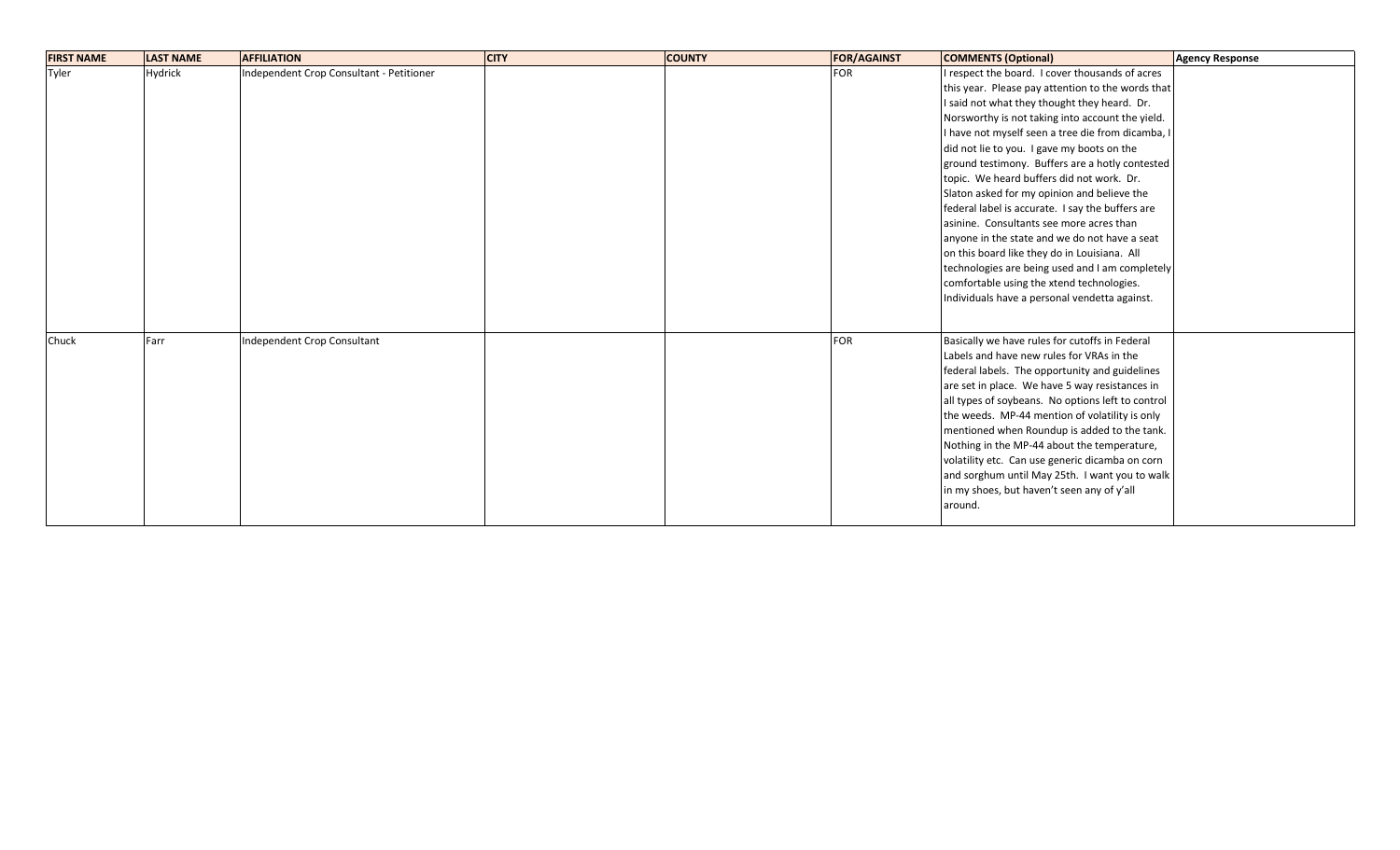| <b>FIRST NAME</b> | <b>LAST NAME</b> | <b>AFFILIATION</b> | <b>CITY</b> | <b>COUNTY</b> | <b>FOR/AGAINST</b> | <b>COMMENTS (Optional)</b>                        | <b>Agency Response</b> |
|-------------------|------------------|--------------------|-------------|---------------|--------------------|---------------------------------------------------|------------------------|
| Chad              | Fullerton        |                    |             |               | <b>FOR</b>         | I move that we adopt the federal label on the     |                        |
|                   |                  |                    |             |               |                    | use of the new low volatility formulations of     |                        |
|                   |                  |                    |             |               |                    | dicamba to be sprayed on Dicamba tolerant         |                        |
|                   |                  |                    |             |               |                    | crops but implement a June 30th cutoff. This      |                        |
|                   |                  |                    |             |               |                    | motion also includes the 1 mile buffer to         |                        |
|                   |                  |                    |             |               |                    | research stations. This motion includes a 1/4     |                        |
|                   |                  |                    |             |               |                    | mile buffer zone in all direction from non        |                        |
|                   |                  |                    |             |               |                    | dicamba tolerant crops from April 16th through    |                        |
|                   |                  |                    |             |               |                    | October 31st. This motion also includes an April  |                        |
|                   |                  |                    |             |               |                    | 15th through October 31st restriction on non      |                        |
|                   |                  |                    |             |               |                    | low volatility formulations. Burndown rules for   |                        |
|                   |                  |                    |             |               |                    | non low volatility dicamba are to remain as is    |                        |
|                   |                  |                    |             |               |                    | under the current rule. Certain applications of   |                        |
|                   |                  |                    |             |               |                    | dicamba in turf, ornamental, forestry, pasture,   |                        |
|                   |                  |                    |             |               |                    | etc. are accepted under the current rule and      |                        |
|                   |                  |                    |             |               |                    | those exceptions should be maintained as part     |                        |
|                   |                  |                    |             |               |                    | of this motion. Records of applications are kept  |                        |
|                   |                  |                    |             |               |                    | in accordance with the federal label, and those   |                        |
|                   |                  |                    |             |               |                    | records should be available for inspection by     |                        |
|                   |                  |                    |             |               |                    | Plant Board representatives. This motion          |                        |
|                   |                  |                    |             |               |                    | includes an emergency clause.                     |                        |
|                   |                  |                    |             |               |                    |                                                   |                        |
| Franklin          | Fogleman         | Fogleman Farms     |             |               | <b>FOR</b>         | 5th generation row crop farmer from Marion. I     |                        |
|                   |                  |                    |             |               |                    | speak on behalf of 37 east Arkansas farmers. 30   |                        |
|                   |                  |                    |             |               |                    | of these individuals didn't submit comment but    |                        |
|                   |                  |                    |             |               |                    | are in favor of the proposed rule. Long journey   |                        |
|                   |                  |                    |             |               |                    | but Ar farmers need a better set of rules to work |                        |
|                   |                  |                    |             |               |                    | with. Adaptation to the technology has            |                        |
|                   |                  |                    |             |               |                    | increased, etc. 2021 we will have xtendflex and   |                        |
|                   |                  |                    |             |               |                    | the addition of a VRA which will both increase    |                        |
|                   |                  |                    |             |               |                    | the ability to manage these weeds. Note           |                        |
|                   |                  |                    |             |               |                    | neighbors still want and need to legally apply    |                        |
|                   |                  |                    |             |               |                    | dicamba under a more reasonable set of rules.     |                        |
|                   |                  |                    |             |               |                    | We request your support to level the playing      |                        |
|                   |                  |                    |             |               |                    | field with adjacent states.                       |                        |
|                   |                  |                    |             |               |                    |                                                   |                        |
|                   |                  |                    |             |               |                    |                                                   |                        |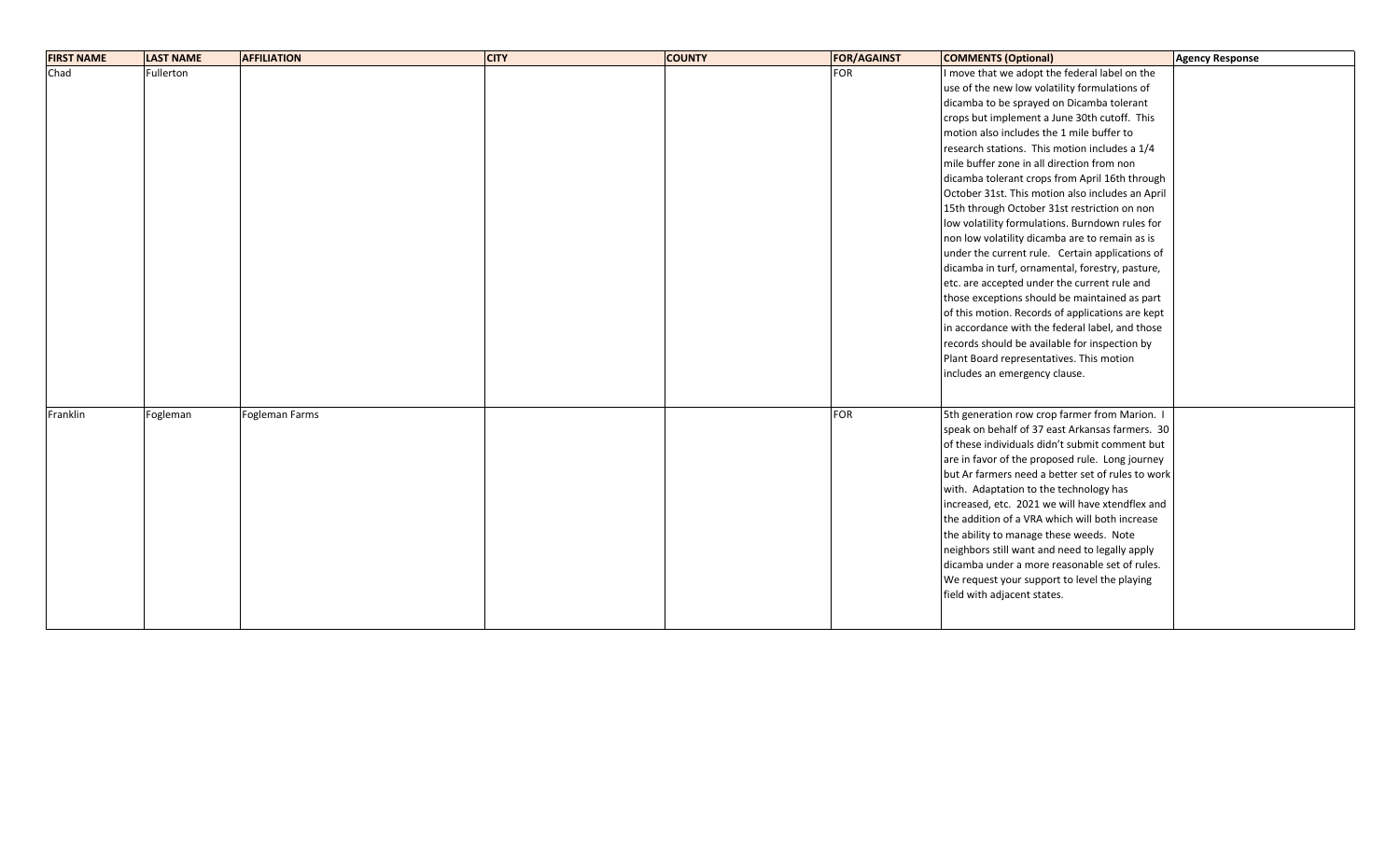| <b>FIRST NAME</b> | <b>LAST NAME</b> | <b>AFFILIATION</b>        | <b>CITY</b> | <b>COUNTY</b> | <b>FOR/AGAINST</b> | <b>COMMENTS (Optional)</b>                          | <b>Agency Response</b> |
|-------------------|------------------|---------------------------|-------------|---------------|--------------------|-----------------------------------------------------|------------------------|
| Тy                | Witten           | <b>Bayer Crop Science</b> |             |               | <b>FOR</b>         | speaking on behalf of Bayer Crop Science. We        |                        |
|                   |                  |                           |             |               |                    | request they permit the use of Xtendimax            |                        |
|                   |                  |                           |             |               |                    | according to the federal label. Board is to         |                        |
|                   |                  |                           |             |               |                    | consider the research findings of EPA. Research     |                        |
|                   |                  |                           |             |               |                    | includes field studies from several study states.   |                        |
|                   |                  |                           |             |               |                    | EPA registration was a result of analysis of the    |                        |
|                   |                  |                           |             |               |                    | best science available and EPA reviewed over 25     |                        |
|                   |                  |                           |             |               |                    | new studies and approved the registration.          |                        |
|                   |                  |                           |             |               |                    | These are not manufacturer field studies but        |                        |
|                   |                  |                           |             |               |                    | were performed by Universities. Arkansas and        |                        |
|                   |                  |                           |             |               |                    | other states have benefit of the EPAs detailed      |                        |
|                   |                  |                           |             |               |                    | review and you should consider the evidence         |                        |
|                   |                  |                           |             |               |                    | form the EPA. EPA included new use directions       |                        |
|                   |                  |                           |             |               |                    | and restrictions. EPA struck a balance to reduce    |                        |
|                   |                  |                           |             |               |                    | off site movement by adding the VRA to control      |                        |
|                   |                  |                           |             |               |                    | the potential for volatility even further. Bayer    |                        |
|                   |                  |                           |             |               |                    | presented data from studies for the VRA and         |                        |
|                   |                  |                           |             |               |                    | they included university studies. These studies     |                        |
|                   |                  |                           |             |               |                    | conducted in the Bootheel represent the             |                        |
|                   |                  |                           |             |               |                    | conditions in Arkansas. Federal label requires      |                        |
|                   |                  |                           |             |               |                    | the 240 feet and extends to 310 feet where          |                        |
|                   |                  |                           |             |               |                    | vulnerable species are located. The federal label   |                        |
|                   |                  |                           |             |               |                    | provides more understandable directions for         |                        |
| Harry             | <b>Stephens</b>  |                           |             |               | <b>FOR</b>         | Told no damage by the weed scientist. Now           |                        |
|                   |                  |                           |             |               |                    | have pigweeds that are showing resistance and       |                        |
|                   |                  |                           |             |               |                    | the whole supply chain has shortages, but we        |                        |
|                   |                  |                           |             |               |                    | have plenty of dicamba because they have lots       |                        |
|                   |                  |                           |             |               |                    | left over. I called about the supply chain to       |                        |
|                   |                  |                           |             |               |                    | make sure there was adequate supply. My             |                        |
|                   |                  |                           |             |               |                    | family has bills to pay and I don't think I will    |                        |
|                   |                  |                           |             |               |                    | change the mid of the lady off on the other side    |                        |
|                   |                  |                           |             |               |                    | of the state. Plant Board members need to           |                        |
|                   |                  |                           |             |               |                    | serve Arkansas and give us the federal label        |                        |
|                   |                  |                           |             |               |                    | rules.                                              |                        |
| Michael           | Taylor           | Farmer                    |             |               | <b>FOR</b>         | Farmer in Phillips County. The enlist system        |                        |
|                   |                  |                           |             |               |                    | doesn't produce high yields and xtend has 10        |                        |
|                   |                  |                           |             |               |                    | more bushel. The bird man is driving this but       |                        |
|                   |                  |                           |             |               |                    | Audubon isn't filling in the financial gap. I would |                        |
|                   |                  |                           |             |               |                    | be great if we could plant the varieties that yield |                        |
|                   |                  |                           |             |               |                    | and not be held hostage by the Plant Board and      |                        |
|                   |                  |                           |             |               |                    | the Audubon society.                                |                        |
|                   |                  |                           |             |               |                    |                                                     |                        |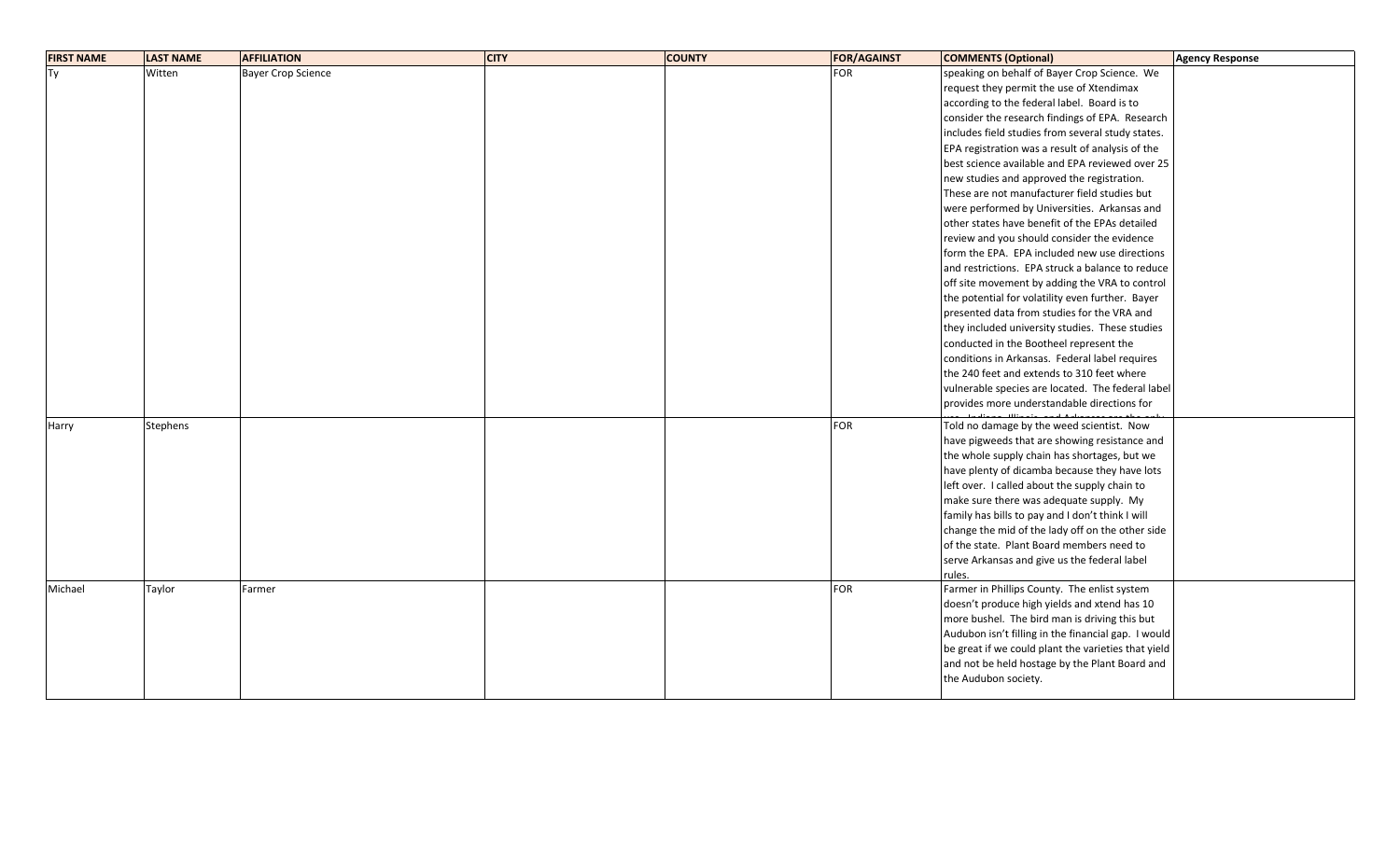| <b>FIRST NAME</b> | <b>LAST NAME</b> | <b>AFFILIATION</b> | <b>CITY</b> | <b>COUNTY</b> | <b>FOR/AGAINST</b> | <b>COMMENTS (Optional)</b>                          | Agency Response |
|-------------------|------------------|--------------------|-------------|---------------|--------------------|-----------------------------------------------------|-----------------|
| Perry             | Galloway         |                    |             |               | <b>FOR</b>         | Dan Scheiman grows more seed than I do and he       |                 |
|                   |                  |                    |             |               |                    | was able to go to the seed growers association.     |                 |
|                   |                  |                    |             |               |                    | Farmers do care about birds and I bought            |                 |
|                   |                  |                    |             |               |                    | birdseed and handfed birds during the               |                 |
|                   |                  |                    |             |               |                    | snowstorm so they wouldn't starve. (Showed          |                 |
|                   |                  |                    |             |               |                    | pictures of bird nests sprayed with dicamba and     |                 |
|                   |                  |                    |             |               |                    | A robin nest) I moved the Robin nest on my          |                 |
|                   |                  |                    |             |               |                    | sprayer to a safer spot and mother raised two       |                 |
|                   |                  |                    |             |               |                    | baby robins. I definitely support the birds and     |                 |
|                   |                  |                    |             |               |                    | the environment. Annual death stats for birds in    |                 |
|                   |                  |                    |             |               |                    | the US. Two billion are killed by cats and the      |                 |
|                   |                  |                    |             |               |                    | second is household products. Mr. Scheiman          |                 |
|                   |                  |                    |             |               |                    | part of the COA - cat owners association. One       |                 |
|                   |                  |                    |             |               |                    | mile buffer is too much. Not right for an organic   |                 |
|                   |                  |                    |             |               |                    | producer to farm next to a conventional farmer      |                 |
|                   |                  |                    |             |               |                    | and then be allowed a 1 mile buffer. Organic        |                 |
|                   |                  |                    |             |               |                    | not an issue in Arkansas. Supply of glufosinate     |                 |
|                   |                  |                    |             |               |                    | supply is greatly constrained. Supply of            |                 |
|                   |                  |                    |             |               |                    | glufosinate and confirmed resistance to             |                 |
|                   |                  |                    |             |               |                    | glufosinate are causing issues. If Fuller family is |                 |
|                   |                  |                    |             |               |                    | supportive the U of A why did they go to MS         |                 |
|                   |                  |                    |             |               |                    | State.                                              |                 |
|                   |                  |                    |             |               |                    |                                                     |                 |
| West              | Higginbothom     |                    |             |               | <b>FOR</b>         | Farmer in Lee County and fully support the          |                 |
|                   |                  |                    |             |               |                    | petition for rule making. Support the petition      |                 |
|                   |                  |                    |             |               |                    | because Arkansas farmers are being put at a         |                 |
|                   |                  |                    |             |               |                    | competitive disadvantage. Ecomonics dicamba         |                 |
|                   |                  |                    |             |               |                    | is the most efficient and Increase in bushels. I    |                 |
|                   |                  |                    |             |               |                    | agree with Mr. Hydrick and we depend on our         |                 |
|                   |                  |                    |             |               |                    | consultants to advise us on what works on our       |                 |
|                   |                  |                    |             |               |                    | farms and we lean on their large scale              |                 |
|                   |                  |                    |             |               |                    | experiences. I farm on the borders of the Lon       |                 |
|                   |                  |                    |             |               |                    | Mann research station and I do not use auxin        |                 |
|                   |                  |                    |             |               |                    | and have horrible pigweeds on this farm. I          |                 |
|                   |                  |                    |             |               |                    | didn't have any symptoms on the conventional        |                 |
|                   |                  |                    |             |               |                    | beans that border the university experiment         |                 |
|                   |                  |                    |             |               |                    | station. I don't know anyone that doesn't plant     |                 |
|                   |                  |                    |             |               |                    | dicamba traited beans in our area. Farmers          |                 |
|                   |                  |                    |             |               |                    | deserve a fair playing field on and off the farm.   |                 |
|                   |                  |                    |             |               |                    |                                                     |                 |
|                   |                  |                    |             |               |                    |                                                     |                 |